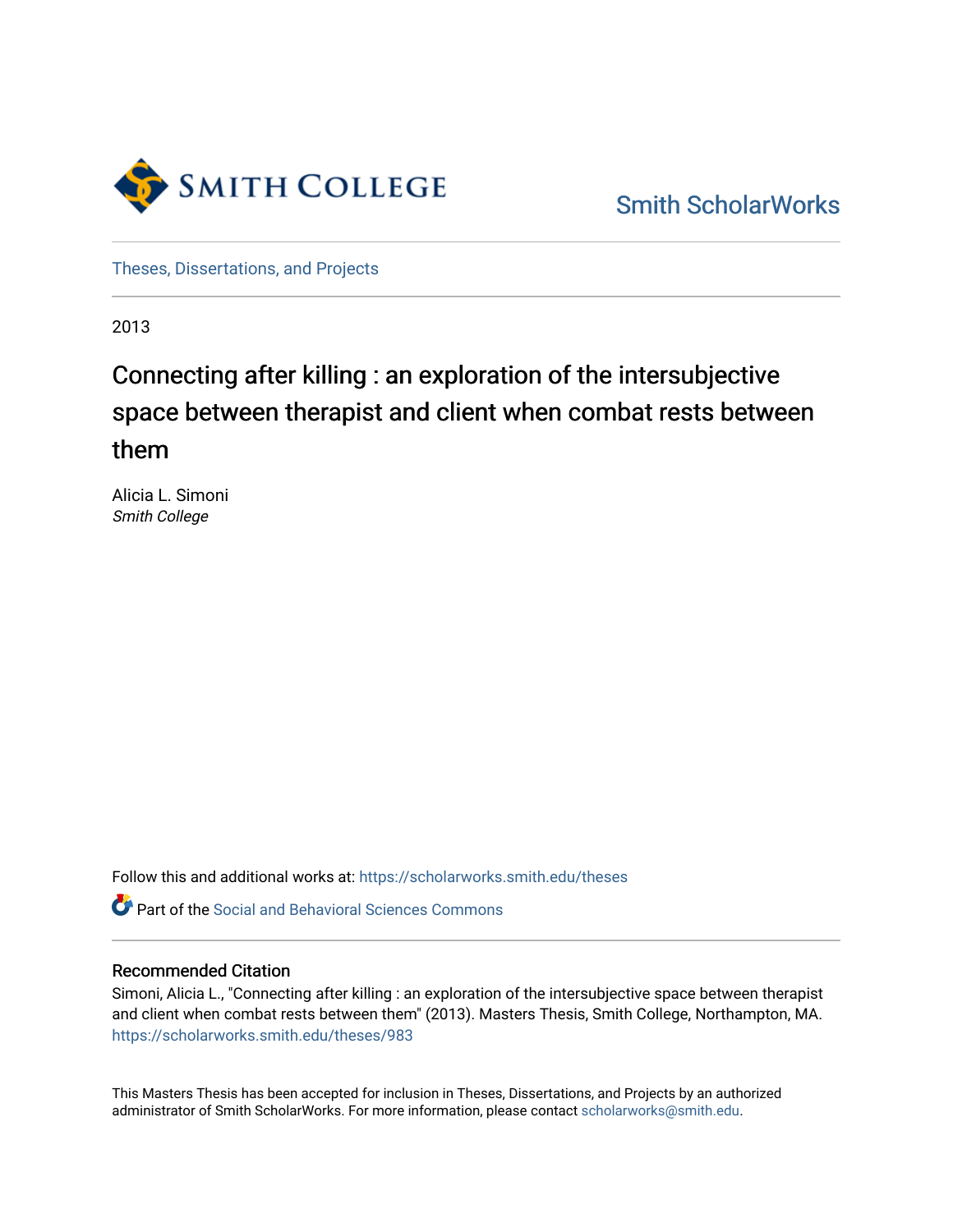Alicia L. Simoni Connecting After Killing: An exploration of the intersubjective space between therapist and client when combat rests between them

## **ABSTRACT**

This qualitative study examines how the psychological dimensions of killing in combat manifest in intersubjective space between civilian therapists and service member clients. The investigation is based on interviews with 10 civilian therapists who provide psychotherapy to combat service members who have killed or think they may have killed in combat.

The reality of killing in combat renders most individuals both viscerally and existentially uncomfortable, and thus is often turned away from. Civilian psychotherapists are not immune to this. The aim of this study was to explore how therapists' subjectivities—in the form of conscious and unconscious actions, thoughts, and emotions regarding the reality of killing in combat—manifest, explicitly and implicitly, in a therapeutic dyad with combat service members.

The findings of the research reveal a range of ways in which therapists' actions and presence were different with combat service members than with other client populations, including in the form of a more powerful empathic alliance, increased self-disclosure, and greater attentiveness to power differentials and mutuality in the clinical interaction. Furthermore, analysis of some of the explicit and implicit dynamics between therapists and service members points to potentially compelling ways in which mutual influence is experienced in these dyads, particularly as it relates to intrapsychic and interpersonal experiences of alienation and denial associated with killing in combat as well as to the interplay between individual and collective responsibility for war's devastation.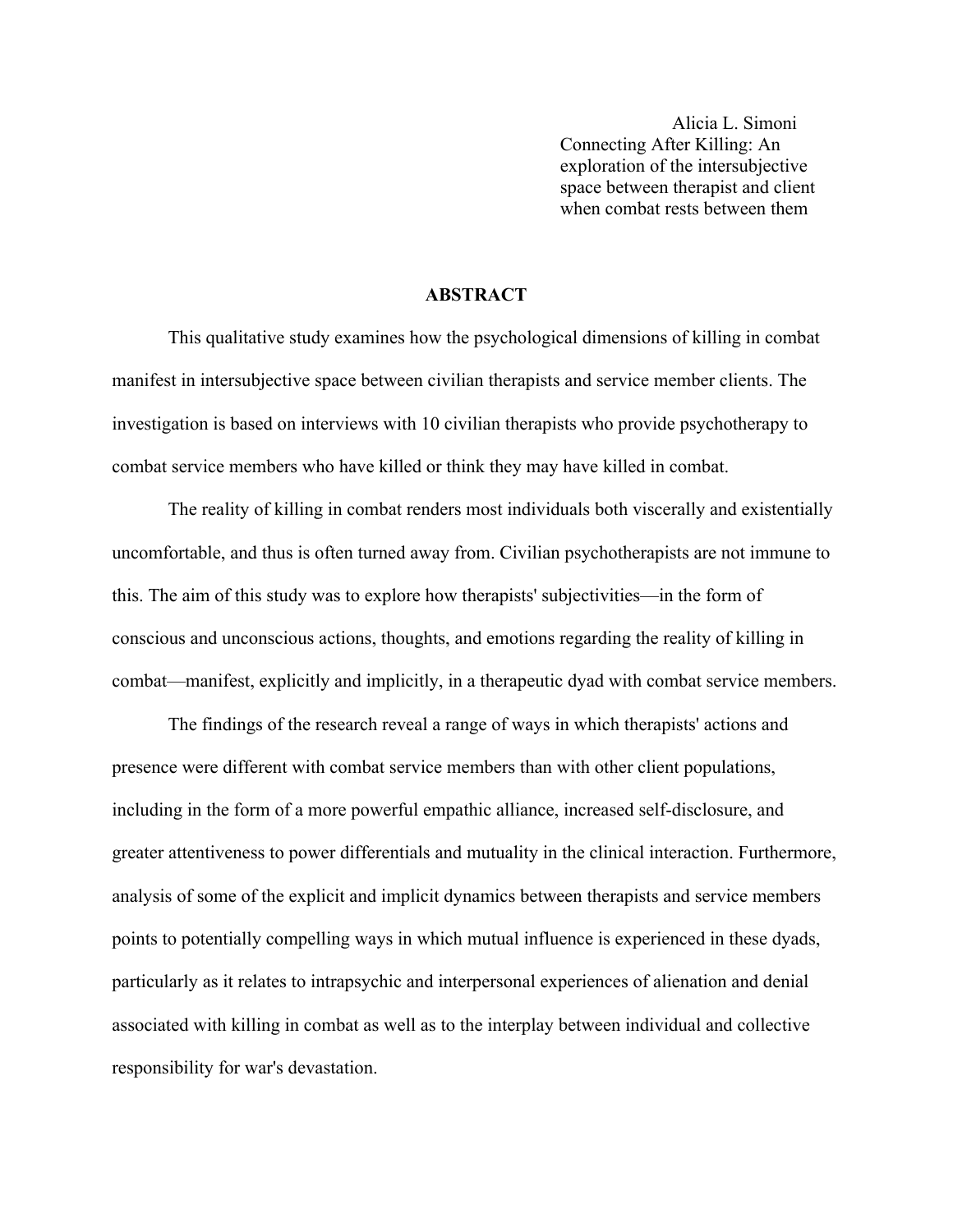# **CONNECTING AFTER KILLING: AN EXPLORATION OF THE INTERSUBJECTIVE SPACE BETWEEN THERAPIST AND CLIENT WHEN COMBAT RESTS BETWEEN THEM**

A project based upon an independent investigation, submitted in partial fulfillment of the requirements for the degree of Master of Social Work.

Alicia L. Simoni

Smith College School for Social Work Northampton, Massachusetts 01063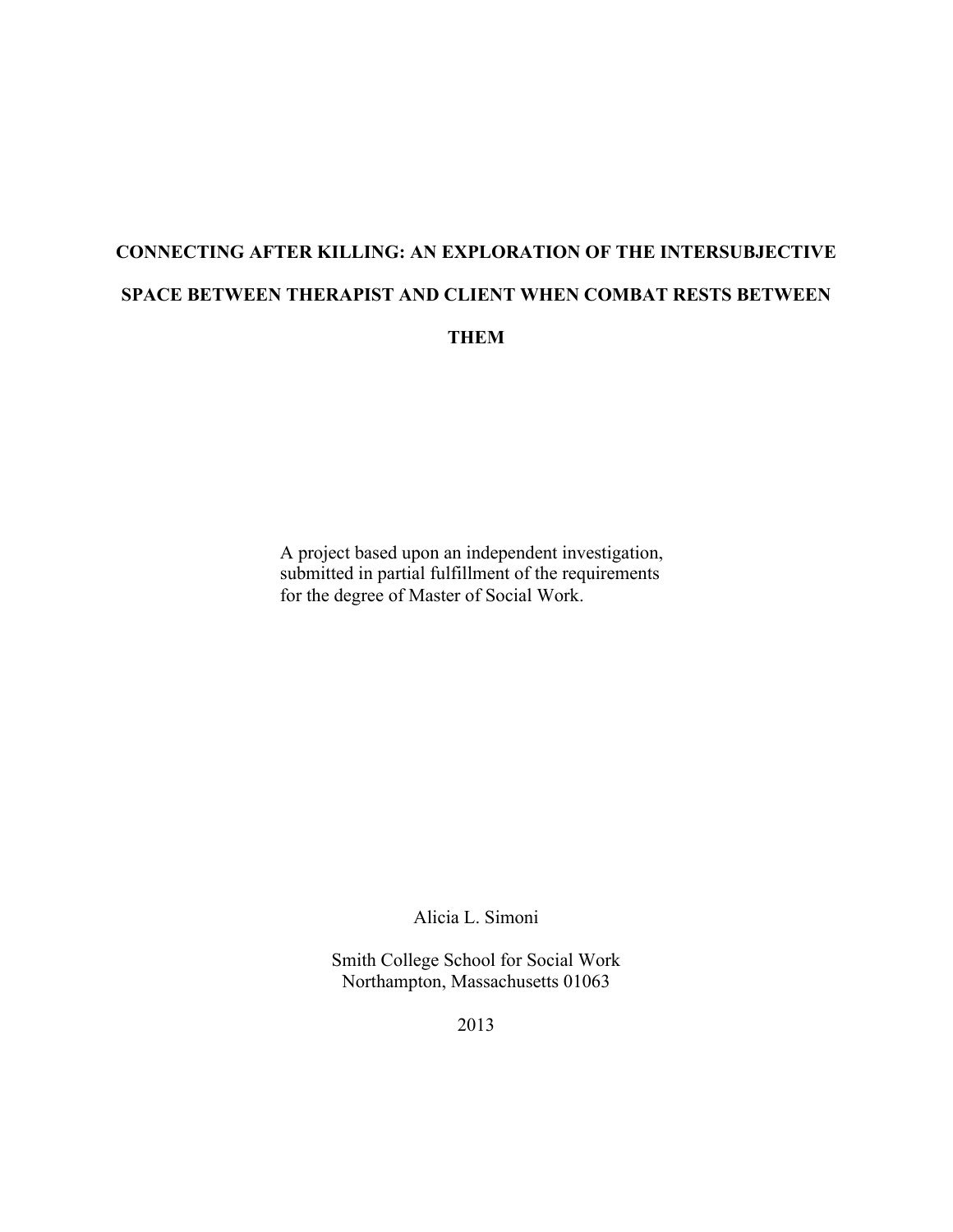#### **ACKNOWLEDGEMENTS**

I could not have completed this thesis without the assistance of several people whose contributions are greatly appreciated.

To the ten clinicians who participated in this study. Thank you for your time, openness, and authenticity.

To my research advisor, Cara Segal. I am glad that I had you with me in this.

To my friends and family near and far, thank you for your ongoing support. I've appreciated the enduring encouragement coupled with the space and time that many of you provided during this process. I would like to especially thank Anne Daul—your consistent love, patience, and nurturance (via just-right hugs, hearty meals, and much-needed laughter) sustained me.

To my dear Smith friends, I'm incredibly grateful that I didn't have to go through this alone—I couldn't have made it without you.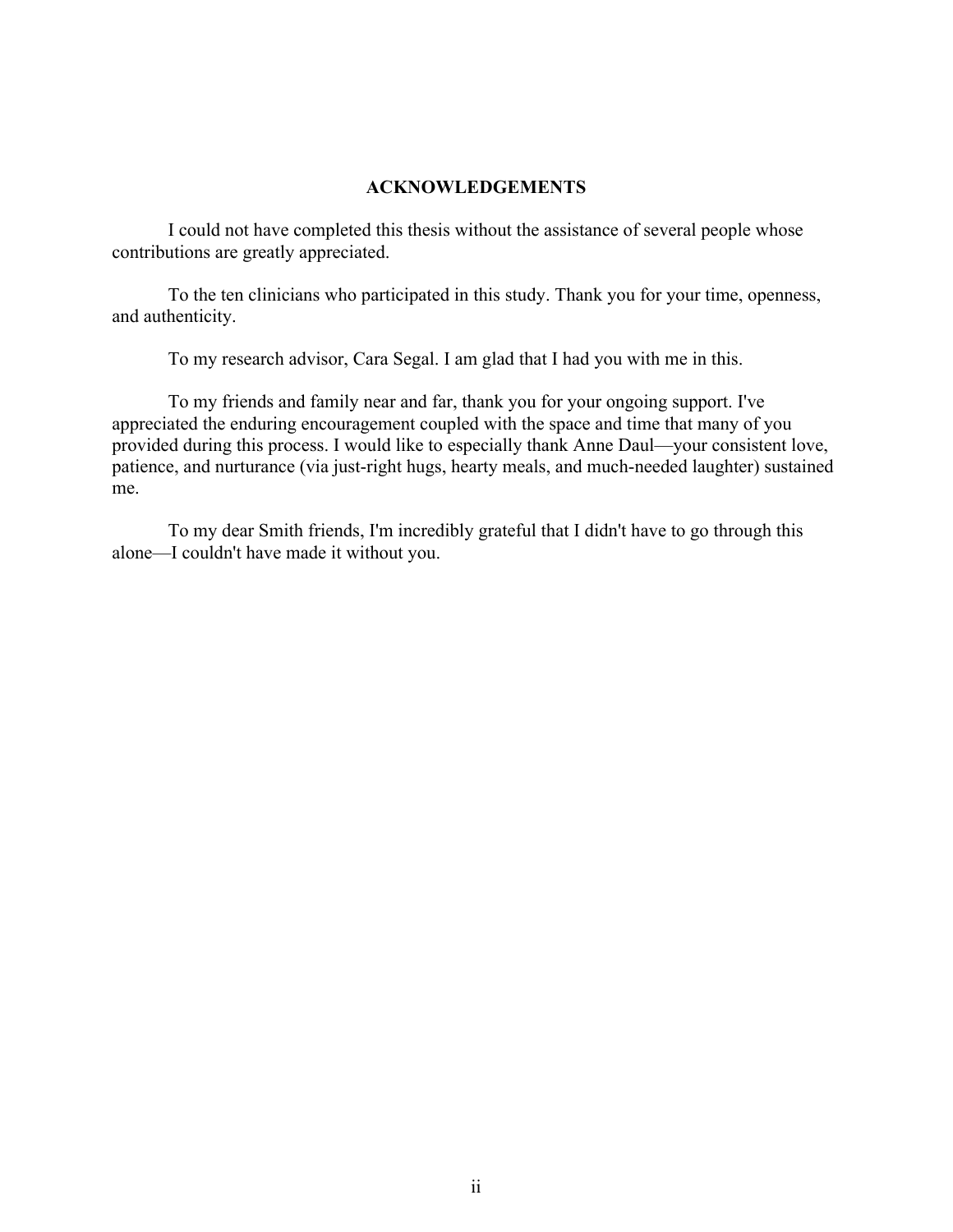## **TABLE OF CONTENTS**

| <b>CHAPTER</b>    |  |  |  |  |  |
|-------------------|--|--|--|--|--|
|                   |  |  |  |  |  |
|                   |  |  |  |  |  |
|                   |  |  |  |  |  |
|                   |  |  |  |  |  |
|                   |  |  |  |  |  |
|                   |  |  |  |  |  |
| <b>APPENDICES</b> |  |  |  |  |  |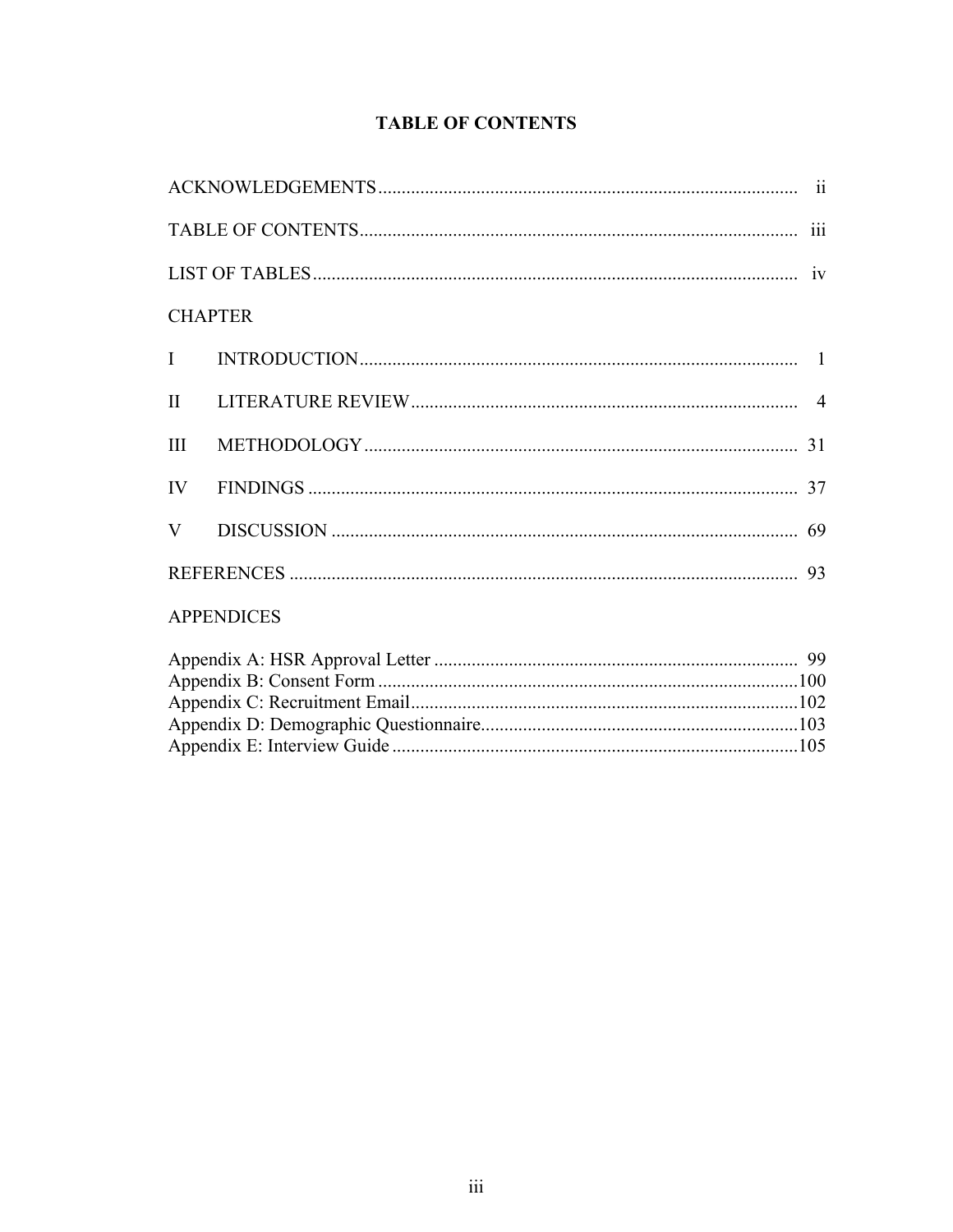## **LIST OF TABLES**

| Table |  |  |
|-------|--|--|
|       |  |  |
|       |  |  |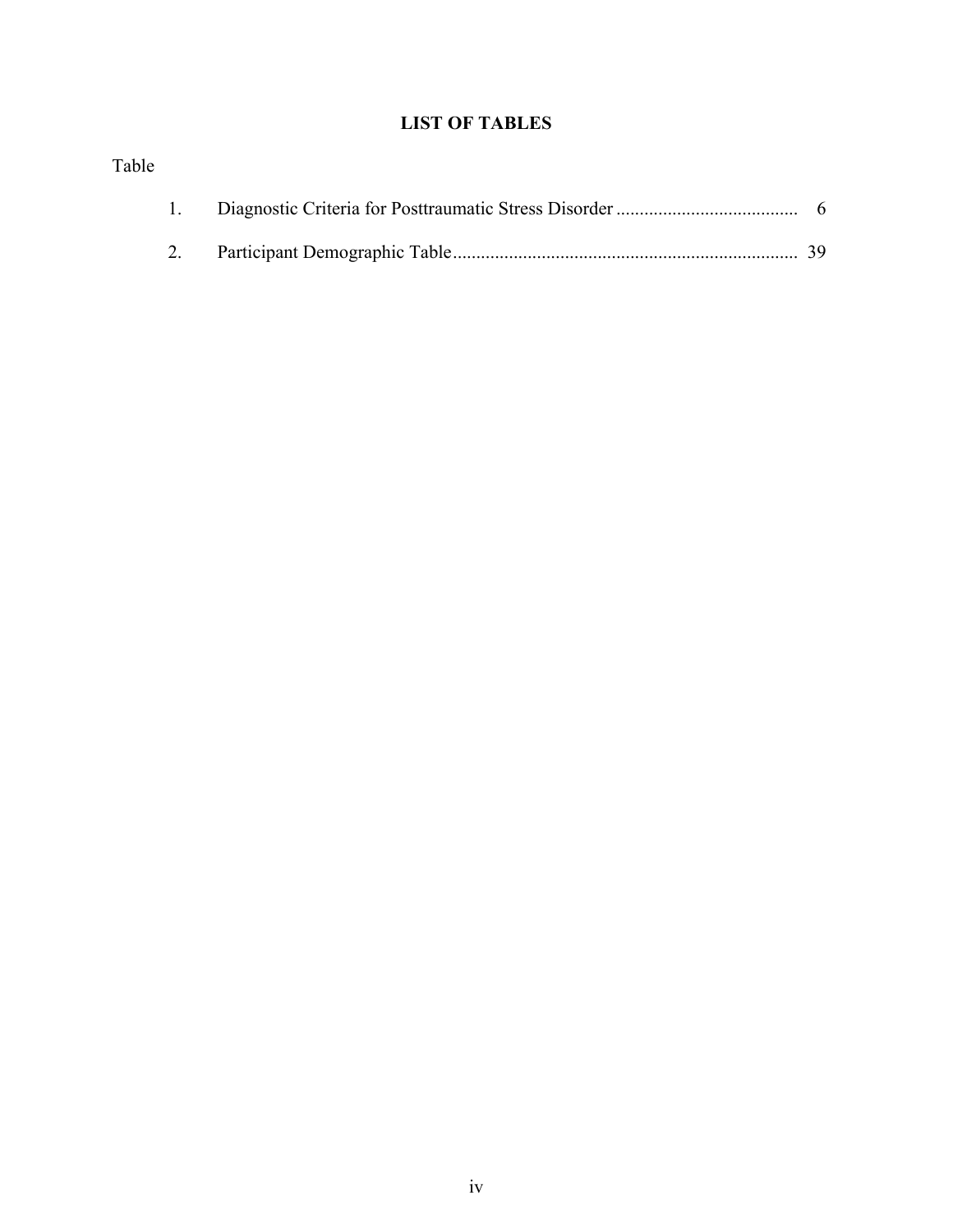#### **CHAPTER I**

#### **Introduction**

Killing, to a large extent, is what war is about—and killing in combat, by its very nature, causes deep psychological wounds (Bourke, 1999; Grossman, 2008, 2009; MacNair, 2002, 2007). It fundamentally changes the way individuals experience themselves and their relationship to others; it brings about a loss of innocence and often times precipitates a deluge of guilt and shame, together with rage, sadistic pleasure, and a powerful erotic sense of intimacy; and it traps people in a moral dilemma between the job they are trained to carry out and their value system (Finley, 2011; Grossman 2008, 2009; Herman, 1997; MacNair, 2002; Shay, 1994, 2002, 2011; Tick, 2005).

The circumstances of war, particularly as it relates to killing in combat, have no counterpart in civilian life. As Tick (2005) describes, "War and its personal aftermath are, as survivors have been telling us for millennia, something different from anything we know in civilian life." The devastation, chaos, and horror that characterize combat reveal aspects of the human condition that most individuals, and much of society, would rather remain unseen. And, the reality of killing renders most individuals both viscerally and existentially uncomfortable, and thus it is often turned away from. As a result of this discomfort, civilian society perpetuates a conspiracy of silence and denial about the harsh physiological and psychological reality of combat and of killing (Bourke, 1999; Finley, 2011; Grossman, 2009; MacNair, 2002; Tick, 2005).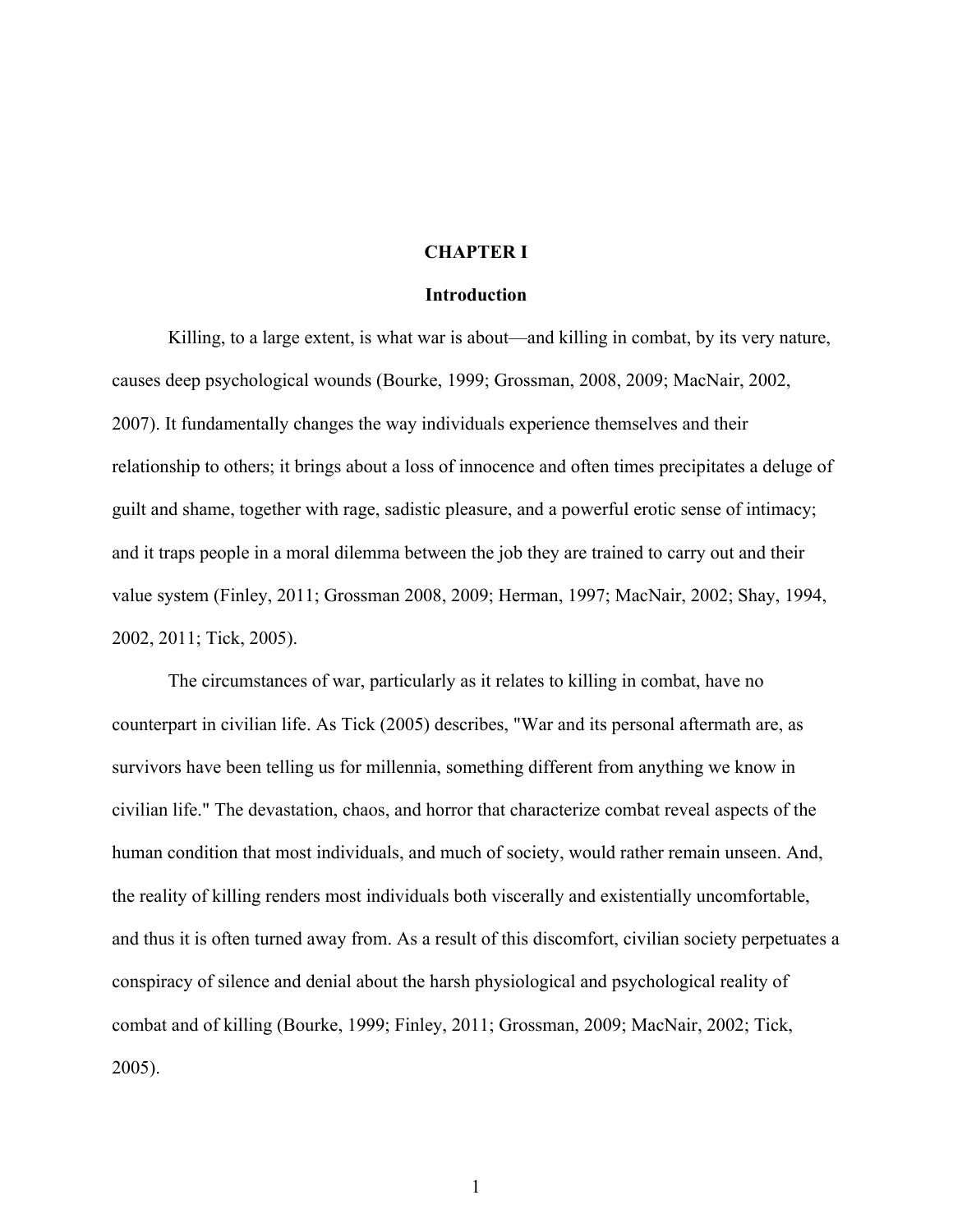Civilian psychotherapists are not immune to this silence and denial. However, there is limited contemporary literature examining the unique dynamics that emerge in therapeutic work with service members who have killed or think they may have killed in combat. Literature from the Vietnam era reveals that treatment with combat veterans regularly triggered intolerable negative affects in therapists, at times going so far as to temporarily blunt their ability to listen effectively (Egendorf, 1978; Haley, 1978; Maxwell & Sturm, 1994; Lindy, 1988; Newberry, 1985; Parson, 1984). Ed Tick (1995) writes of his own experience as a civilian psychotherapist treating Vietnam veterans,

Such therapy, requires that the therapist examine denied aspects of the self—aggression, fear, rage, revulsion, past personal experiences—and own them in a self-disclosing manner far beyond what is usually demanded by the therapeutic process. (p.2)

Despite this past evidence of powerful encounters between therapists and service members, there is a dearth of contemporary literature investigating how civilian therapists' experience killing and its aftermath.

The purpose of this study was to explore how the psychological dimensions of killing in combat manifest in intersubjective space, particularly in relational space between an individual who has experienced combat (client) and one who has not (therapist). This research utilized relational theory's understanding of mutual influence in the therapist-client dyad as a conceptual base to explore civilian therapists' subjective experience of working with individuals who have killed or think they may have killed in combat.

Given that there is limited previous research in this area, the objective of the research was to develop richer descriptions of the intersubjective dynamics in the therapist-client dyad with service members, specifically from the therapist's vantage point. This study was a qualitative study that was exploratory in nature. The researcher conducted semi-structured interviews with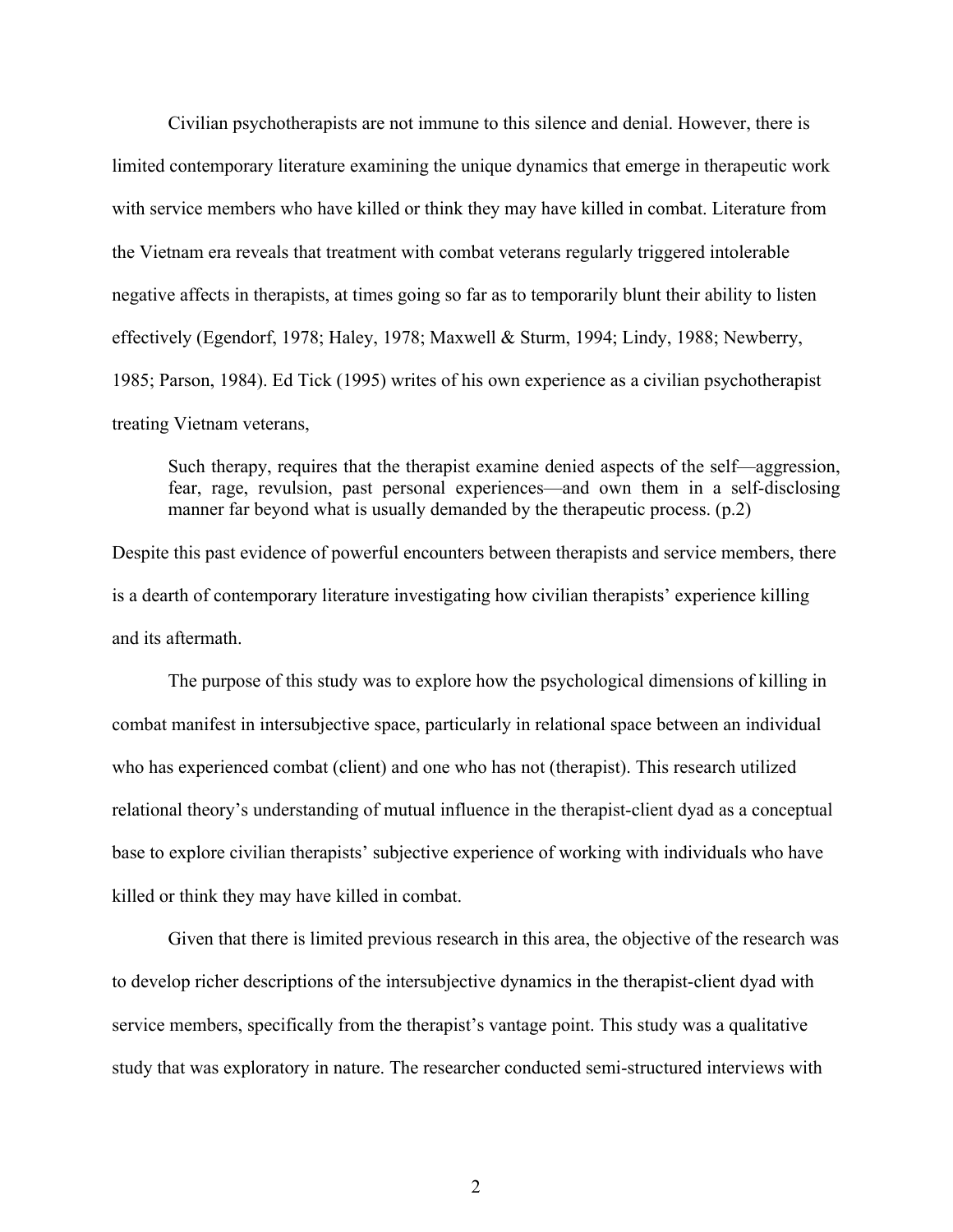10 civilian clinicians who practice individual psychotherapy with combat service members with the aim of addressing the following research questions: 1) How does a civilian therapist experience therapeutic work with a client who has killed or think they may have killed in combat? 2) What meaning does the therapist make of their subjective experience as well as of the intersubjective dynamics that arise in this work? 3) Does the therapist consciously make use of these dynamics in the treatment and if so, how?

Issues surrounding how participants conceptualize killing in combat, how they experience moments when their clients describe experiences of having killed, and what they perceive to be their influence on the therapeutic process are explored in this study. The study expanded on an emphasis in the literature on genuineness and self-disclosure with service members by exploring in greater depth therapists' decisions to disclose and what informs these decisions. Participants detailed ways in which they experience empathic attunement as well as identifying the unique dynamic issues they notice emerging in work with combat service members.

What is known about killing in combat is that it transforms individuals and restructures social relationships (Grossman, 2008, 2009; Herman, 1997; Tick, 2005). The emotional context and dynamics of the therapeutic dyad provides a meaningful window into the individual and relational changes that lay in killing's wake. It also offers service members an opportunity to process the psychological implications and repercussions of killing within a mutual encounter, and thereby shares the burden of war's devastation.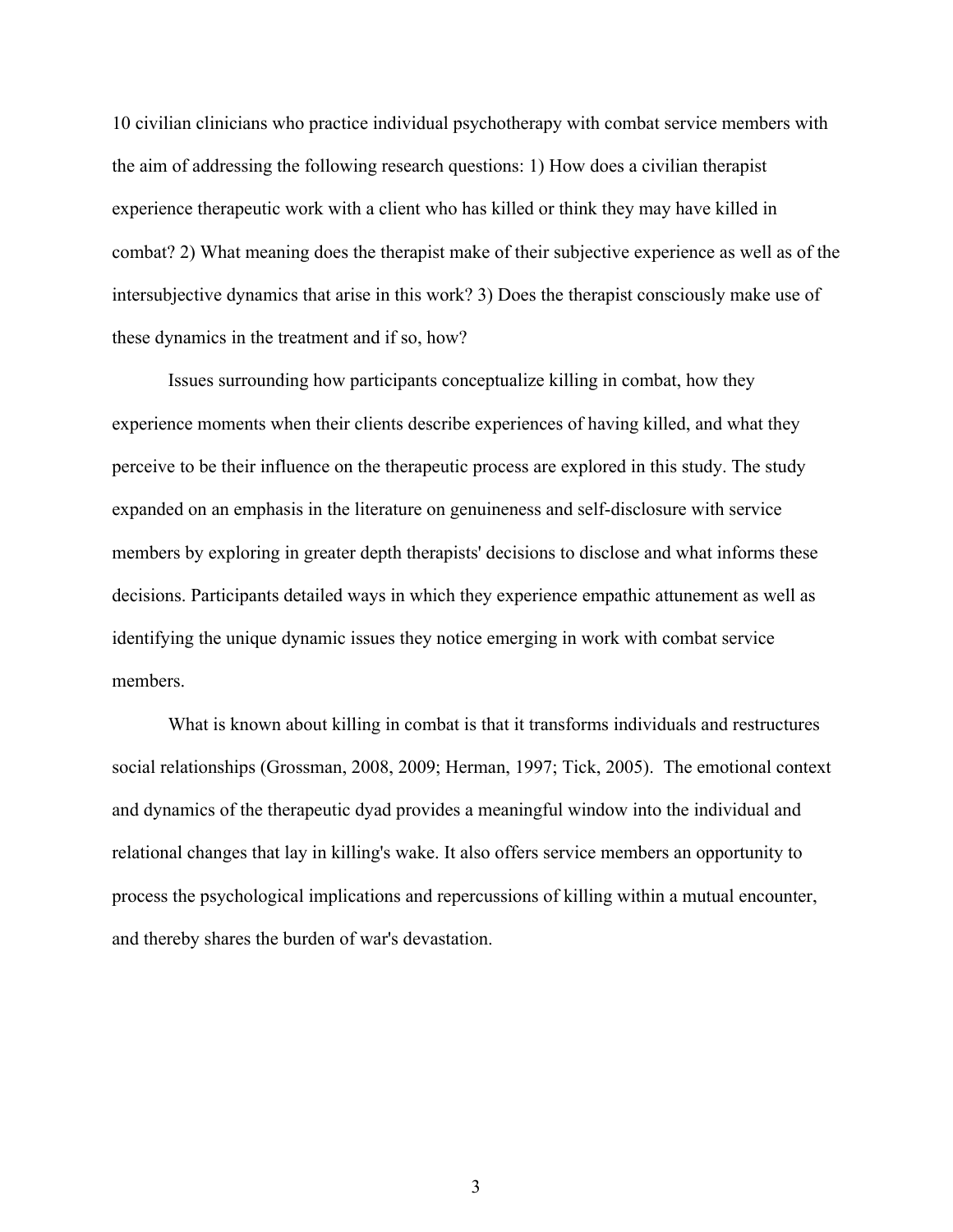#### **CHAPTER II**

#### **Literature Review**

Since 2001, approximately 2 million American men and women have been deployed to Afghanistan and Iraq (as part of Operation Enduring Freedom [OEF]) and Operation Iraqi Freedom [OIF]) (Ruzek et al., 2011). Increasingly during this time, the significant psychological toll that war takes on deployed individuals has permeated the national consciousness, and at times been the focus of intense national interest. In addition to frequent stories in mainstream media that vividly recount the horrors of war and its psychological aftermath, there is a growing body of literature focused on identifying the mental health impacts of deployment, on understanding combat-related post-traumatic stress disorder (PTSD) as a discrete categorical disorder, and on developing models and interventions for the prevention and treatment of service members' psychological needs (Adler, Bliese, & Castro, 2011; Hoge et al., 2006; Marmar, 2009; Ramchand et al., 2010; Ruzek et al, 2011; Tanielian & Jaycox, 2008).

PTSD is the most discussed and studied mental health outcome in the context of deployment and its aftermath (Ramchand et al., 2010; Hoge et al., 2006; Marmar, 2009; Ramchand et al., 2010; Ruzek et al, 2011). Ramchand et al (2010) present a review of studies which concludes that approximately 10-15% of the military personnel who have returned from wars in Iraq and Afghanistan will experience significant post-traumatic stress symptoms. The limited research that goes beyond PTSD in examining mental health outcomes indicates that 50 percent of National Guard and reserve component soldiers, 41 percent of regular military, and 31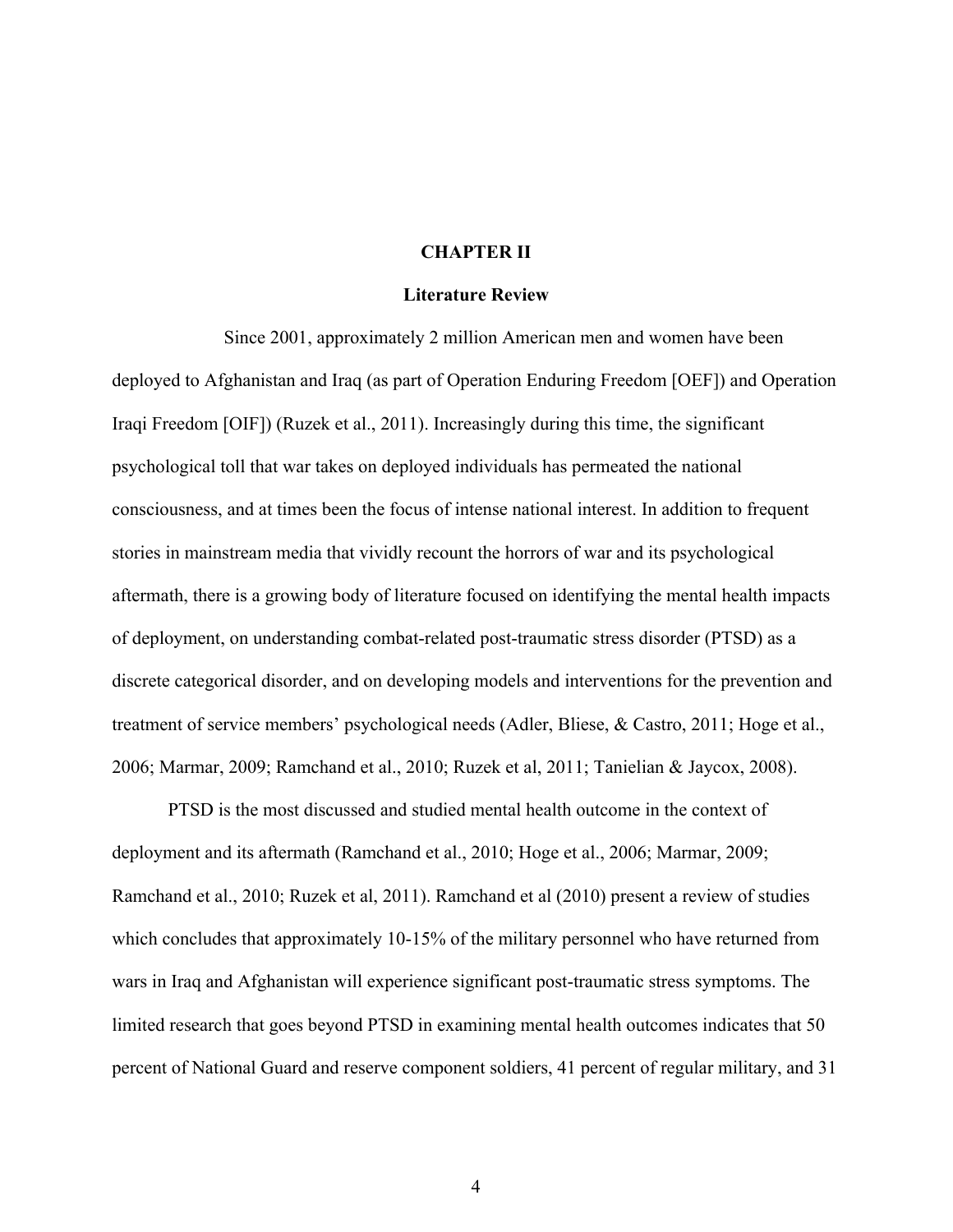percent of marines will return from deployment with a diagnosable mental condition—anxiety, mild depression, transient stress reactions—that does not meet Diagnostic and Statistical Manual of Mental Disorders (DSM) criteria for either PTSD or major depression (Darwin, 2012; Ruzek et al, 2011). (See Table 1 for PTSD Diagnostic Criteria.) There are also the significant functional problems that many service members experience, including but not limited to family stress/dissolution, substance abuse, social withdrawal, job loss, homelessness, and aggression toward self and others (Vasterling et al, 2011; Tanielian & Jaycox, 2008). An observation shared by military and VA psychiatrists, and affirmed by veterans and their families is that "*all* combat veterans are affected by their experiences. The vast majority of returning veterans will not meet criteria for any DSM diagnosis yet virtually *all* will deal with significant readjustment issues" (Kudler 2007, p. 46).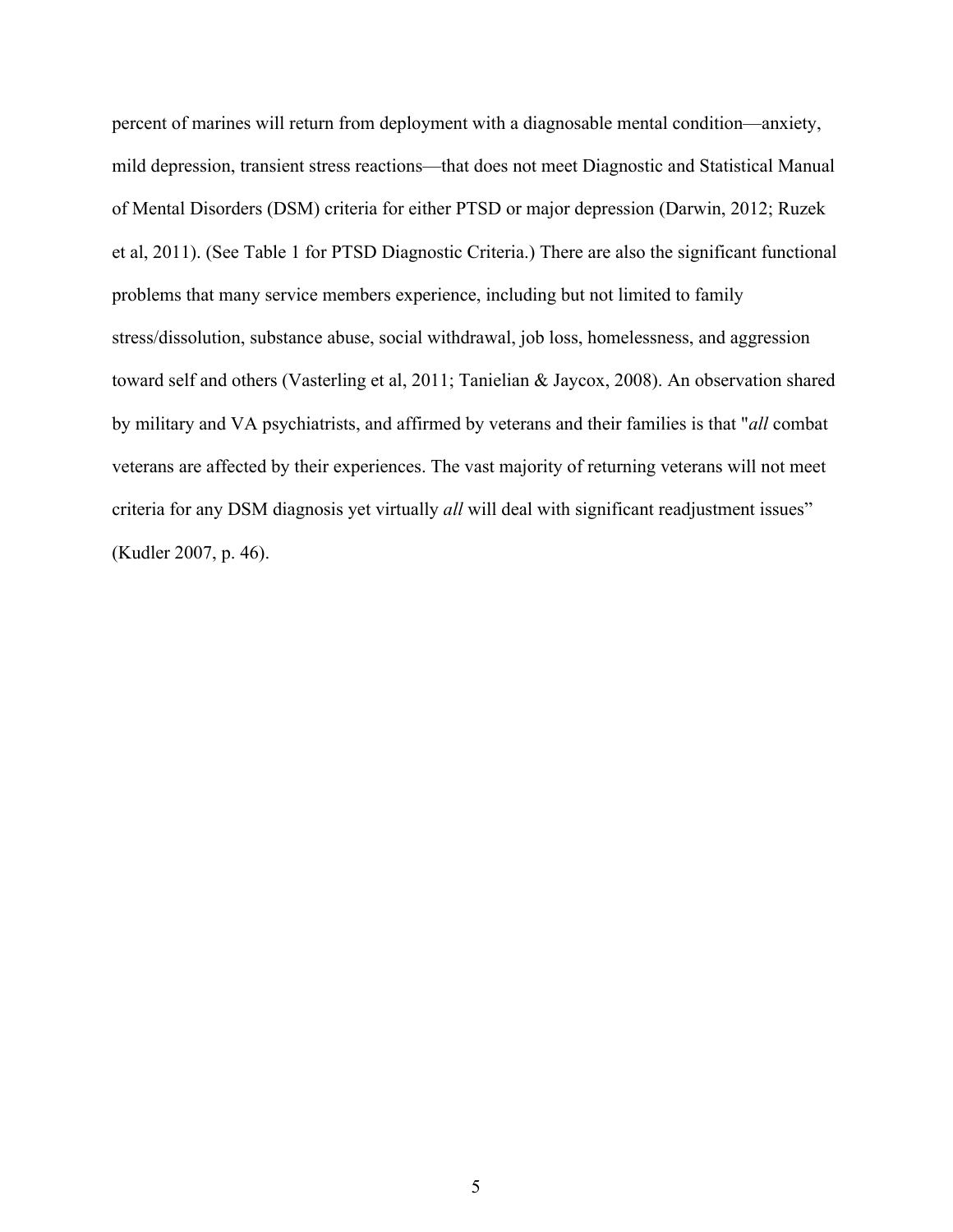## **Table 1**

## *Diagnostic Criteria for Posttraumatic Stress Disorder*

### **Criterion A: Stressor**

The person has been exposed to a traumatic event in which both of the following have been present:

- 1. The person has experienced, witnessed, or been confronted with an event or events that involve actual or threatened death or serious injury, or a threat to the physical integrity of oneself or others.
- 2. The person's response involved intense fear, helplessness, or horror.

## **Criterion B: Re-experiencing**

The traumatic event is persistently re-experienced in at least one of the following ways:

- 1. Recurrent and intrusive distressing recollections of the event, including images, thoughts, or perceptions.
- 2. Recurrent distressing dreams of the event.
- 3. Acting or feeling as if the traumatic event were recurring (includes a sense of reliving the experience, illusions, hallucinations, and dissociative flashback episodes,including those that occur upon awakening or when intoxicated).
- 4. Intense psychological distress at exposure to internal or external cues that symbolize or resemble an aspect of the traumatic event.
- 5. Physiologic reactivity upon exposure to internal or external cues that symbolize or resemble an aspect of the traumatic event.

## **Criterion C: Avoidant/numbing**

Persistent avoidance of stimuli associated with the trauma and numbing of general responsiveness (not present before the trauma), as indicated by at least three of the following:

- 1. Efforts to avoid thoughts, feelings, or conversations associated with the trauma
- 2. Efforts to avoid activities, places, or people that arouse recollections of the trauma
- 3. Inability to recall an important aspect of the trauma
- 4. Markedly diminished interest or participation in significant activities
- 5. Feeling of detachment or estrangement from others
- 6. Restricted range of affect (e.g., unable to have loving feelings)
- 7. Sense of foreshortened future (e.g., does not expect to have a career, marriage, children, or a normal life span)

## **Criterion D: Hyper-arousal**

Persistent symptoms of increasing arousal (not present before the trauma), indicated by at least two of the following:

- 1. Difficulty falling or staying asleep
- 2. Irritability or outbursts of anger
- 3. Difficulty concentrating
- 4. Hyper-vigilance
- 5. Exaggerated startle response

### **Criterion E: Duration**

Duration of the disturbance (symptoms in B, C, and D) is more than one month.

## **Criterion F: Functional significance**

The disturbance causes clinically significant distress or impairment in social, occupational, or other important areas of functioning.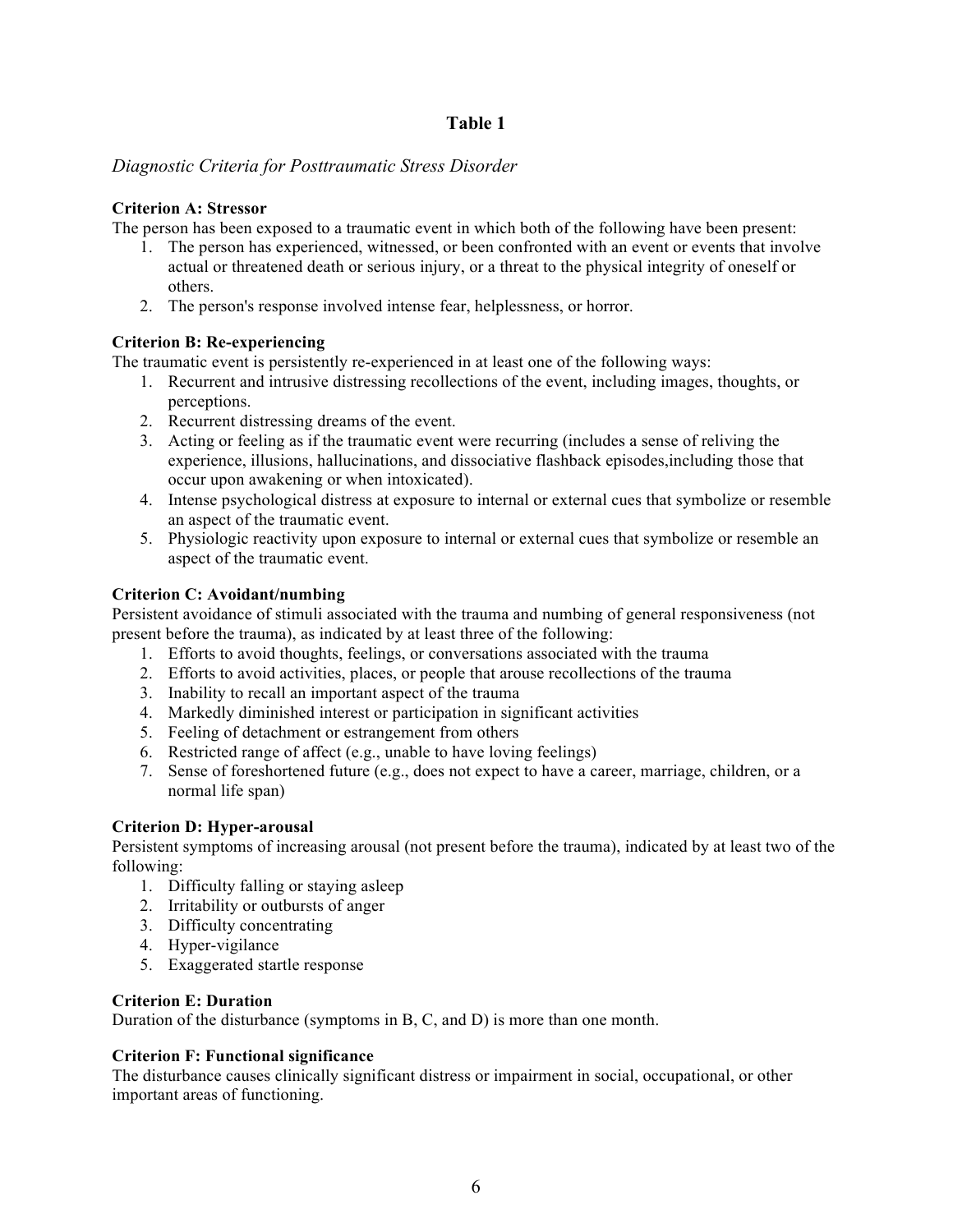As the extent of the psychological concerns intensifies, it has become clear that the Department of Defense and the Veterans Affairs Department do not have the capacity to meet the growing need for mental health services. As a result, civilian mental health professionals have been mobilized to assist in meeting the needs of service members and their loved ones. As Hall (2008) describes, "It is hoped that civilian counselors who understand and are interested in working with military service members and their families can begin to take up some of the slack" (p. 10). In addition to the Veterans Affairs Department hiring additional mental health professionals (many of whom are civilians), contracted services and fee-for-service arrangements are continuously expanding.

Alongside military-civilian partnerships, community-based initiatives to provide for service members' mental health needs are also growing. One powerful example of this is the *Give An Hour* initiative. Through this national network, over 6,400 licensed mental health professionals (including psychiatrists, substance abuse counselors, psychologists, pastoral counselors, social workers, marriage and family therapists, psychiatric nurses, and licensed professional counselors) voluntarily provide free mental health services to members of the military, veterans of Iraq and Afghanistan, their loved ones, and their communities. As of October 2012, *Give An Hour* providers have offered 70,000 hours of free counseling services. Likewise, *Care for the Troops* works to ensure meaningful mental health care to returning troops and their families by providing training to clinicians, congregations, and community leaders. These are just two examples of the formalized initiatives within the mental health community. There are also countless individual professionals providing mental health services to service members and their families from within community mental health agencies and private practices.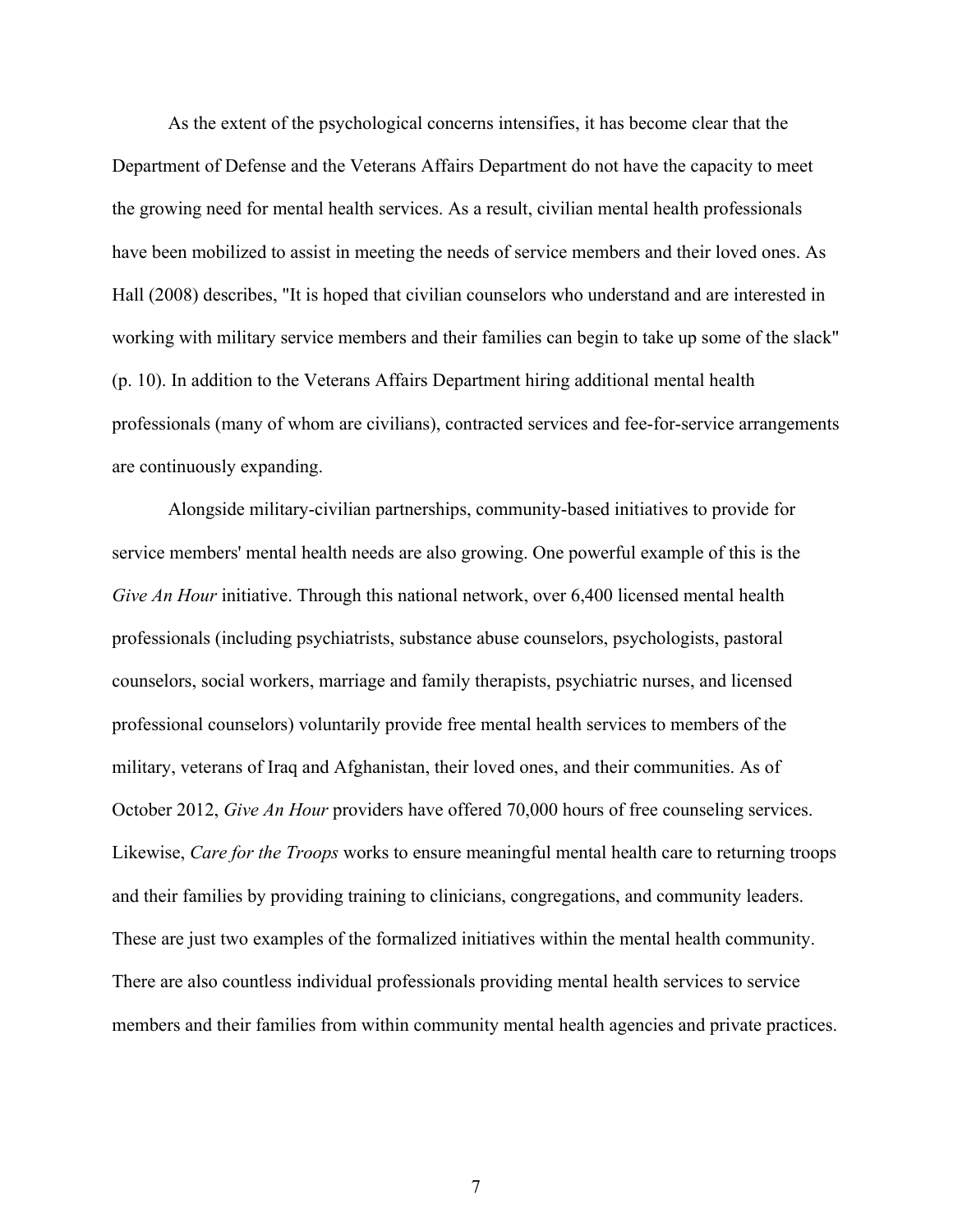With the growth in civilian mental health services targeting service members and their loved ones there has also been an increase in resources and literature available to mental health providers addressing the unique challenges they may face in working with military populations (Hall, 2008; Ruzek et al., 2011). One of the, if not the most, common themes addressed in this literature is military cultural competency. It is widely recognized that in order to offer effective assistance, civilian mental health professionals must possess an understanding of military culture, including at the most basic level knowledge of the chains of command, acronyms and lingo, stages of deployment, as well as an appreciation of military culture's unique psychic space with its own rules, demands, and dangers (Darwin, 2012; Finley, 2011; Hall, 2008).

Regardless of what branch of military an individual serves in or if they are active duty or Reserves, everyone who is (or has been) a U.S. service member has been indoctrinated into military culture. This unique culture entails, among other features, an authoritarian structure, a rigid rank system, a deeply felt sense of mission, continuous preparedness for disaster, and a psychological world characterized by secrecy, stoicism, and denial (Hall, 2008). Whether they are deployed or not, virtually no one joins the military without anticipating they will be exposed to danger. As Hall (2008) describes, "Losses are often inevitable… The warrior must build a wall around tender emotions to be able to function in a calculated, all-about-business manner to stay alive and not jeopardize other comrades" (p. 58). Furthermore, military ideas about illness, toughness, emotional control, and self-reliance contribute to widespread stigma of mental health problems and distrust of non-military mental health providers (Finley, 2011).

The circumstances of the military, and more specifically of war, have no counterpart in civilian life. Psychotherapist Edward Tick (1995) vividly describes initiation into the military as a departure from the ordinary shared world and a descent into a world that has its own unfamiliar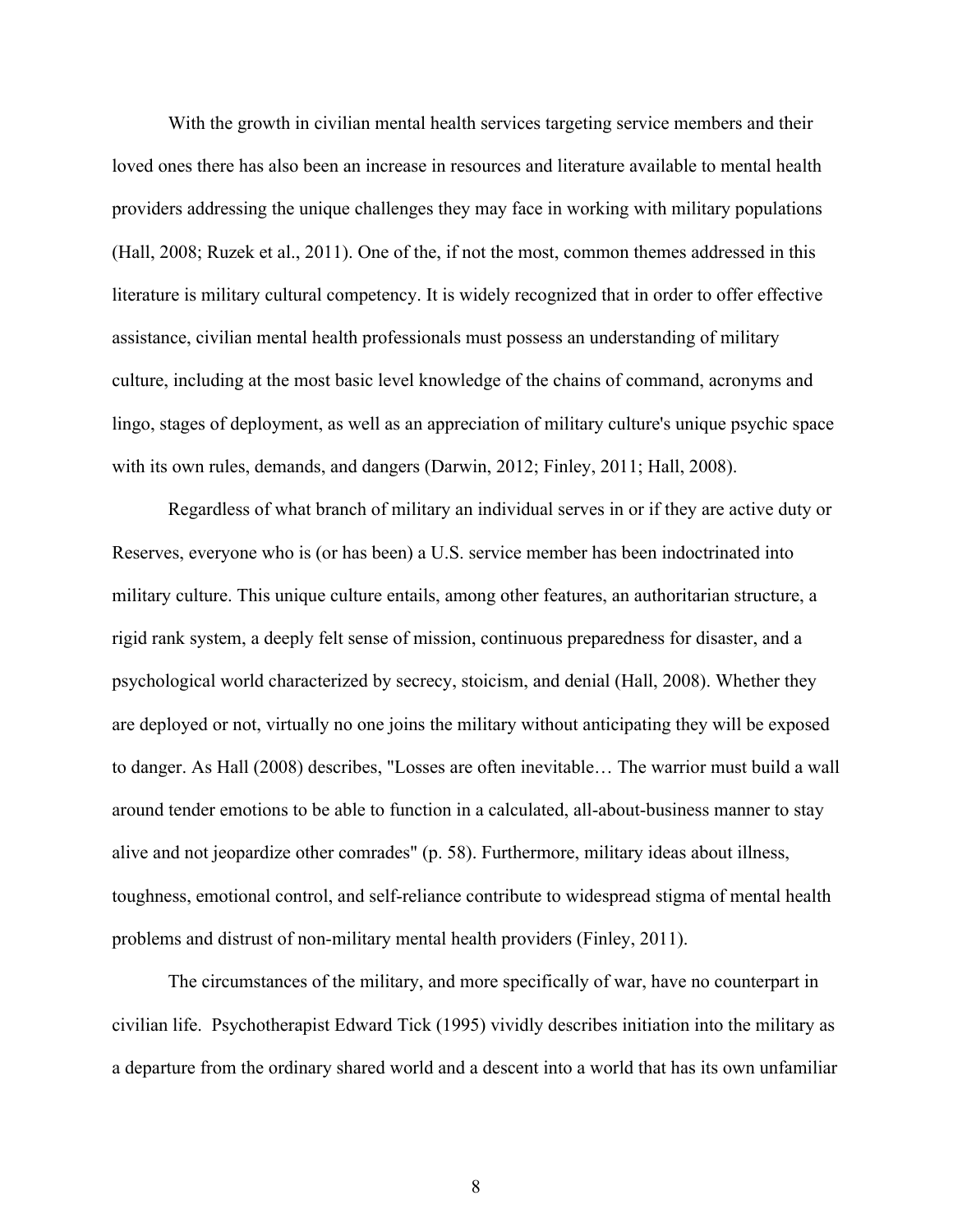rules and dimensions. He states, "The order of civilization is reversed, destruction rather than creation, death rather than life, insanity rather than sanity, are the norms" (Tick, 1995, p.3). Yet, despite this burgeoning body of knowledge targeting civilian mental health professionals', there is limited exploration into the dynamic relationship between service members and their mental health providers, particularly how civilian therapists' behavior, values, biases, preconceived notions, and personal limitations manifest in the face of the realities of war.

#### **The Psychological Impact of War**

During the past decade, as the United States has actively engaged in two wars, thousands of articles and many books have been published addressing the psychological consequences of war (Finley, 2011). A predominant focus in the literature has been on accumulating information about effective models and interventions for the prevention and treatment of service members' psychological needs, with an explicit focus on PTSD as the monolithic descriptor for combat's psychological consequences and cognitive-behavioral therapies as the answer to its suffering (Adler, Bliese, & Castro, 2011; Hoge et al., 2006; Hoge, 2010; Marmar, 2009; Ramchand et al., 2010; Ruzek et al, 2011; Tanielian & Jaycox, 2008).

Several large-scale studies concerning the experiences and mental health status of service members have been conducted assessing PTSD symptomatology before deployment, in theater, and upon return (Marmar, 2009; Ramchand et al., 2010; Ramchand et al., 2011). Collectively, these studies suggest that most service members experience some type of trauma while deployed—the most prevalent of which are traditional combat events, particularly witnessing somebody being injured or killed or seeing or handling dead bodies (Ramchand at al., 2011). The overall prevalence of PTSD among returning OEF and OIF service members is judged to be between 10% and 15% (Ruzek at al., 2011). When examining correlates of PTSD—specifically,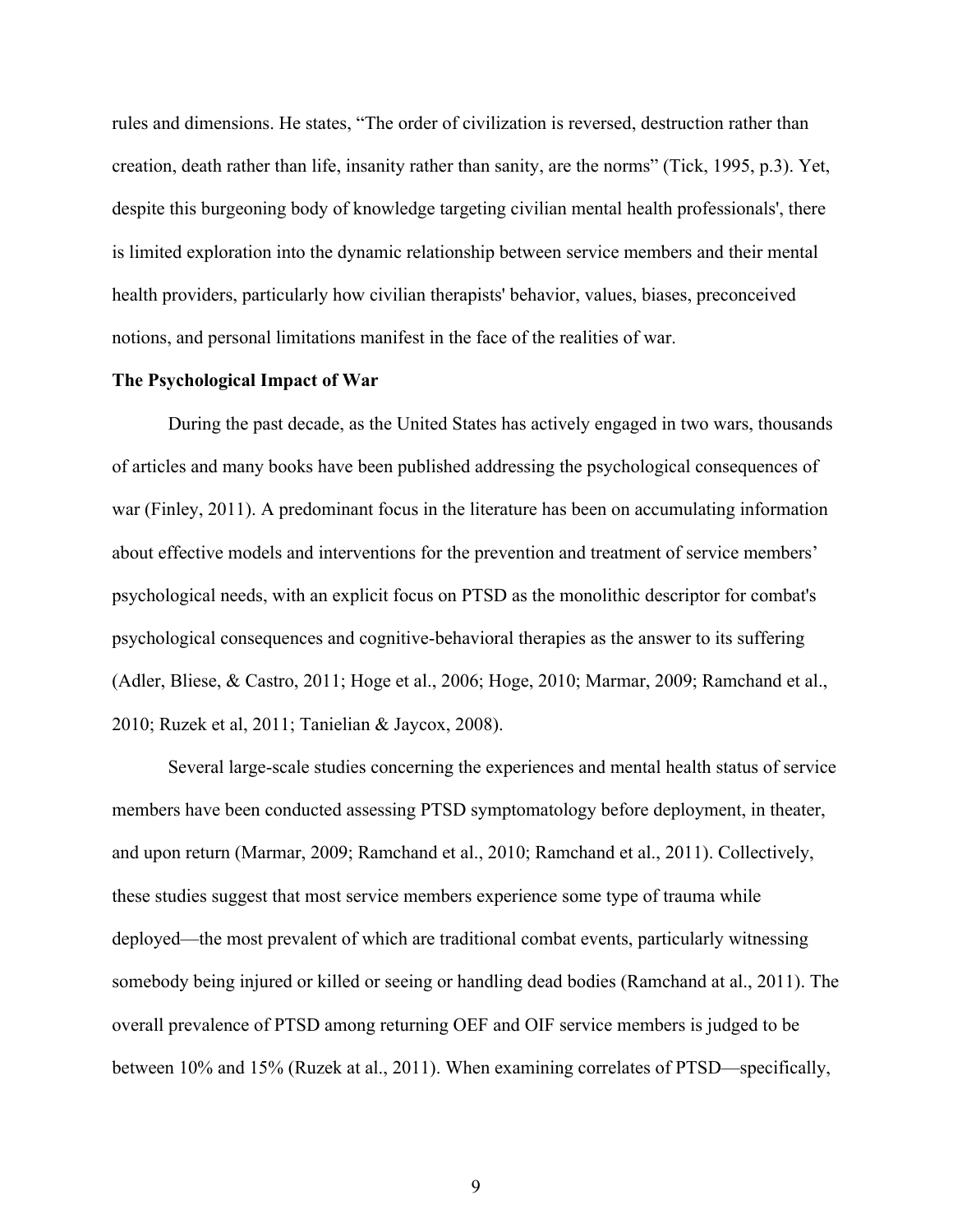combat exposure, injury, branch of service, gender, race, deployment location, age and rank combat exposure is found to predict PTSD across studies (Ramchand et al., 2010).

The literature reveals that methods for treating combat-related PTSD rely heavily on cognitive-behavioral therapies (CBT) as a first-line of treatment (Keane et al., 2011; Rothbaum et al., 2011). In 2008, the VA issued a directive for mental health services recommending that "all veterans in the VA system have access to one or both of two empirically supported, manualized CBTs that include an exposure element: CPT, or prolonged exposure (PE) therapy" (Keane et al., 2011). According to cognitive-behavioral approaches to trauma, the development of PTSD stems from extensive avoidance of trauma reminders, which is reinforced through cognitive distortions and results in a failure to adequately process the traumatic memory. Treatment, therefore, focuses on deliberately confronting trauma-related thoughts, images, and situations and clients' learning that their perceptions about themselves and the world are inaccurate. Psychodynamic therapies have struggled to compete with these models for recognition of their efficacy, although some writers argue that this is due in large part to a degree of denial about the evidence for the efficacy of psychodynamic therapy for trauma (Carr, 2011; Shedler, 2010).

How combat PTSD is conceptualized and understood varies across settings—within the military as opposed to the VA, for active-duty service members as opposed to veterans, by veterans as opposed to clinicians. Finley (2011) uses ethnographic fieldwork conducted with recent veterans, their families, and health-care providers in San Antonio, TX to examine the cultural, political, and historical influences shaping the definition of PTSD. She points out that, "PTSD—while very much a real part of the human experience, observed in one form or another across the boundaries of history and culture—is not the monolithic biomedical category it often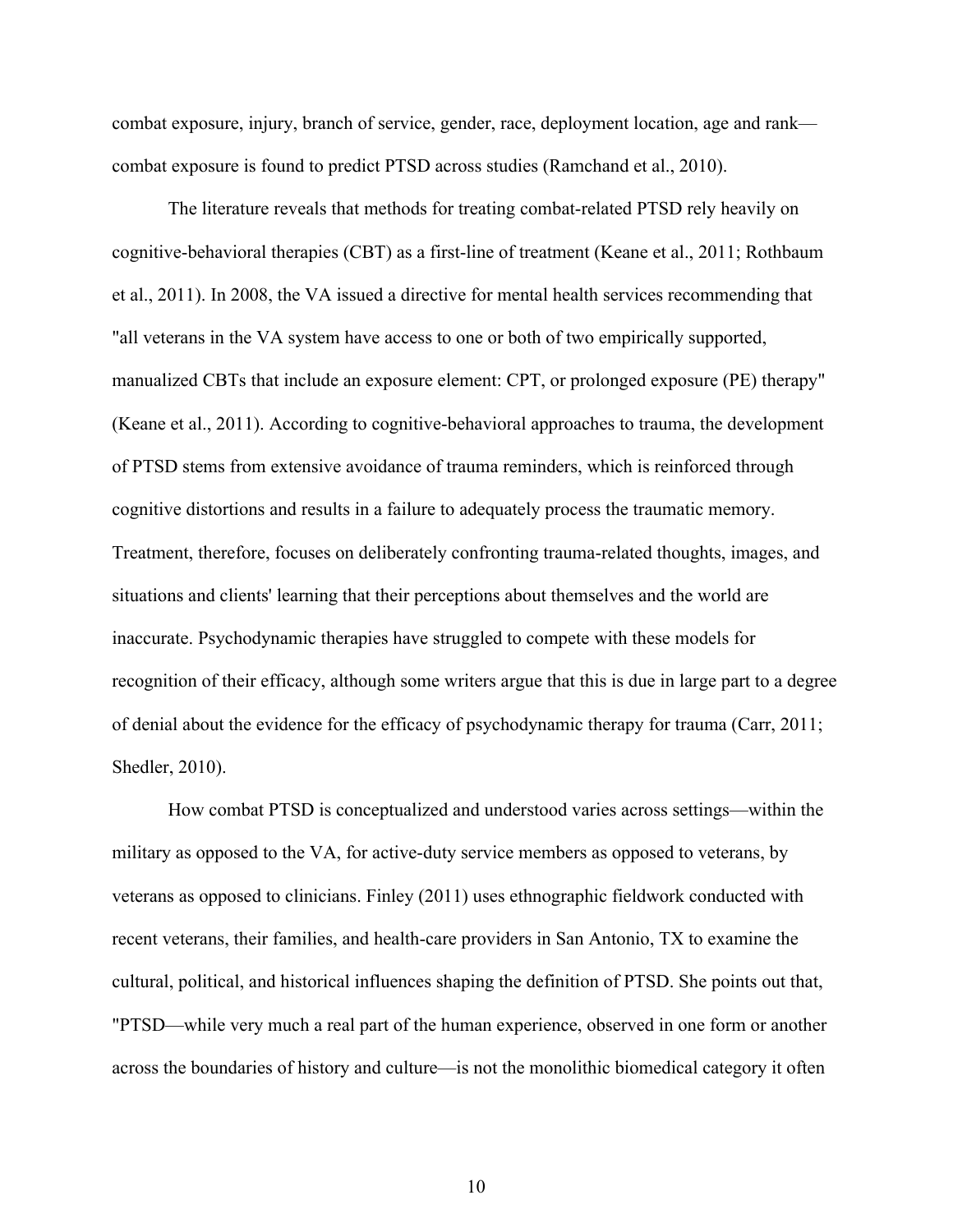appears to but rather something fluid and subject to interpretation" (Finley 2011, p. 2). The manifestation of PTSD in an individual—i.e. nightmares, aggressiveness, numbness, etc.—may be seen as a natural part of the return from combat and its diagnosis may be the acknowledgment that enables a veteran to live with himself. Or, the symptoms may be seen as a sign of inadequacy and the diagnosis as worthy of shame and judgment. At a societal level, PTSD is at times associated with the past abandonment of Vietnam veterans and with the VA's failure to provide adequate care and benefits—in this light, current diagnosis of PTSD represents a longawaited symbolic acknowledgment of veterans' service and sacrifice. Likewise, some view PTSD as a natural occurrence whose course it is possible to interrupt; a diagnosis that it is possible to gain a firm grasp of and treat. Whereas, for others, there is the question of if combatrelated PTSD is over-diagnosed, inappropriately used as a blanket term to describe a wide variety of life concerns, and resultantly encourages a state of chronic suffering.

How PTSD is understood and reacted to is rooted in cultural ideas about war, traumarelated suffering and mental illness. Finley's study sheds meaningful light on the ambivalent relationship that American society has with PTSD. It is a diagnosis which to a large extent represents not only the individual aftermath of war but also the ways in which service members' suffering is (or is not) named, claimed, and made sense of. As Finley (2011) states,

There may be a clinical definition written in the pages of the DSM-IV, but that definition becomes something far more slippery when it passes out into the world, diagnosed and lived out and claimed and apologized for and made real in the discourses and engagements of everyday life. (p.164)

**On killing**. It is notable that throughout the literature on the psychological implications of war, there is scant elaboration of the distinct variables that constitute combat exposure or of the potential meaning of these experiences. In discussions of the epidemiology of trauma among service members, "traditional combat events" are identified as a definitive predictor of PTSD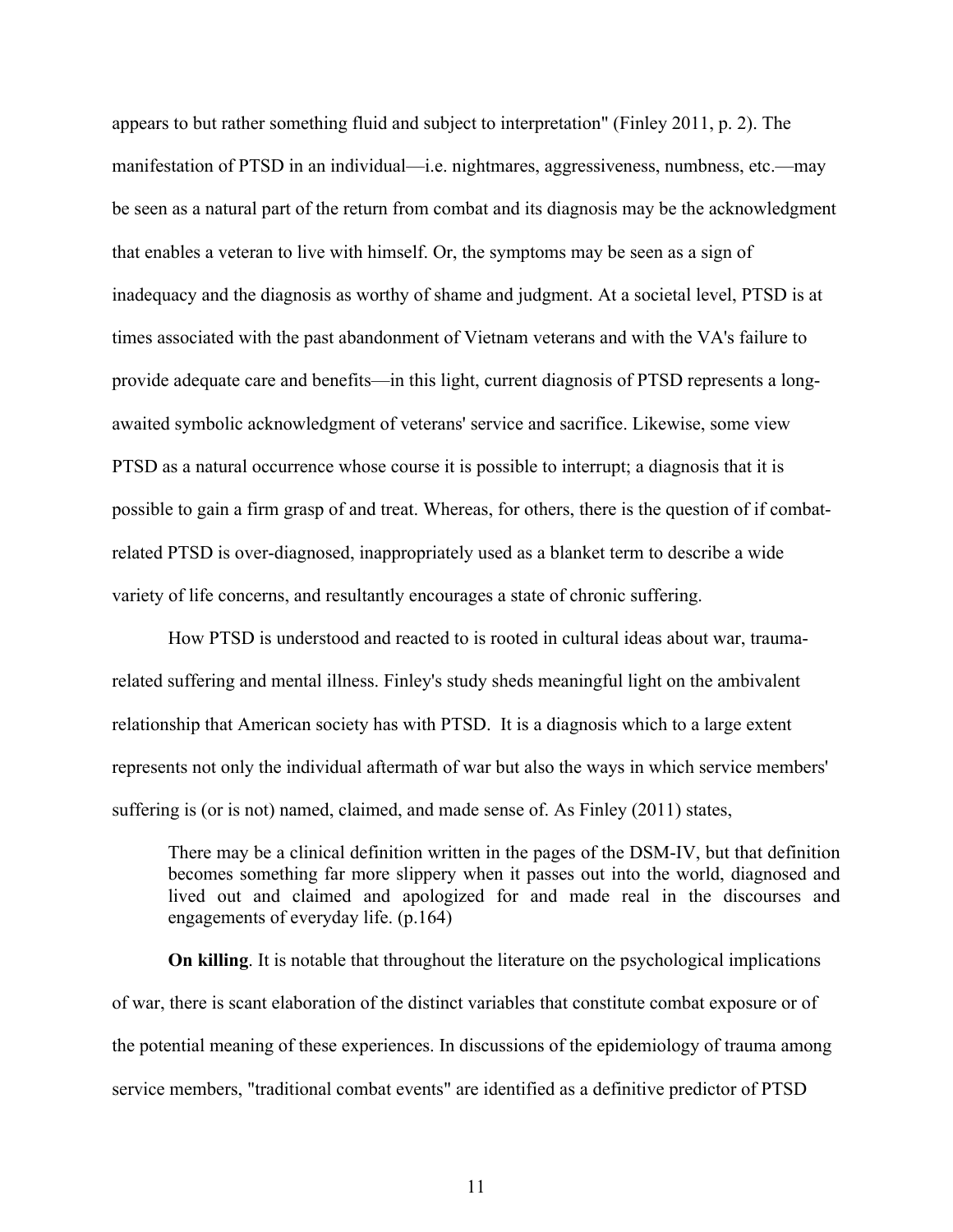(Ramchand et al., 2011). These events are defined as "being injured or wounded in combat; killing, injuring, or wounding someone else; and handling or smelling dead and decomposing bodies" (Ramchand et al., 2011, p. 14). Each experience within this disparate grouping of experiences is undoubtedly stressful and potentially traumatic. However, the divergent nature of what constitutes "traditional combat events" has noteworthy significance when considered in relation to an individual's sense of self and others, as well as in regards to potential shame, doubt, guilt, and inferiority. Specifically, the act of "killing, injuring, or wounding someone else" possesses a unique capacity to assault an individual's self-image, sense of control, and sense of the world as a meaningful and comprehensible place (Carr, 2011; Grossman, 2008, 2009; Tick, 2005).

Recently a small body of literature has emerged examining "the specific nature of the act of killing: the intimacy and psychological impact of the act, the stages of the act, the social and psychological implications and repercussions of the act" (Grossman, 2009, xvi). Lt. Col. Dave Grossman has spearheaded much of the research in this area in an explicit attempt to address the cultural blind spot surrounding the psychological nature of killing in combat. He uses several quantitative studies by others as well as his own qualitative research (based on a large number of interviews with veterans) along with written accounts of wartime experiences to examine what constitutes an ability to kill, address the psychological consequences of killing, explore how proximity to death can heighten the meaningfulness of life, and illuminate the intimacy inherent in the act of killing (Grossman, 2008, 2009).

Grossman, along with others, asserts that killing, to a large extent, is what war is about and that killing in combat, by its very nature, causes deep wounds of pain and guilt (Bourke, 1999; Grossman, 2008, 2009; MacNair, 2002, 2007). It is important to note that although killing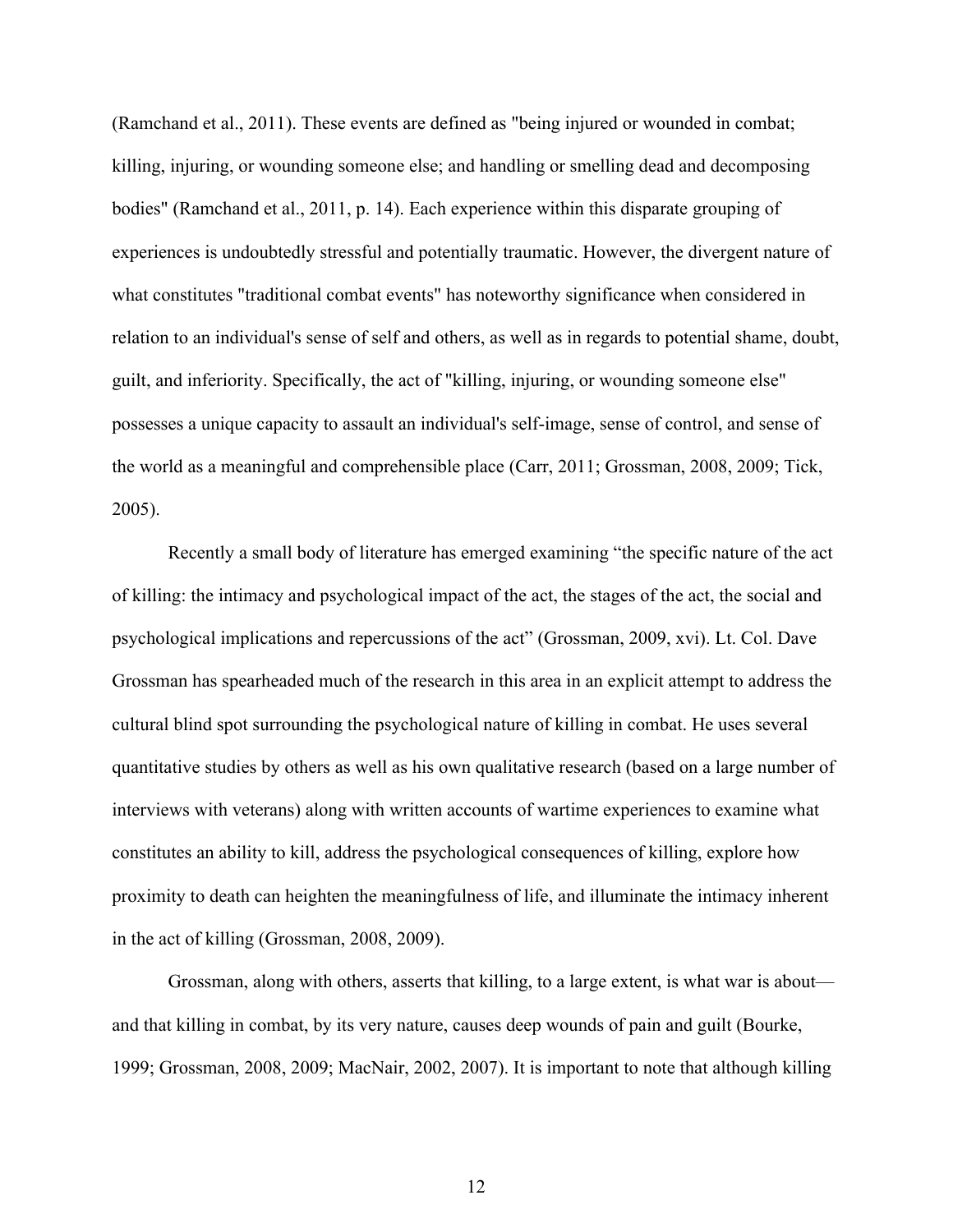in war is sanctioned—and at times deemed honorable and noble—the reality is that distinguishing illegitimate murder from legitimate killing in combat is extremely complex (Grossman, 2009). Not only does the nature of modern warfare render the distinction between non-combatant and combatant blurry, but additionally, regardless of whether it is sanctioned or not, killing causes mental and spiritual harm. As Grossman (2009) describes,

When you have killed another human being, when you have watched the mystery of life and death flicker in front of your eyes, and a living, breathing person has become a piece of meat, and you are the one the caused that, you cannot help but think 'I'm going to have to answer to my maker for what I did.' (p. 350)

The presumption is often that fear of death and injury is the primary cause of psychiatric causalities on the battlefield (Bourke, 1999; Grossman, 2009; MacNair, 2002). However, Grossman (2009) presents findings from several clinical studies that reveal that this is not an absolute given. He offers a framework for understanding combat soldiers' psychological and physiological state in which he asserts:

Fear, combined with exhaustion, hate, horror, and the irreconcilable task of balancing these with the need to kill, eventually drives the soldier so deeply into a mire of guilt and horror that he tips over the brink into the region that we call insanity. Indeed, fear may be one of the least important of these factors. (Grossman, 2009, p. 53)

Grossman argues that more so than fear, it is balancing the obligation to kill with the resulting

toll of guilt that constitutes the most significant cause of psychological distress.

Grossman's analysis of combat-related trauma is grounded in the notion that human

beings possess a high resistance to killing. Even in combat—where killing is legitimized—and

even under situations of self-preservation, this resistance is strong (Grossman, 2008, 2009). In

fact, Grossman asserts that the history of warfare can be seen as a history of increasingly more

effective mechanisms for enabling and conditioning individuals to overcome their innate

resistance to killing fellow human beings. However, the psychological leverage and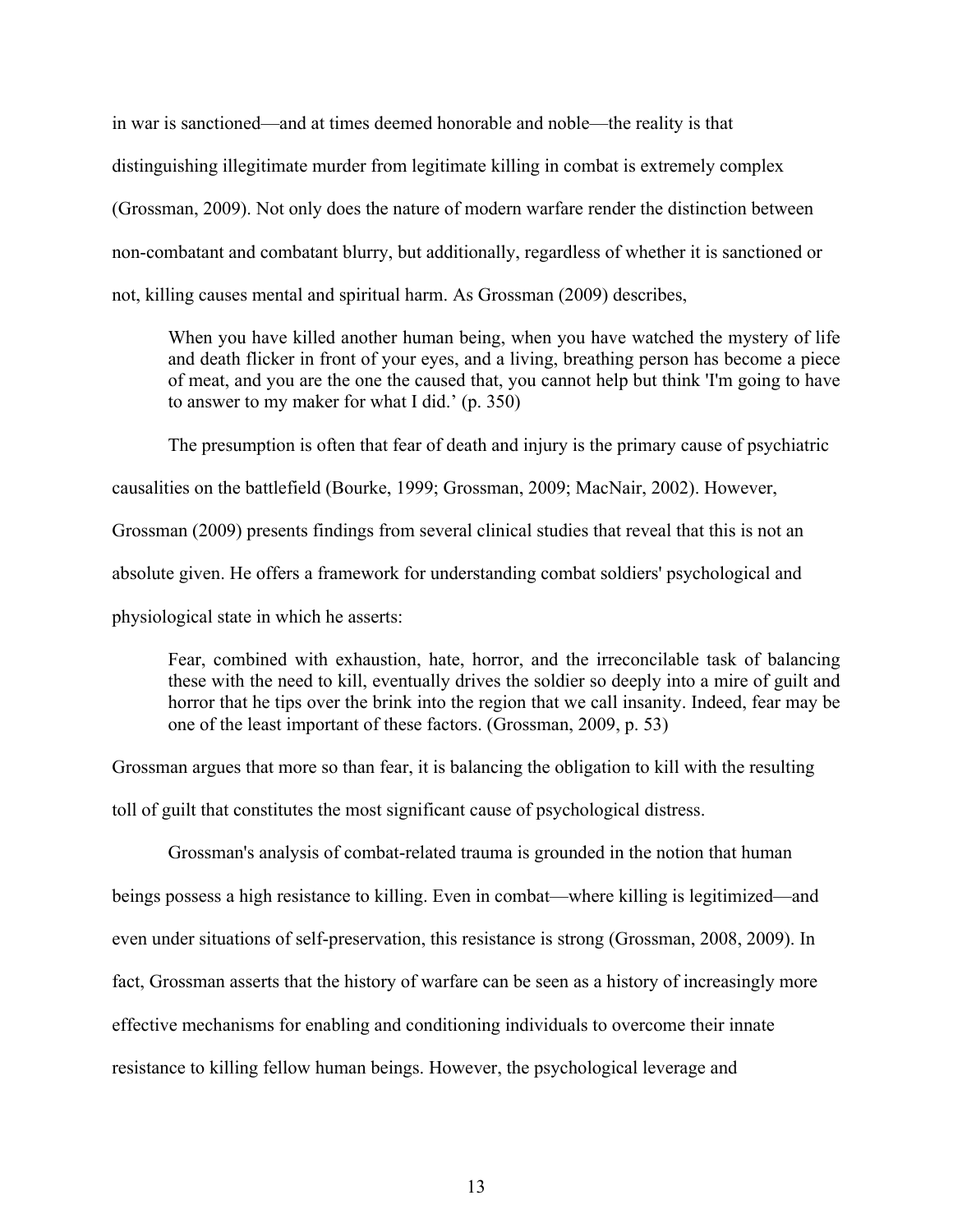manipulation required to impel individuals to kill comes at a profound cost: The potential for immense psychological distress. As Grossman (2009) describes it,

Looking another human being in the eye, making an independent decision to kill him, and watching as he dies due to your action combine to form the single most basic, important, primal, and potentially traumatic occurrence of war. (p. 31)

Building upon Grossman's assertions, MacNair (2002, 2007) proposes the concept of "Perpetration-Induced Traumatic Stress," which she designates as a subcategory of PTSD to account for the suffering that results from perpetrating deadly acts of aggression. She draws on data from the National Vietnam Veterans Readjustment Study (NVVRS), a large stratified random sample of 1,638 combat Vietnam veterans, to conclude that PTSD symptoms show patterned differences when they result from acts of killing (MacNair, 2002). Specifically, she concludes that veterans who killed in combat exhibit more violent outburst, a high incident rate of intrusive imagery, and a greater sense of disintegration (defined as a sense of unreality, experience of depersonalization, unrealistic distortion of meanings, restlessness or agitation, hostility toward a part of the body, and panic).

Whether categorized as PTSD or not, inherent in the distress caused by killing are intense physiological and emotional responses. In an attempt to illustrate "what really happens in combat," Grossman (2008) provides frank, unwavering descriptions of the act and aftermath of killing in combat. He portrays a harsh physiological and psychological reality that often includes loss of bowel and bladder control, powerful perceptual distortions (e.g. diminished sound, tunnel vision, slow motion time, automatic pilot, dissociation), and convoluted existential dilemmas.

In response to "one of the most significant acts one human being can do to another" (Grossman, 2008, p. 167), it is not uncommon for individuals to embrace shifting, and at times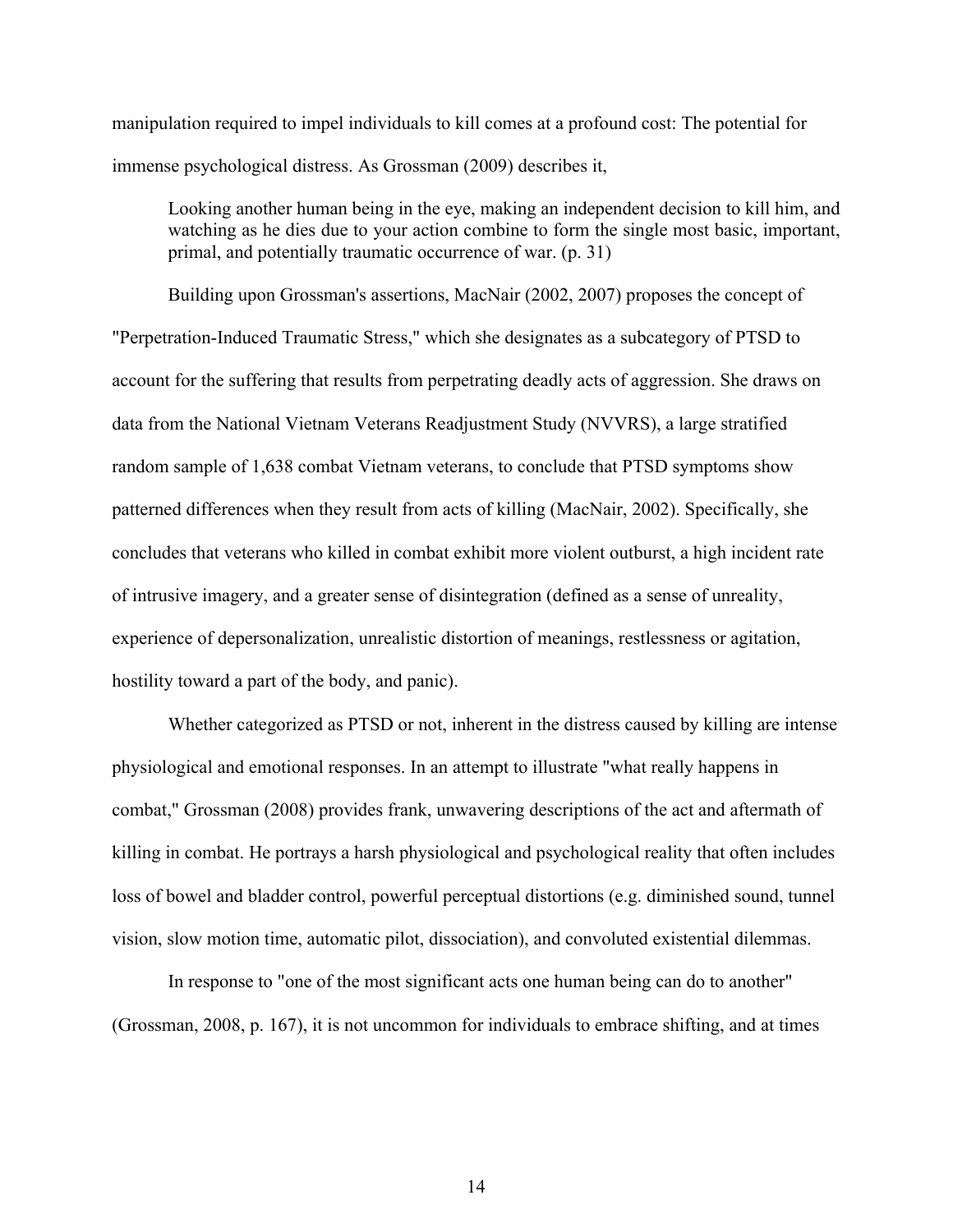opposing, thoughts and beliefs about the event. Bourke, a historian who conducted in-depth interviews with veterans about the intimacy of killing, describes the following:

The same combatants who admitted on one page in their diaries to feeling intense distress when killing another human being would confess, elsewhere, to feeling immensely happy while committing acts of murderous aggression. Contradictory emotions existed side by side. (Bourke, 1999, p.373)

Likewise, Grossman (2009) identifies a set of divergent emotional response stages that are frequently experienced in response to killing in combat: Exhilaration, remorse, rationalization and acceptance. The stages are considered to be generally sequential, however some individuals may skip certain stages, or pass through them so fleetingly that they do not even acknowledge their presence. Although these emotional response stages to killing in combat are not universal, they are commonplace and entail a magnitude and intensity of emotion that is undeniable (Grossman, 2009).

Chief, albeit rarely acknowledged, among the "strange elations" (Grossman, 2008) that commonly emerge during and/or after the act of killing is a powerful, often erotic, sense of intimacy. Many veterans' narratives from war include descriptions of wartime killing that sound strikingly similar to acts of intense physical, sexual intimacy. Grossman (2009) states, "Killing is a private, intimate occurrence of tremendous intensity, in which the destructive act becomes psychologically very much like the procreative act" (p. 2). In the words of one Army veteran, "I wrestled men to death in hand-to-hand combat. That experience was far more intimate and erotic than love or sex can ever be" (Tick, 2005, p. 124). Similarly, William Broyles, a former Marine and editor of *Newsweek* writes,

Killing had a spiritual resonance and an aethestic poignancy. Slaughter was an affair of great and seductive beauty… The experience seemed to resemble spiritual enlightment or sexual eroticism: indeed, slaughter could be likened to an orgasmic, charismatic experience. (Bourke, 1999, p. 15)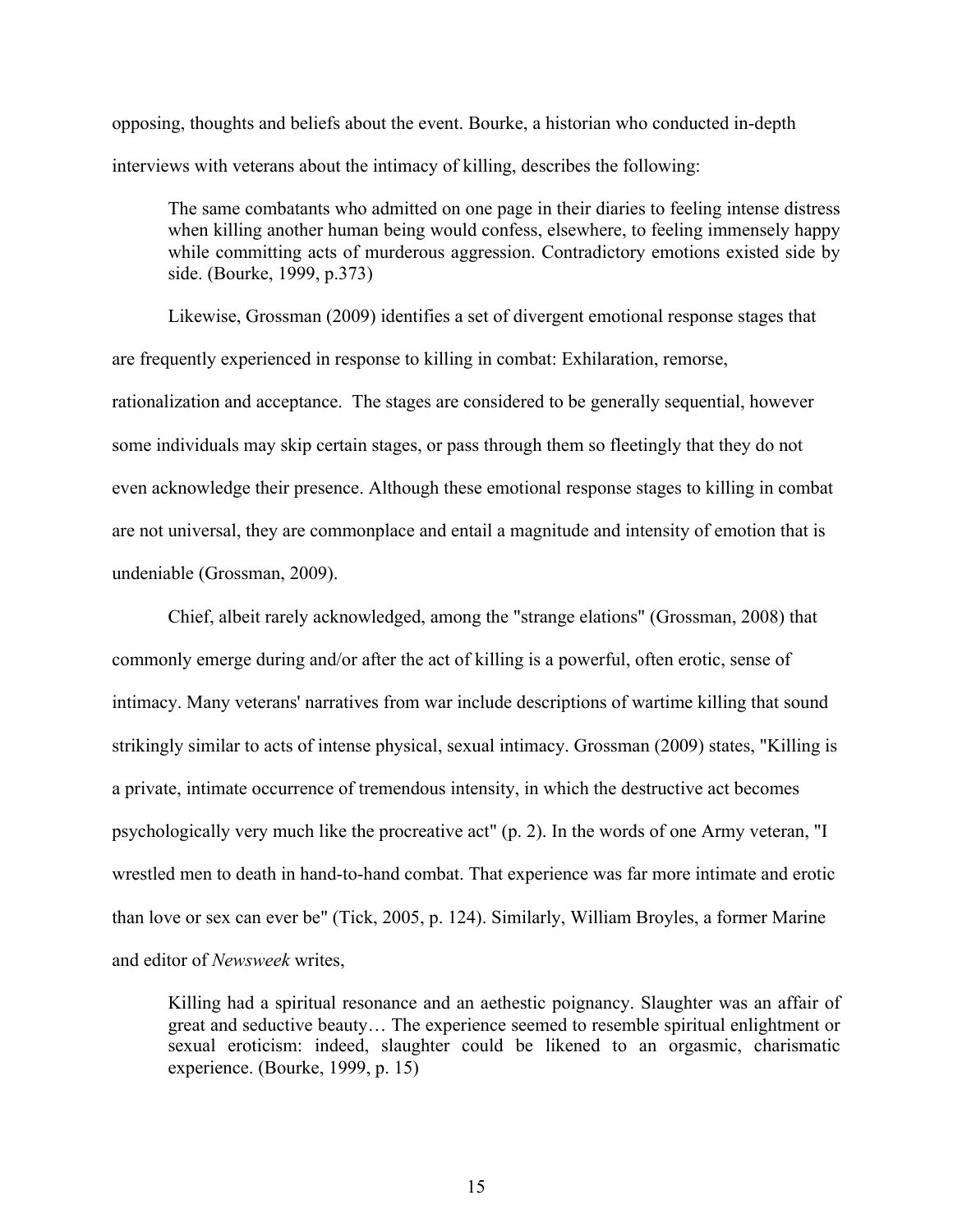Killing entails powerful physical and emotional intimacy, and for many leaves a lasting mark on how closeness is experienced.

The war stories that service members recount rarely contain their destructive acts of aggression, emergent feelings of intimacy, or the associated experiences of ambivalence (Bourke, 1999; Finley, 2011; Grossman, 2009; MacNair, 2002; Tick, 2005). Rather the intense and contradictory reality of killing in combat is often veiled by denial, or at times bravado. The internal and external incentives to mask the thorny reality of combat are powerful. Denial may serve as a much-needed defense against internal disintegration. It may also protect against perceived, and at times actual, judgment from others. Furthermore, as noted above, military culture relies upon a psychological world that is characterized by denial and stoicism.

Even the language of men at war is full of denial of the enormity of what they have done. Most soldiers do not 'kill,' instead the enemy was knocked over, wasted, greased, taken out, and mopped up. The enemy is hosed, zapped, probed, and fired on. The enemy's humanity is denied, and he becomes a strange beast called a Kraut, Jap, Reb, Yank, dink, slant, slope, or raghead. Even the weapons of war receive benign names—Puff the Magic Dragon, Walleye, TOW, Fat Boy, and Thin Man—and the killing weapon of the individual soldier becomes a piece or a hog, and a bullet becomes a round. (Grossman 2009, p. 91).

It is not uncommon for individuals who have experienced traumatic events to resist discussing the experience, however the reluctance of those who have killed may be unique in that its antecedents lie in the psychological burden of intense, and at times well-founded, guilt and shame (Grossman, 2009; Tick, 2005).

A larger societal denial about the harsh realities of combat, including the necessary reality of killing in combat, further propels service members' reluctance to reveal the darker, more gruesome and complicated elements of their experiences (Bourke, 1999; Finley, 2011; Grossman, 2009; MacNair, 2002; Tick, 2005). MacNair (2002) purports that "Families and friends of veterans discourage them from discussing the horrors of war, especially any acts they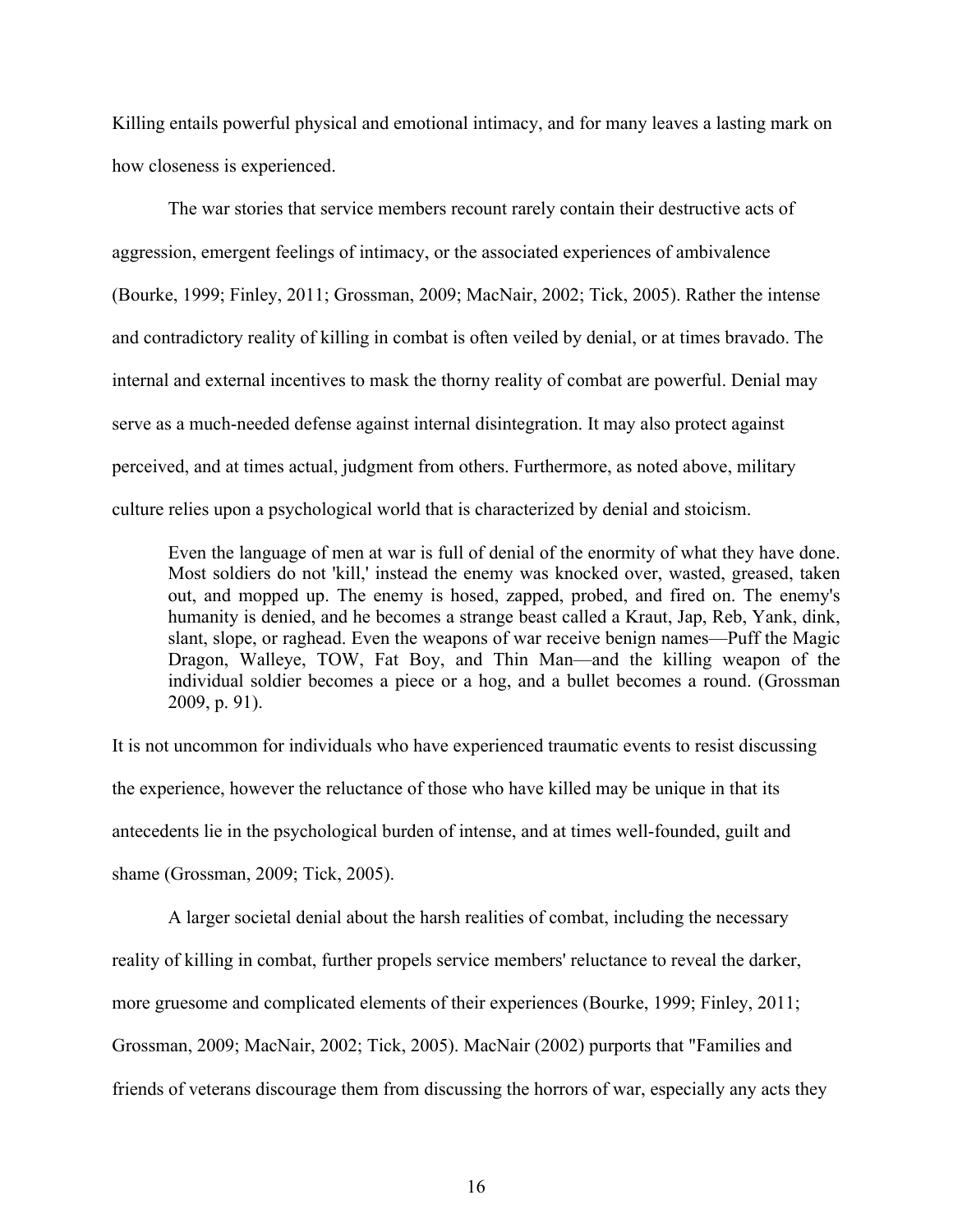may have committed themselves" (p.156). Likewise, in presenting a history of killing in war, Bourke (1999) asserts that the commonly referred to process of "numbed consciousness", which is assumed to enable violent acts in warfare, may in fact apply more to civilians who dispassionately observe war and that "men who actually killed were more liable to be forced to deal with their own tortured consciences" (p.7). Civilian society, across many realms and in both explicit and implicit ways, perpetuates what amounts to a conspiracy of silence about the truth of combat (Bourke, 1999; Finley, 2011; Grossman, 2009; MacNair, 2002; Tick, 2005).

**Beyond PTSD**. Combat fundamentally changes the way individuals experience themselves and the world. It often times precipitates a deluge of guilt, rage, sadistic pleasure, and shame. It can be a catalyst for disconnection, and frequently traps people in a moral dilemma between the job they are trained to carry out and their value system (Finley, 2011; Grossman 2008, 2009; Herman, 1997; MacNair, 2002; Tick, 2005). Classifying and treating the psychological distress of combat as simply a discrete biomedical disorder fails to acknowledge and address the transformation of an individual's innermost self. As Tick (2005) states,

To control the symptoms we offer medications, teach the sufferer relaxation and stress reduction techniques, lecture and couch the survivor on war neurosis and proper behavior in public, and offer rapid-eye movement and other automatic therapies… The common therapeutic model, that is, misses the point that PTSD is not a psychological but a soul disorder. (p. 103)

Among those advocating for a more nuanced framework for understanding service members' psychological distress in and after combat are psychotherapist Edward Tick (1995, 2005), psychiatrist Jonathan Shay (1994, 2002, 2011), and psychiatrist Judith Herman (1997). Both Shay (1994) and Tick (2005) emphasize identity transformation as a critical component of the psychological consequences of war. Shay (1994) characterizes the impact of combat trauma as "the undoing of character" and further underscores a holistic appreciation of the mark it leaves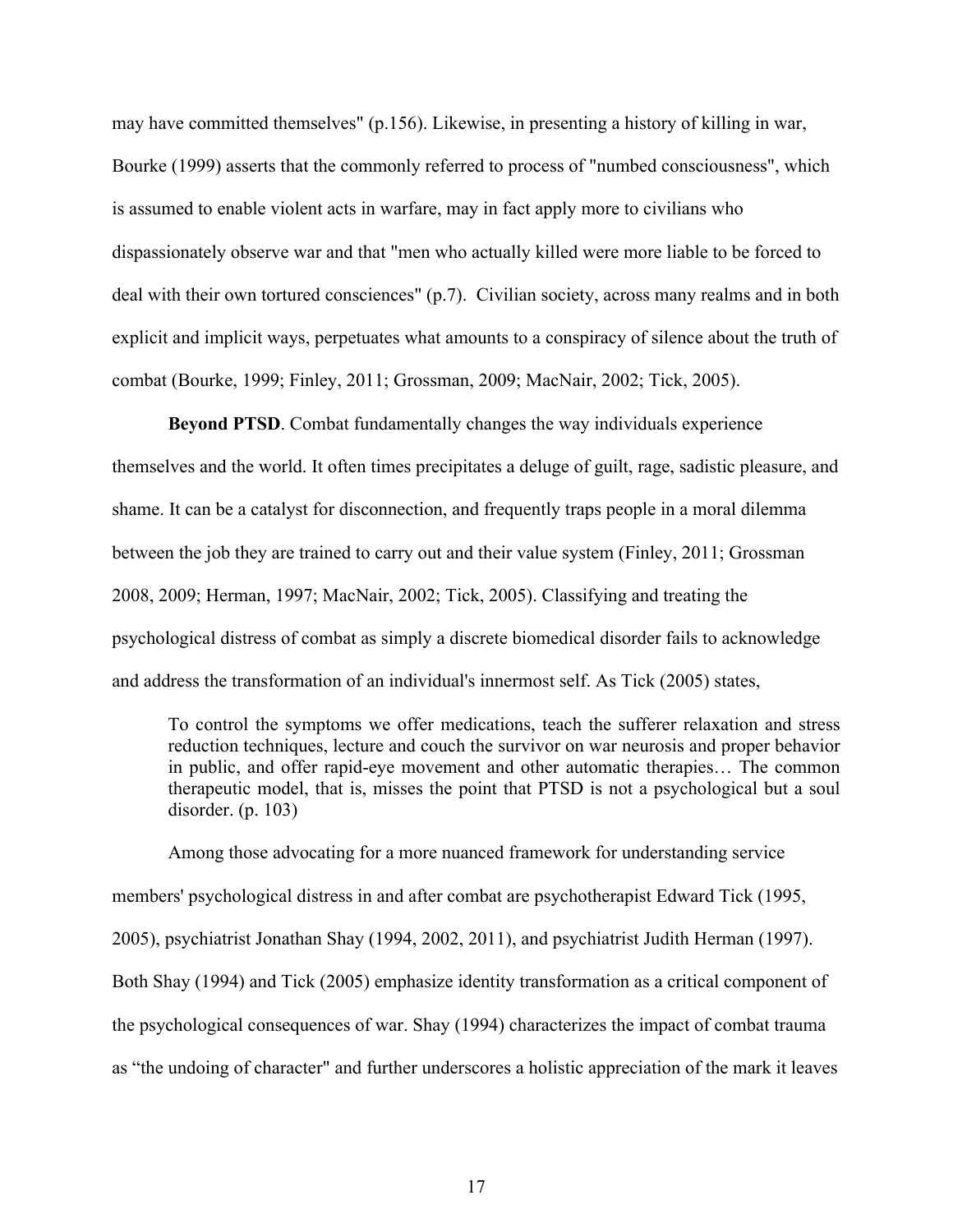on an individual. He succinctly states, "We are just one critter: brain/body, mind, social actor, and culture inhabitant at every instant. None of these has ontological priority" (Shay, 2011, p. 186). Tick (2005) defines the psychological consequences of war as "soul wounding" and "soul loss." He outlines the following characteristics as often being damaged, distorted, or at the very least transformed due to the realities of war:

Our drive to preserve life and to persevere in our own existence; our self-awareness as autonomous and effective agents creating our destinies; our ability to think, reason, and understand; our will and motivation; our aesthetic sensibilities; our forms of intimacy, love, and sexuality; the functioning of our imaginations; and our capacity to function in society. (Tick, 2005, p. 109)

In delineating a conceptual framework for complex trauma, Herman (1997) identifies one

of the primary effects of traumatic events, including that which occurs in combat, to be a

shattering of the construction of self that is formed and sustained in relation to others. She draws

attention to the role of shame, doubt, guilt, and inferiority, all of which are forms of

disconnection and damage to the self that occur in the aftermath of traumatic events. Herman

(1997) quotes combat veteran Tim O'Brien to illustrate the doubt that those who have

experienced combat often have about themselves and others:

For the common soldier… war has the feel—the spiritual texture—of a great ghostly fog, thick and permanent. There is no clarity… Right spills over into wrong. Order blends into chaos, love into hate, ugliness into beauty, law into anarchy, civility into savagery… You can't tell where you are, or why you're there, and the only certainty is overwhelming ambiguity. (p. 53)

Herman (1997) further asserts that traumatized individuals, service members among them, often

feel cast out of human systems of care and protection, and that a sense of alienation pervades

every relationship, from the most intimate familial bonds to the abstract affiliations of

community and religion.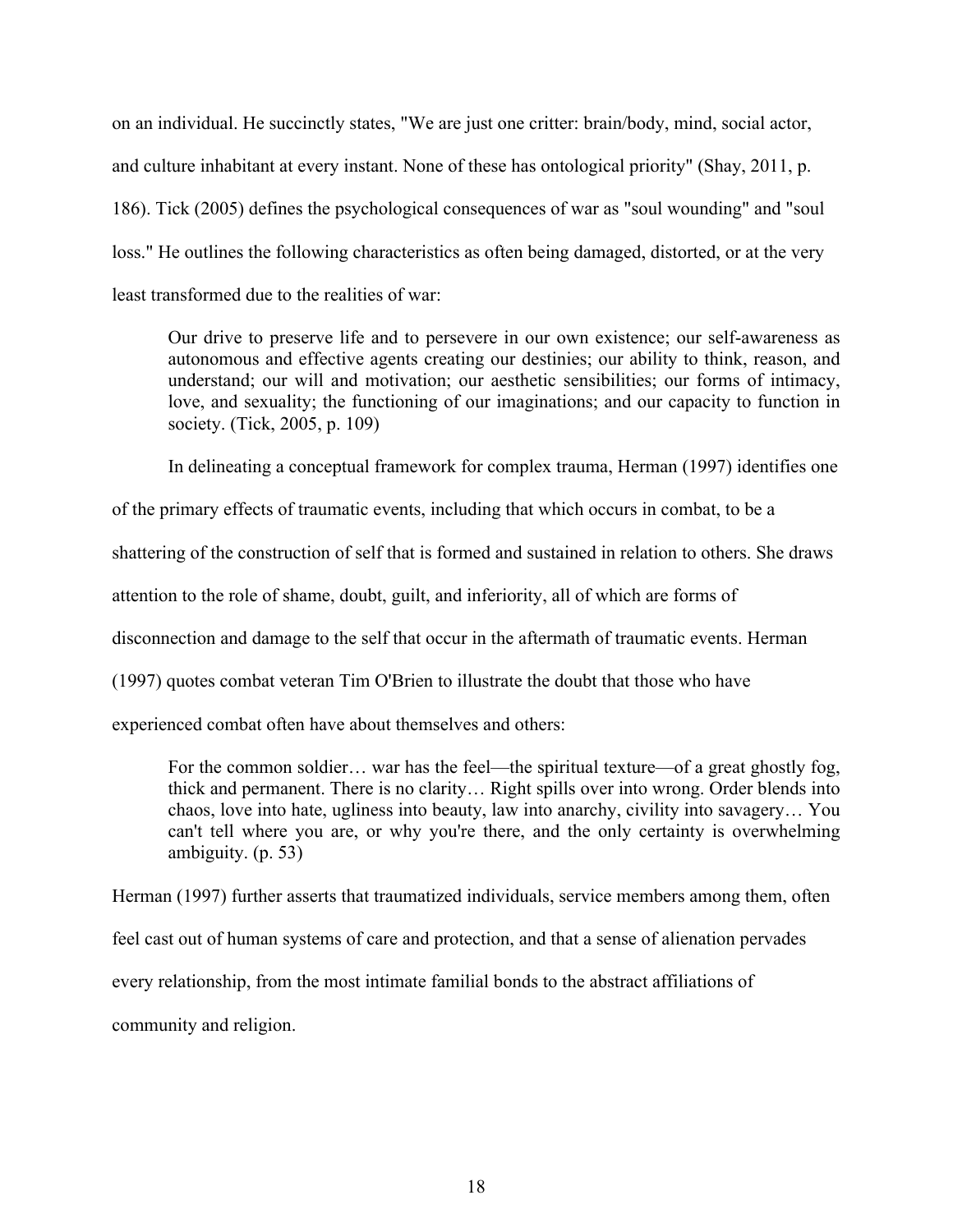The fragmented and incohesive self-state that characterizes the psychological distress that lies in combat's wake is at least partly the result of empathic failure on the part of society (Bourke, 1999; Grossman, 2008, 2009; Parson, 1984). Combat—particularly killing in combat fundamentally transforms individuals, and restructures social relationships. However, as a society "we deny our fascination with the 'dark beauty of violence' and we condemn aggression and repress it rather than look at it squarely and try to understand it" (Grossman, 2009).

#### **Psychotherapy with Service Members**

Psychotherapists are not immune to the fact that the subject of interpersonal aggression and killing renders most people uneasy, and thus is often turned away from. However, there is limited contemporary literature addressing the unique, and at times challenging, dynamics that emerge in therapeutic work with service members who have killed or think they may have killed in combat. Beyond the aforementioned literature on military cultural competency and cautionary tales of the potential for vicarious traumatization, literature addressing therapists' experience of treatment with service members has been sparse in the past decade. In light of this, it is necessary to review literature from previous war periods—namely the Vietnam era—to garner insight on the topic.

**Vietnam-era psychotherapy**. A shared conclusion within the literature about psychotherapy with Vietnam veterans is that the relationship between the therapist and patient is critical, and perhaps significantly more so with this population than any other population (Egendorf, 1978; Haley, 1974; Maxwell & Sturm, 1989; Lindy, 1988; Parson, 1984; Shapiro, 1984). Shapiro (1984) defines the development of the therapeutic alliance as "the relatively nonconflictual rational aspects of the relationship between therapist and patient" and he, along with others, emphasizes that it is this empathic alliance that ultimately enables the veteran to tolerate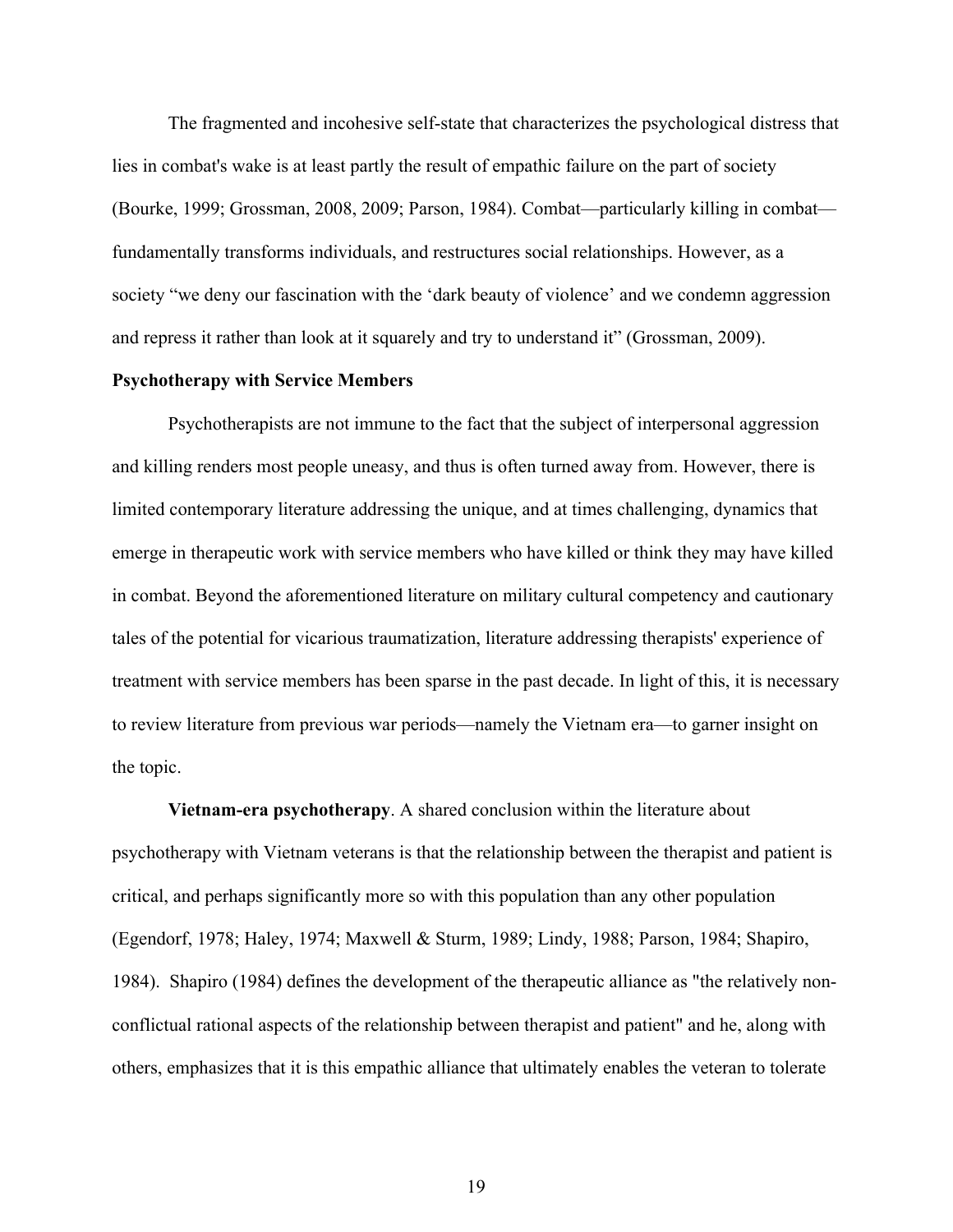working through traumatic material (Haley, 1974; Maxwell & Sturm,1989; Shapiro, 1984). In line with this, Haley (1974) asserts, "establishment of a therapeutic alliance for this group of patients *is* the treatment rather than the facilitator of the treatment" (p. 195). Writers on the topic suggest that, most importantly, the therapeutic alliance provides a reparative experience for the alienation and disconnection that veterans otherwise face (Egendorf, 1978; Haley, 1974; Maxwell & Sturm, 1989; Lindy, 1988; Parson, 1984; Shapiro, 1984).

An in-depth examination of the therapeutic relationship in treatment with Vietnam veterans reveals some reflection on the conscious and unconscious dynamics—commonly referred to as transference and countertransference—between service members and their therapists. In presenting a systematic examination of 37 cases of individual psychoanalytic treatment with Vietnam veterans, Lindy (1988) describes transference and countertransference phenomena in the following way:

We monitor the emotional atmosphere in the treatment room, assessing how the patient perceives us as he repeats conflicts, deficits, and traumas from the past… Our remarks or our demeanor may trigger repressed memories of experiences with a father, a buddy in childhood, or even a platoon leader in combat; our office could remind our patient of a back porch at home or of his boot camp barracks. (p. 230)

In general, the literature from this time period reveals that transference and countertransference material is a "nearly ubiquitous phenomenon in the psychotherapy of combat veterans" (Lindy 1989, p. 412) and, although therapists may initially defend against it, the use of this material is ultimately necessary for effective treatment with veterans (Haley, 1978; Lindy, 1988; Newberry, 1985; Parson, 1986).

Therapists identify several common themes that emerge in the transferential material in treatment with Vietnam veterans. Shapiro (1984) classifies themes of distrust of authority, tendency to withdraw from close relationships, and expectation of rejection in interpersonal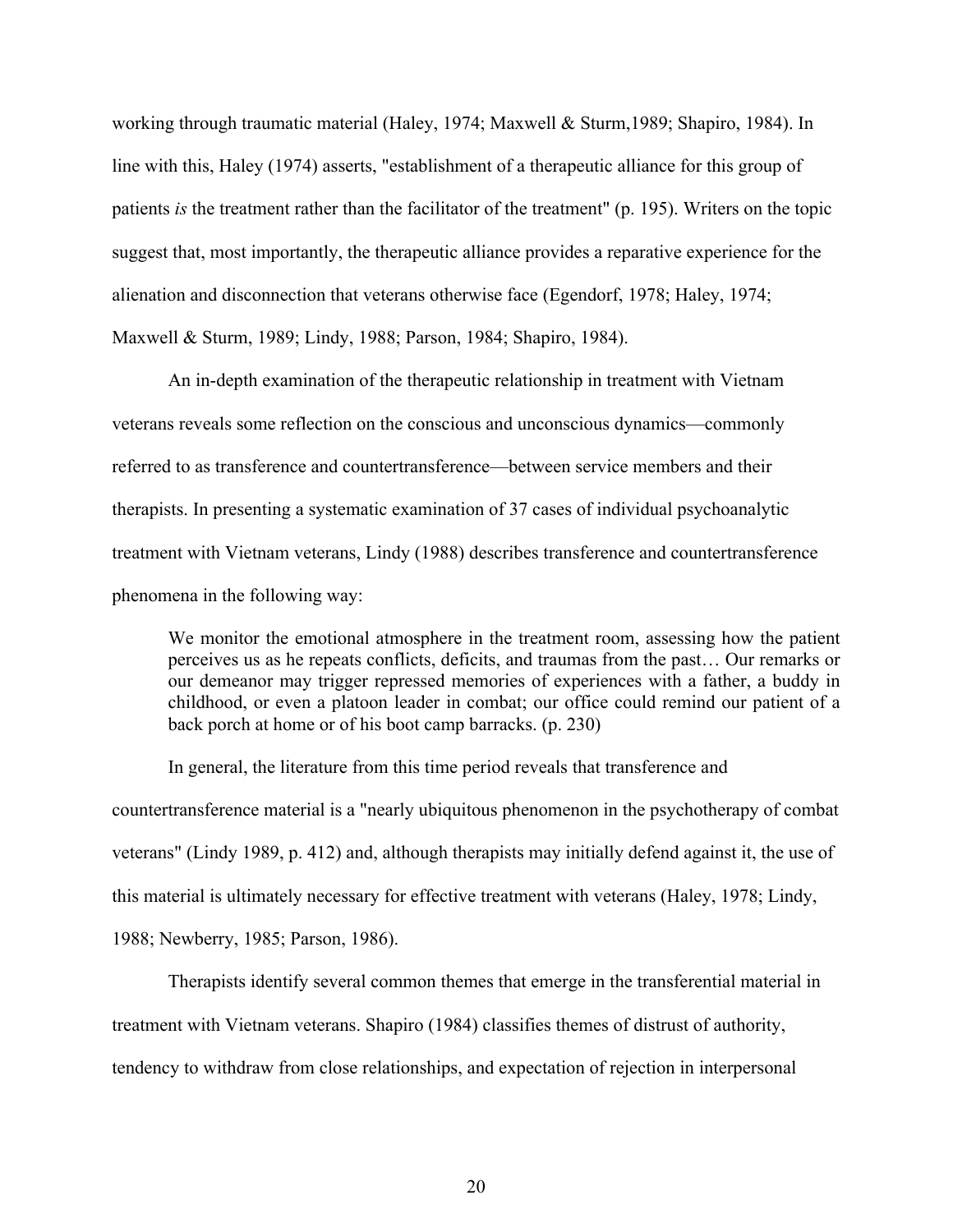situations as frequent in Vietnam veteran's transference. Likewise, in examining transference phenomena with Vietnam veterans as compared to transferences seen in "everyday psychoanalytic work," Lindy (1988) identifies the following as common with veterans: Ubiquitous danger (preoccupation with aspects of the physical space), betrayal from therapists' side (suspicion that the therapist might exploit the patient), guilt over surviving (expectation that the therapist would not understand why the patient had survived), fear of war crimes (fear that actions in combat would be judged by the therapist), anger at homecoming "comforters" (bitterness towards those who sought to explain the patient's current sufferings in way that ignored the reality of war), and intense loyalty (deep loyalty to the therapist). Additionally, Lindy (1988) delineates three over-arching types of transference with veterans: Transference to the person of the therapist, to the situation or frame of the therapy, and to the process of activity/inactivity of the therapist. He identifies both positive transferences (i.e. therapist as medic, therapist as buddy) and negative transferences (i.e. therapist as spy, therapist as interrogator) as being widespread, and useful. Parson (1986) highlights the frequent occurrence of transference towards an institution and explicitly categorizes "VAMC Transference Syndrome" (which is a veteran's transference to a VA Medical Center) and the "split transference syndrome" (which is a complex, bifurcated transference in which feelings are split between the therapist and the VAMC). In large part, the literature frames transference as being based, in combination, on previously internalized patterns of thinking, feeling, and behaving (genetic factors) and on combat world antecedents (Egendorf, 1978; Lindy, 1988, 1989; Parson, 1984, 1986).

It is important to note the acknowledgment that many writers make regarding their initial misinformed tendency to underemphasize the war-related nature of the transference dynamics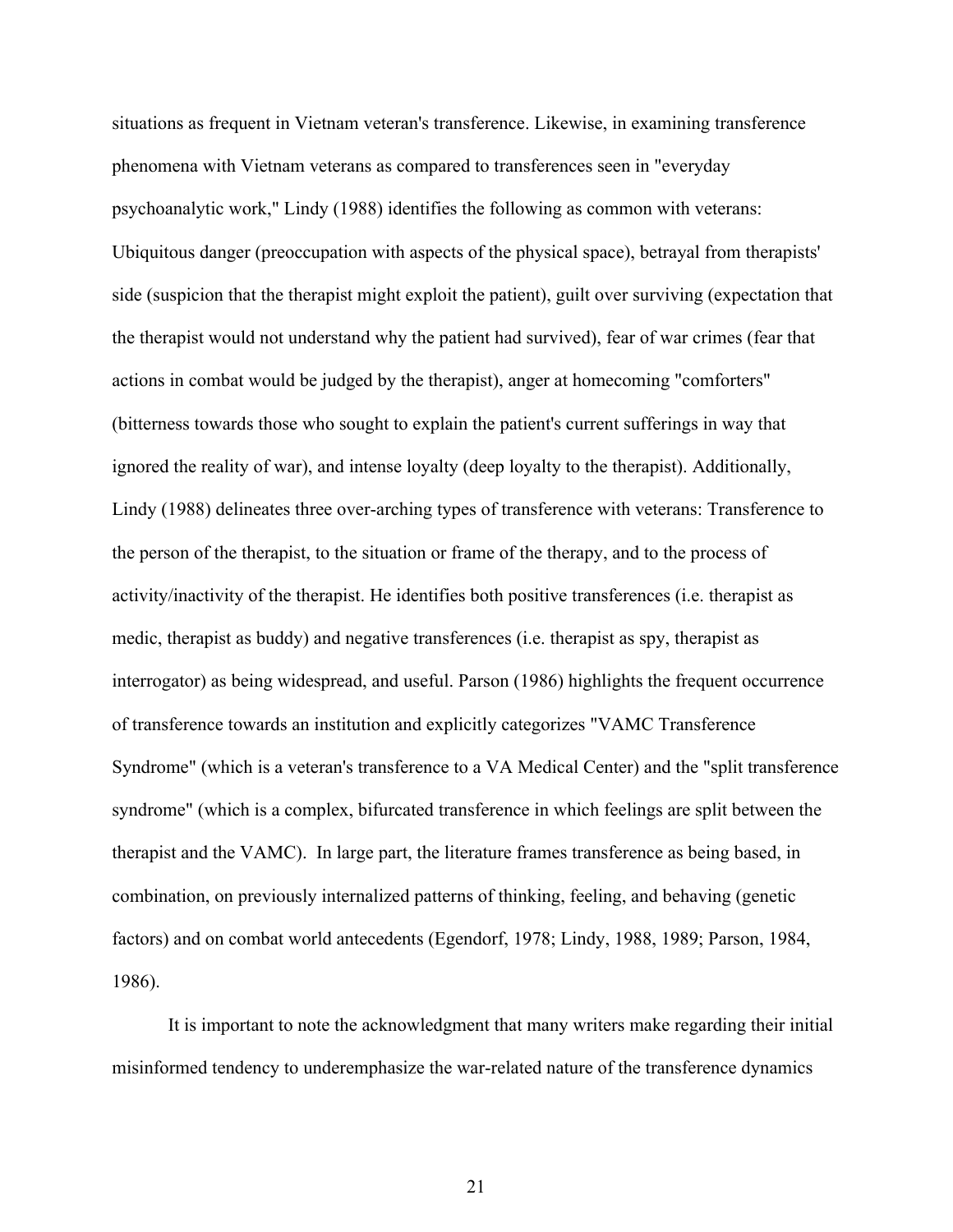(Haley, 1974, 1978; Lindy, 1988; Newberry, 1985; Parson, 1986). In a frequently cited source on treatment implications for mental health professionals working with Vietnam veterans, Haley (1978) writes, "The denial and avoidance which have been described as characteristic of Vietnam veterans are only matched in my experience by the denial and avoidance of mental health workers" (p. 260). She describes therapists' avoidance behaviors as falling into two general categories: 1) detailed psychosocial histories and elaborate dynamic formulations with a total absence of a military history; or 2) a military history not integrated into a dynamic formulation that most typically relies solely upon a genetic reconstruction (Haley, 1978). Similarly, Lindy (1988) points out the clinical study group's defensive motives for initially ignoring transference formulations.

Later we understood that there were two major reasons for this. First, we feared that focusing on negative transference might be overwhelming to us… Second, most of us assumed that if transference reactions did arise, they would spring from our patients' childhoods, but interventions based on that assumption left patients unconvinced and the therapy suddenly off kilter. (p. 230)

The writers who acknowledge their initial reluctance to see and appreciate the transference material in treatment tend to recognize this as part of their own countertransference (Haley, 1974, 1978; Lindy, 1988; Newberry, 1985; Parson, 1986).

Just as it is possible to identify common transference material in treatment with Vietnam veterans, it is similarly possible to delineate common countertransference themes—which Newberry (1985) defines as the "psychological responses to the patient that occur in the therapist" (p. 152). The literature reveals that treatment with combat veterans regularly triggers unbearable negative affects and countertransference resistance in therapists, at times going so far as to temporarily blunt their capacity to listen (Egendorf, 1978; Haley, 1978; Maxwell & Sturm, 1994; Lindy, 1988; Newberry, 1985; Parson, 1984). Several writers specifically address the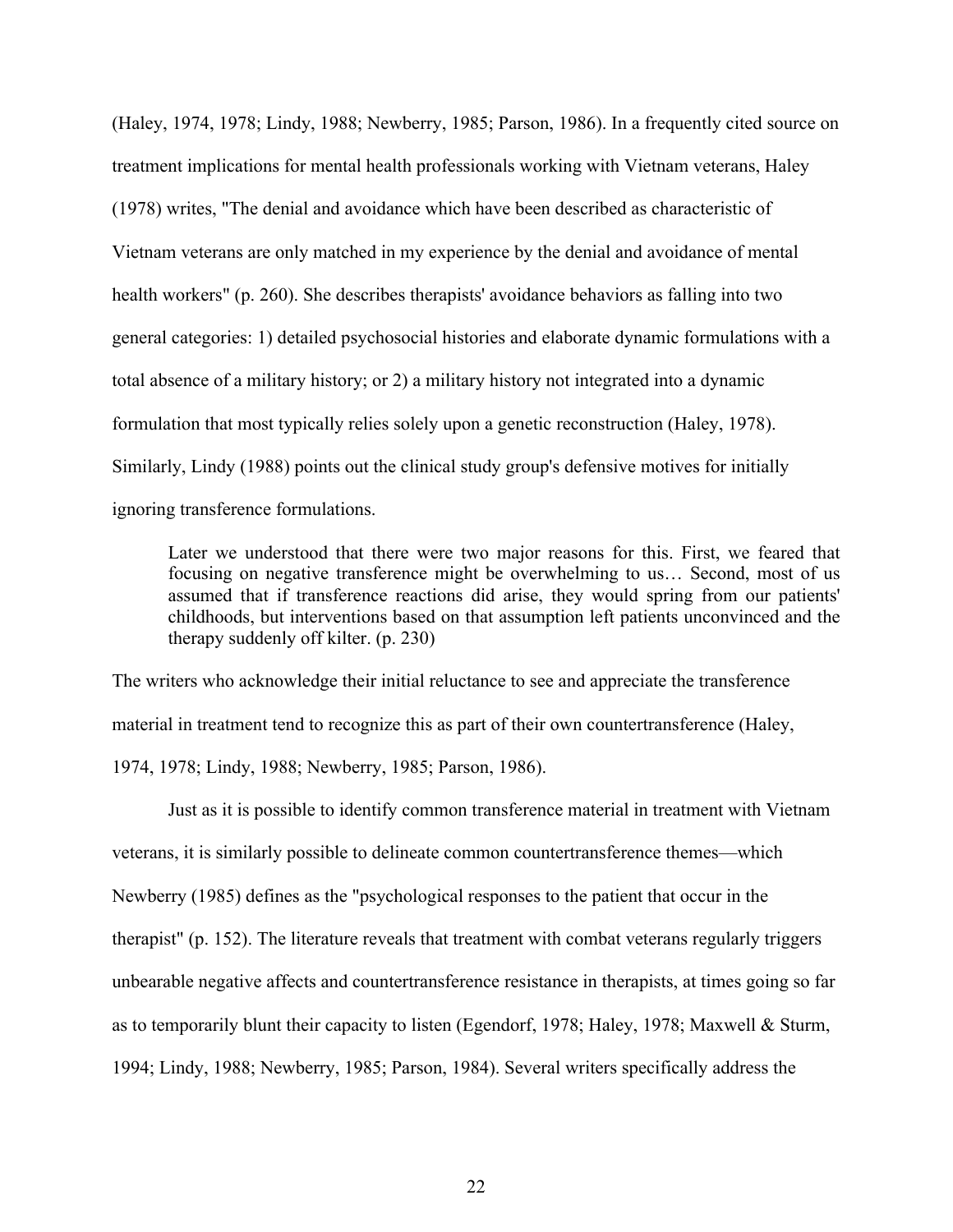strong feelings, including disgust, revulsion, horror, hate, and fear that are aroused when veterans talk about their past actions in combat and discuss having to confront their own vulnerability to being murdered as well as their own murderous impulses (Egendorf, 1978; Haley, 1974, 1978; Newberry, 1985). Haley (1978) powerfully describes treatment with Vietnam veterans as being challenging and painful because of "its demands on the therapist to risk 'being there,' to share something of the overwhelming assault on the ego that the psychotic reality of combat involves"

(p. 260). She further states:

The occurrence of intense negative countertransference toward the Vietnam veteran brings the therapist face-to-face with his own murderousness and his vulnerability to being murdered... In treating Vietnam veterans the therapist must deal with his own attitudes toward vulnerability to catastrophic stress, aggression, and sanction. Mental health professionals mirror the country's ambivalence toward the Vietnam war. In order to know how many need healing, they will have to risk 'hearing' what these veterans have to tell us about themselves. (Haley, 1978, p. 267)

It is critical to note that in addition to the tendency for the therapist to be repelled by veterans' descriptions of aggression, murder, and atrocity, some writers have described feelings of "primitive admiration, awe and even envy" (Frick & Bogart, 1982, p. 438) and "lust, excitement and vicarious pleasure" (Newberry, 1985, p. 158) in the process of identifying with the aggression and sadism of veterans' descriptions of their wartime actions.

A number of writers suggest possible reasons for therapists' powerful countertransference in working with combat veterans (Egendorf, 1978; Haley, 1974, 1978; Lindy, 1988; Newberry, 1985). Haley (1978) identifies the three most important reasons for therapists' countertransference to be the following: 1) confrontation with one's own personal vulnerability to catastrophe; 2) the challenge to one's moral attitudes about aggression and killing; and 3) the fear of the intensity of the countertransference and the transference. Egendorf (1978) purports that the following undergird therapists' potentially intense reactions: seeing veterans as villains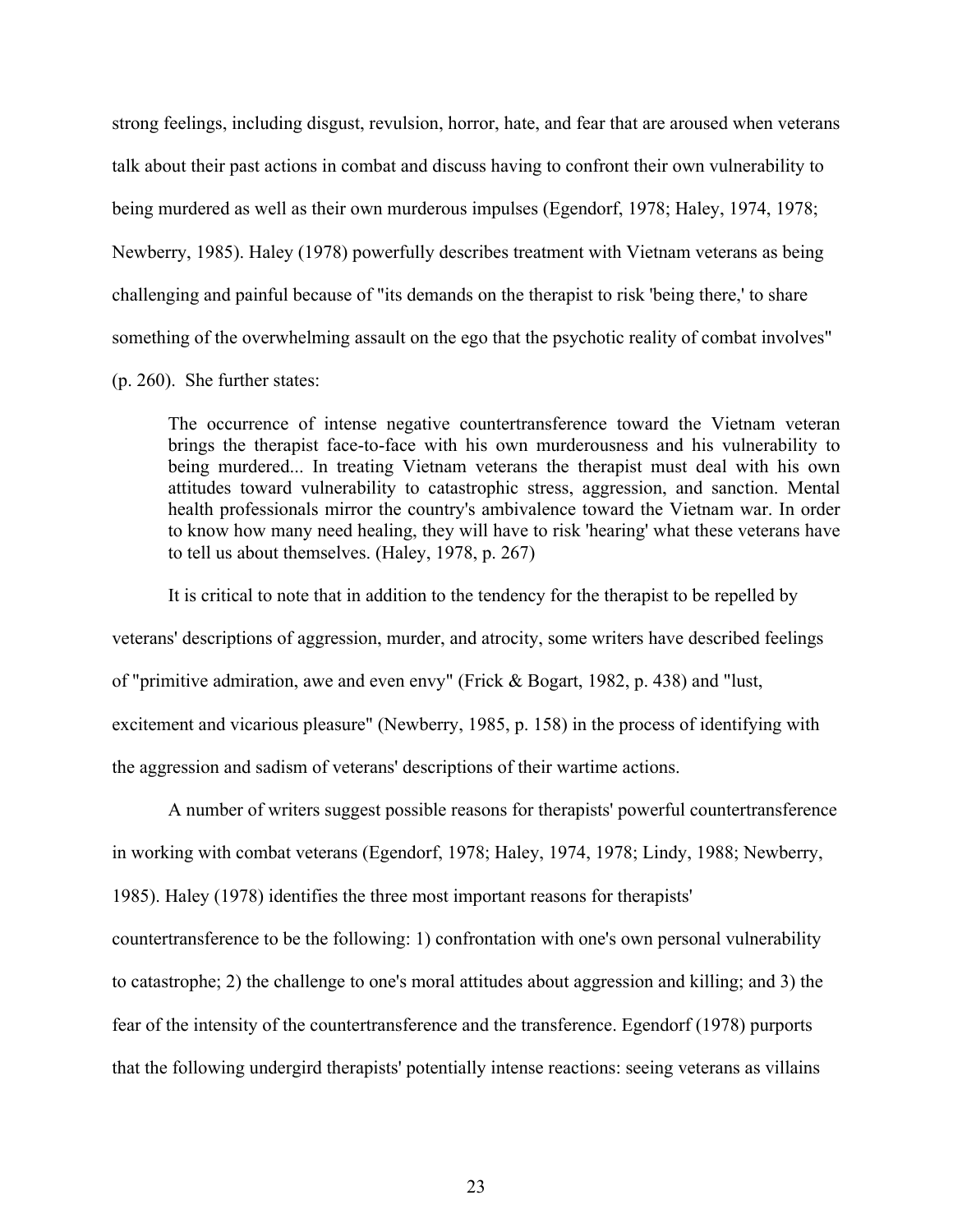or victims, equating war neuroses with compensation neuroses, assuming that the war is only an abstraction, and failing to comprehend the intrinsic conflict of war. Similarly, based on an awareness of his own strong countertransference feelings, fantasies, and wishes while treating Vietnam veterans, Newberry (1985) delineates five underlying sources of countertransference: general societal attitudes toward the military and military personnel, a shared view that veterans who seek psychological treatment do so primarily for compensation, specific feelings and responses regarding the Vietnam war and its participants (i.e. veterans are immoral killers, etc.), assumption that combat-related PTSD is a consequence of a characterological predisposition, and specific psychological responses of the individual therapist.

The imperative of recognizing and monitoring the intense countertransference reactions that are evoked in treatment with veterans is widely established (Egendorf, 1978; Haley, 1974,

1978, 1985; Lindy, 1988; Newberry, 1985). Egendorf (1978) elucidates that,

Although therapists are usually well trained to recognize when feelings such as lust, jealousy and anger arise in them, they are generally less skillful at discerning and acknowledging sentiments such as hate, disgust, repugnance, condescension, and contempt. Work with veterans may very well call up such feelings, and therapists need to be prepared to see these 'negative' reactions in themselves, the better to 'deal with' them in such a way that therapeutic work can proceed. (p. 238)

Much of the literature concludes that beyond just recognizing and monitoring

countertransference, therapists need to be adept at productively using their reactions in order to

empathically connect with veterans and, resultantly, avoid treatment failure. Haley (1985)

describes her view of the process that needs to unfold in order for therapy to progress:

As the horror of the act emerges, the therapist is thrown back: "This cannot be! He is a monster, an animal! No human could have done that." But the treatment process requires that the therapist be able to feel, "I could well have done that." It does not have to be said, just felt; but there is a clear difference between being able or not able to feel it. And the patient can tell… one cannot understand the trauma unless one can feel what the patient felt. (p. 63)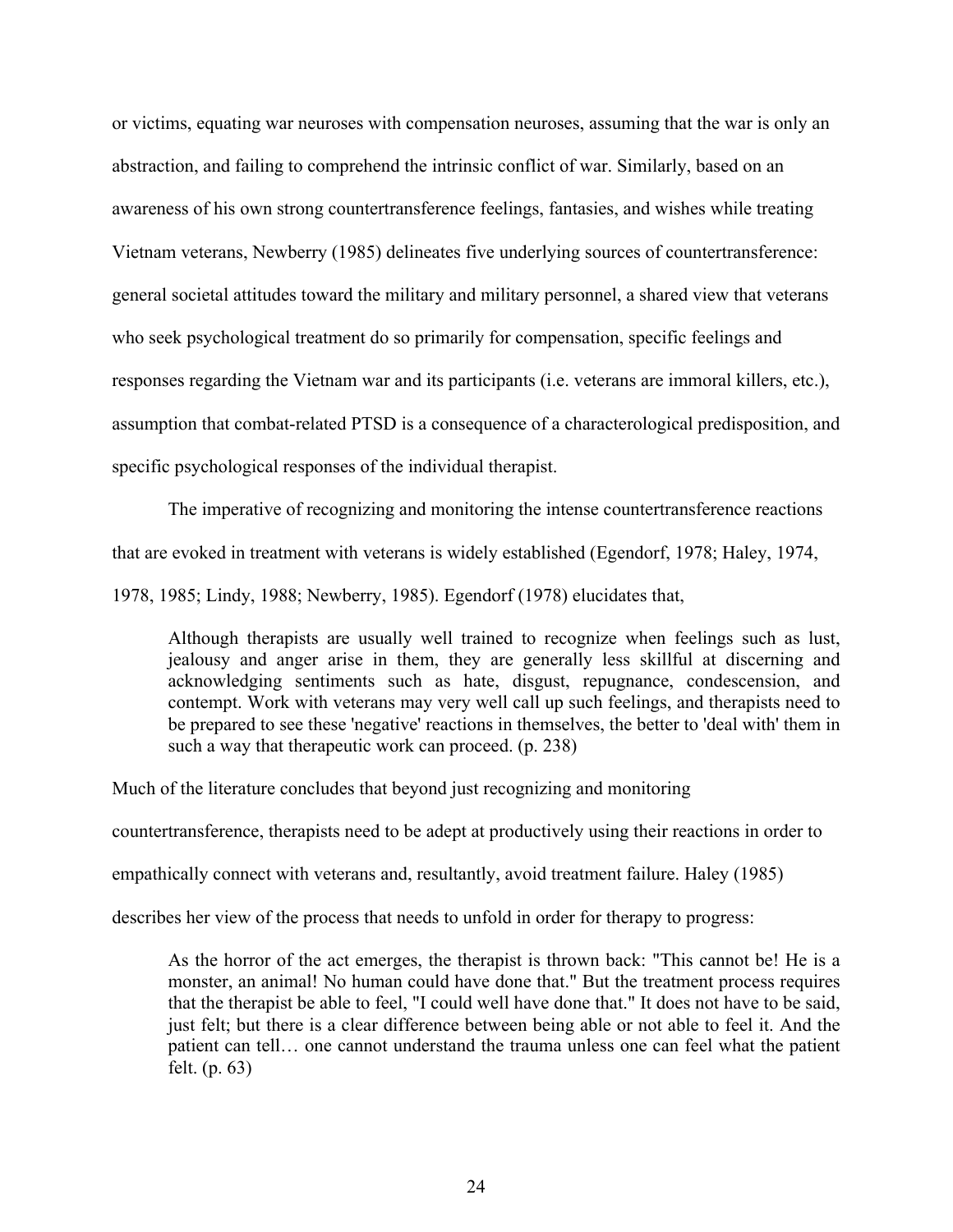Newberry (1985) is the most emphatic in asserting; "failure to recognize and deal effectively with these phenomena is highly contributory to, if not often directly responsible for, treatment failure" (p. 153).

A shared sentiment across much of the literature is that, in order to facilitate an empathic connection, therapists need to be more open and self-disclosing with Vietnam veterans than with almost any other group of clients (Haley, 1974, 1978; Newberry, 1985; Parson, 1986; Tick, 2005). There is an emphasis on the importance of nurturing a "real" relationship with the veteran in order to facilitate trust as well as to bring about a genuine sense of absolution. Haley (1974) asserts that it is "critical that in every sense the therapist be 'for real:' a 'real person' more so than a transference figure, and a 'real person' respectful of the veteran's strengths and concerned about but not 'put off' by their psychopathology" (p. 195). Tick (1995), writes that

Such therapy, requires that the therapist examine denied aspects of the self—aggression, fear, rage, revulsion, past personal experiences—and own them in a self-disclosing manner far beyond what is usually demanded by the therapeutic process. (p.2)

He further emphasizes the collective responsibility for war, and asserts that a "real" therapeutic relationship serves a critical function in the transfer of responsibility for war's suffering from the individual to the group. Tick (2005) states:

In traditional therapy, the prevalent view is that healing can best occur if the therapist remains emotionally detached from the client's life and material. In working with vets, though, the opposite is true: If the therapist maintains detachment, the story remains solely the burden of the patient. Therapy becomes effective only when the therapist can affirm that he is personally engaged with the veteran's story and accepts the need to help carry the collective responsibility. (p. 238)

It is striking to note that throughout the literature, therapists characterize their work with

Vietnam veterans as some of the most intense therapeutic work that they've ever done. Newberry

(1985) says of his work with Vietnam veterans, "These experiences have been the most

emotionally intense of my career, and I believe that this situation occurs for many who work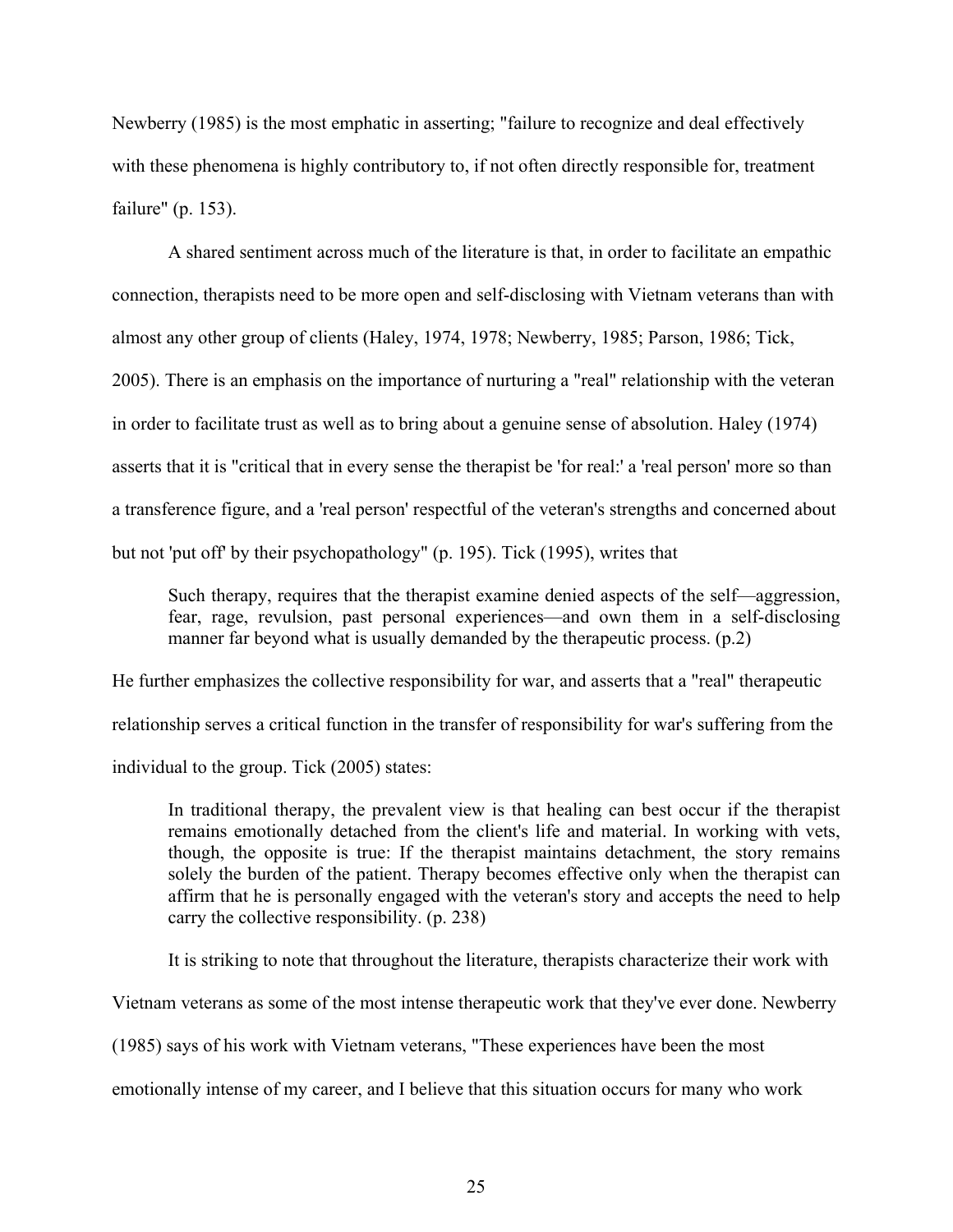these men" (p. 151). Similarly, Lindy (1988) describes individual treatment carried out by psychoanalysts with Vietnam veterans in the following way, "Often among the 37 treatments in this project, strong bonds developed between veteran and therapist. They were more durable, more intense, and more vivid than those to which we as a clinical group were accustomed" (p. 213). Writers reflecting on their work with Vietnam veterans almost universally agree to being transformed by the experience.

**Present-day psychotherapy**. As noted earlier, there is a dearth of contemporary material that is remotely comparable to that of the Vietnam era in examining the therapeutic relationship between service members and therapists. Recent trauma literature reveals advances in how adultonset trauma, including combat trauma, is conceptualized, and includes an emphasis on the relational context within which the healing of basic capacities for trust, autonomy, initiative, competence, identity, and intimacy must occur (Basham, 2008; Boulanger, 2002, 2007; Carr, 2011; Herman, 1997). Furthermore, there are a number of countertransference enactments based to a large extent on a "victim-victimizer-bystander" template—that are deemed to be "predictable" in therapeutic relationships with trauma survivors (Basham, 2008; Herman, 1997). However, aside from this, there has been little recent examination of how traumatic emotional experiences that are specific to combat play out within the interpersonal space of the therapeutic dyad.

#### **Contemporary Relational Theory**

Contemporary relational theory is uniquely positioned to provide a framework from within which to explore the complicated and unexamined intersubjective implications of combat and killing on the therapeutic relationship. At the core of relational theory is the notion that the self is intersubjective and interdependent. In this way, the therapeutic encounter is understood to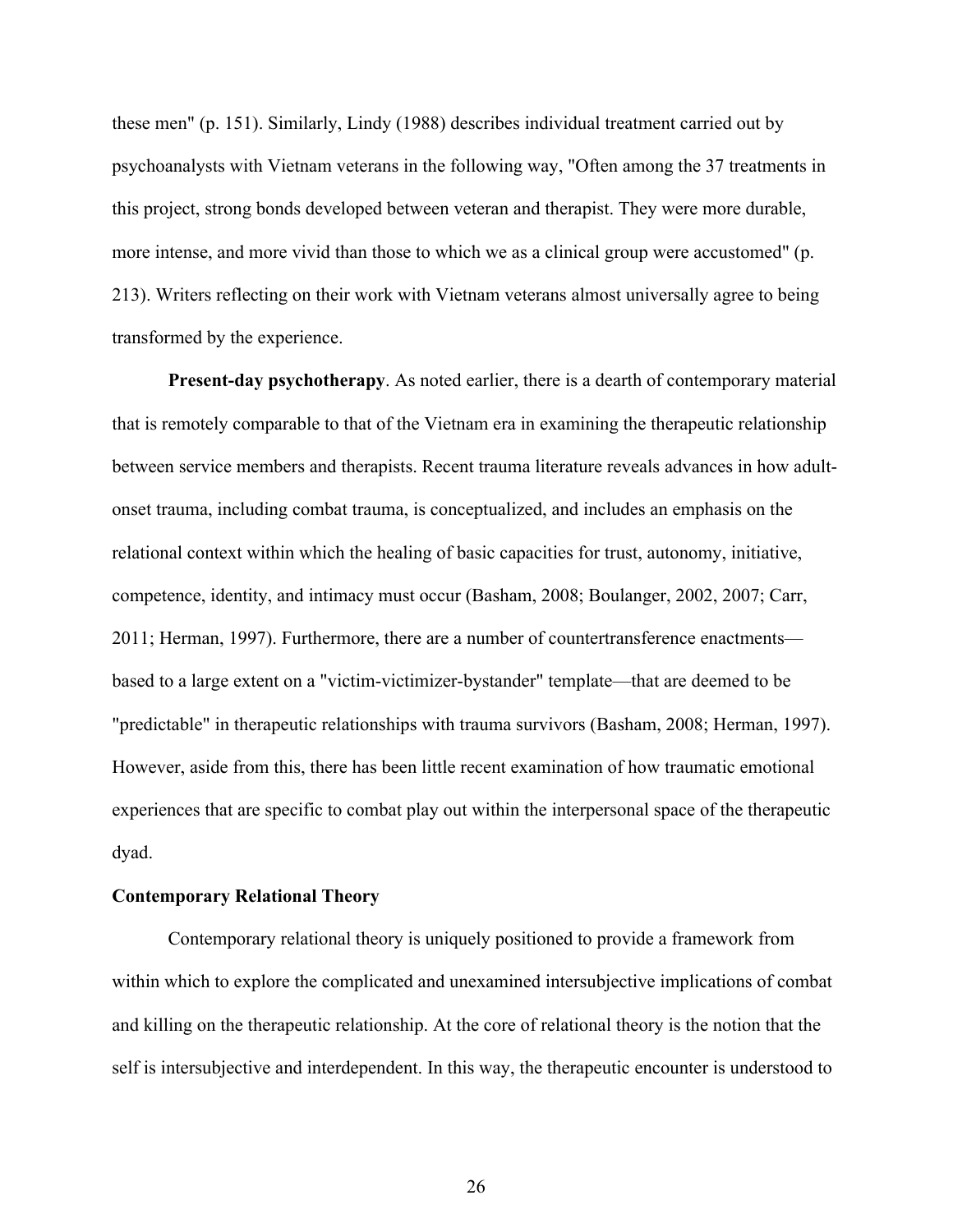be a bipersonal and reciprocal communication process—a mutual meaning-making process between subjective individuals, the therapist and the patient (Aron, 1996; Mitchell, 2000). Integral to the therapist's and the patient's subjectivities is the imprint of the societal context in which both are socialized members (Altman, 2010).

At the crux of relational approaches to understanding the therapeutic encounter is the influence that the patient's and therapist's subjectivity have on each other. The relational perspective attempts "to maintain a balance between internal and external relationships, real and imagined relationships, the intrapsychic and the interpersonal, the intrasubjective and the intersubjective, the individual and the social" (Aron 1996, ix). Relational theory does not position the therapist as an objective entity and the patient as the embodiment of a categorical diagnosis in need of simply behavioral change, but rather posits that it is the mutual intersubjective experiences between the therapist and the patient, both conscious and unconscious, which constitute the therapeutic encounter and ultimately inform psychological change (Aron, 1996; Hadley, 2008; Mitchell, 2000).

Within the framework of relational theory, referring to subjectivity-intersubjectivity rather than transference-countertranference has intentional implications. Subjectivity and intersubjectivity do not have pathological connotations in the way that transference and countertransference often do. Furthermore, subjectivity-intersubjectivity implies bidirectional, if not necessarily equal, influence—unlike countertransference, which minimizes the impact of the therapist's behavior on the transference and obscures the recognition that the therapist is often the initiator of the interactional sequences. As Aron (1996) elucidates,

The relational-perspectivist approach I am advocating views the patient-analyst relationship as continually being established and re-established through ongoing mutual influence in which both patient and analyst systematically affect, and are affected by,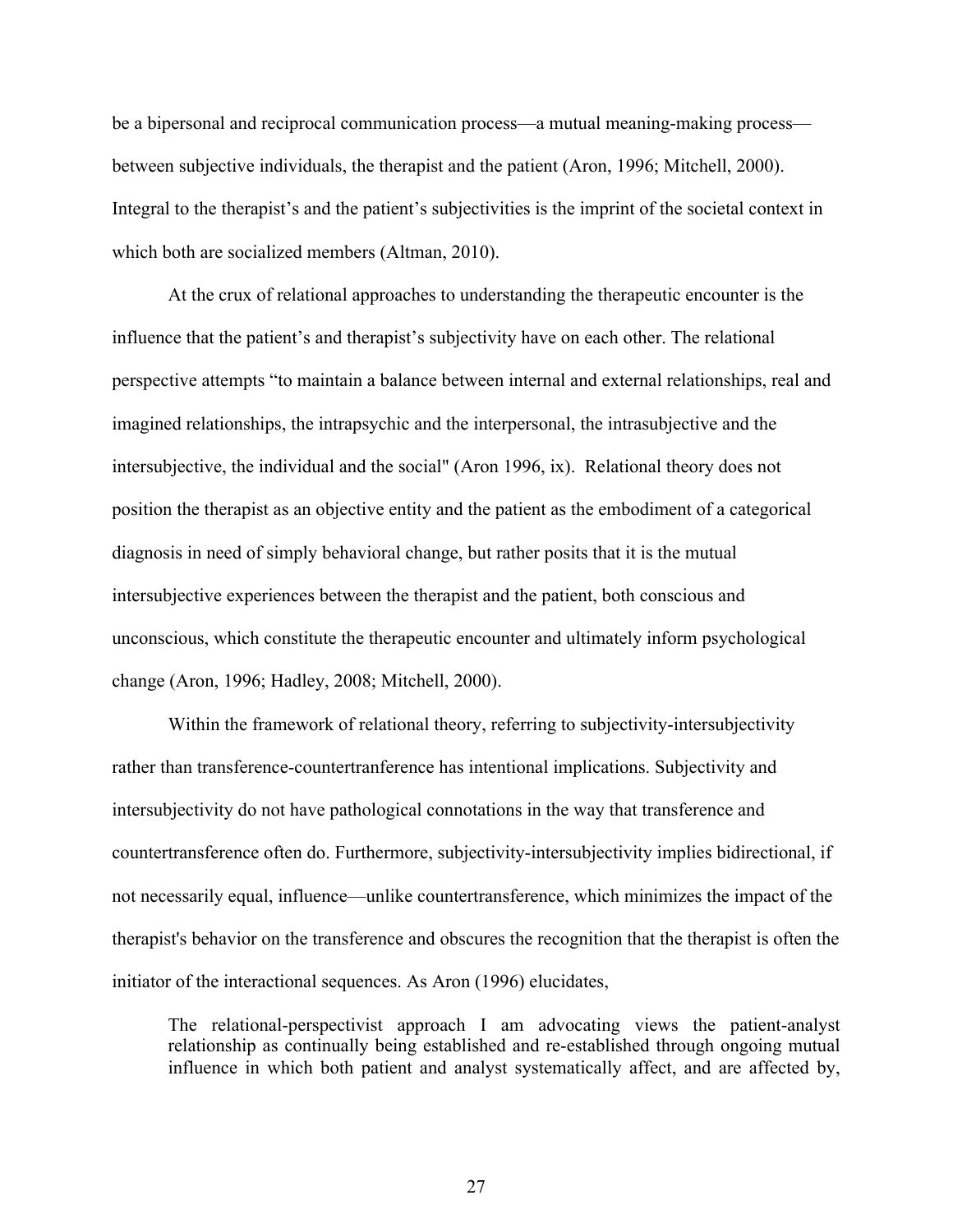each other. A communication process is established between patient and analyst in which influence flows in both directions. (p. 77)

Subjectivity-intersubjectivity capture the continuous, ongoing flow of influence (rather than implying an occasional or intermittent event).

Carr (2011) presents the only description to date of the treatment of military personnel with adult-onset trauma from an intersubjective perspective—that is, from a perspective that prioritizes the individuals' subjective experiences of the trauma and the emotional context of the therapeutic relationship. He states,

Instead of seeing traumatic soldiers or Marines as having a dysfunctional automatic thoughts, a shattered self, or a regressed ego, I was beginning to feel that their experience of the world and themselves had been shattered. They frequently did not seem to be in the same world as the rest of us, or at least me. (Carr, 2011, p. 473)

Based on his treatment with a male soldier experiencing PTSD while deployed in Iraq, Carr makes a case for an understanding of trauma that focuses less on the event and more so on the emotional experience arising from the event and on the individual's inability to find a means to process this with others. Carr (2011) draws on the writings of Robert Stolorow (2007), Ghislaine Boulanger (2007) and other relational writers to advocate for an approach to combat-related PTSD that explicitly addresses shame and that fosters the intersubjective relationship between patient and therapist as the means to healing.

In line with relational theory, Carr understands affect to be determined between people and his intersubjective approach to combat-related PTSD is guided by this. Yet the meaning Carr makes of the therapeutic encounters falls short in taking into full account *both* the patient's and the therapist's subjective experiences. Carr (2011) writes of the therapist's experience with military personnel:

The therapist might feel guilt and shame because of what the patient has endured while defending our country. Alternatively, the therapist might not be able to tolerate hearing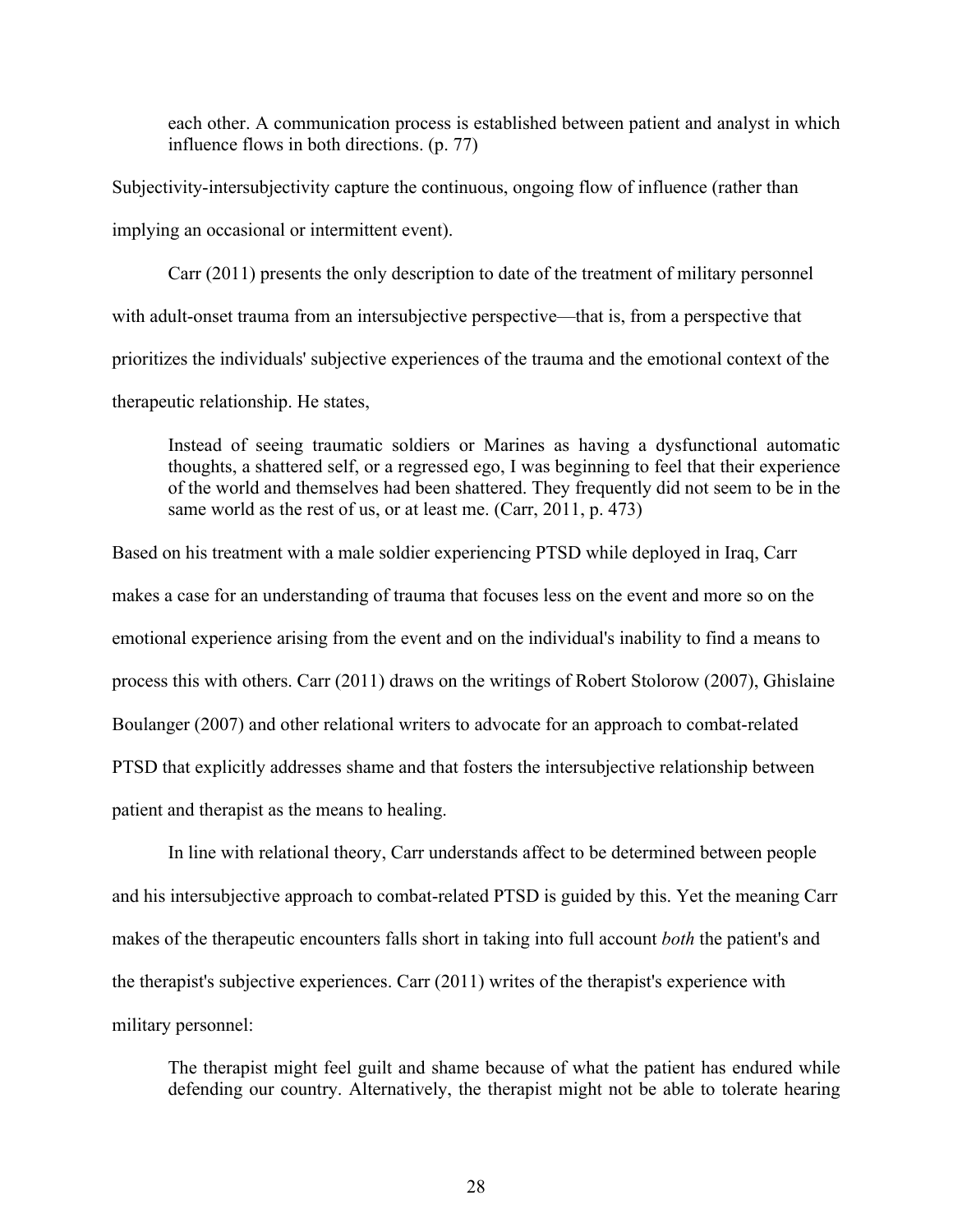graphic details of horrific acts the patient has done or witnessed in combat… Hearing these acts, along with the patient's frequent reaction of pleasure at the violence itself, can be difficult for many therapists to bear without withdrawing from the patient or casting a judging gaze. But those reactions are enactments of the malattunement from others that originally created the traumatized state for the patient. At those moments, the therapist needs to focus on understanding the context of the violence and the feelings of the patient from a stance of empathic instrospection. Therapists, therefore should engage in treatment themselves to help reduce the effects of vicarious traumatization and to reduce the risk of shaming a patient. (p. 482)

Despite acknowledging that difficult affective experiences may arise for the therapist, Carr gives scant attention to the potential meaning of this—instead accounting for it as the "enactments of the malattunement from others" and viewing it as a hindrance to the therapeutic work—something which should be kept in check or overcome and which should in any event be kept to a minimum.

Relational theory posits that collaboration, empathic attunement, therapeutic responsiveness, and clinician genuineness, spontaneity, realness, and self-disclosure comprise the core of the therapeutic encounter (Goldstein et al, 2009). Therapists' subjective experience represents a critical component of this encounter. It can be utilized not only to better understand the patient, but also to inform how both the patient and the therapist make sense of the intersubjective space. Therapeutic change is seen to begin "in changes in the interpersonal field between patient and therapist, as new relational patterns become interactively co-created and subsequently internalized, generating new experiences, both with others and in solitude" (Mitchell 2000, p. 70). As such, relational approaches to psychotherapy provide individuals with the opportunity to develop insight into interpersonal patterns, experience a new form of relationship, and make important changes in their interpersonal functioning. In this way, the relational home itself is the therapeutic action. And, it is impossible to adequately understand this relational home without attuning to both the patient's and the therapist's experience of it.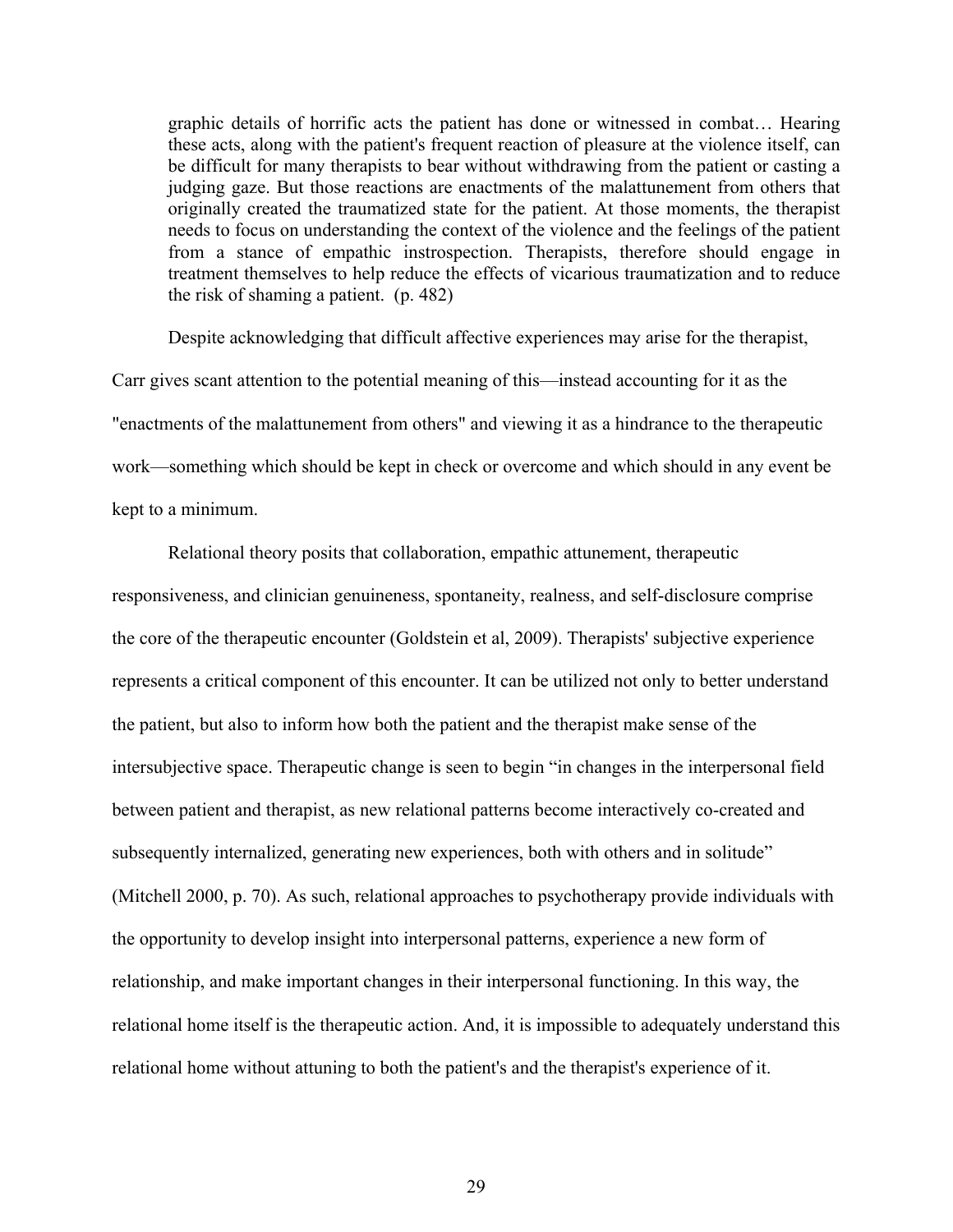This study aims to fill a gap in the current literature by utilizing relational theory's understanding of the mutual influence in the therapist-patient dyad as a conceptual base to explore how the psychological dimensions of combat and killing unfold in intersubjective space between the therapist and patient. The research will expand upon current literature—and address some of its limitations—by investigating the often unexamined aspects of a civilian therapists' self as they manifest in work with individuals who have killed or witnessed killing in combat. And it will seek to understand if and how the therapist makes use of this subjective experience as well as of the intersubjective dynamics that arise between themselves and the service member.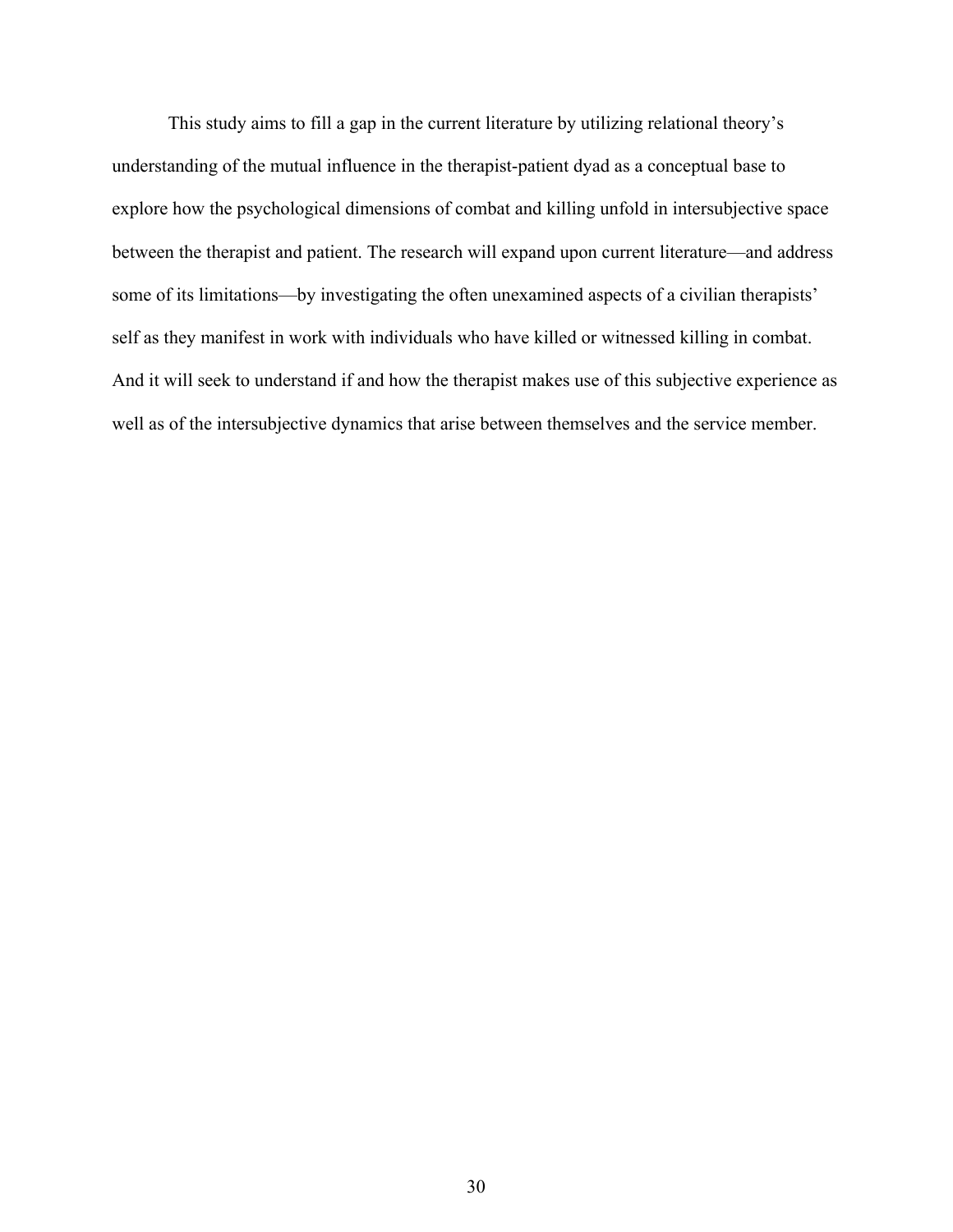### **CHAPTER III**

### **Methodology**

The intent of this qualitative study was to explore how the psychological dimensions of killing in combat unfold in intersubjective space between therapist and client. The following three research questions were explored via semi-structured interview: 1) How does a civilian therapist experience therapeutic work with a client who has killed or think they may have killed in combat? 2) What meaning does the therapist make of their subjective experience as well as of the intersubjective dynamics that arise in this work? 3) Does the therapist consciously make use of these dynamics in the treatment and if so, how? This chapter presents the methods used in this study, including study design, sample selection, data collection, and data analysis procedures.

# **Study Design**

This study utilized a descriptive design to gain in-depth understanding of civilian therapists' subjective experiences of treatment with clients who have killed or think they may have killed in combat. As the literature review elucidates, there is limited current research in this area. As such, the study aimed to identify themes and patterns in hopes of contributing to a richer, more nuanced understanding of how the harsh realities of killing in combat manifest in intersubjective space, particularly in a space occupied by an individual who has experienced combat (client) and one who has not (therapist).

### **Sample**

The study population consisted of 10 civilian therapists who currently provide individual psychotherapy to 1 or more clients who have killed or think they may have killed in combat.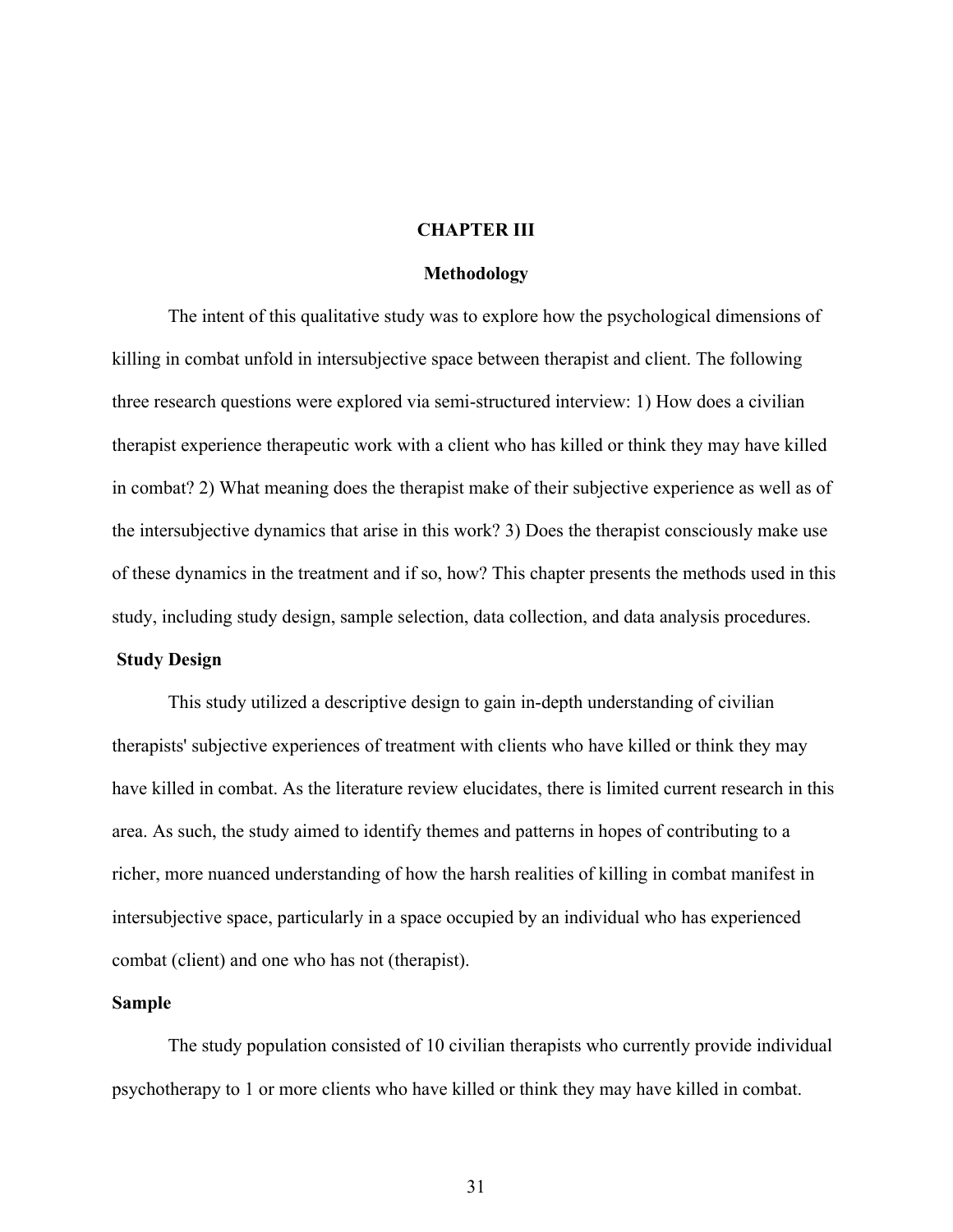Inclusion criteria were defined as the following: Have NOT been a member of the U.S Armed Services; currently provide psychotherapy to 1 or more combat service members; have a master's or higher-level degree in a mental health related field; read and speak English.

The sample was intended to be representative of the broad spectrum of individuals who work from a variety and/or mixture of disciplines and theoretical orientations in their treatment of combat service members. As such, recruitment was open to all individuals who met the above stated criteria for participation. The researcher endeavored to recruit a diverse sample in regards to gender, race, ethnicity, and age as well as practice settings, including a Veterans' Administration (VA) Hospital or outpatient clinics, Vet Centers, agency or community mental health centers and/or private practice. Although participants were asked to identify their professional discipline and the primary theoretical orientation from which they worked, this did not serve as exclusion criteria.

The researcher utilized non-probability convenience and snowball sampling techniques for this study. The recruitment process consisted of two sources: a) e-mail advertisement sent to researcher's existing connections with colleagues who work with service members or know individuals who work with service members and b) professional directories and online listservs targeting mental health professionals working with service members and therapists (including American Association for Psychoanalysis in Clinical Social Work (AAPCSW), International Association for Relational Psychoanalysis and Psychotherapy (IARPP), and Care for the Troops). Both the e-mail recruitment and directory/listserv recruitment (see Appendix C) consisted of a brief synopsis of the study's aim, the criteria for participation, and the nature of participation. Snowball sampling was also used, as each potential participant was asked to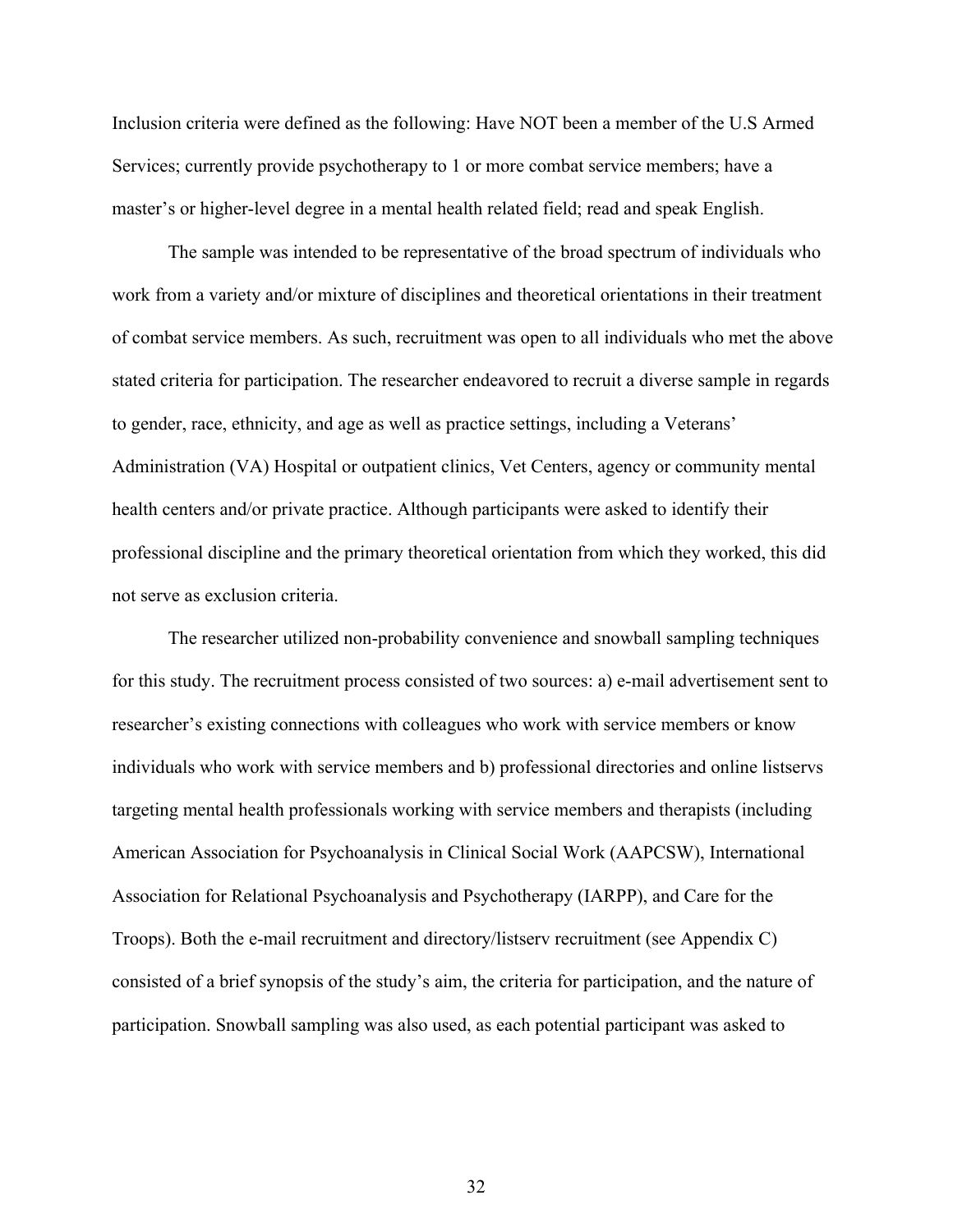forward the recruitment email and/or listserv announcement to any interested colleagues. Individuals contacted the researcher directly if they were interested in participating.

# **Data Collection**

Procedures to protect the rights and privacy of participants were outlined in a proposal of this study and presented to the Human Subject Review Board (HSRB) at Smith College School for Social Work before data collection began. Approval of the proposal (see Appendix A) indicated that the study was in accordance with Federal Regulations for the Protection of Human Research Subjects.

Prior to participation, potential participants were given an informed consent document describing the purpose of the study and their rights as human subjects, as well as the potential risks and benefits of participation. Inclusion criteria for participation was also reiterated in the informed consent paperwork (see Appendix B).

After the researcher received signed informed consent documentation from the participant, demographic data was collected via an online questionnaire (see Appendix D). Demographic data included gender; race/ethnicity; career discipline; number of years practicing psychotherapy; theoretical orientation; primary practice setting; and approximate portion of caseload that are service members. Participants were also asked to indicate if they have a family member or significant other who has been a military service member. When participants accessed the demographic questionnaire on Survey Monkey, they were asked to indicate their name. This was done so that the researcher could track completed questionnaires and remove data if requested to do so by the participant. Identifying information was removed from completed demographic questionnaires and the data was collated for contextual information only.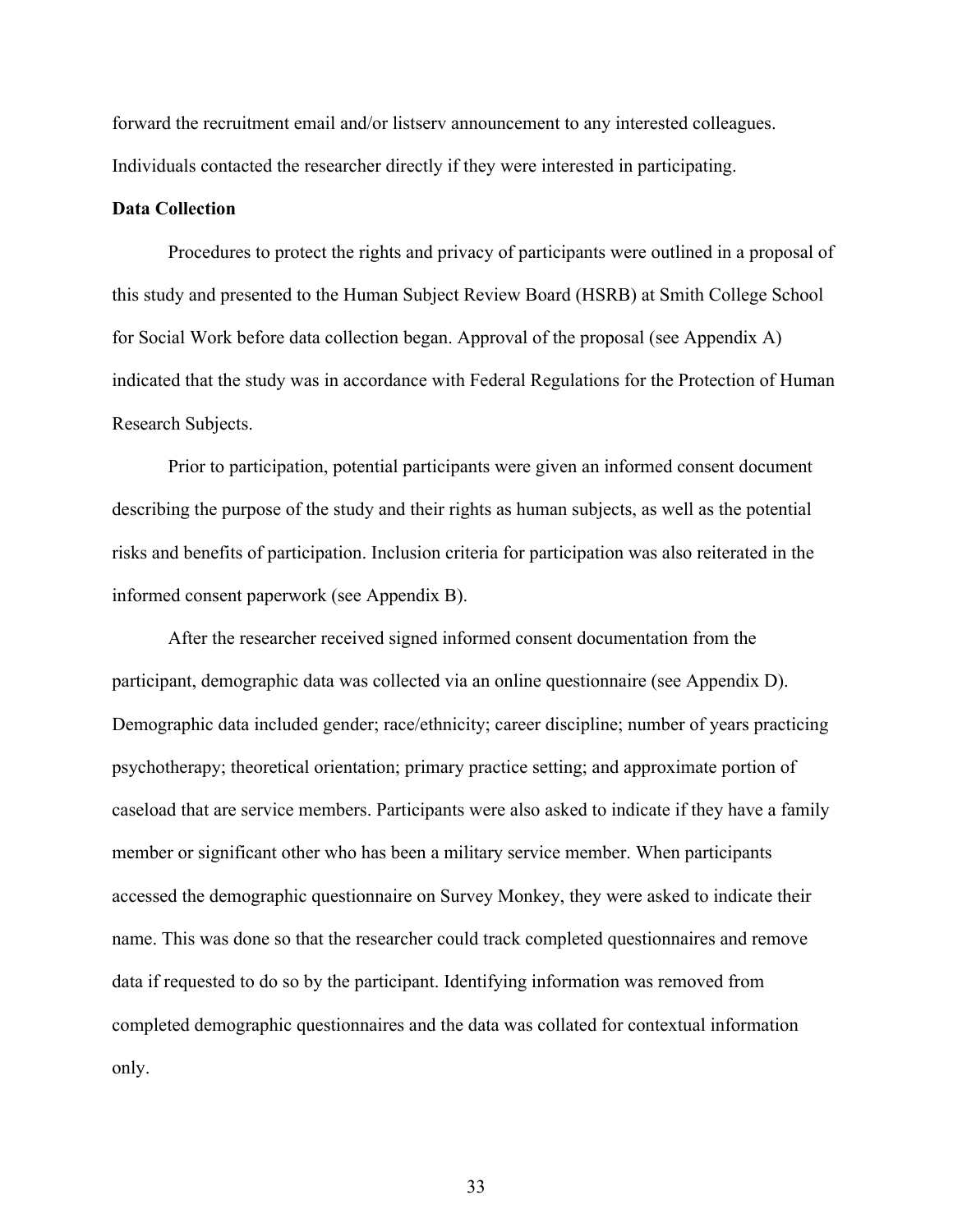The study used a flexible methods design. Qualitative narrative data was collected using open-ended interview questions. Initially, study participants had the option to be interviewed face-to-face or via Skype-to-Skype video call; those who were interviewed via Skype were required to have access to a computer equipped to communicate via Skype. Approximately one month into the recruitment process, after several potential (non-local) participants indicated that they were unfamiliar and/or uncomfortable with using Skype, it became apparent that not offering telephone interviews as an option was a barrier to data collection. At that time, the HSR application was amended to allow for telephone interviews. A total of seven study participants were interviewed via telephone, two participants were interviewed via Skype-to-Skype video call, and one participant was interviewed in-person (in the participant's private office). The interviews were all audio-recorded using a handheld digital recorder, with the consent of the participant prior to recording.

Interviews lasted approximately 60 minutes. An interview guide was used, however the researcher was flexible to content as it emerged. Initially participants were requested to have a specific client in mind and the researcher intended to ask each participant to describe a salient moment that unfolded in the therapeutic dyad with this client. However, taking into account participants' responses to this request and how the interview process unfolded, a majority of the interviews focused on more general open-ended questions pertaining to the study participant's perception of their own thoughts, feelings, images, and sensations while working with combat service members; the meaning they made of their experiences; and if/how this moment impacted the treatment. In addition, participants were asked open-ended questions regarding if and how their work with combat service members differed from work with other clients. A full list of the interview questions and contingent follow-up questions is included in Appendix E.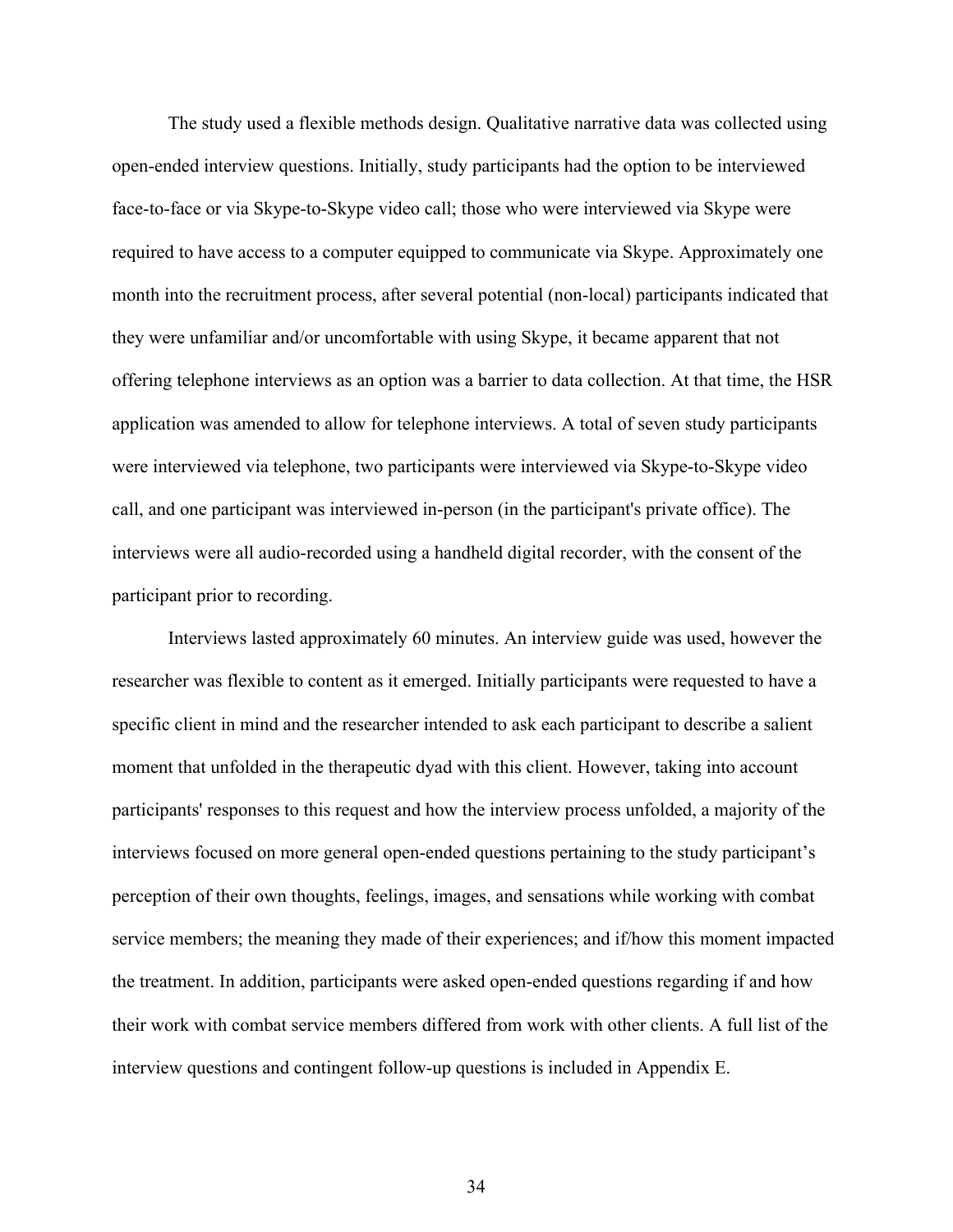Once completed, the interviews were downloaded into a free downloadable version of ExpressScribe, a dictation software that makes it possible to change the speed of playback and use keyboard controls to play and pause the recording. The researcher transcribed each interview in its entirety. The researcher was the only one to have access to the research data. To ensure confidentiality per Federal Guidelines and the mandates of the social work profession, all identifiable information from interviews was removed or/or disguised. In cases where illustrative vignettes and quoted comments are presented in the thesis write-up, they are disguised to ensure participants' confidentiality.

Signed informed consent forms have been kept separate from demographic and qualitative data. All demographic data collected is stored on SurveyMonkey.com, which is a website that is firewalled, password-protected, and encrypted. Qualitative data and digital files are stored electronically in password-protected folders on researcher's computer. All data will be kept secure for three years as required by Federal regulations. After that time, they will be destroyed or continue to be kept secured as long as needed. When no longer needed, data will be destroyed appropriately.

### **Data Analysis**

Once interview data was transcribed, it was manually coded and analyzed using thematic data analysis. Codes were formulated through close readings of complete transcriptions of each interview. Each interview was read multiple times as codes were generated, modified, and/or discarded. Coded data was then analyzed to identify themes and patterns, consider possible similarities and differences in responses, and note material that did not fit into thematic areas. The analysis was done manually, however Word software will be used to organize and compile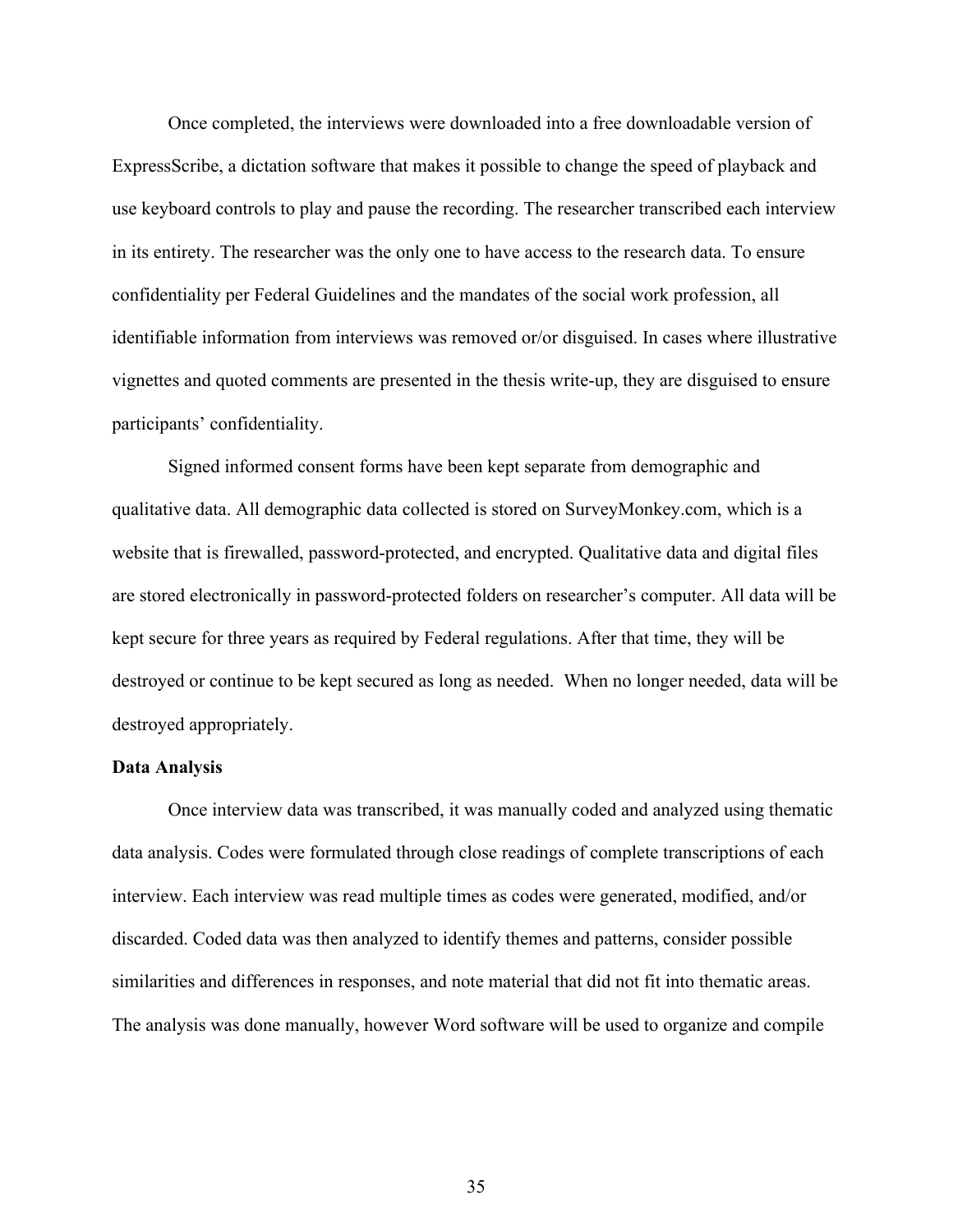the data as well as themes and patterns that emerged. Demographic date was collated for contextual information only.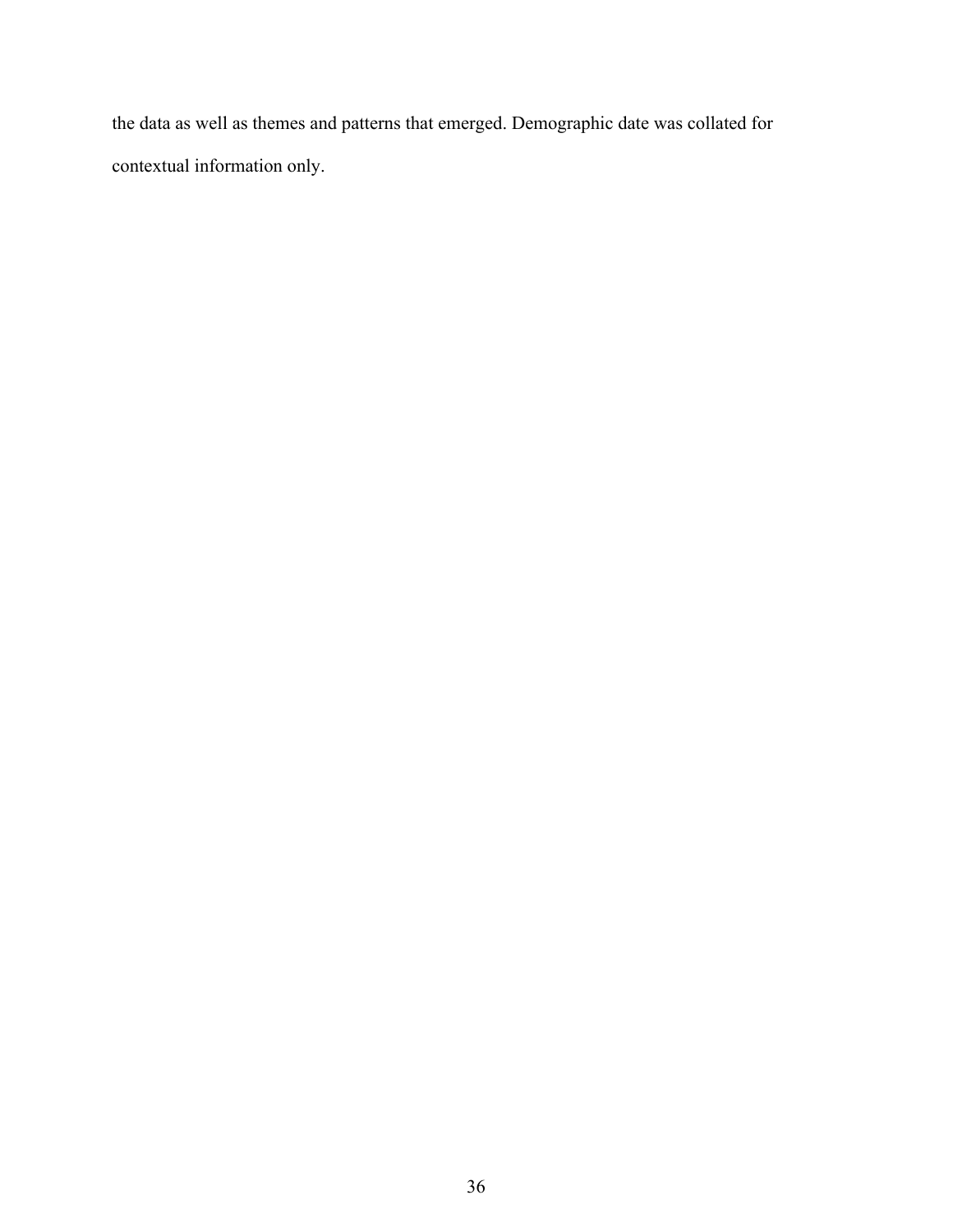### **CHAPTER IV**

### **Findings**

This chapter will present the findings of a qualitative analysis of interviews with ten civilian therapists who provide psychotherapy to combat service members who have killed or think they may have killed in combat. Interview questions were designed to elicit and explore therapists' subjective experience of therapeutic work with service members. Participants described how they conceptualize killing in combat, how they experience moments when their clients describe experiences of having killed, what they perceive to be their influence on the therapeutic process, how much of themselves they disclose, and what informs decisions about self-disclosure. Participants also detailed ways in which they experience empathic attunement as well as the unique issues they notice emerging in work with combat service members.

### **Demographic Data**

This study is comprised of the responses of ten mental health professionals who at the time of the interviews, provided psychotherapy to one or more service members who have killed or think they may have killed in combat.<sup>1</sup> The following demographic data was collected via online questionnaire from all ten participants.

Questionnaire responses indicated that 50% of participants were female and 50% were male. All participants identified as white/Caucasian, with one participant also identifying as

<sup>&</sup>lt;sup>1</sup> For the purposes of presenting data findings while maintaining confidentiality, participants are identified numerically throughout this chapter.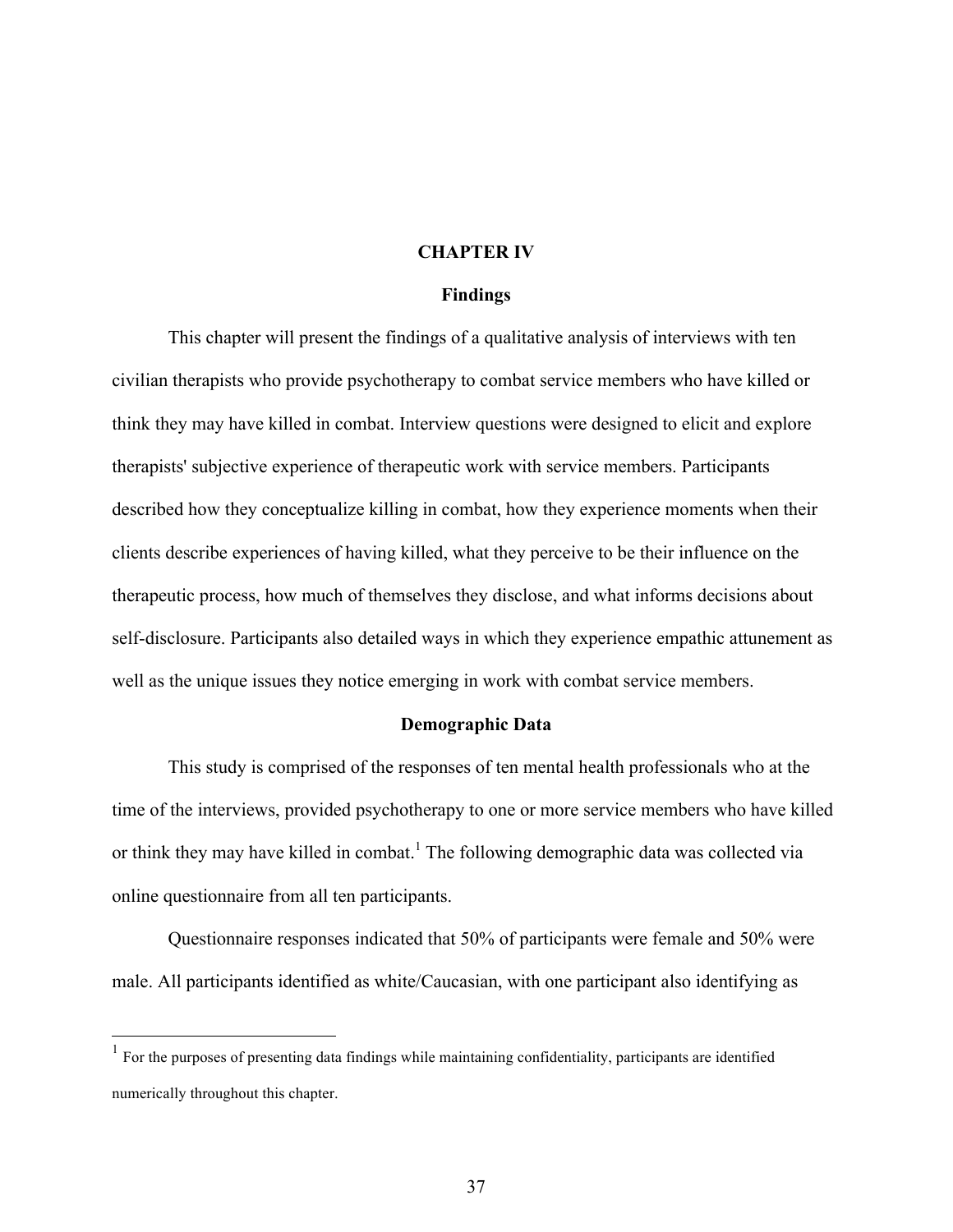Native American/Alaskan Native. Of the ten participants, eight were clinical social workers and two were psychologists. Participants represented a variety of theoretical orientations, with 40% (n=4) reporting that cognitive behavioral therapy primarily informed their practice. A remaining 30% (n=3) reported integrative/eclectic therapy, 20% (n=2) reported existential/experimental therapy, and 10% (n=1) reported psychodynamic/psychoanalytic theories. The number of years participants have been in practice ranged from 2 years to 40 years. Four participants reported having been practicing psychotherapy for between 28-40 years, and the remaining 6 participants have been in practice for between 2-13 years.

Half of participants (n=5) practice primarily in private practice. Four participants practiced primarily at a VA Hospital or outpatient clinic and one respondent practiced at a Vet Center. Participants were also asked what percentage of their caseload at the time of the interviews were military service members. Four participants reported that 100% of their caseload was service members, one participant reported a caseload of  $75\%$ -100% service members, three participants reported a caseload of 25-50% service members, and two participants had a caseload of 25% or less service members. A total of three participants had a family member or significant other who has been a military service member.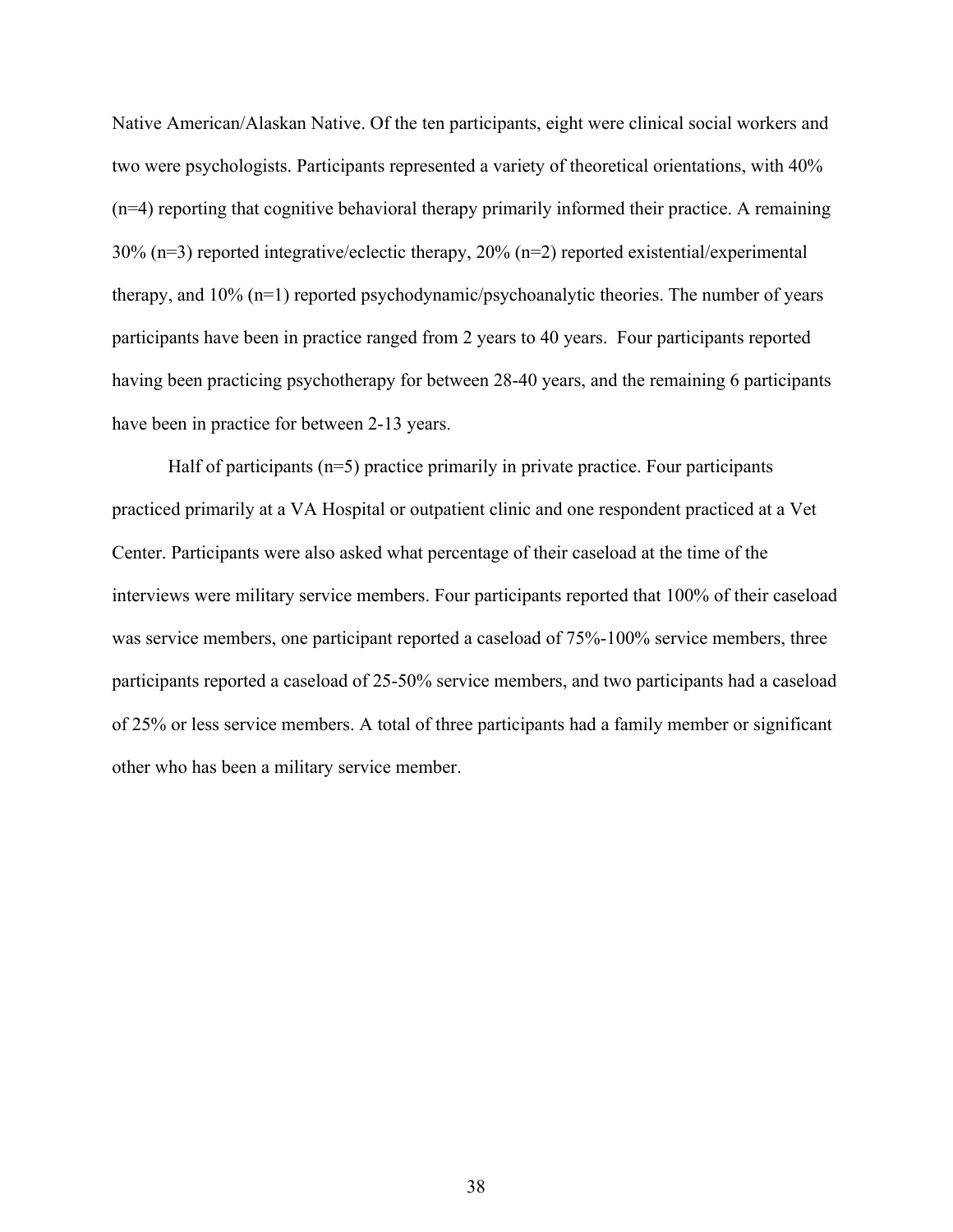# **Table 2**

# *Participant Demographic Table*

| Gender ( $n = 10$ )                            |                 |
|------------------------------------------------|-----------------|
| Female                                         | $n = 5(50\%)$   |
| Male                                           | $n = 5(50\%)$   |
| Race/Ethnicity ( $n = 10$ )                    |                 |
| White or Caucasian                             | $n = 10(100\%)$ |
| Native American or Alaskan Native              | $n = 1 (10\%)$  |
| Professional Discipline ( $n = 10$ )           |                 |
| Clinical Social Worker                         | $n = 8 (80\%)$  |
| Psychologist                                   | $n = 2 (20\%)$  |
| # of years practicing $(n = 10)$               |                 |
| $0 - 13$ years                                 | $n = 6(60\%)$   |
| $14 - 27$ years                                | $n = 0$         |
| $28 - 40$ years                                | $n = 4(40\%)$   |
| Theoretical Orientation ( $n = 10$ )           |                 |
| Cognitive Behavioral                           | $n = 4 (40\%)$  |
| Existential/Experiential                       | $n = 2 (20\%)$  |
| Psychodynamic/Psychoanalytic                   | $n = 1 (10\%)$  |
| Integrative/Eclectic                           | $n = 3(30\%)$   |
| Setting $(n = 10)$                             |                 |
| Private Practice                               | $n = 5(50\%)$   |
| VA hospital or outpatient clinic               | $n = 4 (40\%)$  |
| Vet Center                                     | $n = 1 (10\%)$  |
| % of caseload are service members ( $n = 10$ ) |                 |
| 100%                                           | $n = 4(40\%)$   |
| $75 - 100\%$                                   | $n = 1 (10\%)$  |
| $50 - 75%$                                     | $n = 0$         |
| $25 - 50\%$                                    | $n = 3(30\%)$   |
| 25% or less                                    | $n = 2 (20\%)$  |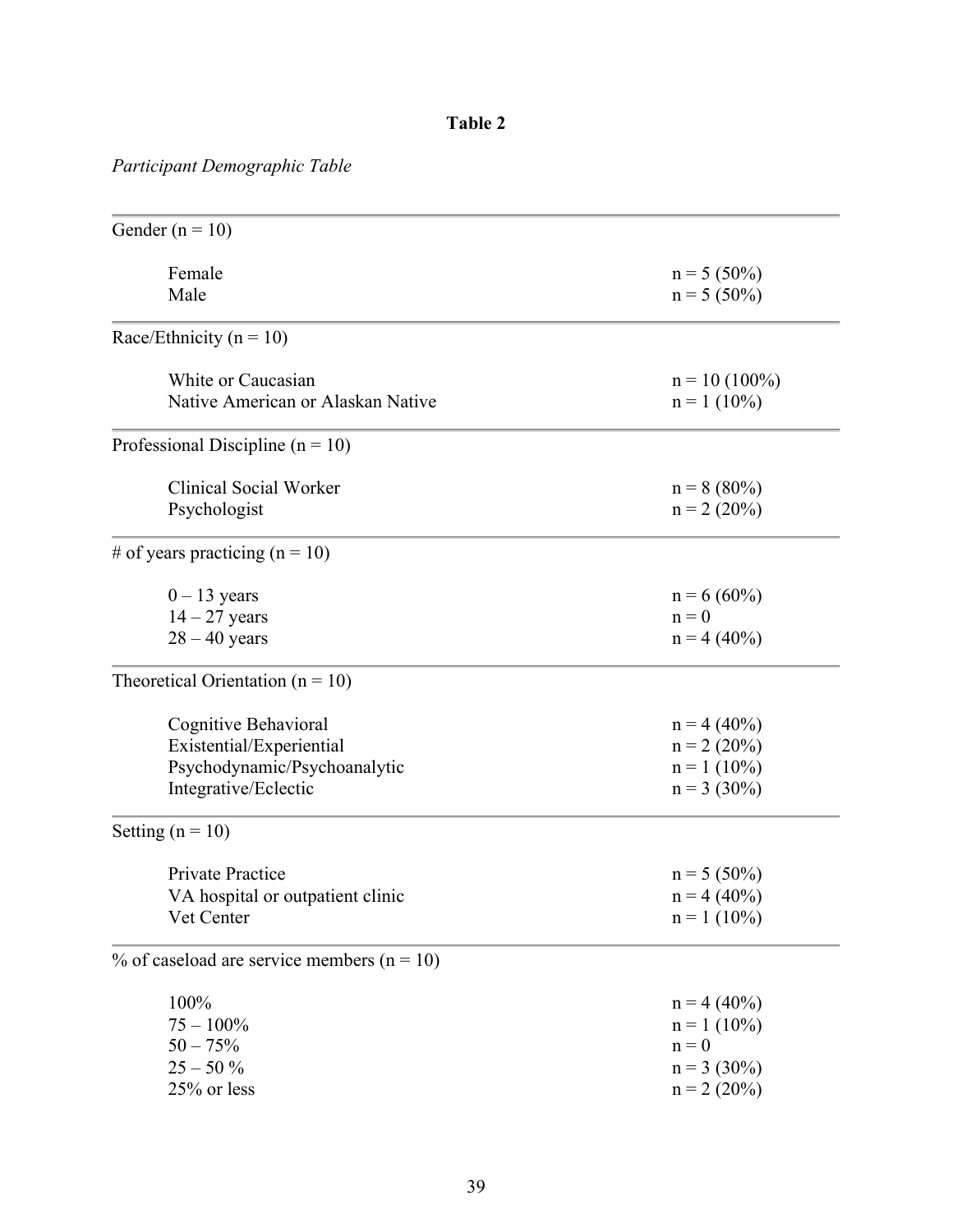# **Key Themes**

Through the interview process, participants were asked a range of open-ended questions with the aim of exploring their subjective experience of working with combat service members who have killed or think they may have killed in combat. The interview questions were designed to be flexible in order to allow for a breadth and depth of information to emerge. Participant responses have been analyzed and categorized into the following themes and subthemes:

- Impact of killing in combat
	- o Victim-induced versus perpetration-induced PTSD
	- o Beyond PTSD
- § Conceptualizing killing
	- o Atrocities
- Dynamics of the treatment process
	- o Disruptions
	- o Therapeutic space
- Empathy
	- o Therapists' use of their own feelings
	- o Barriers to empathic attunement
- Clinician self-disclosure
	- o Disclosure of information
	- o Reciprocity and power
	- o Realness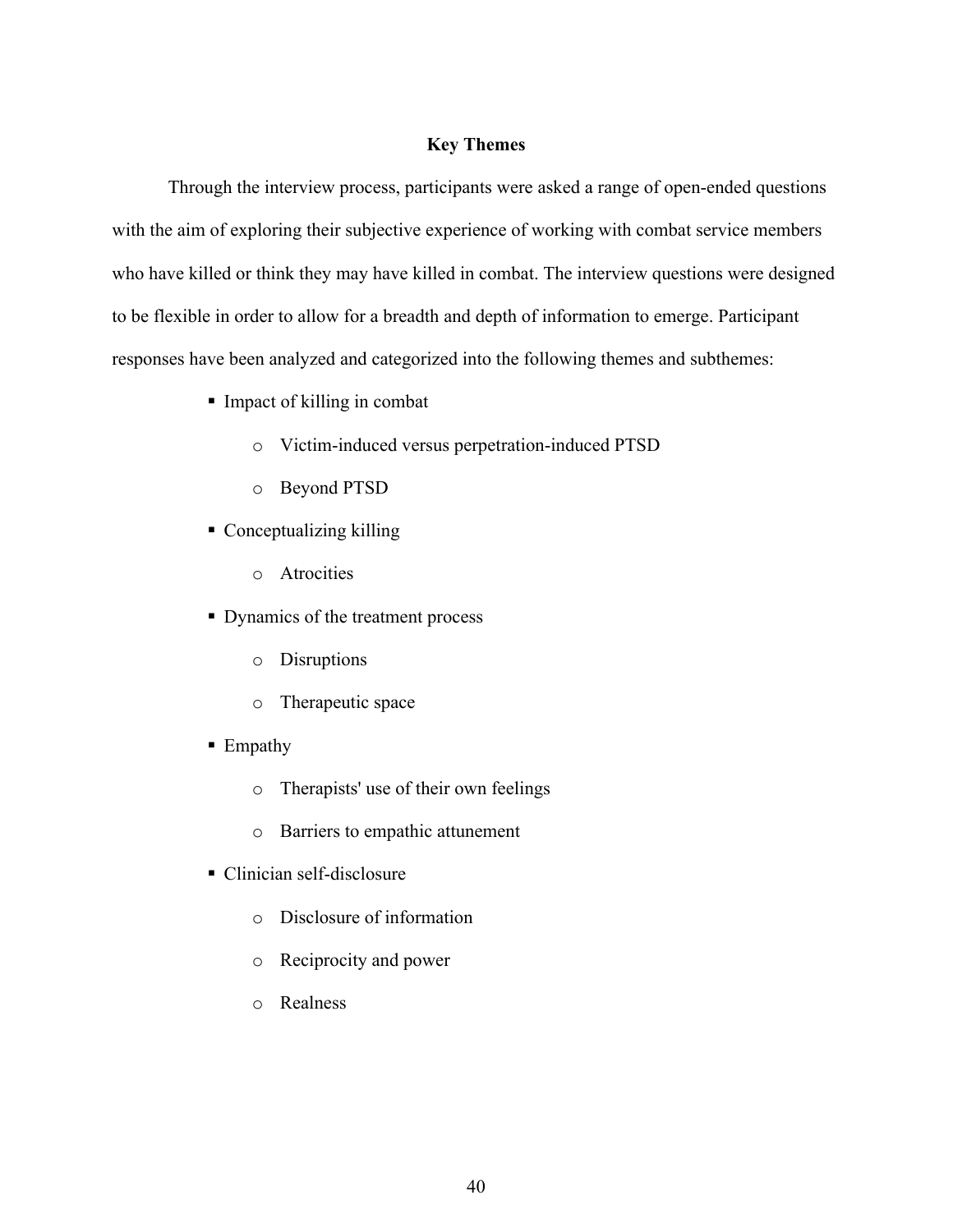# **Impact of Killing in Combat**

Although participants were not explicitly asked to identify or characterize the psychological impact of having killed in combat, this emerged as a theme throughout their responses. Participants unanimously reported that it was the functional implications of combat trauma—i.e., marital and parenting concerns, employment issues, and/or on-going nightmares that brought individuals into treatment. In none of the cases was killing in combat identified as a client's primary presenting concern.

Participants were not asked specifically about clients' diagnoses, however nearly all participants utilized PTSD—its symptoms as well as its treatment—as a primary descriptor for their clients' distress. Eight participants referred to PTSD or its symptoms to describe their clients' experience, behaviors, and/or clinical presentation. One participant (P3) summarized his client's treatment by stating,

We went around and around and around about him watching CNN and all the battles that were going on and getting on the computer and tracking down his squad and what they were doing and who was getting injured and killed and all this stuff. I told him that I understood why you'd want to do that but it just wasn't working for him because it kept triggering PTSD and the re-experiencing and the trauma and all that stuff. And he just wasn't able to heal if he kept doing that.

Another participant (P2) described her clients' distress as manifesting through characteristic re-experiencing and hyper-arousal PTSD symptoms: "They can't sleep. They're having nightmares about it. And arguments with their wives, and short with their children. So, it's still showing itself." Likewise, another participant (P4) remarked on the emergence of her client's re-experiencing PTSD symptoms,

It took him a long time—I'm talking maybe six months—before he revealed to me that he had a terrible time driving on the freeway. Which is, as you would know, a pretty common reaction…. We talked about different symptoms… I was able to talk to him about feeling really anxious and blah, blah and kind of try to normalize that for him.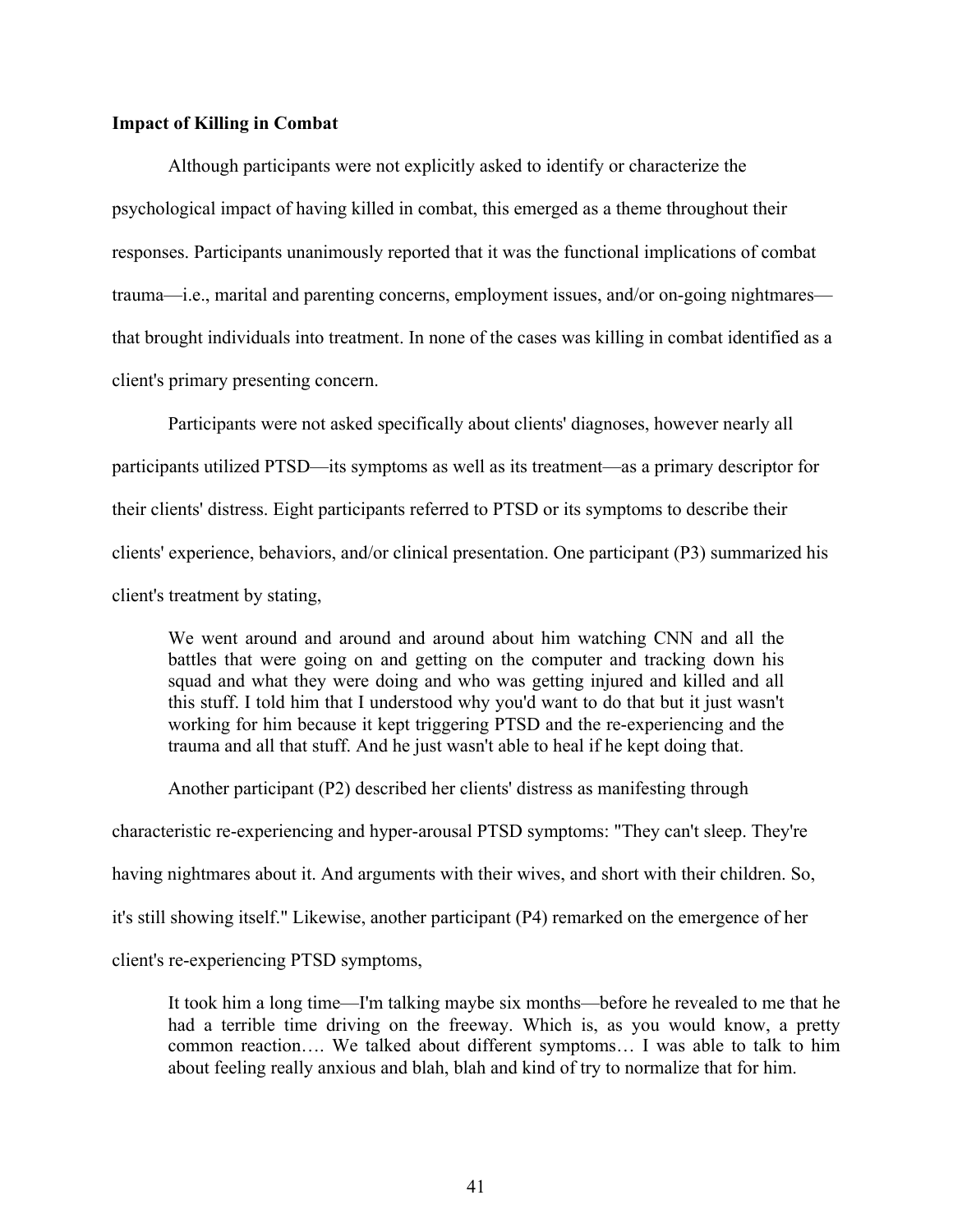Several participants also used the language of cognitive-behavioral PTSD treatment avoidance, stuck points, dysfunctional thought patterns, etc.—in explaining their understanding of their clients' suffering. As one participant (P1) described,

I would see a patient doing some CPT worksheets and engaging in the treatment but their emotions not changing and the intensity of those emotions not changing. So that is when I would kind of wonder: Are these really the stuck points? Is there something else going on here? And my mind would kind of go there. Because that actually seemed to be kind of a common stuck point for the guys – was having killed someone or taken another life. So I would start wondering, you know, is that going on and they're not talking about it? Or what's the deal?

Similarly, one participant (P8) remarked on challenging her clients' problematic thought patterns by "remind[ing] them that the circumstances that it happened in are completely different than they are now…I have to try to help them reality test it." Generally, most participants described the impact of killing in cognitive and behavioral terms.

Two additional subthemes that surfaced under the theme of the impact of killing are: 1) victim-induced and perpetration-induced PTSD, and 2) characterizations of killing's impact that extend beyond PTSD.

**Victim-induced versus perpetration-induced PTSD**. In addressing the distress

associated with their clients' experience, the majority of participants (n=8) conveyed an attitude of "trauma is trauma." That is, they did not distinguish between the suffering that resulted from perpetrating, as opposed to witnessing or being the victim of, a traumatic event. As one participant (P2) remarked, "the brain responds in a similar way whether it's being raped or in combat."

Only two participants (P5, P7) identified there being a distinction between victiminduced PTSD and perpetration-induced PTSD. One participant (P5) remarked that "It [killing] is not one of the criteria for PTSD but I think, you know, it's actually more likely that someone will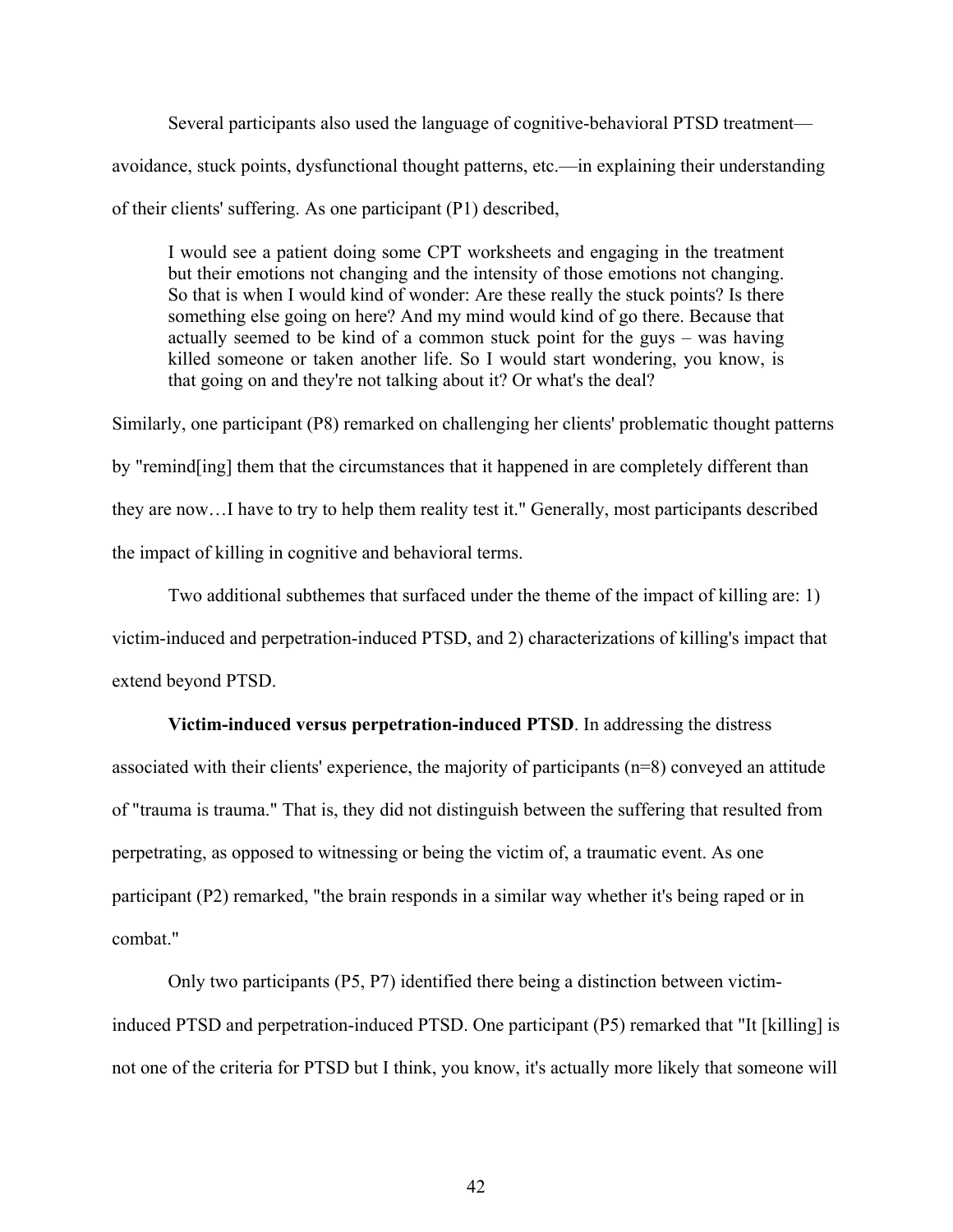develop PTSD if they've killed someone than if not." Likewise, the other participant (P7) described noticing a difference in how PTSD manifests when it arises as a result of having perpetrated an act of violence in combat versus having witnessed or been the victim of violence. He stated,

It's very different. There's a moral component, um, that's involved in being the actor rather than the victim. It's profoundly disturbing to know that you've killed another human being. We're not built that way.

**Beyond PTSD**. A total of three participants referred to deeply transformative

consequences of killing in combat that went beyond its biomedical and functional implications.

Two of the ten participants (P9, P10) spoke to an "unknowable" quality inherent in the trauma of

having killed. One of these participants (P10) described combat trauma as "alien... in that other

than soldiers who experiences this kind of trauma?… It is almost inherently unknowable. How

many people are trained to kill, and then go and kill, and then go home?" The other participant

(P9) referred to combat trauma survivors as "the holders of forbidden knowledge" and described

their struggle in the following way,

You are exposed to parts of being human that our whole psyche are designed to prevent us from knowing about. It's good to not know about those parts of yourself, or it's easier to not know about those parts of yourself.

One participant (P7) explicitly characterized the impact of killing in combat as a spiritual

or soul wound. He stated,

My own conceptualization of combat PTSD and specifically PTSD related to what one has done rather than what one has observed is a psychospiritual disorder. And it's not really touched by traditional PTSD treatment. The kind of treatment that is now considered evidence-based, and as you well know, is all cognitive behavioral. I think that is effective in dealing with symptoms but it doesn't get to how killing another person or harming another, let alone torturing another person, affects one's soul.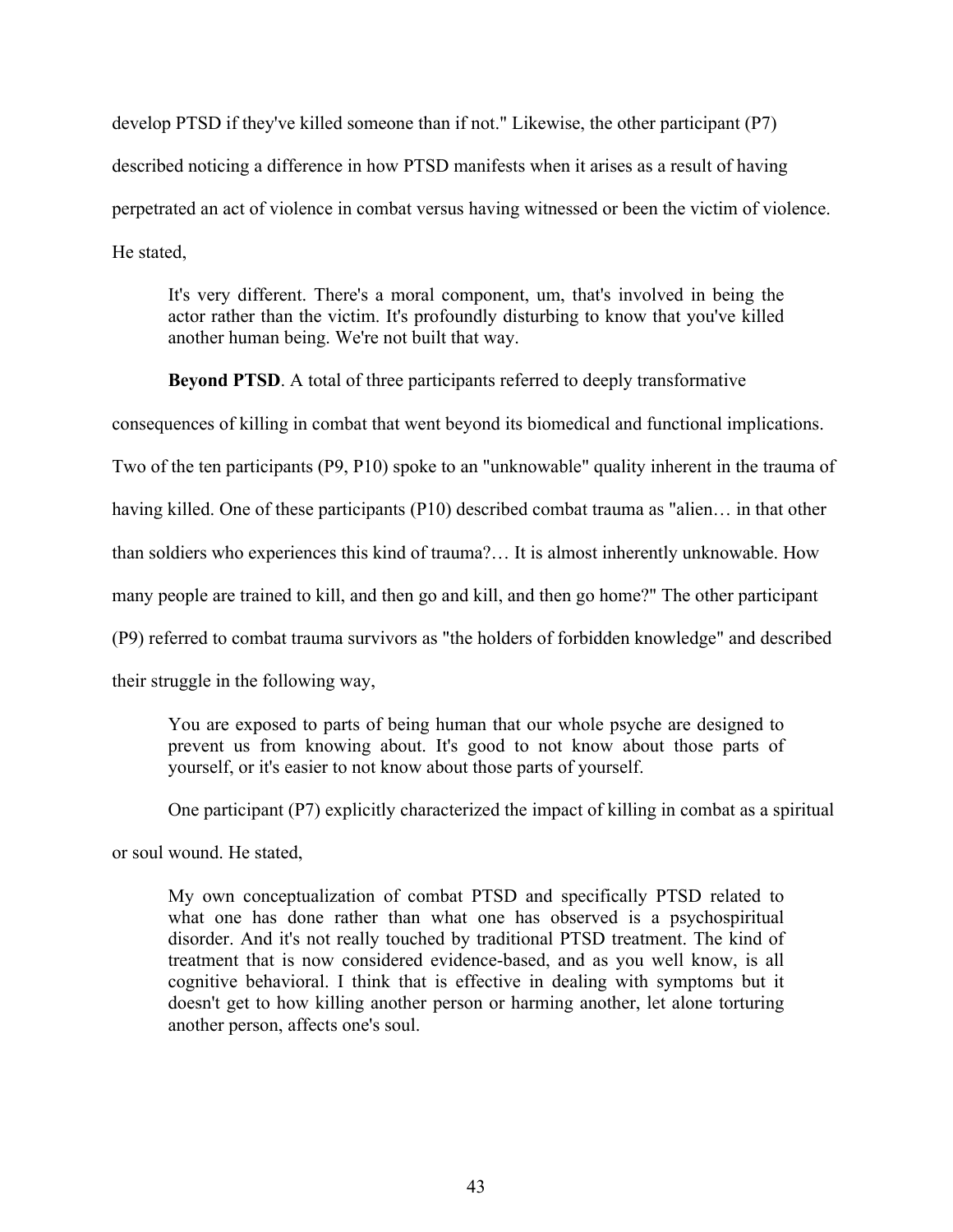The potential meaning in how participants understood the psychological impact of killing in combat is addressed in the Discussion section.

# **Conceptualizing Killing**

A second key theme that emerged throughout participants' responses was a conscious conceptualization of what constitutes killing in combat. All participants mentioned, in varying degrees of detail, how they made sense of the act of killing in combat and how that subsequently informed their interactions with clients.

Most participants framed killing in combat as a responsibility and an act of "survival," and they persistently characterized it in terms of "kill or be killed." The following quotes from participants (P6, P1, P10) illustrate their consistent emphasis on killing in combat as legitimate, mission-oriented, and rule-driven.

My perspective is not that these guys have done something evil. The ones that have engaged in combat and have probably killed in combat—that's not my perception. My perception is that they truly believed in the validity of their mission and they went in and did their jobs to the best of their ability at great personal cost.

As I'm sure you've learned from veterans, it's defend your buddy, defend yourself. If you defend yourself you're better able to defend yourself and then everybody goes home… They were fulfilling a mission and I think at least the guys I've talked to, on one hand tried to really think about who and what they might be shooting at and what the implications are. And it's hard to tell whose civilian and who's not. But still they were shooting back at people who shot at them. And they have some rules about that.

I think a lot of that has to do with just almost that sense of choice and responsibility that is taken away from the person in the military. So, if they are given an order that's got a totally different feel than an offender who just victimizes somebody. Yeah, to me it's very different.

Participants' also emphasized the significance of the context in understanding their

clients' acts of killing. The following participant (P4) framed killing as just one among many

responsibilities in the midst an overwhelmingly taxing situation.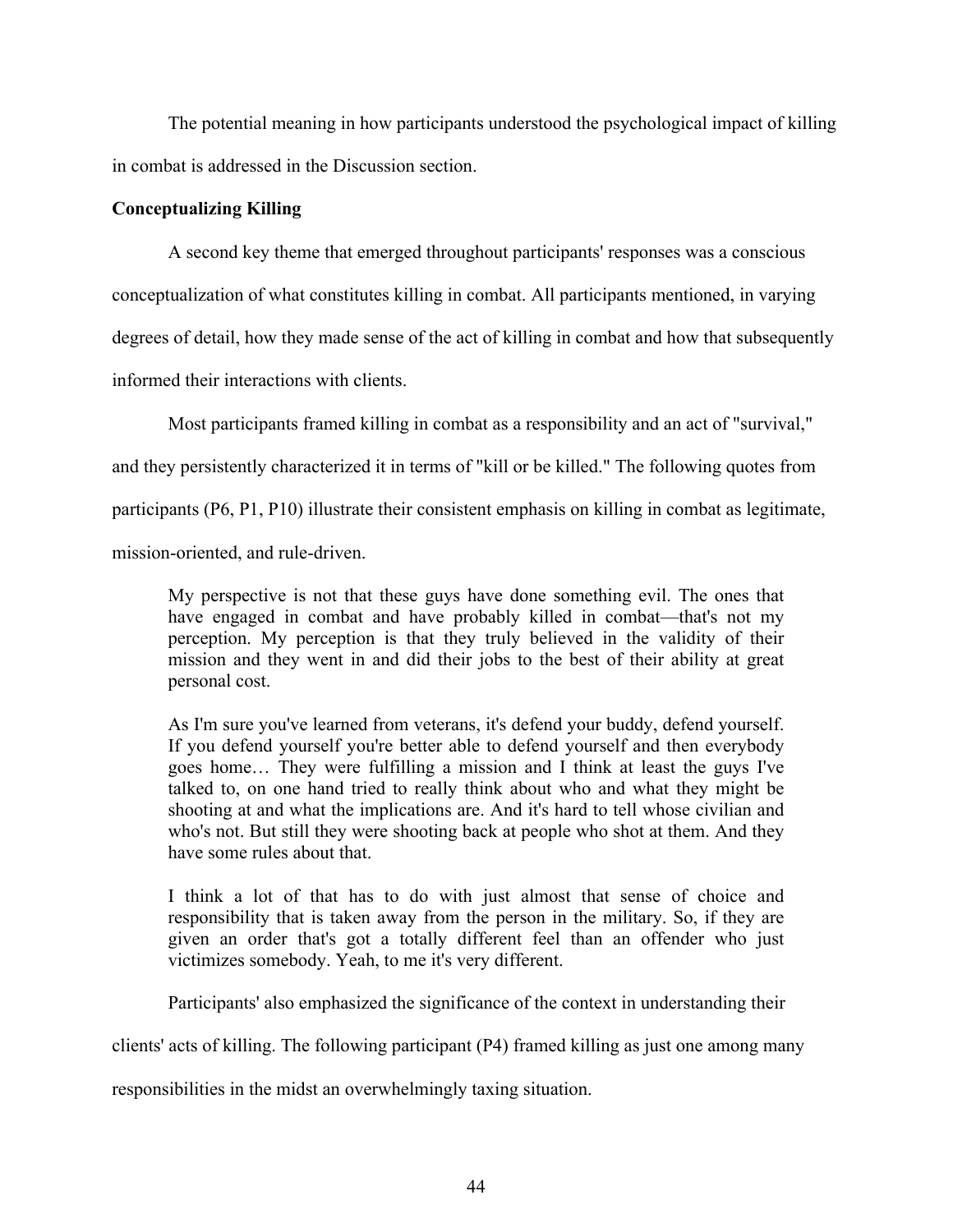It's not just difficult discomfort, it's hideous emotional, psychological discomfort. Whether you're talking about blast injuries or riding in a cramped vehicle with seventy pounds of gear and it's 119 degrees out. And that says nothing of what your mission is. So I'm mainly very aware that I am working with someone who has been tasked with overwhelming responsibilities. That's the way that I think about it.

Another participant (P8) remarked on her intentional efforts to keep the context of

combat in mind when considering the actions of her clients,

I have to remind myself that the state of mind people are living in on a constant basis when they are in a combat zone is a completely different way of living and sometimes that leads to making choices that wouldn't make sense in this atmosphere.

One participant (P9) offered a notably different understanding of killing in combat, which

included an awareness of the potential for rage, vengeance, and pleasure in killing regardless of

whether it was deemed sanctioned killing or not. This participant described understanding a

firefight as "they're firing at you, you're firing at them, they're acting out their rage, you're acting

out your rage. It's a sort of discharge." He expressed an awareness of the role that "impotent

rage" and "sadistic pleasure" often play in the act. He also addressed the powerful erotic energy

that is often experienced during and/or after the act of killing. In discussing his clients'

experiences of killing he stated,

Guys sometimes got aroused in combat. And that's like a secret they don't talk about. But I know about it so I'll ask. You know, 'Did you get a hard-on in the middle of a firefight?' And they're like, 'Yeah!'… It's thought of as shameful. You shouldn't enjoy killing. But people do. It's an intensely powerful experience.

A common subtheme that emerged within participants' conceptualizations of killing was the topic of atrocities.

**Atrocities**. Five participants (P1, P2, P4, P6, P8) drew a clear and deliberate distinction between legitimate killing in combat and an act of atrocity. Officially, an atrocity is defined as the killing of a noncombatant, either an erstwhile combatant who is no longer fighting or has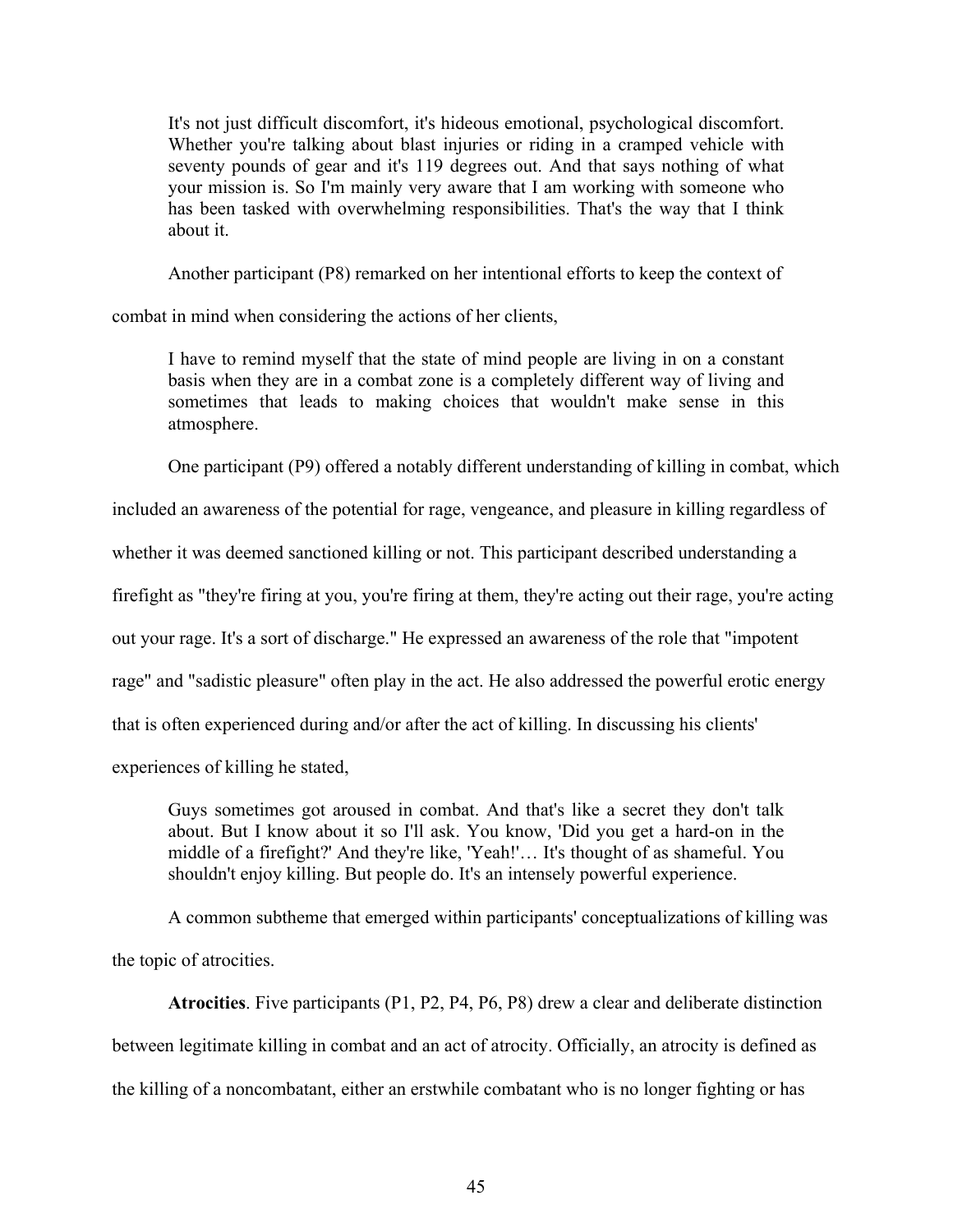given up or a civilian (Grossman, 2009). However, the majority of participants who spoke of atrocities did so on the basis of the affective state and drive of the service member as opposed to the identity of who was killed. One participant (P2) explained the distinction as the difference between an individual who is swept up in an overwhelming situation versus an individual who gains pleasure from the act of killing. She stated,

I haven't run across anyone yet that was like, 'Yay, I know those f-ers died and I loved it.' Usually it's 'Wow, in that moment everything was happening so fast that I could hear the boom of the machine gun and the bullets and the pinging all around me.' It's just more of that experience for them. I haven't run across the 'I've enjoyed killing' person yet.

Similarly, another participant (P6) highlighted the difference between an act motivated by

an individual's ill intent as opposed to one guided by military mission and responsibility, and she

attributed significant moral implications to the former.

In a war situation there is no contemplation. There is no pre-meditation. It is about survival. But the pictures that we saw of this young man, what he had done to these people, it was pre-meditated. It was about power and anger and revenge and torture and humiliation. That's much more morally repugnant.

Several participants reported that had their client committed an act of atrocity, they

anticipated that this would elicit a distinctly different response than the response they otherwise

associated with killing in combat. Two participants (P4, P8) anticipated the difference in their

reactions in the following ways,

If he would have said, 'You know there were these women and kids standing on the sidelines and they got caught in the crossfire and boy that's too bad.' If he was real cavalier in that way I think I would have been more like "Gasp!" But he was like, 'They could have been responsible for killing any of my soldiers. I didn't know who they really were. Somebody in a dress or a veil could be a woman, but doesn't have to be.' It's not like he opened fire on anyone that wasn't a part of a plot against his convoy.

I don't think I've come across any client where I feel that their incidences of having to kill someone were malicious. Like: Oh, I'm just going to kill this person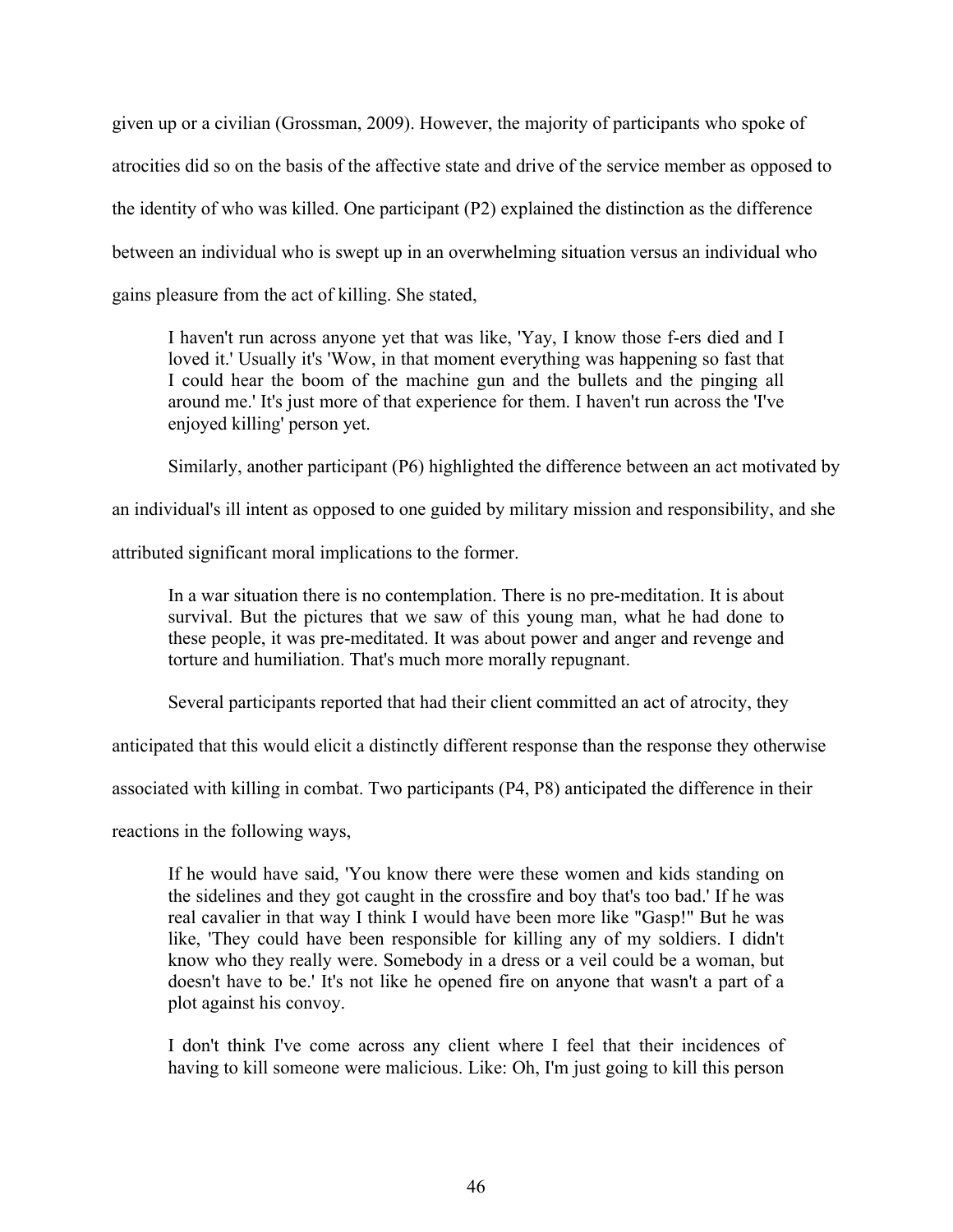for fun. That has not come up. I suppose if it was something like that that might initially set me back.

It was apparent that for the majority of participants their empathic engagement with clients was facilitated by framing killing in combat as legitimate and as guided by a particular set of rules of engagement. Several participants described their clients' experiences of killing as "making sense" to them given the context of combat. As one participant (P4) described it,

My fellow is like 'This is not what I want to do but if I end up killing women and children who I think could be lobbying a grenade or an Iraqi or an Afghani who is dressed like a woman who is going to kill one of my soldiers I'm going after them. I don't care.' Listening to that, I have to tell you I don't care either.

The subject of how participants conceptualize of killing in combat, and the potential implications of the tendency to draw a distinction between sanctioned killing and atrocities, is explored further in the Discussion section.

### **Dynamics of the Treatment Process**

Participants explained the interpersonal dynamics of the treatment process with combat service members in a variety of ways, particularly as it related to how they perceived of mutual influence and action in the process. This theme emerged most noticeably as it related to clients' willingness and/or reluctance to speak to and explore experiences of having killed in combat.

Half of participants (P1, P3, P5, P6, P8) focused on the client as the sole determinant of the treatment process, specifically in association with clients' reluctance to address having killed in combat. Some participants (P1, P5) framed clients' reluctance to address their experiences of killing in combat expressly as a manifestation of PTSD avoidance. As one participant (P5) stated in response to being asked how he makes sense of his clients' choice to not talk about their experiences of killing, "Avoidance of painful memories that they can't tolerate, that they don't want to deal with. That seems to be obvious." Other participants (P3, P6, P8) did not focus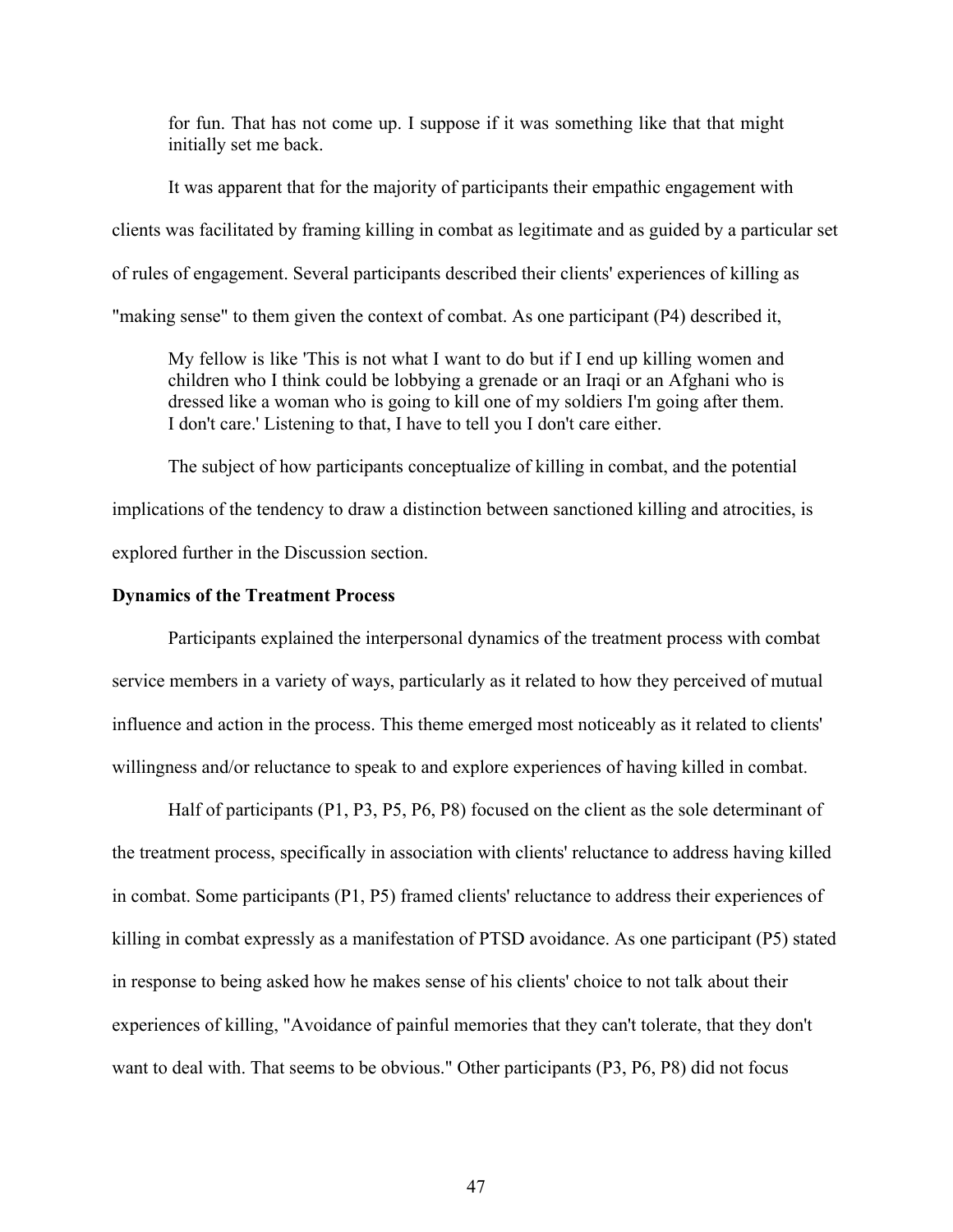exclusively on PTSD symptomatology, however their explanations of why clients were not addressing the experience of having killed in combat were distinctively located in the client's internal and/or external world—that is, it was understood as a manifestation of the client's intolerable anxiety, lack of readiness, laziness, and/or military training. The following quotes from participants (P8, P3, P6) exemplify participants' focus on the client as the sole determinant of the process.

I'm sure often it's guilt. Not wanting to have to look at that and realize that they've taken another life and they're still living…I think part of it too is just fear of opening a Pandora's box. Some of them, I really think, are afraid that if they start allowing themselves to think about it they'll lose their minds. They'll just go completely crazy and just completely lose touch with reality and get so stuck in the emotions that they won't ever be able to get out again…Honestly, for the ones who have killed it seems like they're either very open about processing it up front or they just aren't and haven't been. It seems like they kind of come in two types.

One thing that is frustrating for me is the entitlement of a lot of vets. It's like they want you to wave a magic wand and fix everything and they're not willing to be involved or do anything different… It's real clear that they are not doing well and it's pretty clear what they could do differently that would help a lot and they just don't do it. Whether it's substance abuse, lack of motivation, laziness, I don't know. That's my biggest frustration. The guys will come in once and then miss two or three appointments and then they'll come in once and then miss another two or three. Clearly they are just not committed to therapy.

Honestly, having been exposed to Marines for four years I don't wonder at it [why they don't mention their experiences of having killed]. It's explicitly drilled into them so that there is almost no room for questioning the validity of the mission… I mean it's just very stark, black and white. There is no moral ambiguity trained into them.

The other half of participants (P4, P6, P7, P9, P10) identified themselves and/or the

therapeutic alliance as having some degree of influence on how the treatment process unfolded,

particularly in relation to clients' engagement with the experience of having killed in combat.

Several participants (n=4) spoke to their influence largely as a function of an empathic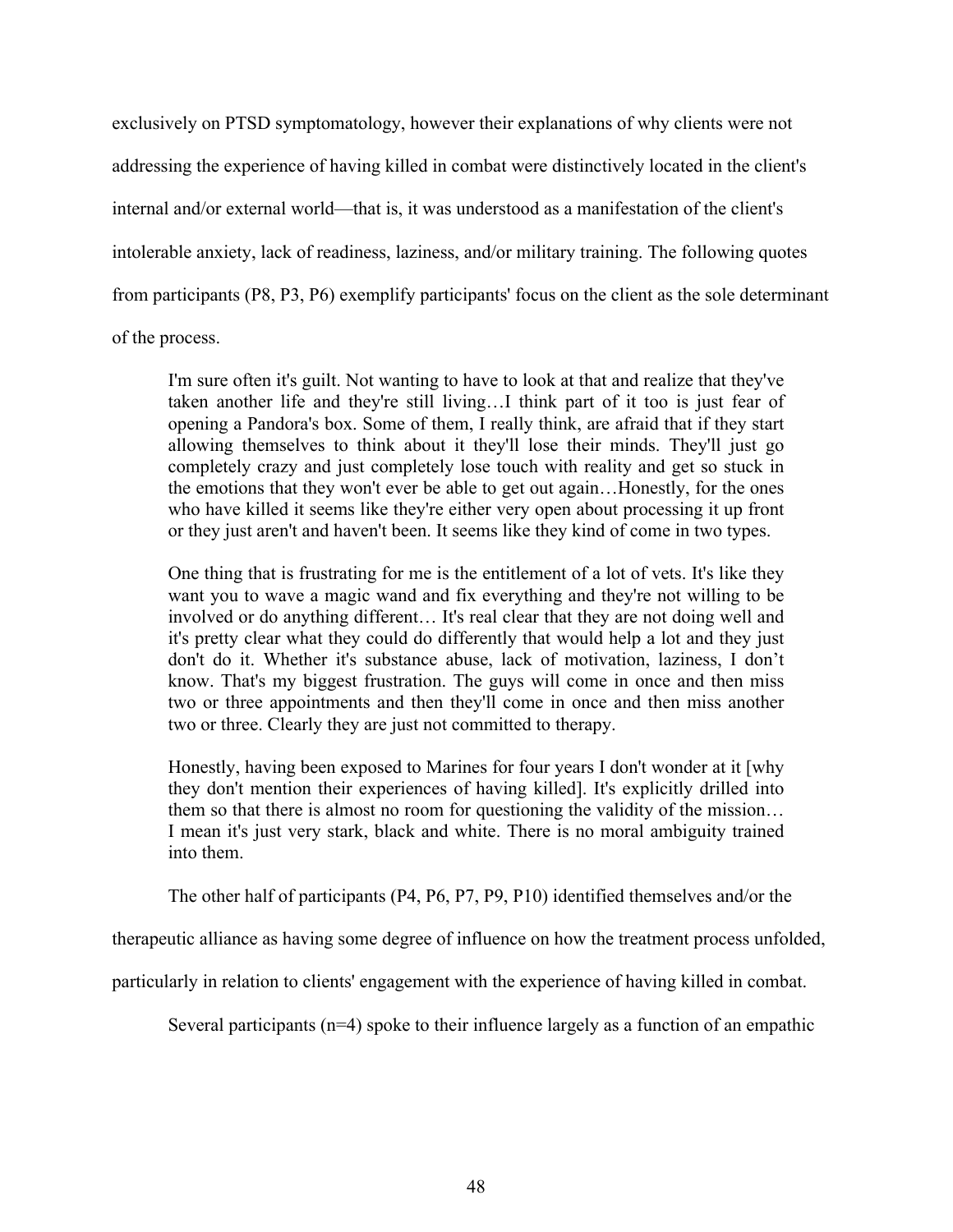connection and emergent trust. One participant (P4) connected the client's growing sense of trust

and openness with her own receptivity. She stated,

As time has gone on he's revealed more. He's talked more about the really tough times. He's talked more about his symptoms and how they interfere. And he's actually verbalized those things that I mentioned before about really being able to trust me. I do feel like he really trusts me… There was that session where he basically said, "I don't know who the enemy is. That woman could have been the Taliban. That kid could have been somebody that they just sent out there because that's what they do. And if I mowed them down, too bad." And I think, maybe, when I wasn't stricken to hear that I think that he felt like 'Ok, she can listen to some of this stuff.

One participant (P10) emphasized his own nonverbal communications as critical in

conveying understanding and a willingness to listen.

At times I don't know that there's anything I can say so I won't say anything. Because anything would sound rather small and probably pretty silly. And these guys have heard many small and many silly things from people like us… When it's an intense situation like that I'm less inclined to speak and more inclined to just show that "What you're saying is terrible. I realize it's terrible. It's pretty terrible for me to hear. Most importantly, it doesn't make me uncomfortable. It's an uncomfortable situation but if you can go through it, I can certainly listen to it."

This participant (P7) also cited his empathic responses as being an essential component

of the therapeutic process.

I think part of what we do in working with people with combat trauma is showing them that we can empathize with them so maybe they can begin to empathize with themselves… I will make a comment to the effect of "I know it must have been hard to share that with me and I feel honored that you would share that with me" or "That we have enough trust that you could share that with me."

One participant (P6) reported making an explicit effort to reduce the power differential

and hierarchal structure between herself and her clients in an attempt to put her clients at ease

and facilitate their engagement in treatment.

Everything [in the military] is a power hierarchy and sometimes it's hard for them to understand where am I, me personally as a therapist, on the power hierarchy. I try to present this as being an equal effort and equal parts enterprise. I ask them to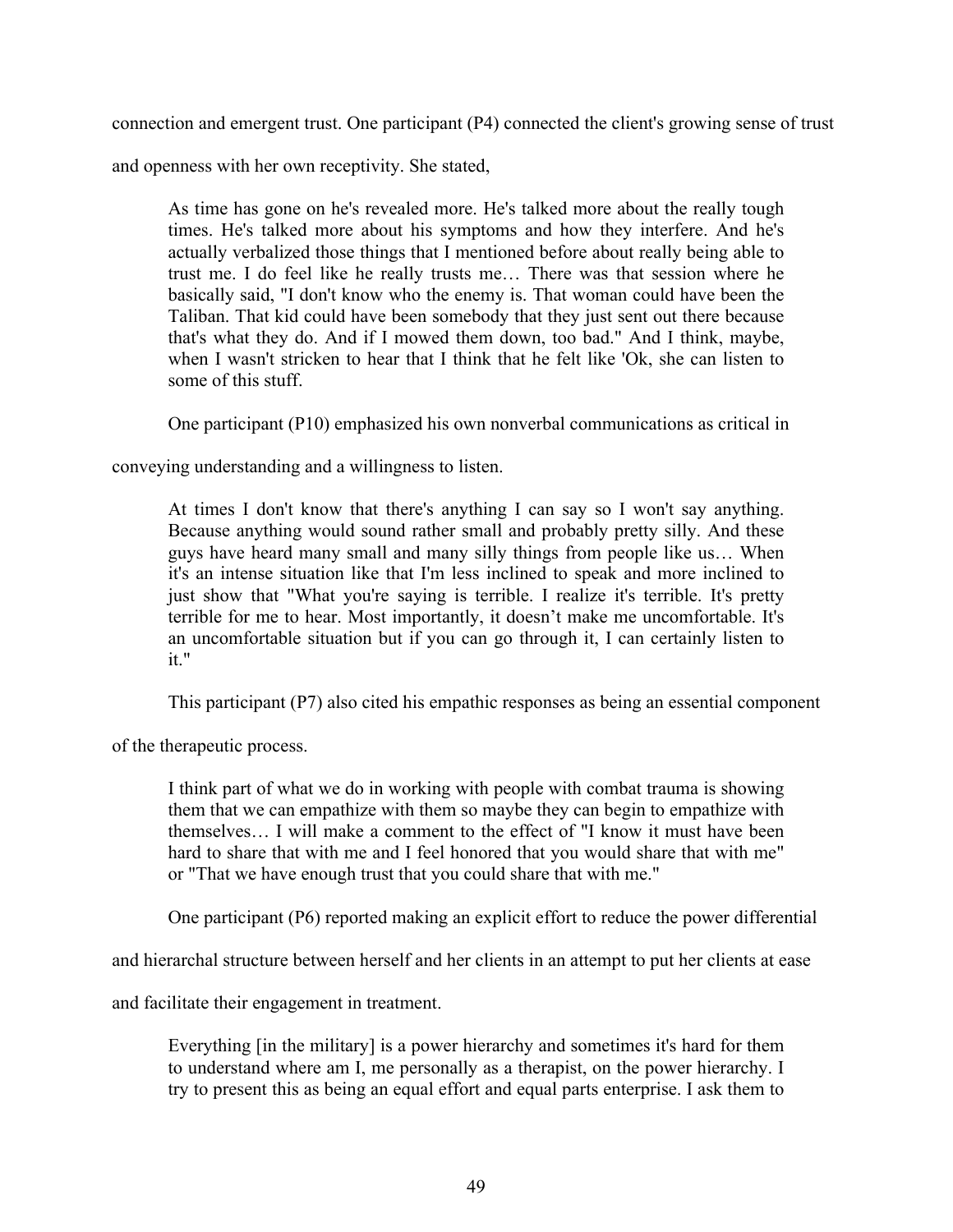join with me and I say, "I may have questions about this or that because I don't directly know." And that sometimes will put people at ease who feel like they are basically showing up to be judged.

As well as efforts to establish trust and convey empathy, the following participant (P9)

spoke to his draw to clients' intense emotionality, and the influence of this on the therapeutic

process.

I'm not scared to know about those parts of myself so that makes the work exciting and invigorating. If you're very guarded and blocked and don't want to know about those parts of yourself then the work would be torturous [for the therapist]… You'd have to do so much defending to keep it on that side of the room and not acknowledge it on this side of the room… It's like the people who at the marathon ran towards the blast. Some people turned and ran away, and crazy people like you and me run towards it. We're like: How can I help?... I'm interested to know what happened in the blast so I run towards the blast… I just ask about it the way I would ask about anything else. It's not extraordinary or different or unimaginable. Its just part of what happened.

In addition to remarking on perceptions of clients' and clinicians' influence and action in

the treatment process, the following subthemes also emerged under the theme of the dynamics of

the treatment process: 1) disruptions and 2) therapeutic space.

**Disruptions**. In some cases, participants' view of their influence in the treatment was expressed as a fear of having a potentially disruptive impact on the therapeutic process. Three participants (P1, P4, P5) described a worry that they might do or say something that would inadvertently hinder the client's process. One participant (P4) described a willful desire for her client to be able to "freely tell his story" without any implicit or explicit communication on her part to cause him to "shut down or close off because he thinks I will be harmed in some way." Likewise, a participant (P1) explained that she "didn't want to interrupt that process by moving away from it at all." One participant (P5) identified the fear of having a disruptive impact as a defining feature of his encounters with clients. He explained,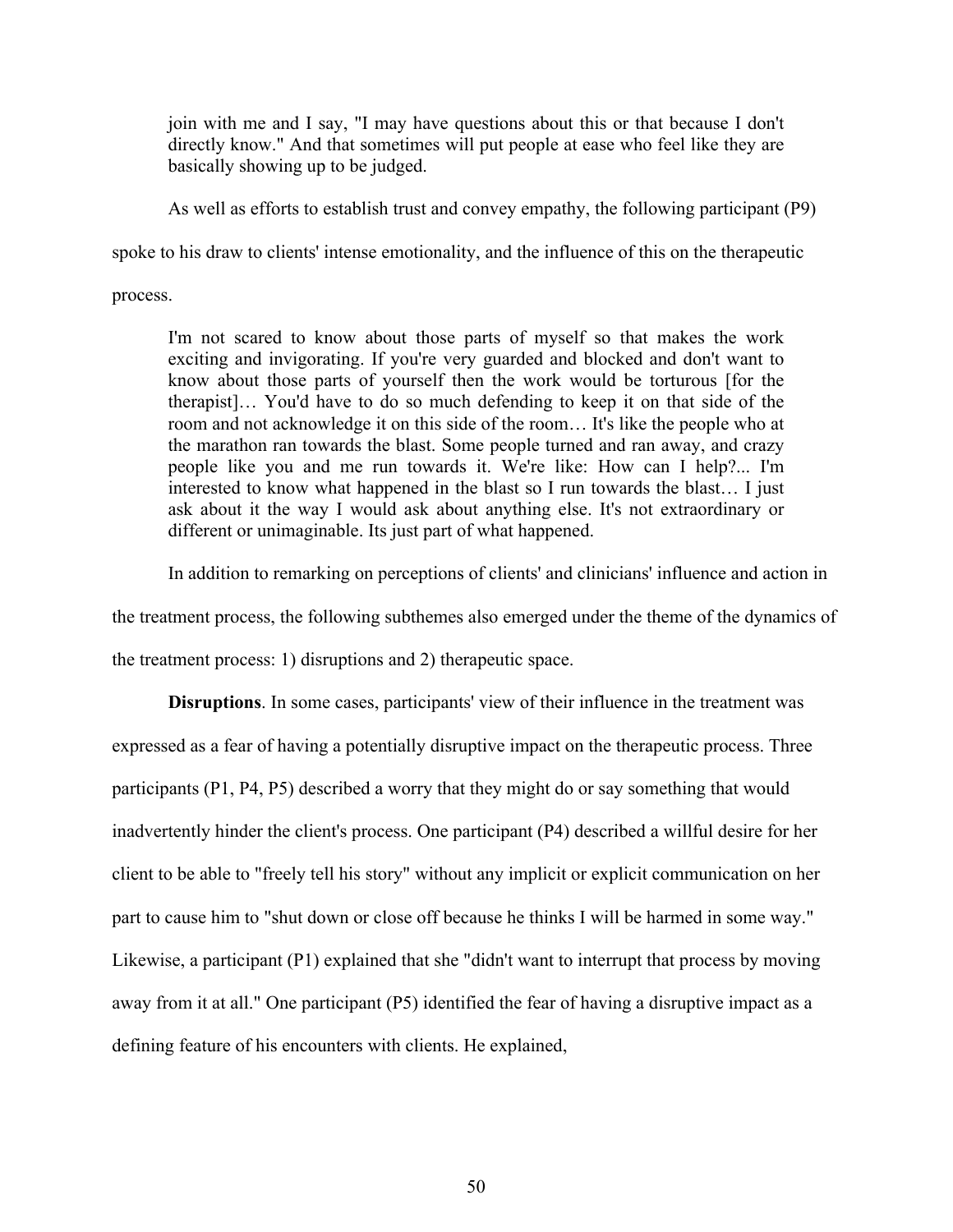Actually I've recently decided to stop asking that [if a client has killed in combat] because of some intense reactions I've gotten from people… In one case in particular I remember the patient getting really kind of irritated seeming. I thought he was irritated because I asked that. Because they thought I was judging them based on their answer… I came into it by saying, "Tell me about your experiences of combat in Iraq. Did you kill anybody?" And he sort of hesitated and didn't really want to answer it. And then he did answer but I could tell he was angry at me.

**Therapeutic space**. The way in which participants' conceived of the treatment process was also captured in how they spoke about "going there"—"there" being how many participants referred to the clients' internal world that contained their experience of having killed in combat. Participants' descriptions were indicative of differing perspectives on the process being facilitated through a therapeutic holding environment or an interactional dynamic between clinician and client.

Three participants (P1, P2, P8) described observing or "sitting with" the client as he goes "there" or vents about his experience. For example, one participant (P1) described, "I felt much more gravitation to just sit with it and let it be present in the room and let him kind of experience that it's safe to go there." These descriptions were noticeably different than that of participants (P7, P9) who portrayed a shared experience of "going there" together with their clients. As one participant (P7) described,

I'm more likely to experience some relief or positive feelings when someone has the courage to go there and I can go there with them. And I feel very honored when somebody trusts me enough to take me there with them...You know, there is plenty of people who carry around guilt or shame from what they've done and don't feel like they can share it with anybody. So, I feel like I'm doing good work if somebody is going to take me there with them.

The interpersonal dynamics of the treatment process are explored in further detail in the Discussion section.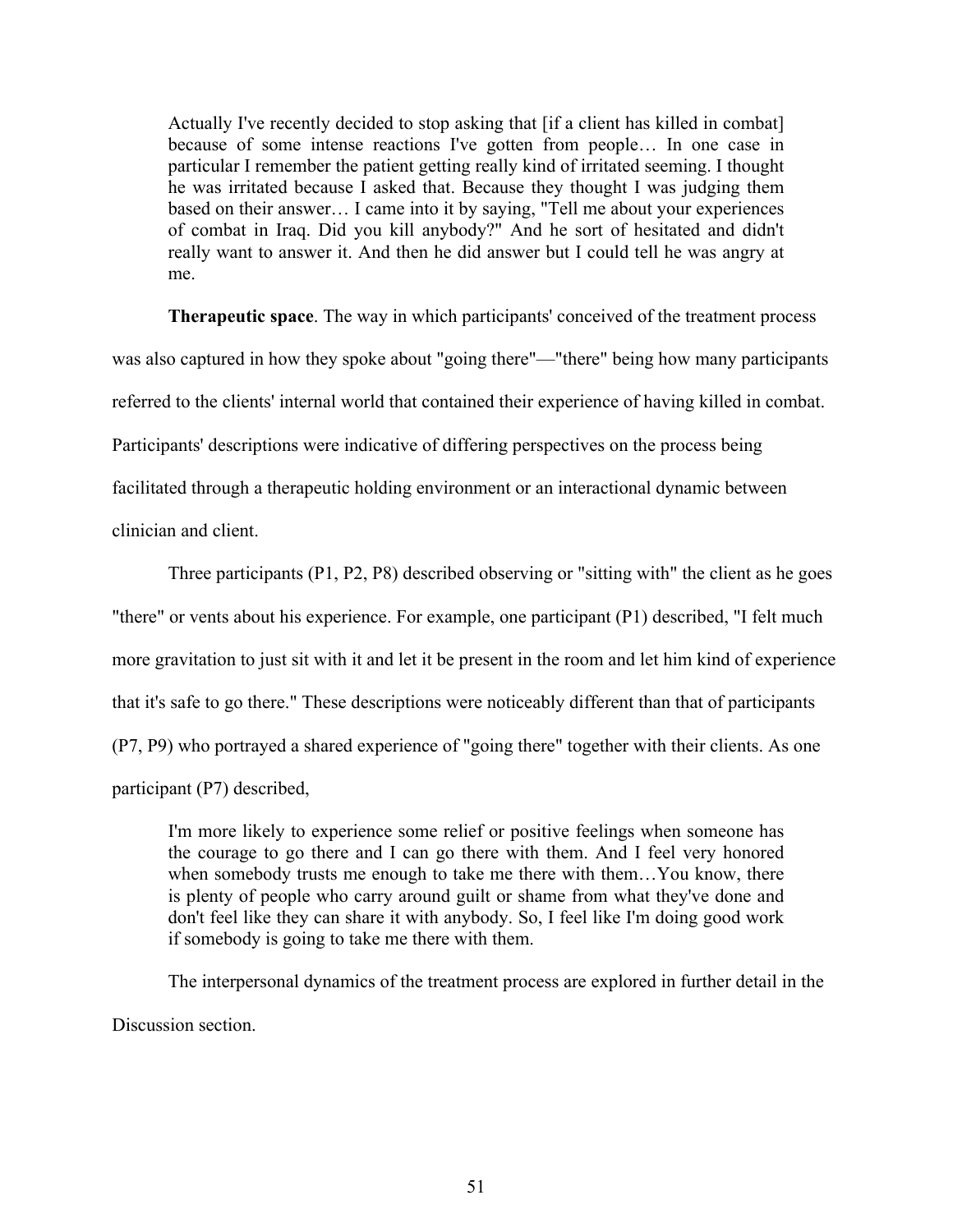# **Empathy**

Nearly all participants (n=9) identified empathy as a key component of the interactional process with their clients. One participant (P7) poignantly emphasized that, "I think there is an attunement that occurs in therapy that is particularly powerful working with combat veterans… I mean it's powerful stuff that we're dealing with here." Another participant (P10) described experiencing "general human sadness and grief along with my patient. My eyes were moist. I became teary and very profoundly empathic to what he was feeling."

When asked to identify how they experienced moments when clients discussed killing in

combat, all participants conveyed experiences of emotional intensity. They described

experiencing a range of emotions, including compassion, sadness, awe, anxiousness, and

aggression. The variety of responses are captured in the following participants' responses:

…a lot of sadness for him because he clearly felt incredibly guilty about it and was carrying that with him every day. And it was seriously affecting his life and his ability to function and readjust to civilian life. And, just sadness at the situation. You know, it's terrible that this kid ended up dying. But at the same time what else was he supposed to do. It might have cost him or his buddies their lives.

I actually felt honored that he trusted me enough to bring in his photographs. Just to share that because that is such an intimate part and to say, you know, this was the reality of what we were doing on both sides.

I felt terrible, just absolutely genuinely terrible.

They'll start to share their combat experiences and the things that they were asked to do or the things that they did and it was like: Wow, they did that… they're capable.

There is this piece of: "Oh my god, what you have been through. It is astonishing to me that you're standing, that you do function in this world, and basically you're a good guy." This is amazing to me.

I feel aroused. I feel anxious and hyped up… I have felt that in some cases an empathic anger towards the enemy. Sometimes I've felt angry with the veteran who committed the act, especially when it's an atrocious act… And it's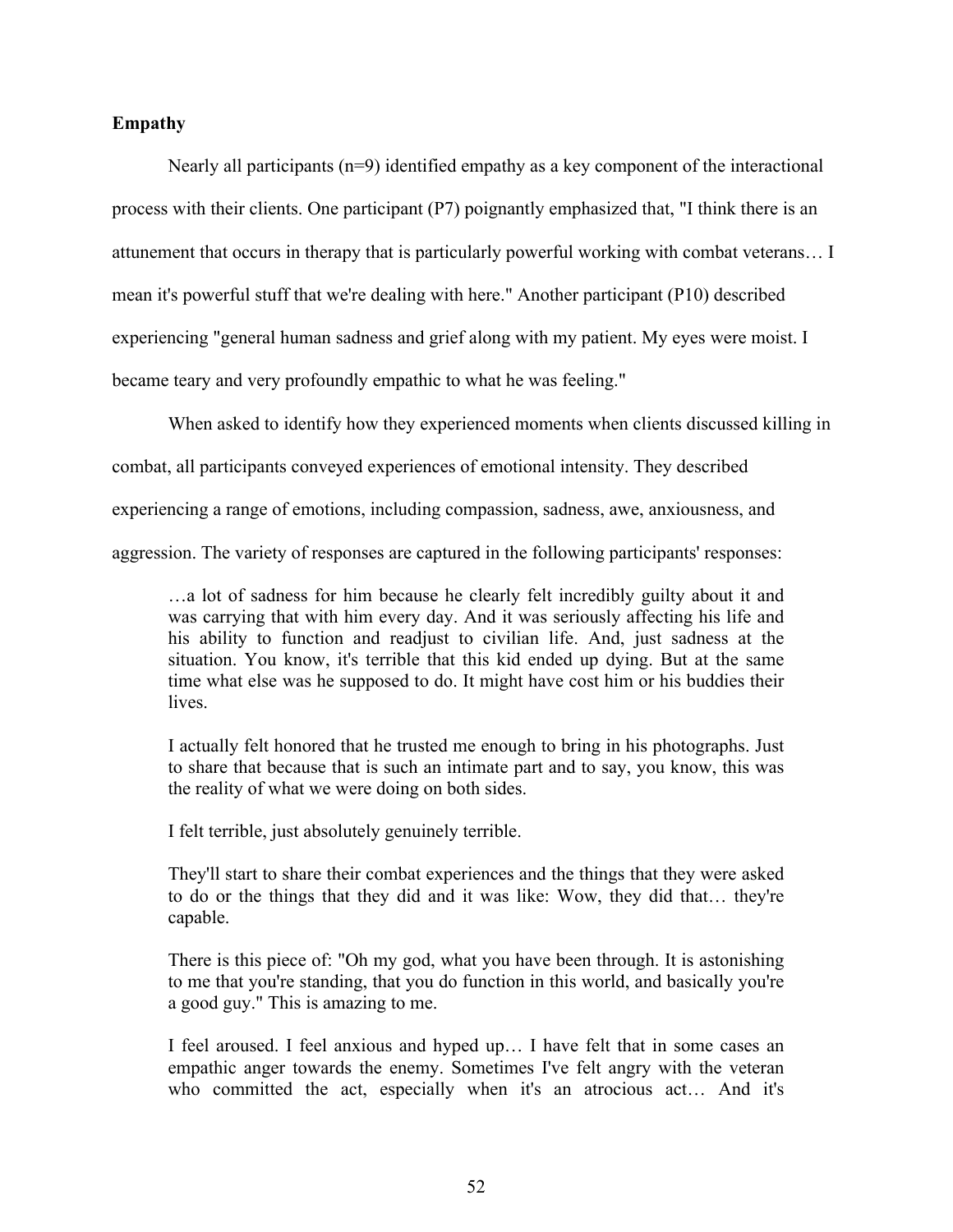frightening. It can sometimes be exciting. And, not having served in the military myself I think that I, um, have at times taken a vicarious pleasure in hearing about the experiences of people who did fight.

More than half of participants (n=6) focused on expressions of compassion and/or

sadness when discussing their empathic connection with clients. The significance of participants'

tendency towards compassion and sadness, as opposed to rage or pleasure, associated with

killing is explored in the Discussion section.

In light of the fact that none of the participants had personal experiences of having been

in combat or of having killed another individual, several participants (n=5) identified a

distinction between being capable of empathizing with and/or attuning to the client's internal

experience while being unable to fully relate to his/her external experiences, in combat and

otherwise. One participant (P2) described this in the following way,

I've always said: You don't have to have cancer to know that it really sucks and it's really hard. So, you know, I acknowledge that I can't understand fully what that's like but I get that that's really hard.

Another participant (P3) described his experience of being in the "empathic mode" and

attending to his client's emotional experience even when he can't necessarily relate to the details

of their combat narratives:

They're starting to talk about their battles in really gory detail and that's not anything I've really ever been exposed to. And so just getting a gestalt, I'm very empathetic, so for me developing a gestalt of what it was like for them in combat as best I could. It just was very emotional… I tuned in more to their pain or anxiety or guilt or whatever it was bringing up for them.

Likewise, one of the participants (P10) described staying attuned to his clients' here-and-

now emotions as a way of connecting to their experience without having had a similar

experience. He stated,

To see him really, really choked up and very tearful was upsetting to me… The emotion, the grief, the loss, the frustration—I think that is what I was able to be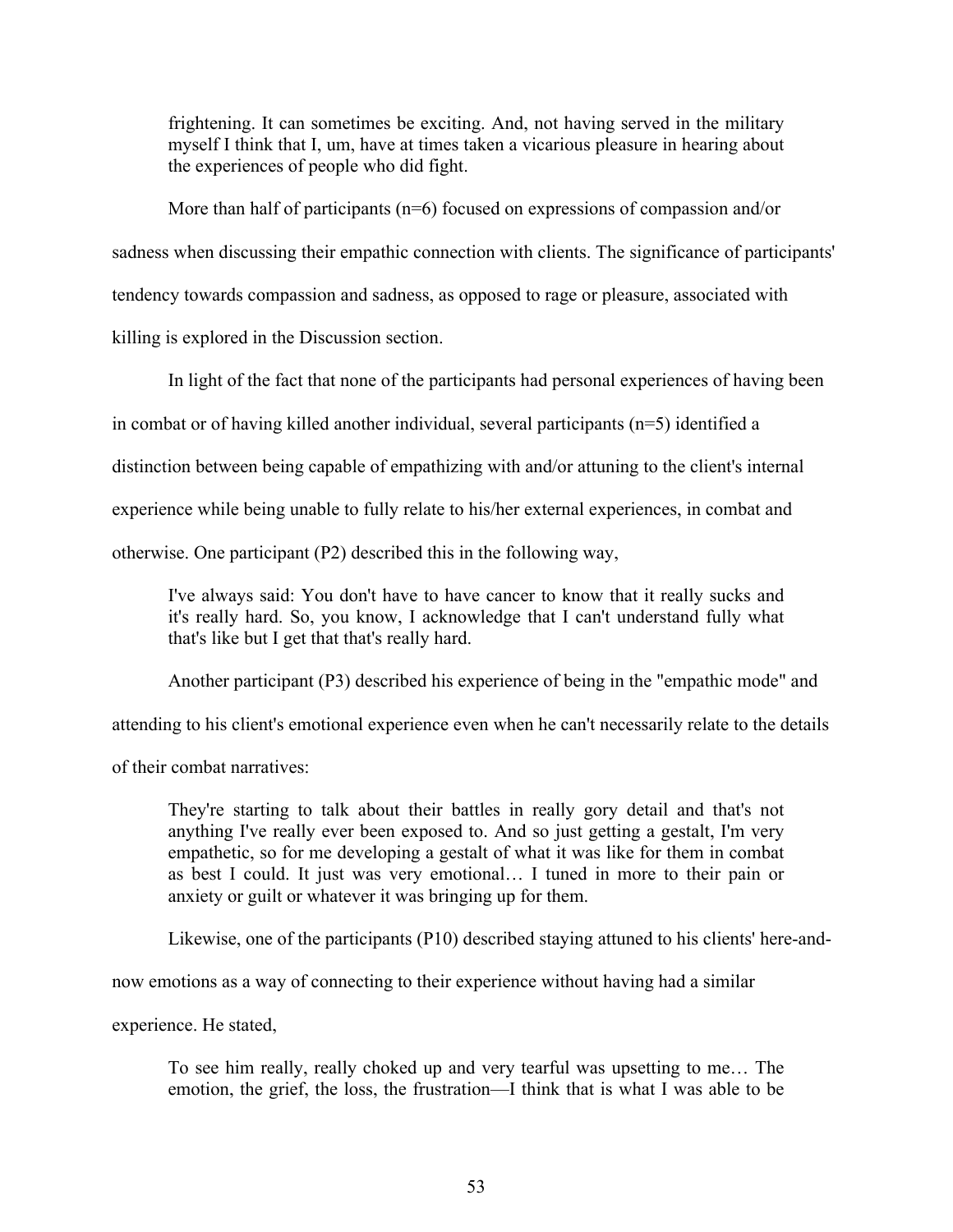empathic with, without knowing, without having had the experience of my buddy being dead. Um, or being in a fire fight.

In cases where killing was not addressed directly by clients, participants noted that based on a client's deployment history and/or military occupational specialty (MOS), they could often surmise whether or not the client was likely to have killed in combat. As one participant (P6) stated, "Of my current active duty people or people who have recently left the military none of them have spoken about it but all have them have deployed to combat zones… Based on their MOS you can construe that [they've killed] for some of them." And, in those cases where clients were not explicitly addressing the experience of having killed in combat, several participants (P1, P5, P6) noted that they were still aware of and impacted by the unspoken experience. One participant (P1) described it as,

If I sense there is something there and they're not talking about it that definitely makes me more anxious or more concerned about it… Anytime I get that sense that there is more going on here and they're not addressing it my PTSD radar starts going wild and just wanting to address the avoidance.

The following two subthemes also emerged in participants' reflections on empathy: 1) therapists' use of their own feelings and 2) barriers to empathic attunement.

**Therapists' use of their own feelings**. In addressing the empathic connection with their clients, four participants (P1, P4, P7, P9) described relying on their own feelings as a guide to understanding and attuning to their client's experience. One participant (P1) expressed this in the following way, "If I'm a civilian and I'm feeling this way I can only imagine what they're struggling with." Another participant (P7) drew a connection between his own sadness and his clients' overwhelming suffering.

I feel tremendous empathy for the people that I work with who have been in combat… As I think about my emotions, I'm sad a lot more than I'm angry. Anybody who goes through this—knowing what I know now about PTSD and other traumatagenic disorders – what an impact it has on people's lives, on their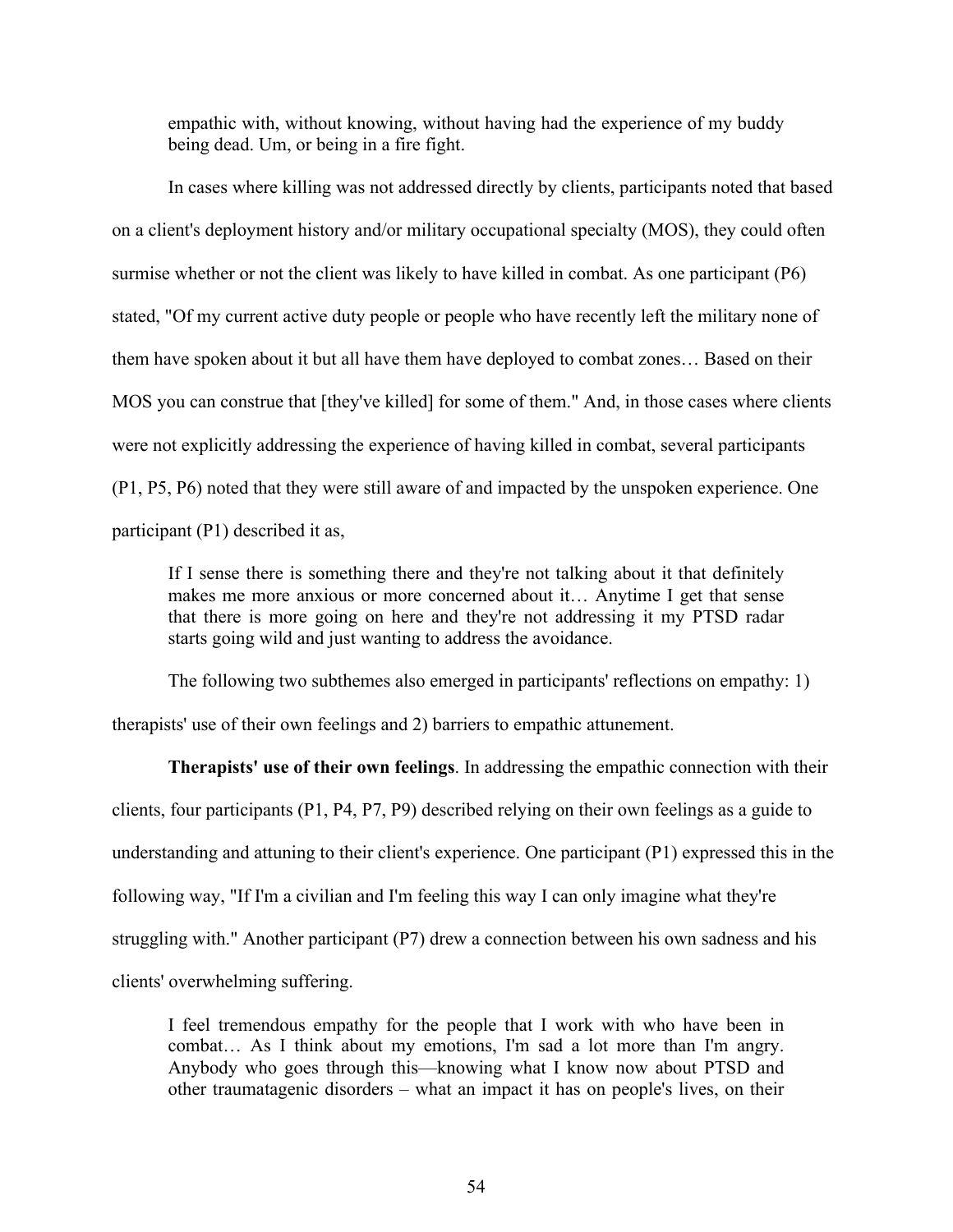ability to be intimate and to have relationships, to grow as people. It makes me very sad at times. So, that sadness is I think probably the predominant feeling I get now more than anger or more than arousal.

One participant (P4) described accessing her own subjective feelings of earnest

responsibility and fierce protectiveness as a means of relating to her client's experience as a

sergeant tasked with ensuring the wellbeing of his soldiers in combat:

I probably connect better with the battle-scarred staff sergeant… I believe it is his absolutely clear, deep desire and felt responsibility that he was leading a group of soldiers and his job was to keep them alive. And that is something that just resonates with me… It is probably because there are a couple of things that I have a deep desire to do. You know, to do a good job with my patients. I don't want to at all compare it with what it must be like leading a combat troop, but I obviously want to do well with the people I see. And he, in a very real life and death situation, wants to keep his soldiers alive. And so all of our, you know, everything we talk about has kind of that as an underpinning. So, that, I think, is the reason I connect in a stronger way with him.

This same participant elaborated further on also being able to identify with her client's

fear and aggression,

If you're thinking: What does that feel like to realize your convoy was taking fire? And what is that like to start your day thinking: "I have to hope to hell that we get through."… So there's fear. But then also, me as a person who knows what I would really do, I think of myself as being aggressive. That if my life or the life of someone I love was in danger that I could do whatever I needed to do to disarm someone. And so I can feel the fear and sometimes just like "Ugh." Discomfort. And that "I'd go after them too."… You know, if I felt somebody was coming in the door after me, I don't care if they're a woman, if I have the means—and I'm not a gun person so I don't have it—but I've often felt that I could really attack back or more so…Whether I could or not I don't know but my response was, of course, I would kill somebody who I thought was going to do harm to my child.

Similarly, another participant (P9) described being familiar with his own internal

experience of rage, and as a result being able to relate to his clients' comparable internal states of

anger and aggression.

It's very easy for me to identify with that state and imagine myself in that state, in that condition. And so it's not really much of a stretch for me identify with people talking about killing… I don't see a separation between me and them internally.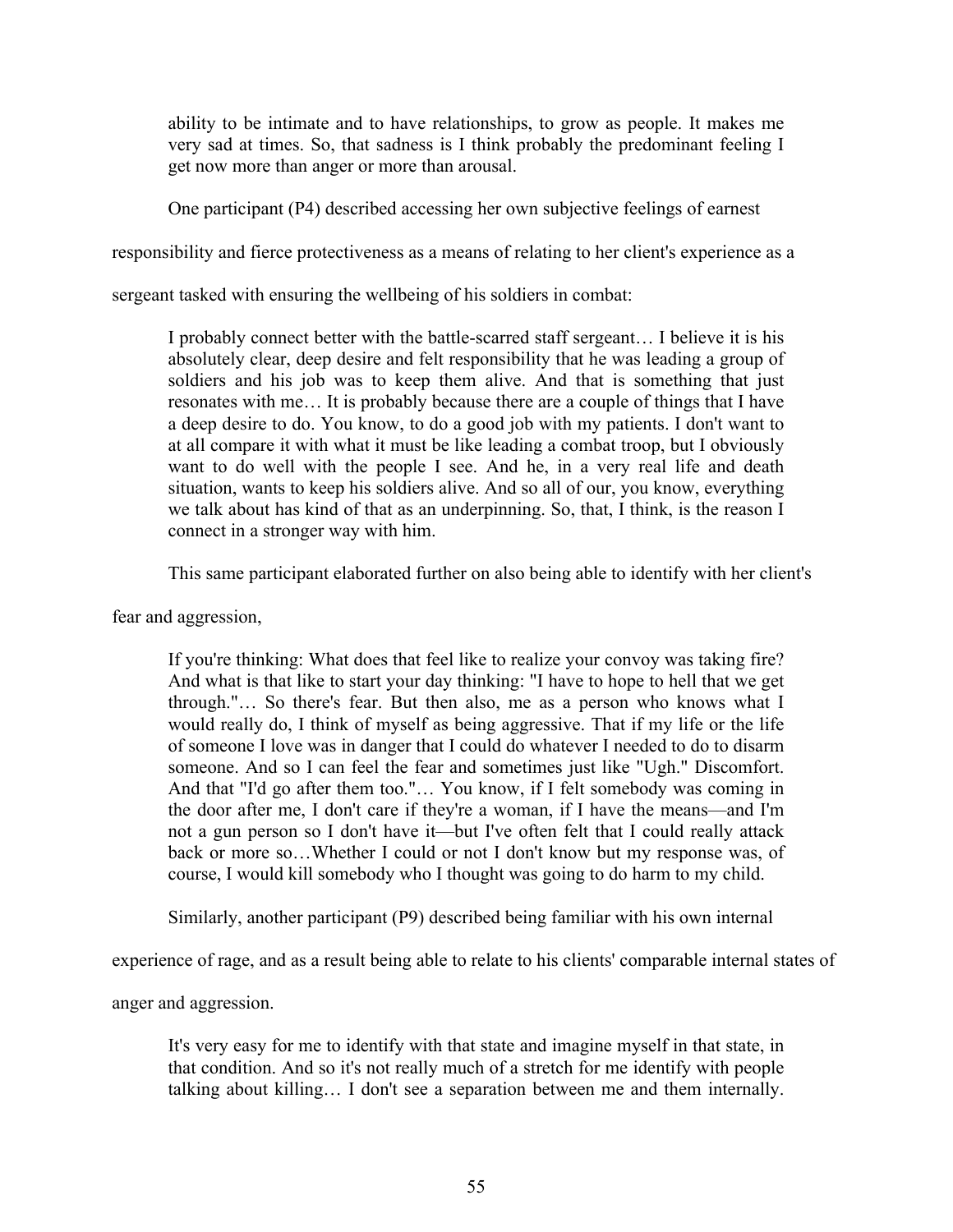We've had different external experiences but, you know, if you were to start talking about menstruation I'd be like, I don't really have a place in me to go to, I wouldn't know how to get there. But it's not that way for me when people talk about killing. I feel like I am familiar with the part of myself that was rageful. Particularly killing that was unfettered, that was just like a unit that just lost their shit and just started killing. It's just not hard for me to imagine myself.

*Male therapists' and military service.* Three of the five male study participants remarked

on their personal experience grappling with individual and societal expectations of military

service, and identified this as having a strong influence on their empathic connection with male

service members.

Two male participants (P7, P9) were draft-eligible during the Vietnam War. However,

they had objected to the war and to participating. Both of these participants framed their current

therapeutic work with service members as fulfilling a "debt" to men who had served. One

participant (P7) identified feeling "some regret and guilt for not having served in the military"

and viewed this as motivating his therapeutic engagement with veterans.

I was in college, graduate school during the Vietnam War but very early in the Vietnam War I became convinced that this was an immoral war and I would not participate in it. Um, but I've had feelings of guilt and, um, regret that I didn't have that experience of serving... So part of my motivation in working with this population has been to, um, somehow make-up for the fact that I didn't serve. So I feel, um, I feel very committed to doing my part, um, to help these veterans, who put their asses on the line instead of me.

Another participant (P9) echoed this sense of obligation. He explained that during the

Vietnam period,

Lives were organized around am I going to Vietnam or not. It was the single biggest question in every young man's life… everyone my age has lots of stuff about whether you went, you didn't go, you supported the war, you opposed the war. You couldn't get through that time without it make a big mark on you.

He identified feeling a strong sense of commitment and passion in his work with service

members due to his own personal experience of not having gone to war: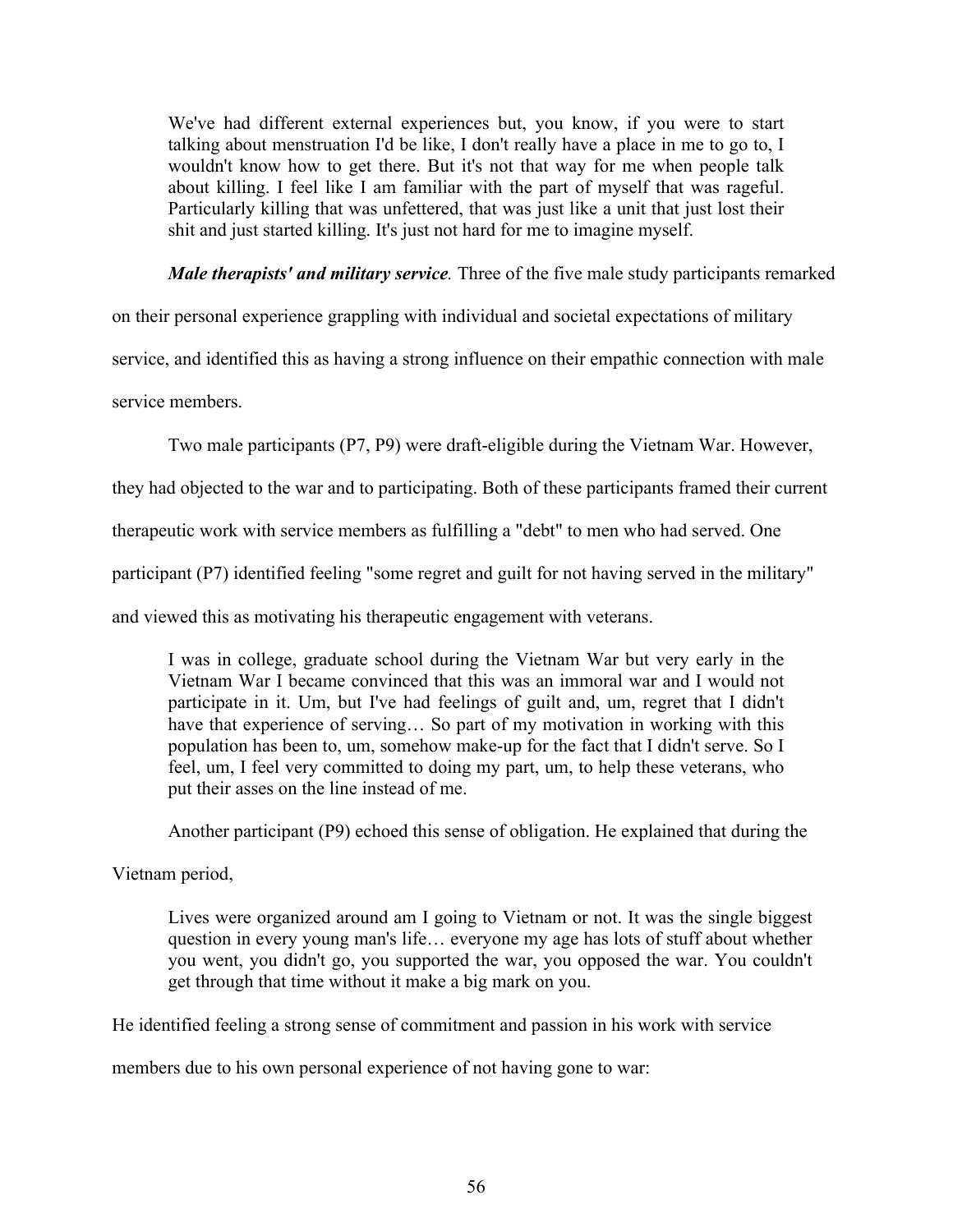I got a conscientious objector status because I had privilege… And so if I was not white and middle class I would have gone to Vietnam and been them. So I'm very aware that this is the completion of an obligation on my part… working with veterans has to me felt very helpful. Coming full circle in the way of sort of paying off a debt… I think I have a stronger sense of commitment to the work then I would normally have. And I think they know that. And might wonder where that comes from for me… just my level of passion about them and what they've done and supporting them and normalizing their experience.

A younger male participant (P10) revealed during the interview that after over a decade

of working as a civilian provider with service members he is currently awaiting a commission

into the National Reserves as a psychologist for the Army. He identified his reason for entering

the Reserves as an attempt to deal with,

All the anger I have about the futility of the wars and the 4,000 soldiers. It's real anger and rage at that…. And how upset I am at the military and the government for not being prepared… so I'm a rather good example of sublimation.

**Barriers to empathic attunement**. Several participants' discussions of empathy entailed

descriptions of actual and/or feared barriers to empathic connection with service members. These

barriers have been categorized as: Getting "stuck," misogyny, and killing.

*Getting "stuck"***.** Five participants (P1, P3, P5, P7, P8) acknowledged instances in which

they struggled to accept and be with their clients' affective states without wanting to change or

fix them, particularly when clients remained "stuck" for an extended period of time. One

participant (P3) described her experience struggling to readily empathize with a client in the

following way,

I think the best way to put it was that I felt compassion for him but not to the level that I usually do… There was probably a little bit of annoyance with the compassion for this particular patient.

Another participant (P3) spoke to finding it difficult to empathize with a client who was

"just totally stuck and not able to let go of some of the memories."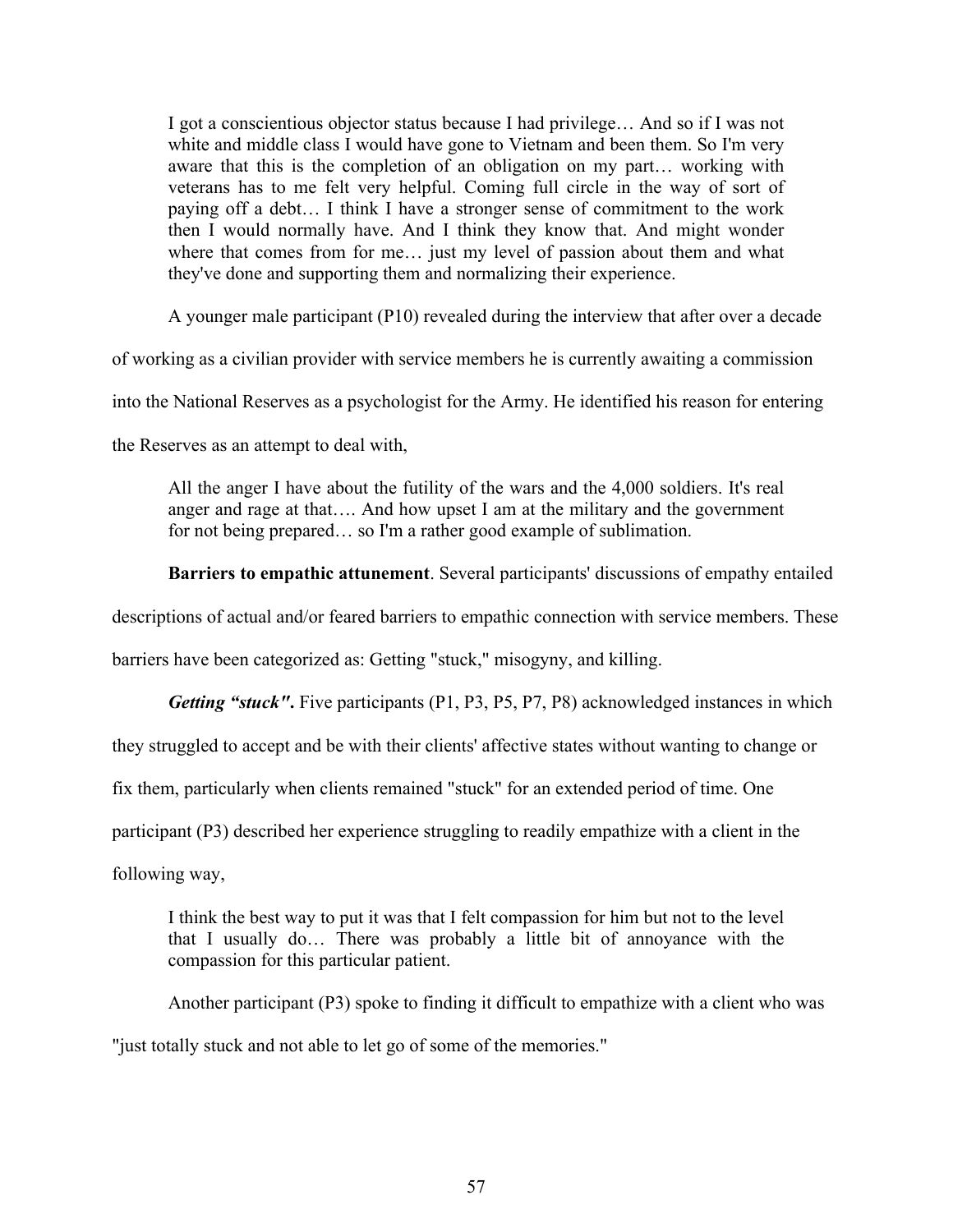…this guy is so stuck. I've tried exposure therapy, I've tried cognitive behavioral, I've tried CBT, DBT, and it just doesn't make a dent. I'm as frustrated as he is because of his inability to move forward. And part of it is that he's an alcoholic and I think that has a lot to do with it. But regardless, he's in a lot of psychic pain. And I want to be able to help him and I haven't been able to. So yeah, it's tough.

Similarly, a participant (P8) explained feeling frustrated in the face of her clients'

ongoing despair and her inability to alleviate the suffering,

Sometimes they get very stuck in it and sort of using it to punish themselves. Like, 'I deserve to feel awful about this so I'm keep punishing myself with it.' I don't know, that's my theory anyway for some of them. Um. They can't work past it; they can't, you know, acknowledge it for what it is and allow themselves to continue living the life that they have. They just sort of get swallowed up by the misery of it. And I guess as a clinician sometimes that can be frustrating... I want you to be able to enjoy the life that you're living now. And that's just sad and frustrating when that's not happening.

*Misogyny*. Three female participants reported experiencing a sense of alienation and

irritation in response to clients' misogynistic attitudes and/or behaviors. They each associated this

misogyny with the broader military culture, which one participant (P6) described as being "very

power-based and sexually charged." One participant (P2) explained that,

There are other types of stories that they share with me about being in the military, maybe the way that they treated women or you know women's place in combat situations that I notice at times that I've been a little irked by.

Similarly, another participant (P8) described,

If one of my Vietnam groups start talking about opinions against women in the military or, um, if a client makes some kind of comment about, you know, his wife belonging in the kitchen. If it's something that's sort of anti-feminist it tends to kind of rattle me for a second. And not even rattle me, it just, sometimes it's irritating and sometimes it's just an eye-roll kind of moment. Not that I actually roll my eyes but kind of just in my head I'm thinking: Ah, here we go again.

One participant (P6) explicitly acknowledged that "their way of speaking about women

and their sort of misogyny—varying degrees of misogyny—did register in session and it did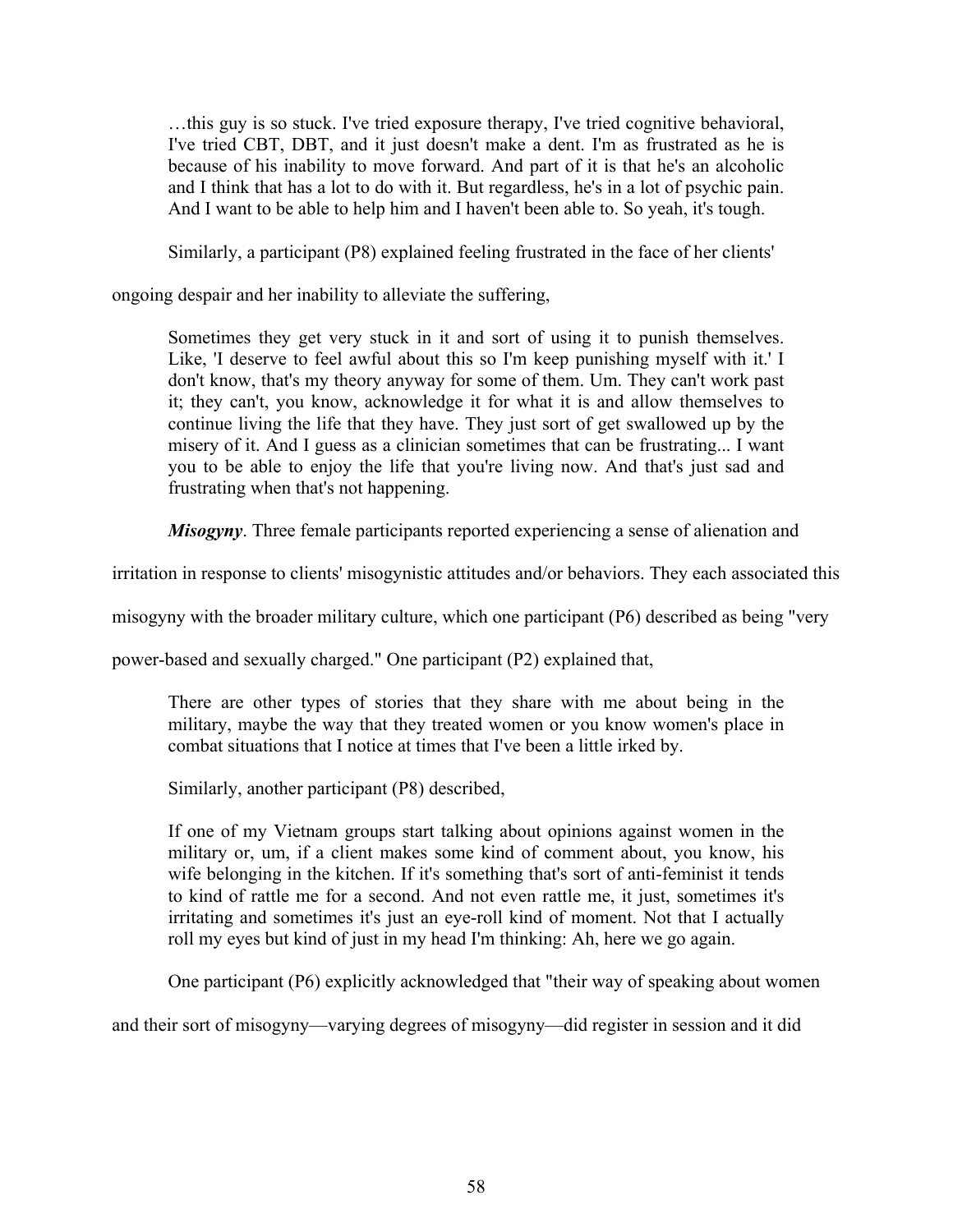inform my work with them." She described a specific experience of her client's gender-based antagonism,

He talked extensively about protecting females and how that was one of the most important that he felt like he did there. He constantly had to protect the female service members from the inherent misogyny of the culture and things. And it, the atmosphere became very hostile towards me personally. I sensed a sort of hostility towards me as a woman.

This participant (P6) reported that she was conscious of the massive extent of sexual

violence within the military and that this "feel[s] like an extra presence in the room to just be

aware of." She identified being more attentive to the potential for erotic transference with service

members, and as a result being more "stringent" about self-disclosure and rigid boundaries with

her clients.

All of my active duty folks right now are men and I am, um, in my thirties, you know, a female. And for that reason alone, because of the potential transference and countertransference I think it's important to maintain as professional, um, professional boundaries to the greatest extent possible and so, you know, I'm more mindful of that with the male military active duty folks that I see. Because I've sensed that there is more erotic transference there… With the military service people I'm just aware of it. It's out there as a potential and I'm just aware of it.

*Killing*. Two participants (P2, P5) expressed a subtle sense of anxiety and defensiveness

associated with their clients' experiences of having killed. One participant (P2) stressed, "It's

never been fear. I've never felt fear" however she went on to hesitantly describe her experience in

the following way,

You know, there is also, on some level, um, something I don't say very often, but on some level, the realization that these particular individuals are trained to kill. And, that is a different element than the general population. And I don't know if they are taking their medicine and I don't know if it's an anniversary date every time. And I don't know a lot of these factors that could potentially maybe make them a little bit more dangerous than someone in the general population… They'll start to share their combat experiences and the things that they were asked to do or the things that they did and it was like "Wow." You know, "They did that… They're capable." Which, you know, technically, we're probably all capable if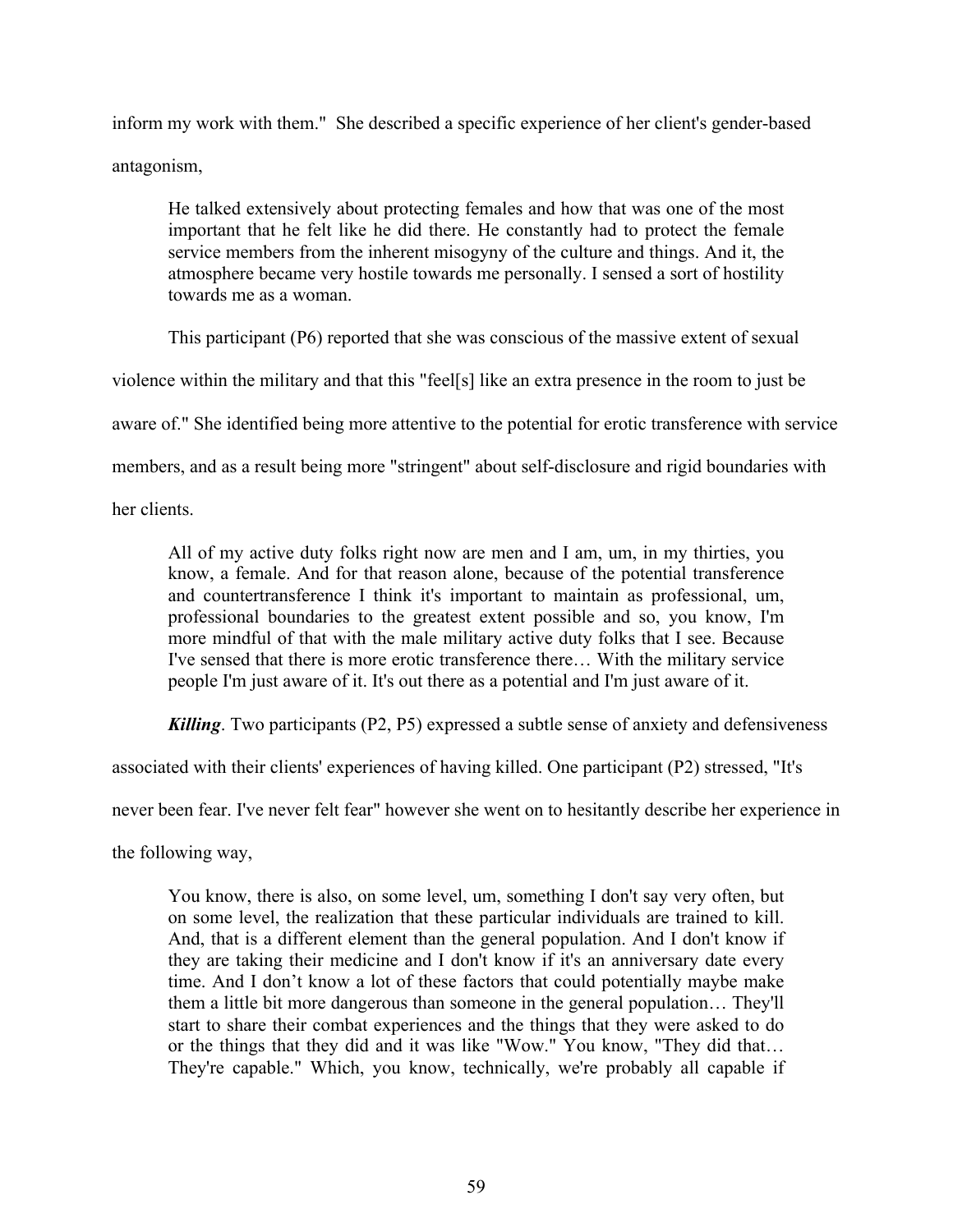we're pushed far enough. But, you know, it's a special population with where they've come from.

This participant (P2) also remarked on being "really good at self care" and defined this as

"Once I hear it, I document it, and then I'm done with it… I just shut it off." She went on to say,

…it's just a story to me and I don't internalize that. I mean, that's their history and their story and I'm just there to help guide them. But, yeah, it's probably kind of creepy but you just can't take it home or you wouldn't be doing this job very long... There is kind of this disconnect when you're hearing someone's story, I think. Because, you know, I've never been in combat personally, I've never killed anyone personally. So it becomes kind of like another story.

When asked if he was aware of ways that his knowledge of his clients' experiences of

having killed impacted his interaction with them, another participant (P5) stated,

It probably does change something. But consciously I guess I'm not aware of exactly what it changes or if it changes anything. Because I still think: They're still my patient and I'm still, um, I'm still trying to take care of them. But I think maybe it does change something. If they say yes [I have killed] you're like "Woah." I don't know, that's pretty intense. It's hard to put into words exactly.

This participant also acknowledged experiencing relief when the experience of killing

was not addressed,

I don't usually think about that but I probably am relieved when people are not talking about it [having killed in combat] because, um, it's just easier to tolerate. It's an easier conversation to have… So I think in that sense there is a sense of relief perhaps when they are not talking about it. But I've never registered that before.

Each of these barriers to empathic attunement are addressed in further detail in the

Discussion section.

# **Clinician Self-Disclosure**

Therapist self-disclosure—defined as verbal or behavioral sharing of thoughts, feelings,

values, life experiences, and factual information; thoughts and feelings about what is occurring

in the treatment process; and countertransference reactions and contributions of the therapist-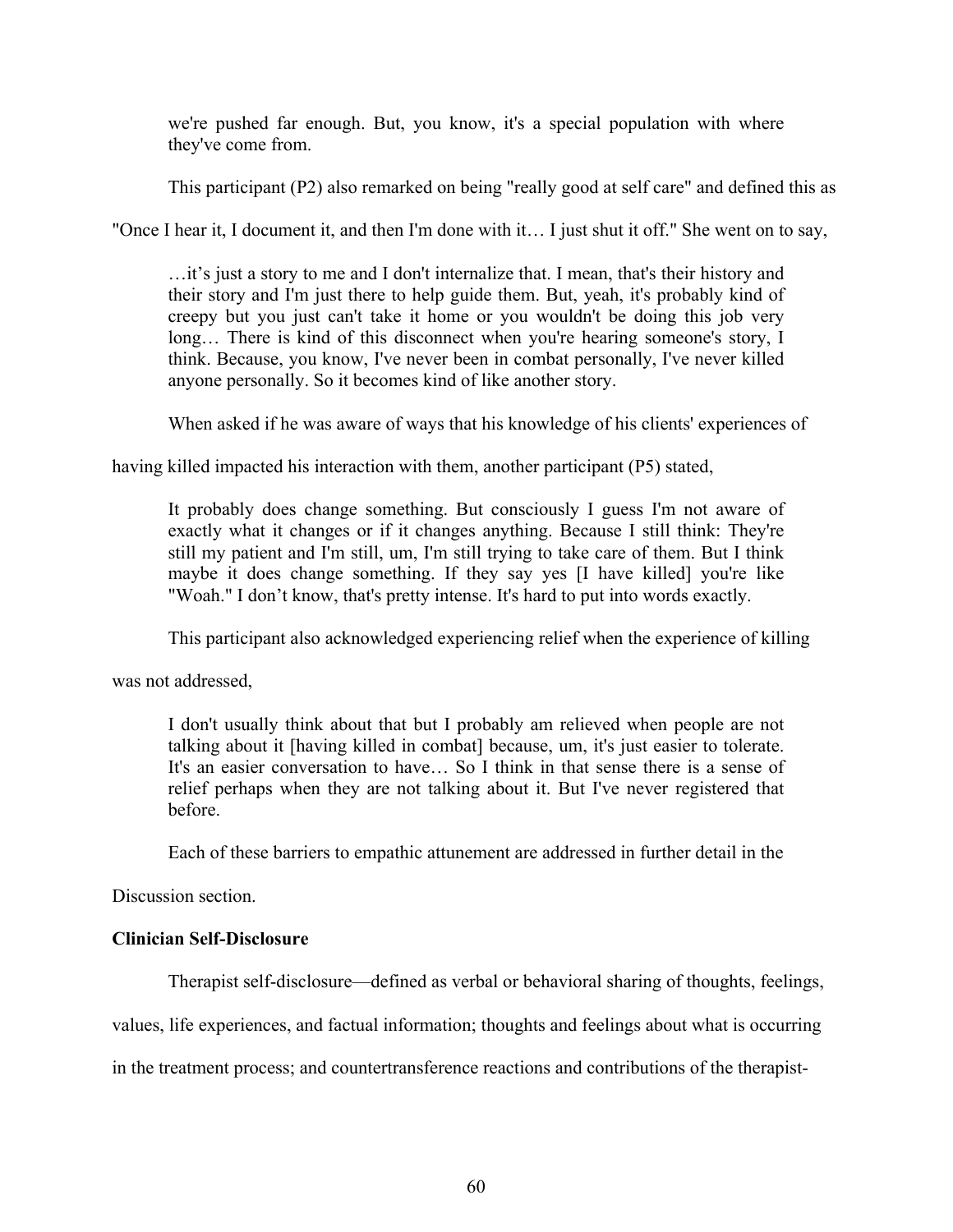patient interaction—was explored in considerable depth with participants. With the exception of two participants, all participants acknowledged engaging in some form and/or degree of selfdisclosure with their clients. The two participants (P1, P5) who reported not consciously selfdisclosing with service members accounted for this based on their treatment approach. As one participant (P1) explained, "I don't disagree with self-disclosure, I think it can be really useful. But this was on a residential PTSD unit and a lot of it was coming up within the treatment modality of CPT. So in terms of using therapist self-disclosure it didn't really fit the treatment model."

A majority of participants' (n=7) discussed self-disclosing their own thoughts and feelings about the client's material or about what was occurring in the therapeutic process. In response to being asked if she discloses her reactions to clients' experiences, one participant (P2) explained: "Sure. I'll say something like, 'Wow. That's really upsetting.' Or, 'I don't really like the way that sounded.'" Another participant (P7) stated, "I'm more self-disclosing about how I'm being effected by what they're saying and my generally positive feelings about what they've gone through or what they've experienced." A participant (P4) who asserted that she is less neutral with service members described being neutral as,

A lack of any kind of exposure – verbally, facially, whatever – about what they are saying to you. That to me is neutral. It is a barren way of working with these people. And, I think it hinders the relationship. Maybe not with everybody. But that is why I tend to not maintain a lot of neutrality. When I talk about disclosing what I'm saying or meaning is that they might be able to look at me and understand that I think I understand what happened or where they're coming from or why they did what they did or what their reaction was. And disclosing, of course, would be saying, "It doesn't seem to me that you have much a choice but to return fire. And some of that fire may have hit people that were not necessarily a part of the hostile group. They could have collateral damage.

One participant (P3) spoke to explicitly using his own feelings and reactions as a

therapeutic tool to help his clients recognize their impact on others.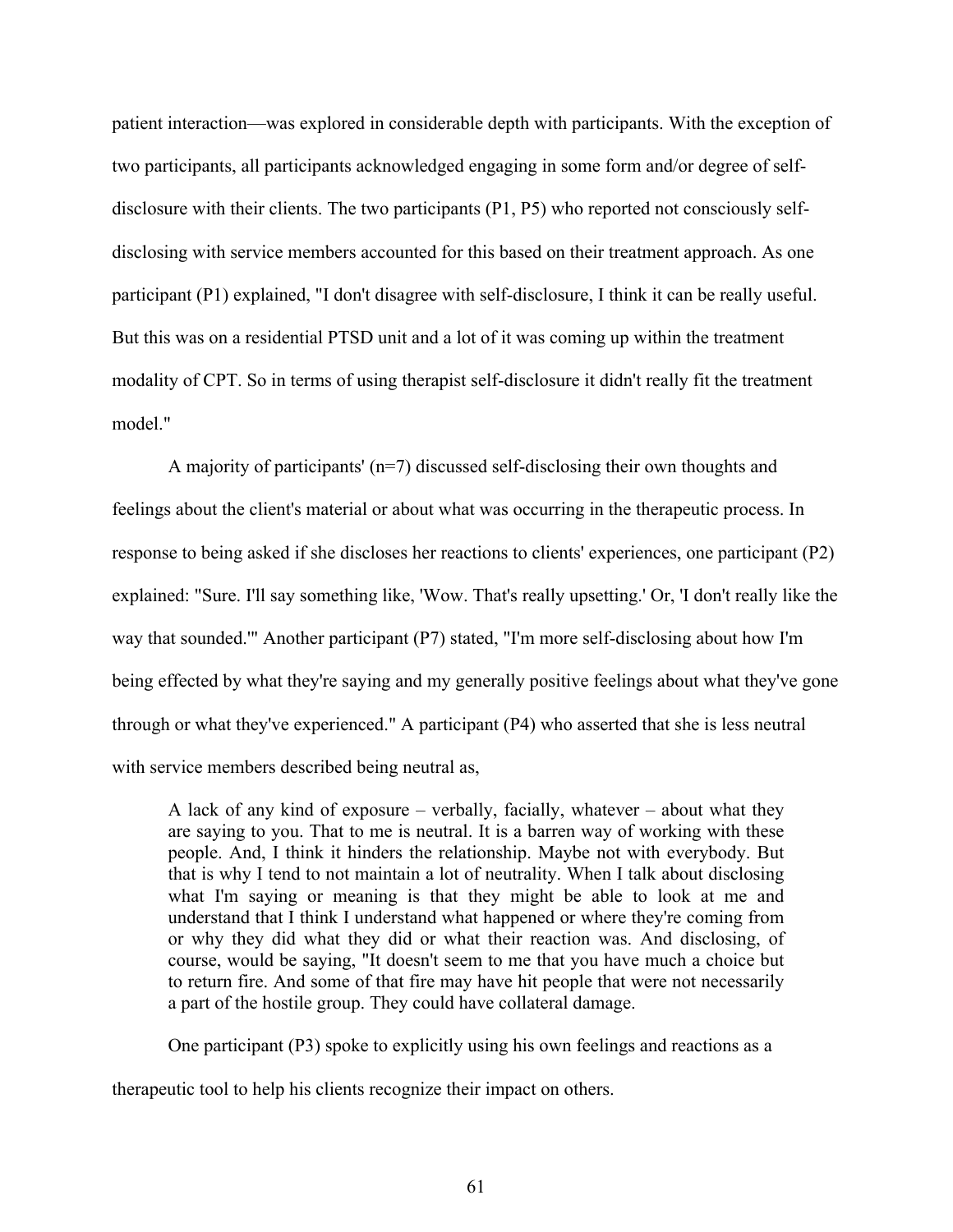I'm pretty transparent in terms of I'd say 'Well, you know, as a none combat person, civilian, this is the way it feels or looks to me. I'm just wondering if you've experienced any of that with your family.'… So I used my own thoughts and feelings and perceptions in a therapeutic way to help them appreciate what their family and friends were maybe going through. And that really seemed to help.

In most cases, participants reported acknowledging their affective states and experiences

non-verbally as well as verbally. One participant (P7) reported that he displayed his empathy

towards clients in the following ways,

I will often empathize with how difficult a job it is to be a combat soldier and how much I admire their courage or commitment to their unit or whatever it is. To verbally acknowledge it. But I suspect it probably comes out even more nonverbally than verbally… By my facial expressions, my posture. Sometimes by the tears that well up in my eyes.

Another participant (P8) described sharing her reaction to clients' emotionality with

verbal acknowledgement as well as with her own emotional expression,

If they get more emotional about it then I might stop and just acknowledge "This is really hard" and "That must be really difficult for you." I guess occasionally I may have gotten a little misty eyed. I don't know that I've ever full on balled with anyone but I mean if it really is a sad moment I definitely can connect to that with them. And pause to share that with them.

Three participants (P4, P7, P9) emphasized the significance of nonverbal cues—namely,

an obvious lack of shock—in conveying acceptance and a nonjudgmental stance. One participant

(P7) described displaying that "I'm not balled over by their experiences" and another (P4) stated,

"I didn't react like I was stricken to hear that." One participant (P9) asserted that to convey a

nonjudgmental reaction to clients' material "you don't talk about it, you just do it." He stated,

I think that I talk about it with people in a way that it would be unusual that somebody wouldn't be willing to talk about it because I don't make it, I don't act like it's a harder thing to talk about than anything else. Because I don't think it is… It doesn't feel like a shock.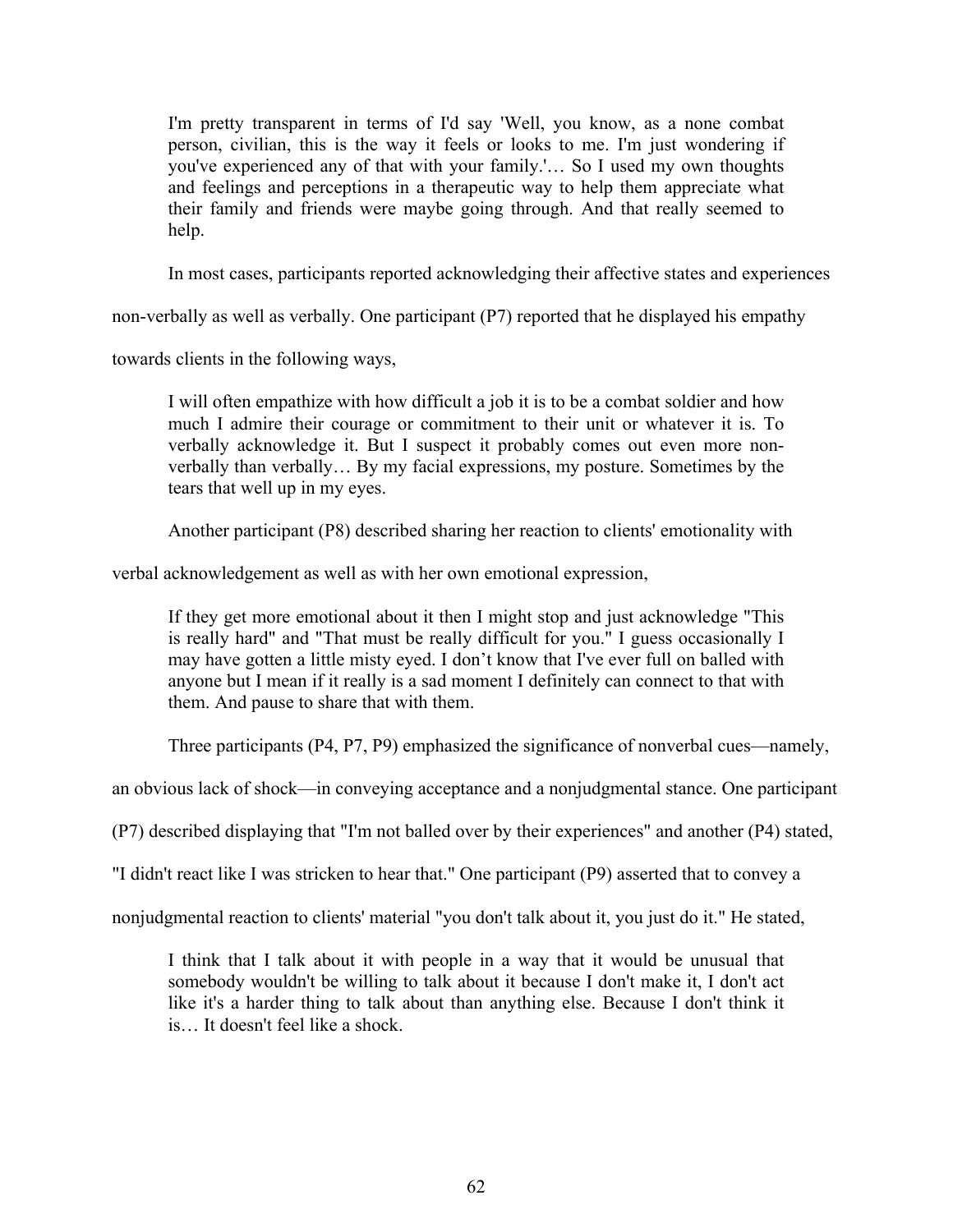Five participants (P3, P4, P7, P8, P10) reported consciously self-disclosing more with service members than with other client populations that they work with. As one participant (P7) succinctly put it, "[with] people who are dealing with combat trauma I tend to be more selfdisclosing. I think it's very hard to do work with people with combat PTSD without sharing some of yourself." And, another participant (P4) stated, "I am much less neutral with my military people." Similarly, one participant (P3) remarked on being "a little more directive or more direct with this population. It seems to work."

Two participants (P2, P6) reported that although they self-disclosed with this population they were conscious of doing so less than with other populations. Both of these participants accounted for this based on gender dynamics. As one participant (P2) explained, "I don't see these gentleman very often and the fact that they are male causes me probably to not disclose as much as I did when I was in my private practice because I saw them more often and most of them were female."

The following additional subthemes emerged under the theme of clinician self-disclosure: 1) disclosure of information, 2) reciprocity and power, and 3) realness.

**Disclosure of information**. When asked about self-disclosure, four participants (P3, P7, P8, P9) discussed verbally disclosing factual information and life experiences in an attempt to build rapport, to normalize experiences, and/or to encourage new ways of thinking. In an effort to convey that "I understand how you feel, it's not an odd feeling" one participant (P9) described disclosing his own experiences in the following way,

I might say, "You know when I was the age you're talking about and I imagined myself in Vietnam it terrified me to think about me in a free fire zone, me with permission to be as violent as I wanted to be and commended for being as violent as I wanted to be. It terrified me to think about what that might look like.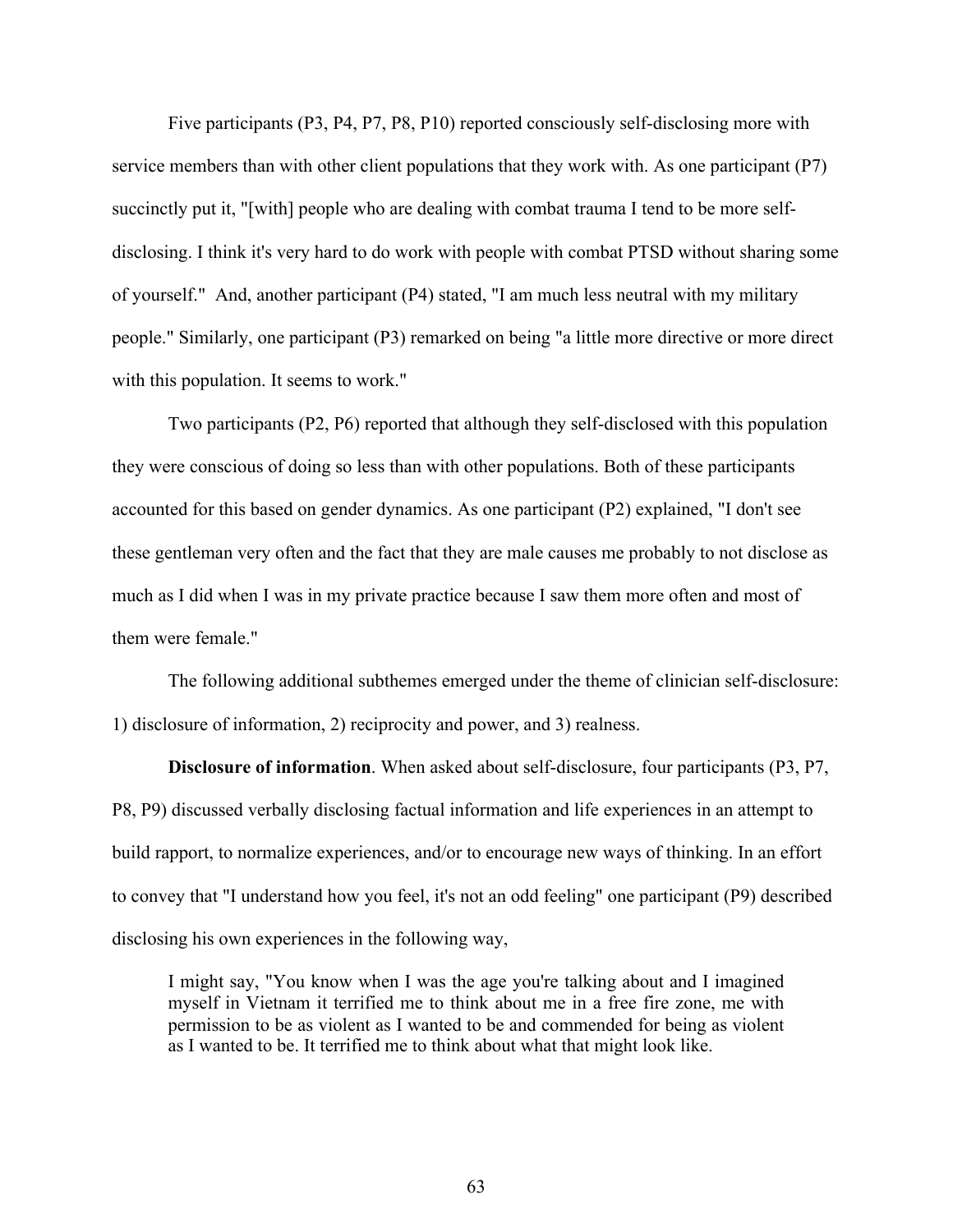Another participant (P3) explained using examples from his own life in order to create connection and to illustrate alternative thinking patterns:

I will use a lot of examples from my life or other patients, who aren't identified of course. What other people have gone through so they [the client] can get out of that defensive prospective and not try to defend themselves and be able to see the concept better.

*Civilian identity*. In exploring the potential influence of clinicians' experiences and attitudes, nearly all participants (n=9) acknowledged maintaining some degree of conscious awareness of their civilian identity while working with service members. One participant (P7) described his sense of awareness in the following way,

I am always aware that I'm a civilian and haven't served. But I really immerse myself in military culture and military history so that I can talk the lingo. I know all the acronyms, I know most of the battles. So I can relate pretty well. But, I am always aware that even though I can relate I wasn't one of them.

Only one participant (P10) reported being at times "mistaken" for a service member. For

all other participants, their civilian identity did not need to be explicitly stated in order to be known, or to potentially have an influence in the therapeutic relationship. With that said, none of the participants identified significant ways in which they perceived of their civilian status or civilian culture entering into the interaction with clients. The only way in which some participants reported experiencing it as a factor was in regards to military lingo. As a participant (P2) explained, "The military speak—I think that's probably the hardest part."

Two participants (P5, P6) described making explicit efforts to address their civilian identity with clients. The two participants that made conscious efforts to speak overtly to this aspect of their identity were individuals who otherwise reported limited self-disclosure with this population of clients. A participant (P5) who reported that otherwise "I don't think I brought myself into the room very much," stated that in regards to his identity as a civilian,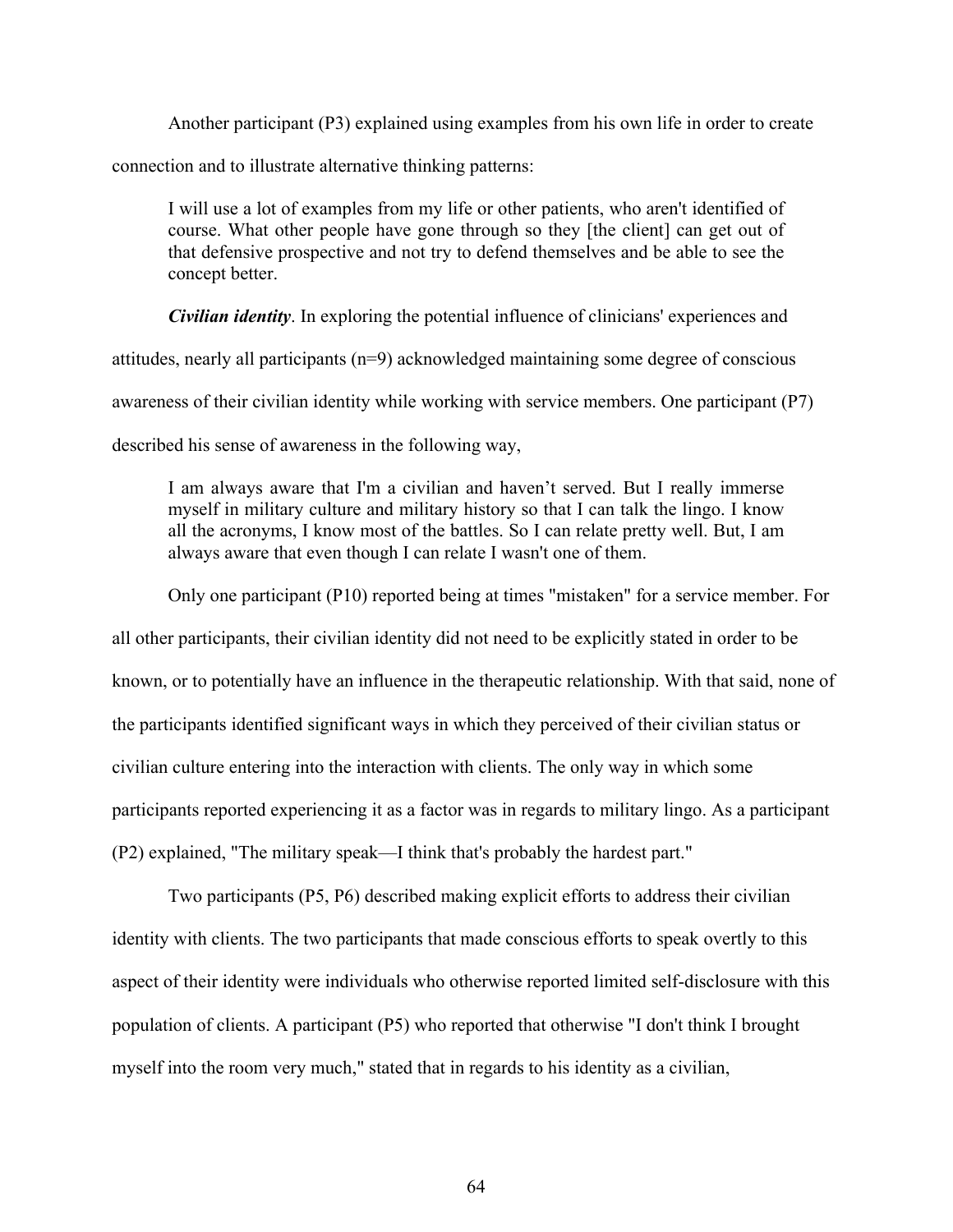I will disclose, "Yeah, I'm not a veteran. I've never experienced that so it must be really hard."… I think I try to be open about that. That I have a lot of respect for the shit you've been through. And I'll say it like that.

Likewise, a participant (P6) who stated that in regards to self-disclosure with service members "I will actually stop myself and that's a big deal" indicated that she felt it was important to name and speak to her civilian status early on with service members. "The fact that I have zero personal experience with the military. Yeah, that usually does come up. In fact, that's usually something that I talk to pretty quickly." This participant identified her reason for doing so in the following way, "I think that one of the things I do is that I encourage them [service members] to see themselves as being my educator in some ways…. To try to equalize the playing field in terms of power."

*Opinions of war.* An additional theme that emerged in regards to clinicians' experiences and attitudes was the issue of opinions on war. Four participants (P1, P6, P9, P10) made reference to their views on war entering the therapeutic dynamic in some way. Three of the four participants who addressed this theme reported conscious efforts to keep any mention of the politics of war out of their interaction with clients. One participant (P10) stated,

We're not supposed to necessarily inject ourselves into the scenario as far as our personal beliefs about taking a life or not taking a life. And I certainly have beliefs about that. But whether I would support the war or am against the war or if it should even be called a war—I have definitive beliefs about those—but these soldiers for one reason or another found themselves in this war... These are human beings in non-human, intolerable scenarios and so whether you agree with it or not I don't see that coming into place. And it's not really my place to necessarily defend or discuss that unless that's something that they have something to say about it.

Another participant (P6) described,

I still maintain very, very strong in my own personal perspective. But, you know, I try to deal with that appropriately in the context of the therapeutic relationship… I have had to be pretty careful in that regard. I mean, personally I was against the war in Iraq… I do have very strong personal opinions about the validity of that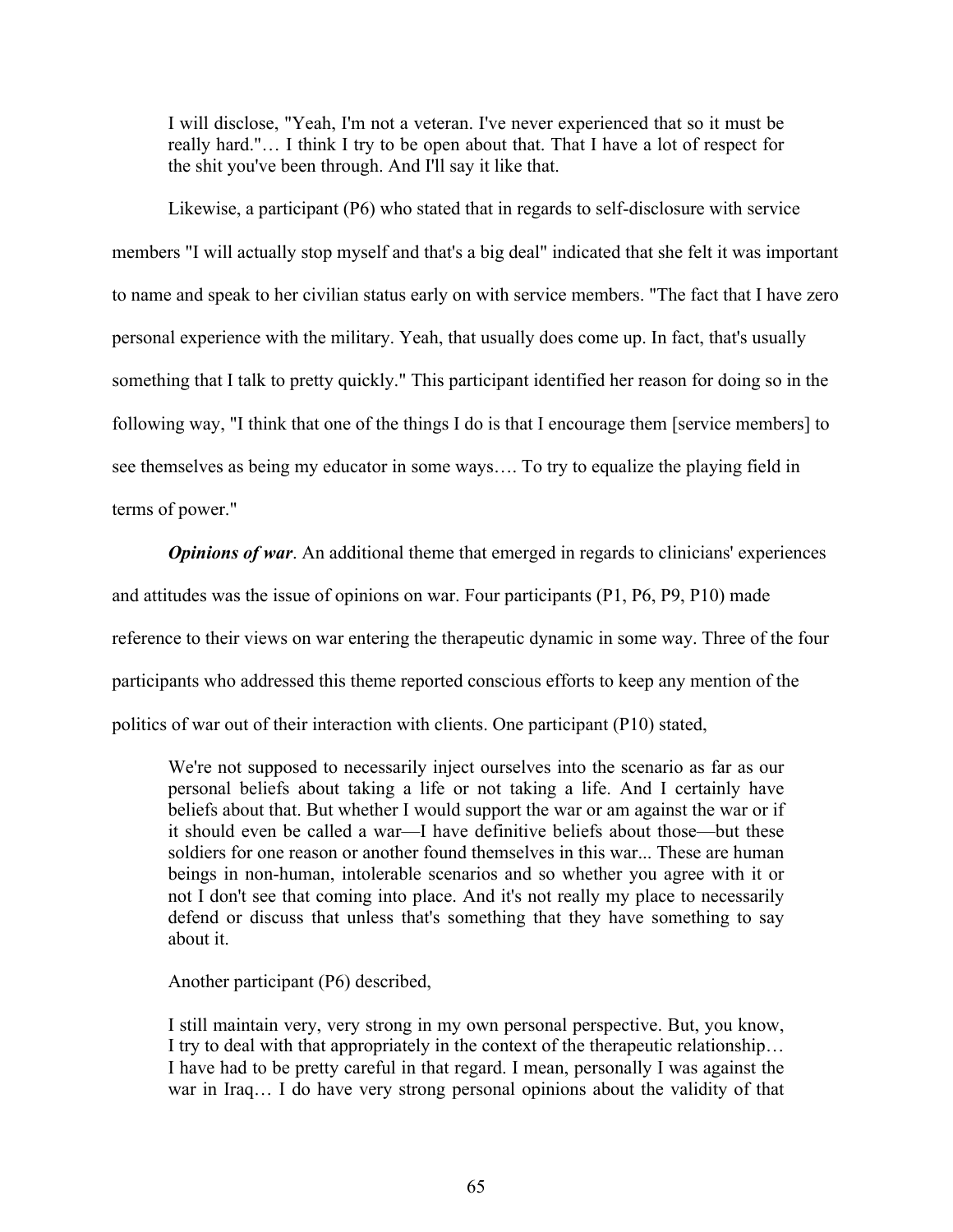cause but, you know, these guys and girls come in and they say 'It had to have meant something or else I can't stand it.' And, that's where they are… I'm pretty comfortable with my ability to set aside my personal views about the administration that started the war for example and to just attend to individuals as individuals.

One participant (P9) offered a different perspective, asserting that to not talk about the

broader politics of war "is like working with women and not talking about gender politics." He

elaborated on this by stating,

I think working with trauma survivors has to be a political process. I think you have to talk about the politics of it. Not like Democrat, liberal. But like, for example, that the last war was waged entirely by people who never served in the military. That is a political reality. People who have never been to war make different decisions about how to engage in war than people who have been to war.

**Reciprocity and power**. The most common explanations (n=4) for the use of self-

disclosure, as well as for why self-disclosure was used more with this population than with other

client populations, were that it served as a means of establishing a sense of reciprocity,

decreasing distance, and reducing a power differential. Some participants (P3, P4) also indicated

that they were influenced to do so by the directness and hierarchical nature of military culture

while others (P7, P10) attributed their use of self-disclosure to a "gut feeling." One participant

(P2) explained, "I think that if they're trying to be genuine with me I can only pay that back."

Another participant (P3) described his self-disclosure as an extension of his tendency to "wear

my emotions on my sleeve" and saw it as a "joining technique." He stated,

I'm not going to go into detail but I think that makes me more human and it decreases that distance that they feel… It feels like there is a less of a barrier. They are willing to be more honest and open with me because I role model it for them.

Several participants contended that the need to reduce the power differential and foster reciprocity was particularly important, and valuable, with service members. Three participants remarked on self-disclosure in terms of "owing" it to the client or as a means of "pay back" for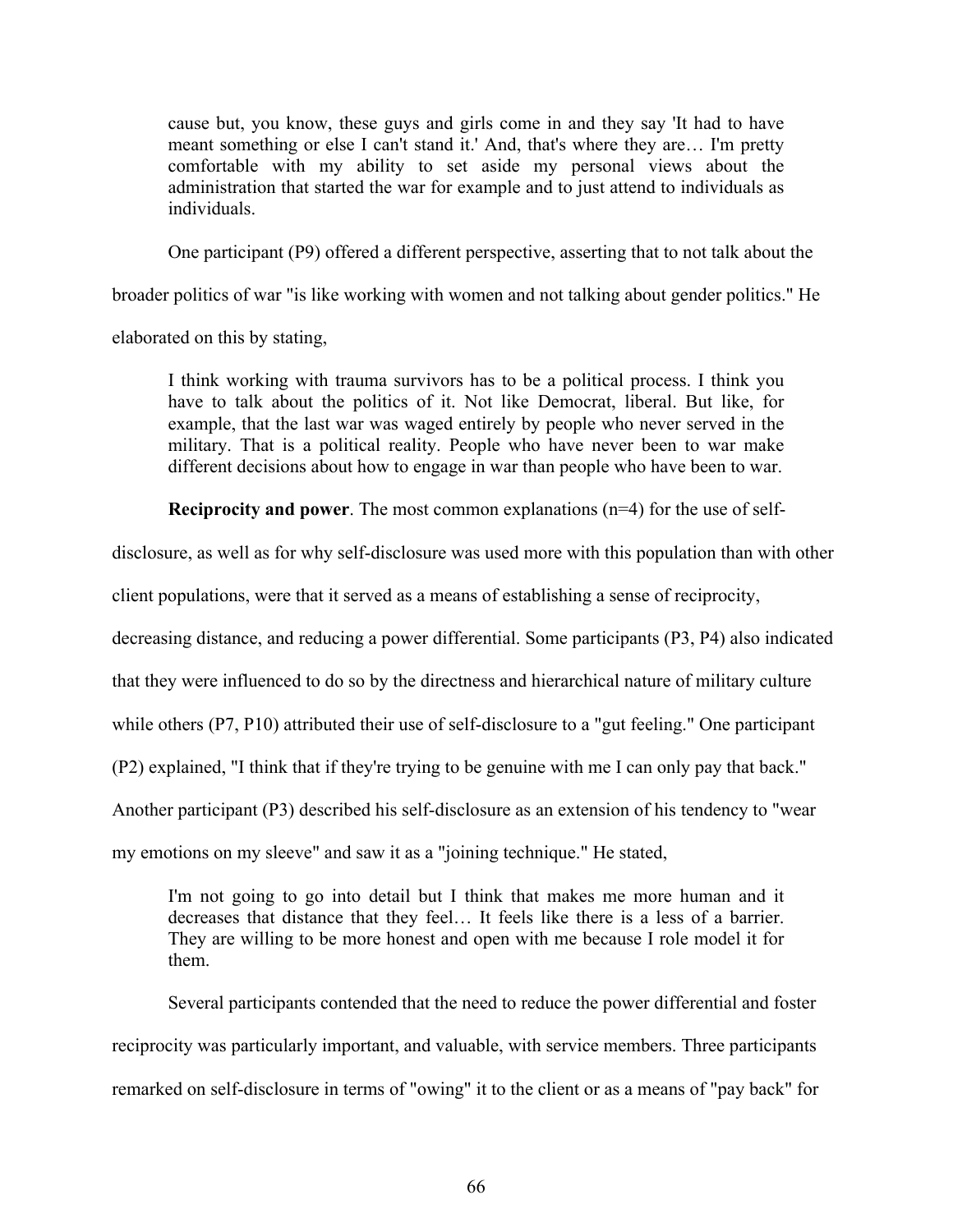the clients' attempts at genuineness. One participant (P7) asserted that he feels as though he owes it to these clients to be more self-disclosing and that through doing so he "can be more effective with them." He elaborated on this by saying,

I think that those folks tend to be aware of a power differential with dealing with an authority figure. And, they often need to know that they're opening up that part of themselves, and that you're going to open up part of yourself… That they're taking me along with them to a place that I'll never fully understand but that they're willing to share with me. And I just feel like I owe it to them to share more of myself. I think it makes sense clinically. It certainly makes sense to me emotionally.

The subject of clinicians' sense of indebtedness in work with service members is

addressed further in the Discussion section.

In addressing the increased tendency to self-disclose, several participants noted not having been consciously aware of this prior to being asked about it in the interview. One participant (P7) responded to a question about his tendency to share more of himself with service members by stating, "I had the same question in mind as I was just talking to you. And, I don't think I have an adequate answer. It just seems right."

**Realness**. An additional noteworthy theme that emerged in discussions of clinician selfdisclosure was the perceived importance of displaying realness and genuineness with service members. Five participants (P3, P4, P5, P7, P10) noted that "being real" and "being human" was particularly important with service members. One participant (P3) characterized his realness as a way of "being congruent with the situation" and "giving them my full attention." He went on to say,

There is this personal flavor that works for them [veterans]. And people who are impersonal in their approach, in their demeanor tend not to work well with a lot of vets… I've had numerous vets tell me "You know, you're a straight shooter, I really like that. You don't run around the bush. You just tell me the way it is and that really helps." So that's what I do to be a little more directive or more direct with this population. It seems to work.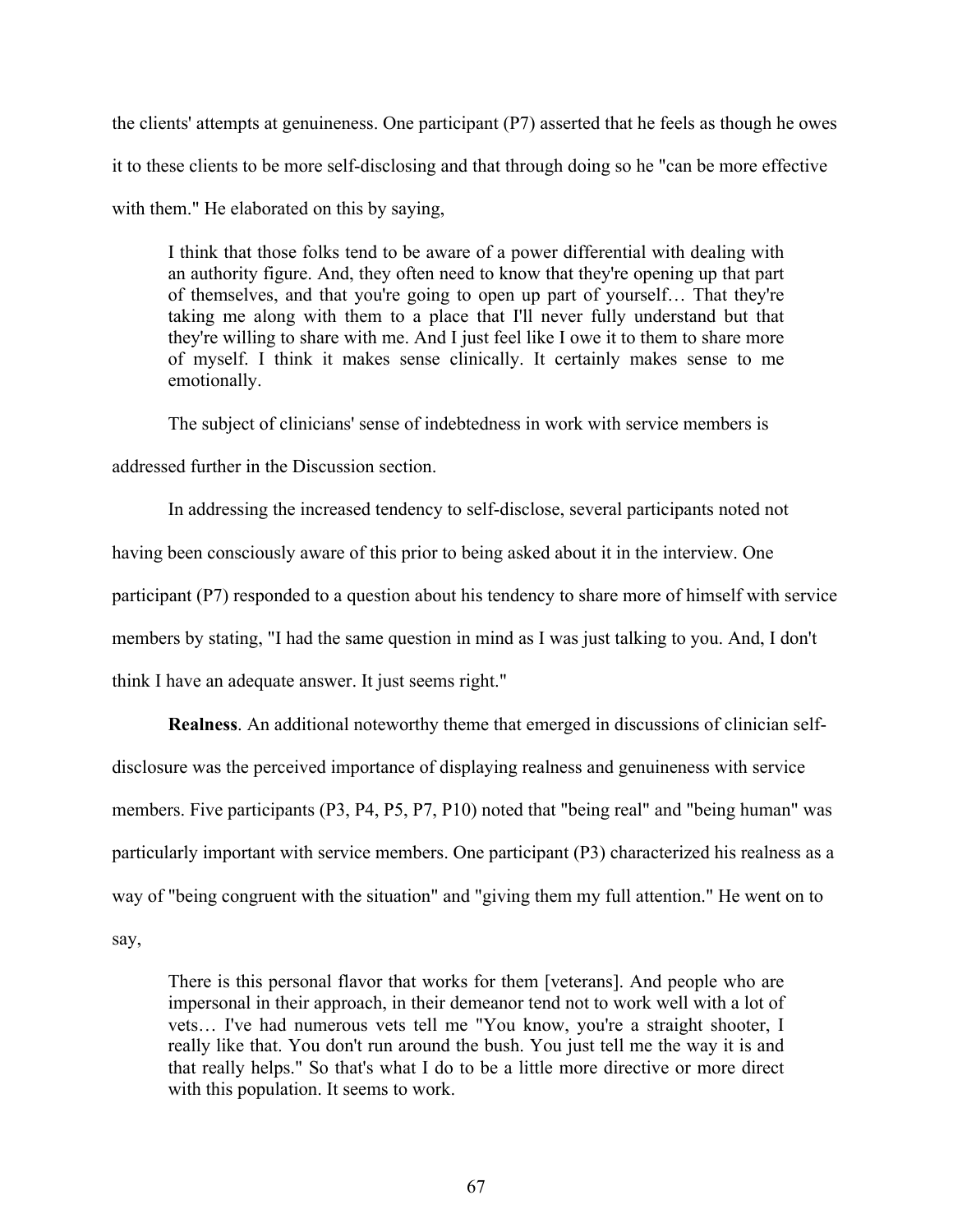Another participant (P4) asserted that realness was absolutely essential to effective

psychotherapy with service members, and associated this with "there's a way to do things" in the

military that is more direct and less "intensively related to feelings." She explained further,

Frankly, I felt in order to be helpful to them they had to feel like they were dealing with a real person. And, I believed and I think I'm right, that had I maintained that neutral abstinence, blah, blah, blah that we at least used to be taught at Smith that they would have gone running out of my office. I believe that they need something more real.

One participant (P10) emphasized being real as "opposed to very clinical and detached"

and explained,

That isn't to say you need to break down and cry every time someone cries but if something is genuinely terrible you probably should be feeling terrible and that probably should be evident. We're not robots. We're human. Now, we need to have that clinical detachment but not to such an extent that we're actually detached.

## **Conclusion**

These findings represent the perspectives of ten civilian therapists who work with combat service members who have killed or think they may have killed in combat. Participants' reflections on their subjective experience of this work have been categorized into the major themes of: 1) impact of killing in combat, 2) conceptualizing killing, 3) dynamics of the treatment process, 4) empathy, and 5) clinician self-disclosure. Within each of these overarching themes, a variety of subthemes have been identified and described. The following Discussion chapter will address the major themes and subthemes in greater depth, analyze relationships between the themes, and highlight the significance of unaddressed topics. The relevance of these findings in connection to previously reviewed literature will also be considered. Additionally, limitations, implications of the data for clinical social work practice, and future areas of research will be addressed.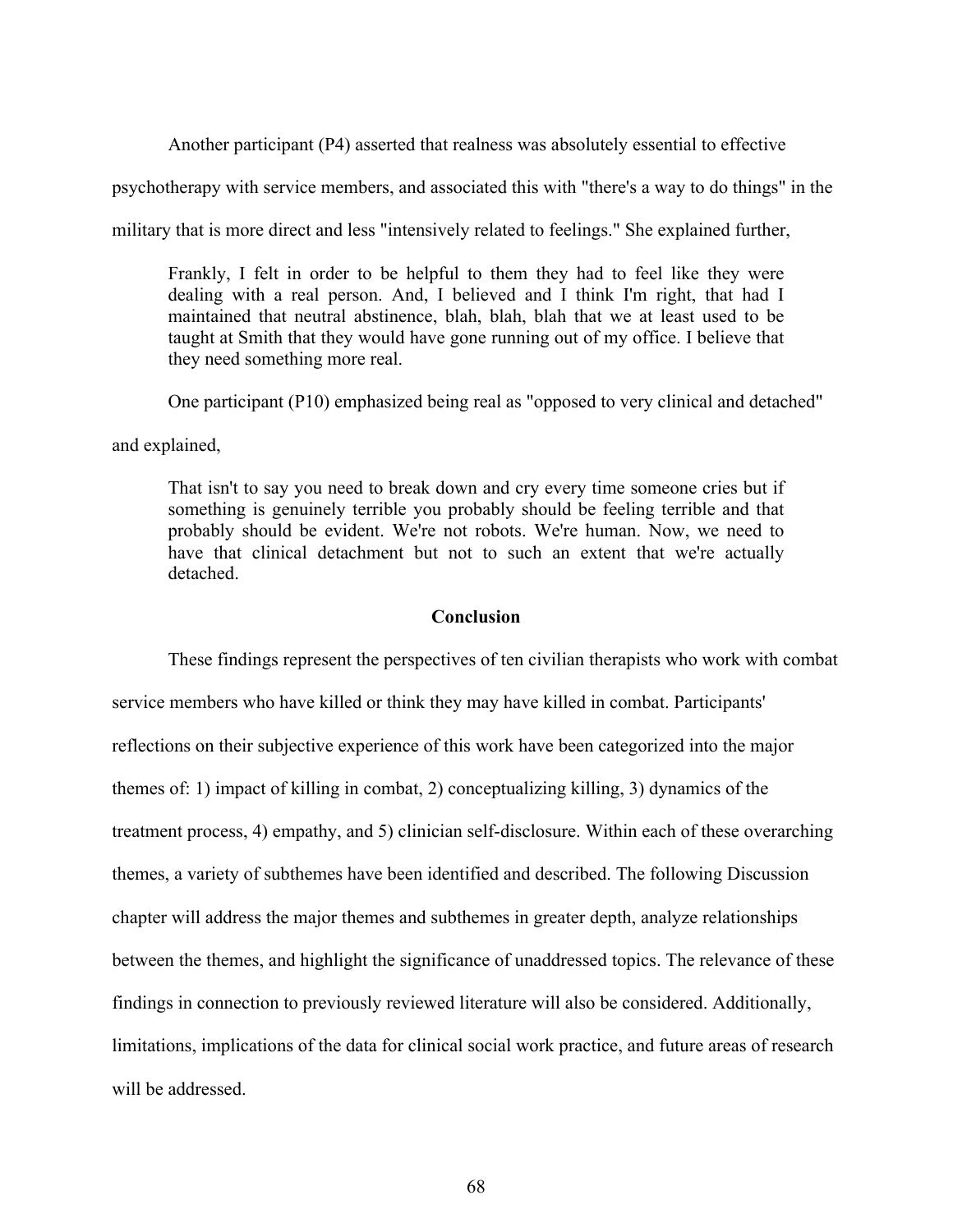## **CHAPTER V**

#### **Discussion**

This study set out to explore civilian therapists' subjective experience of psychotherapy with combat service members who have killed or think they may have killed in combat. The study aimed to utilize relational theory's understanding of the mutual influence in the therapistclient dyad in order to explore how the psychological aftermath of killing in combat emerges in the therapeutic relationship, specifically from the therapist's vantage point. As discussed in the Literature Review, the act of killing possesses a unique capacity to assault an individual's selfimage and sense of the world as a meaningful and comprehensible place, in addition to often leaving a lasting mark on how closeness is experienced. The Literature Review also highlighted the ways in which civilian society perpetuates a conspiracy of silence about the harsh physiological and psychological reality of combat. With these factors in mind, this study explored the explicit and implicit ways in which ten civilian therapists experienced and described interactions with individuals who killed or thought they may have killed in combat.

This chapter discusses the following: 1) examination of findings, 2) implications for practice, 3) limitations, 4) future research, and 5) conclusion.

#### **Examination of Findings**

As addressed in the previous Findings chapter, participant responses were analyzed and categorized into the following themes: 1) impact of killing in combat, 2) conceptualizing killing, 3) dynamics of the treatment process, 4) empathy, and 5) clinician self-disclosure. These themes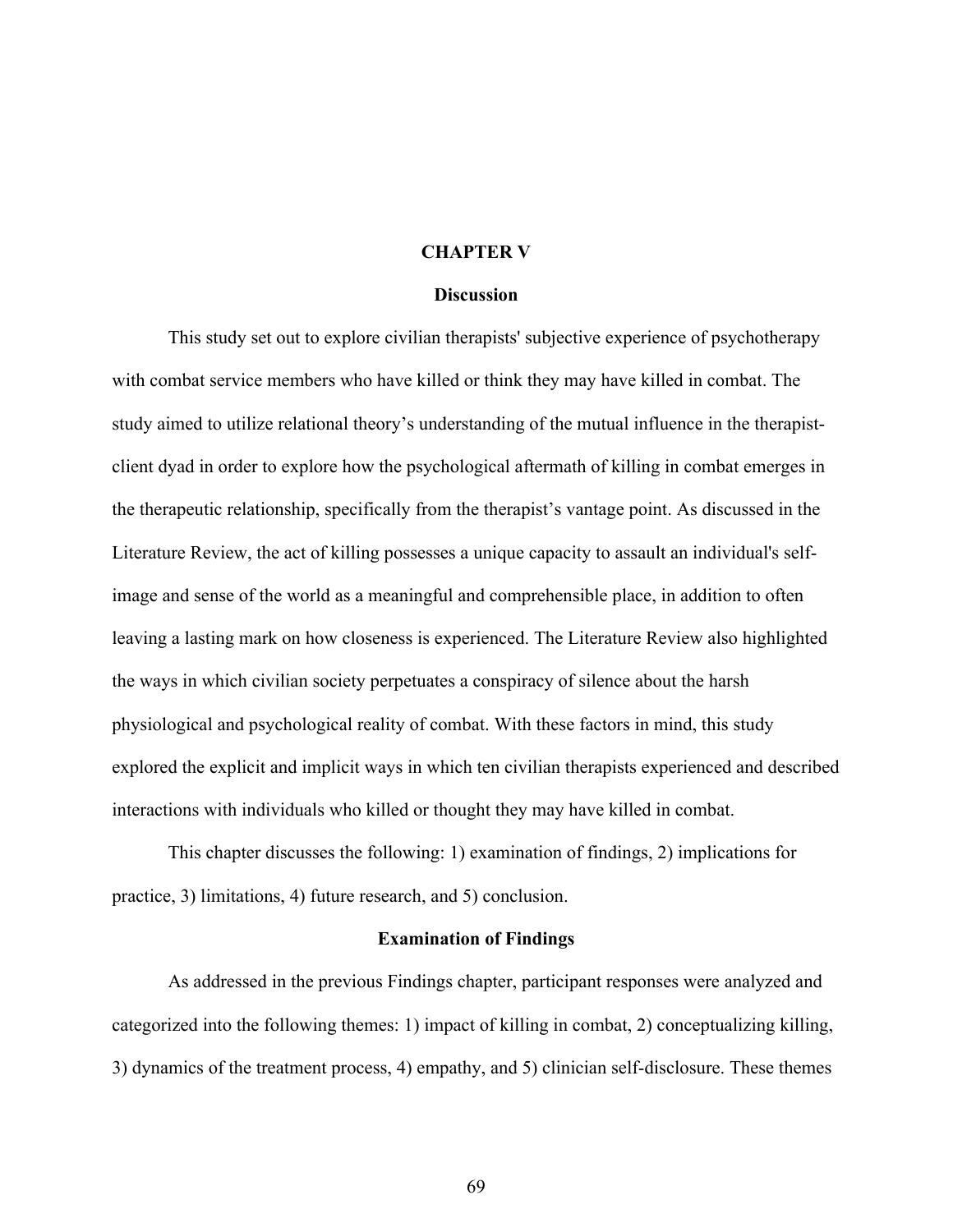were subsequently examined in relation to each other as well as in connection to existing literature on the topic. A significant portion of the findings obtained from this study's ten narrative interviews are supported in the literature. In some regards, the implication of the findings was captured in what was not addressed as much as what was.

This section outlines and discusses the significance of the study's findings in the following areas: 1) psychological impact of killing, 2) reality of killing, 3) emphasis on empathy, self-disclosure, and reciprocity, and 4) empathic "failures."

#### **The Psychological Impact of Killing**

To a large extent, this study participants' reflections supported the trend in the literature to focus on the biomedical and functional implications of combat trauma (Adler, Bliese, & Castro, 2011; Hoge et al., 2006; Hoge, 2010; Marmar, 2009; Ramchand et al., 2010; Ruzek et al, 2011; Tanielian & Jaycox, 2008). Although none of the participants spoke about their clients' specific diagnosis, nearly all (n=8) mentioned PTSD in reference to their clients' experience, behaviors, and/or clinical presentation. Furthermore, most commonly, participants reported that it was marital and parenting concerns, employment issues, and/or on-going nightmares that brought individuals into treatment. The majority of participants' (n=7) responses also mirrored the bulk of mainstream literature's lack of elaboration on the specific psychological implications and repercussions of the act of killing. Similar to how divergent acts such as "being injured or wounded in combat; killing, injuring, or wounding someone else; and handling or smelling dead and decomposing bodies" are all equally defined as "traditional combat events" in the literature (Ramchand et al., 2011), the majority of study participants (n=7) conceived of combat trauma as "trauma is trauma." Only two participants distinguished between victim-induced and perpetration-induced PTSD.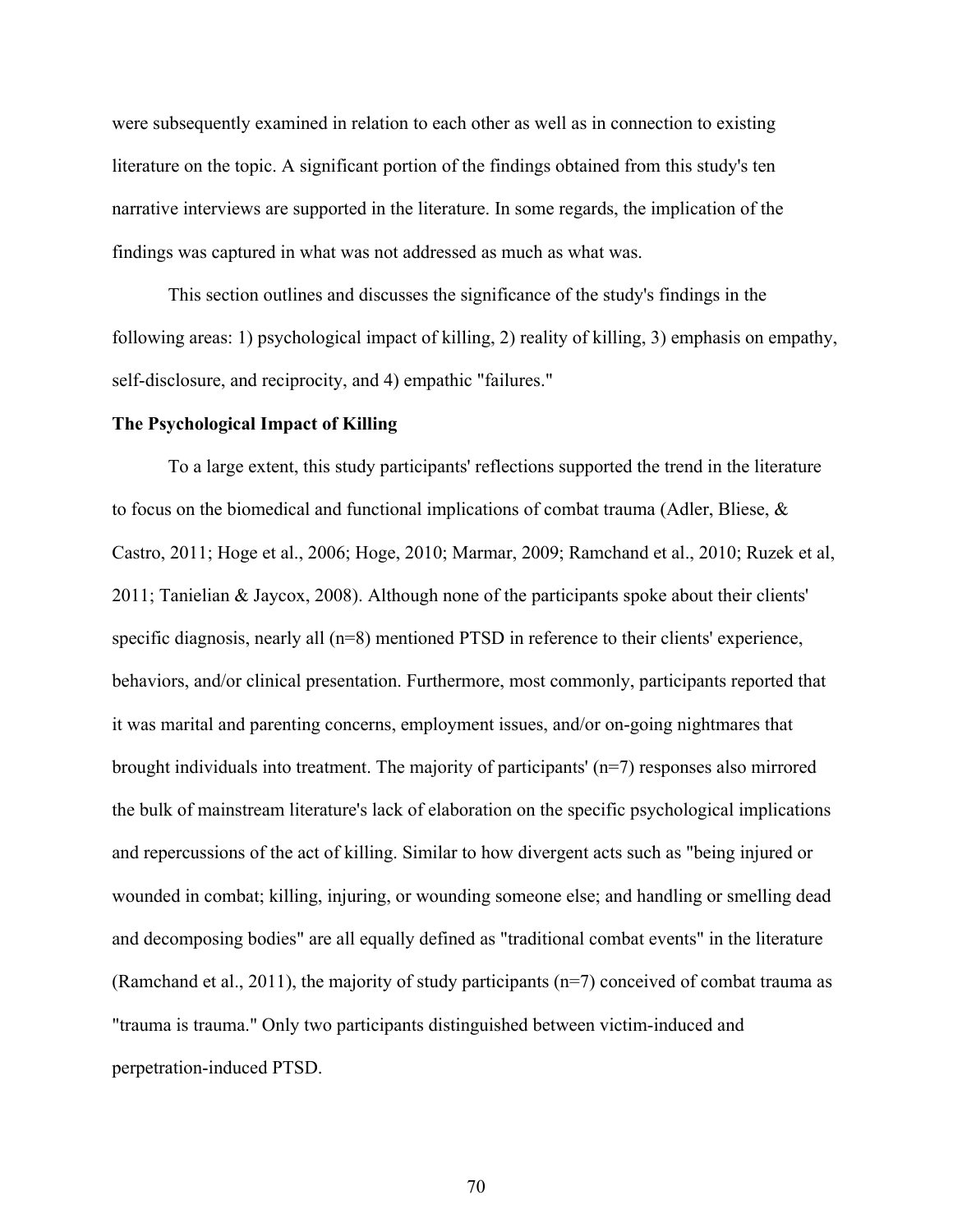For half of participants (n=5), PTSD symtomatology was the frame through which they understood and explained their clients' engagement (or lack there of) in the therapeutic process. That is, participants conceived of clients' unwillingness to directly address traumatic material strictly as a manifestation of PTSD's characteristic avoidance and psychic numbing symptoms, with no potential concurrent relational influence. Many of these participants acknowledged their own desire for clients to explicitly address traumatic material associated with killing, however they framed this desire as an objective consideration of what would lead to a reduction in his/her PTSD symptoms. This was most consistently exhibited through the use of the language and principles of cognitive-based trauma focused treatment. Participants' reflections depicted the implications of killing as a strictly intra-psychic phenomenon, which manifested through PTSD symptoms. Likewise, the therapeutic process was represented as a one-person phenomenon, focused primarily on client behaviors and attitudes. This subset of participants appeared to conceive of themselves as being present as helpers and as guides in the treatment process, all the while maintaining, either consciously or unconsciously, a safe and manageable distance from the existential discomfort of killing.

With this said, it is significant to note that three participants referred in some way to the deeply dissonant and ultimately transformative ways in which killing in combat impacts individuals' innermost sense of self. Two of these participants acknowledged an inherently unknowable quality in killing and highlighted that killing in combat obliges service members to confront parts of themselves that the human psyche is typically defended against knowing. One participant spoke to combat trauma as a psycho-spiritual "soul wounding" or "soul loss," as Edward Tick (2005), Jonathan Shay (1994, 2002, 2011) and others who advocate for a more nuanced understanding of service members' psychological distress do.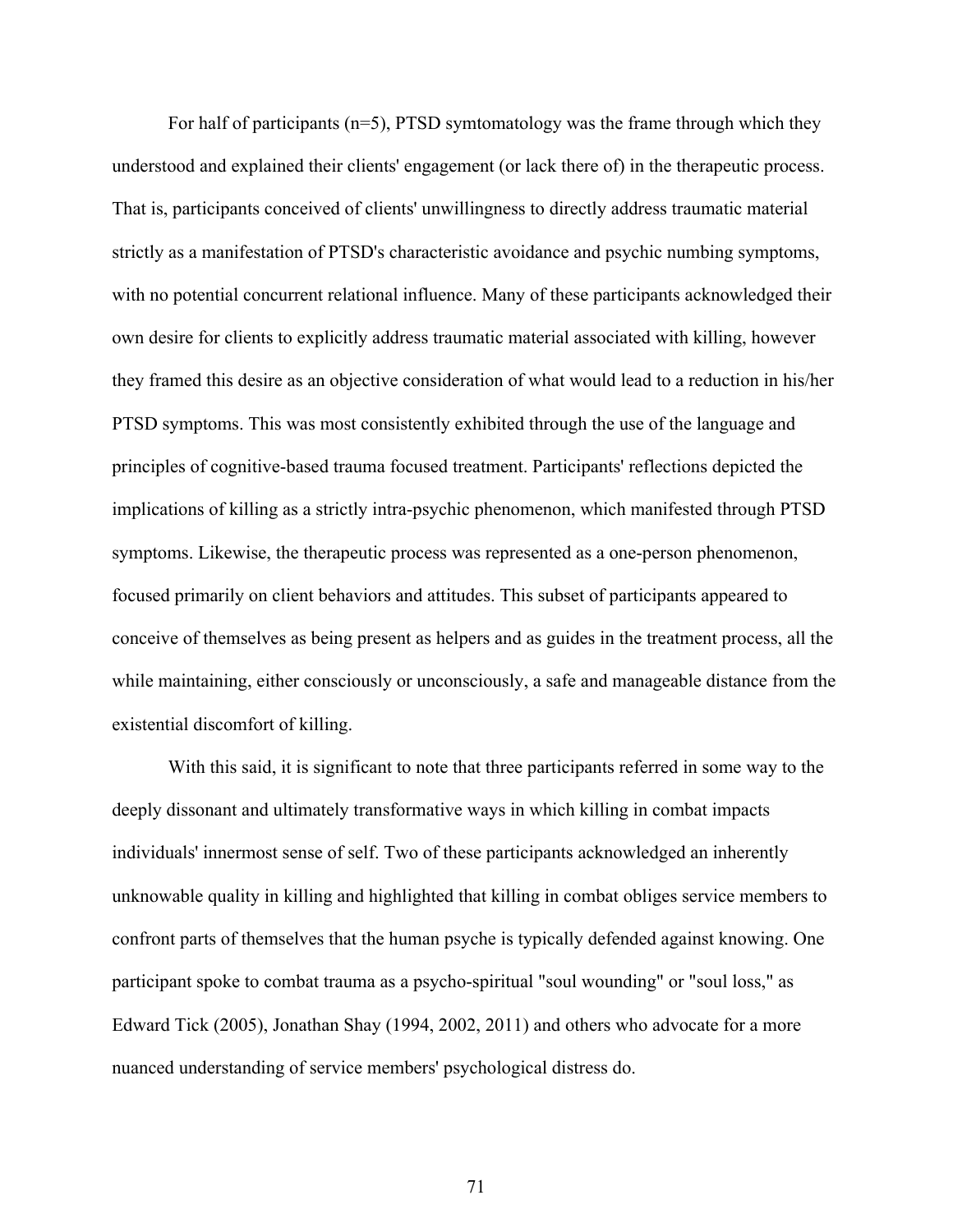Each of these three participants mentioned during their interviews that they had personally contemplated whether or not to enter the military and resultantly engage in combat. They described, at one time, consciously grappling with, and attempting to anticipate, the psychological and philosophical implications of killing for themselves. All three participants noted a moral objection to war, and in two of these cases the participant had chosen not to serve in the military as a result of this objection. Although none of these participants explicitly drew a connection between their personal considerations and the ways in which they understood the psychological impact of killing for their clients, it seems probable that the two are linked. These participants described a powerful, experience-near engagement with killing's deeper, core meanings. Moral objections notwithstanding, these three participants appeared able to withstand a messier, rawer, and more confusing consideration of combat and its aftermath, delving beneath the symtomatology and functional implications of killing to the deeper reverberations in one's psyche and soul.

#### **Reality of Killing**

Among the key findings of this study was the relatively consistent way in which participants conceptualized of killing in combat, and the significance of this in their interactions with clients. Most participants (n=8) viewed killing in combat as a legitimate act that was part of a larger mission, directed under orders and/or motivated by survival instincts, and guided by clear rules of engagement. Only one of ten participants recognized the potential influence of rage, vengeance, pleasure, and arousal in killing. Ambiguity was also noticeably absent from most participants' conceptualizations of killing, which is potentially suggestive of their own denial of the complicated and dissonant realities—both internally and externally—of killing in combat.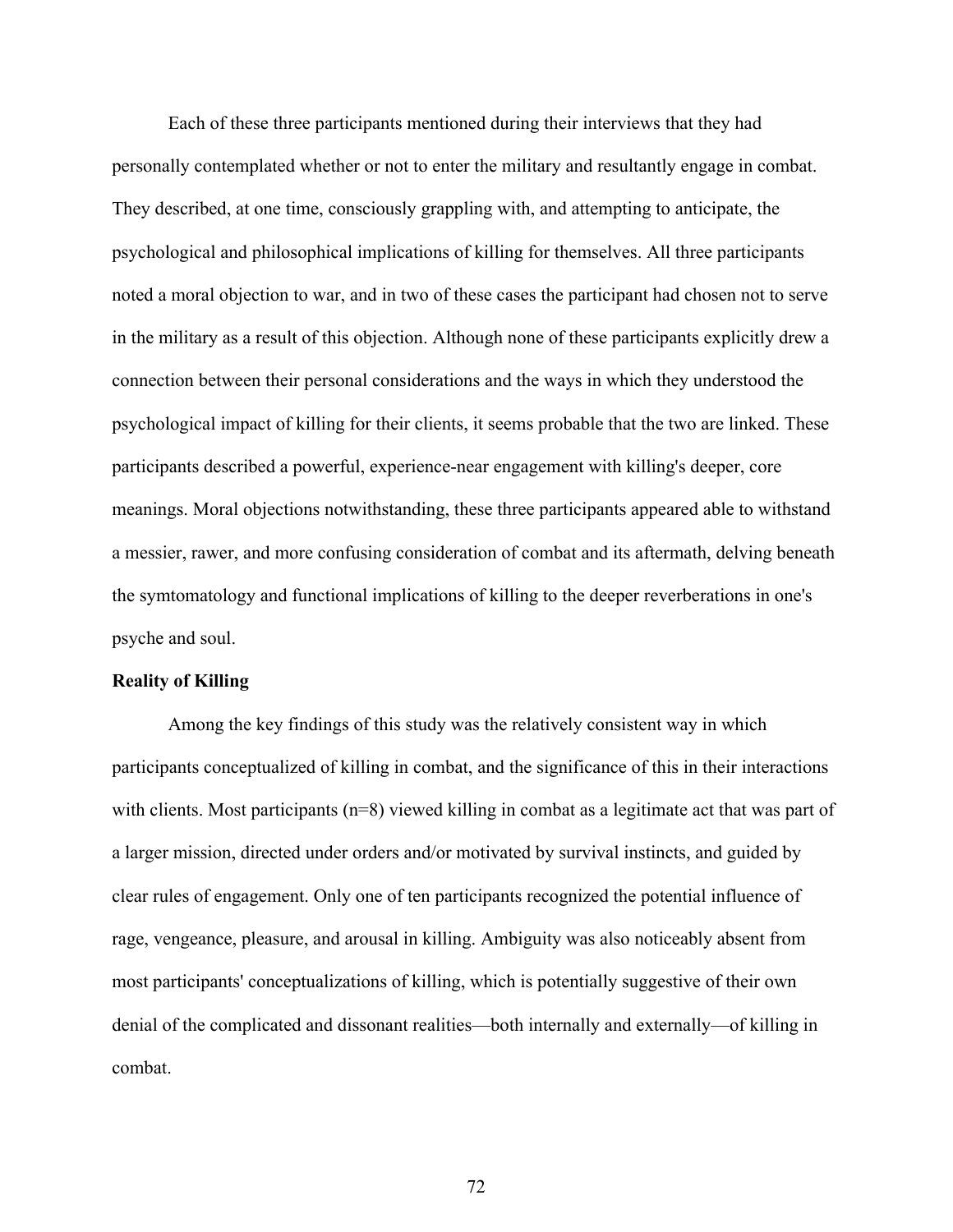In discussing how they made sense of killing in combat, several participants  $(n=5)$  drew a deliberate distinction between sanctioned killing and atrocities. Technically, an atrocity is defined as the killing of a civilian or of a combatant who is no longer fighting (Grossman, 2009; MacNair, 2002). However, the majority of participants who spoke of such incidents did so on the basis of the affect and drives of the service member, rather than on who was killed. That is, most participants associated an atrocity with pleasure, unrestrained rage, and/or malice on the part of the service member.

As both study participants and the literature acknowledge, the line between combatant and noncombatant is often unclear in combat. Lt. Col Dave Grossman (2009) and others who explore the psychological implications of killing in combat point out, "modern war, and particularly guerrilla warfare, makes such distinctions [between legitimate killing and acts of atrocity] blurry" (p. 195). As Grossman (2009) remarks, "In reality, the problem of distinguishing murder from killing in combat is extremely complex… we see killing in modern warfare, in an age of guerillas and terrorists, as increasingly moving from black and white to shades of gray" (Grossman, 2009, p. 201). In line with this literature, participants described situations in which a service member killed a civilian—either out of necessity or confusion—as understandable and justifiable. They expressed an acceptance for the need for leeway in ascertaining who the enemy was, and therefore who it may be necessary to kill.

One way of interpreting participants' distinction between legitimate killing and atrocities—particularly the focus on the affect and drives of the service member rather than on the identity of who was killed—is as an attempt to reconstitute the otherwise "blurry" line between sanctioned and unsanctioned killing. Shifting the focus away from who was killed which as noted above often introduces extreme complexity—may have served as a means to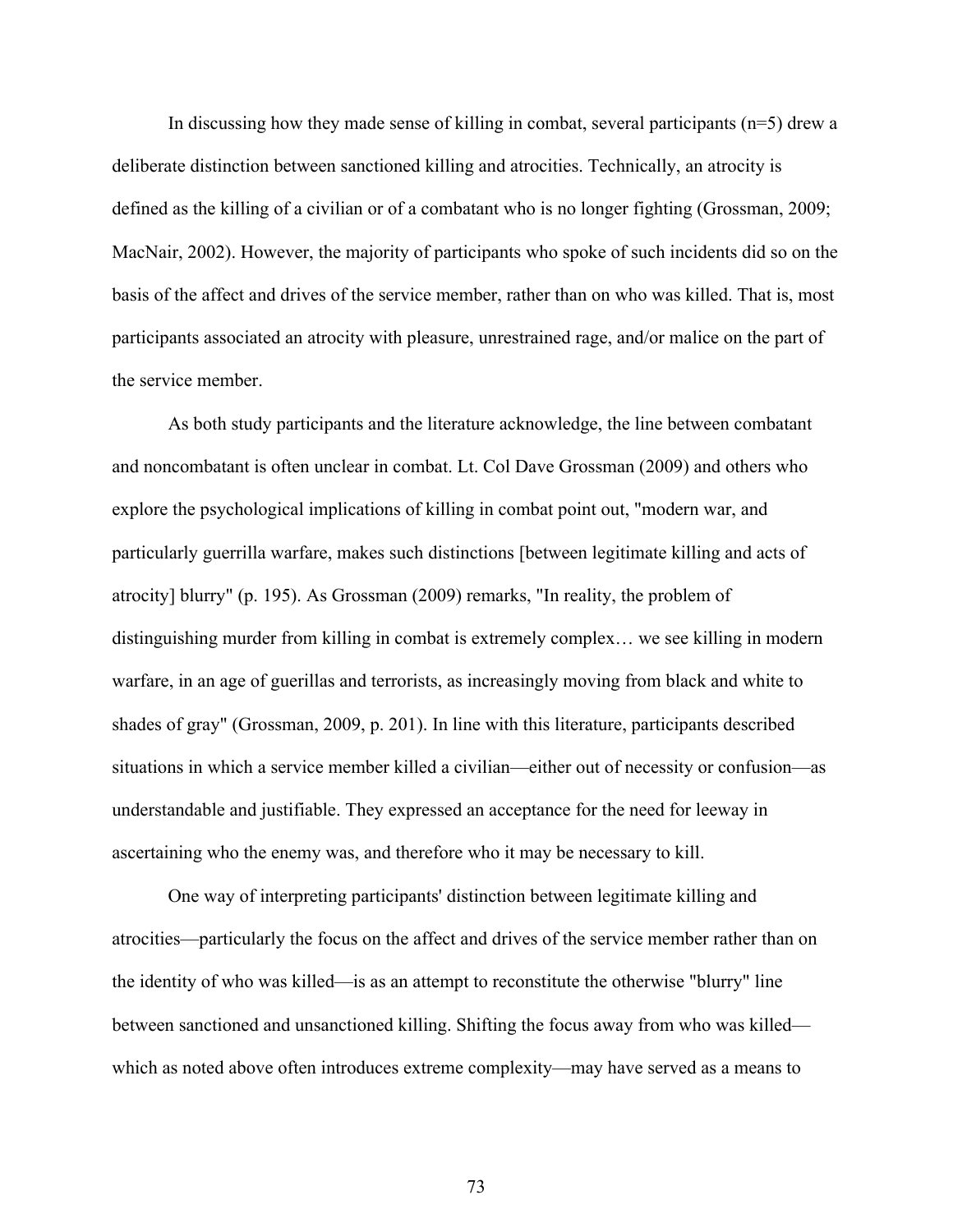mitigate the difficulty in distinguishing murder from killing in combat, and thus lessened associated uneasiness on the part of both therapist and client.

The majority of participants' conceptualizations of killing failed to acknowledge the divergent emotional and psychological response states that are frequently experienced when one individual kills another—including, exhilaration (at times marked by intense, orgasmic intimacy), remorse, rationalization, and acceptance—whether the act is sanctioned or not (Bourke, 1999; Grossman, 2008, 2009; MacNair, 2002, 2007). Only one participant described clients struggling with contradictory emotions—including exhilarating aggression, emergent feelings of intense intimacy, or associated experiences of ambivalence—related to having killed in combat. It is possible that participants' focus on their clients' belief in the mission, sense of responsibility to their commanders and fellow soldiers, and lack of pleasure or personal motivation in killing served the unconscious purpose of lessoning their own visceral and existential discomfort associated with the raw and brutal intensity of one human killing another.

Participant responses also did not reflect the assertion that, although an act may be obligated under orders and be "right" under military rules of engagement, this does not preclude it from being experienced as internally conflictual. Tick (2005) explains the conflicted state that many service members experience,

Having betrayed their ethical codes when they had to, they cannot tolerate the betrayal. They feel trapped in moral dilemmas they cannot resolve in any acceptable way, and the impasse breaks the soul. This entrapment can occur even when the actor behaves in an extremely moral and self-sacrificing way. (p. 113)

The literature reveals that often it is balancing the obligation to kill with the resulting toll of guilt—born out of the innate human resistance to killing—that constitutes the most significant psychological distress (Grossman, 2009). The majority of participants' conceptualizations of killing did not bear this in mind, and instead portrayed clients' experiences of sanctioned killing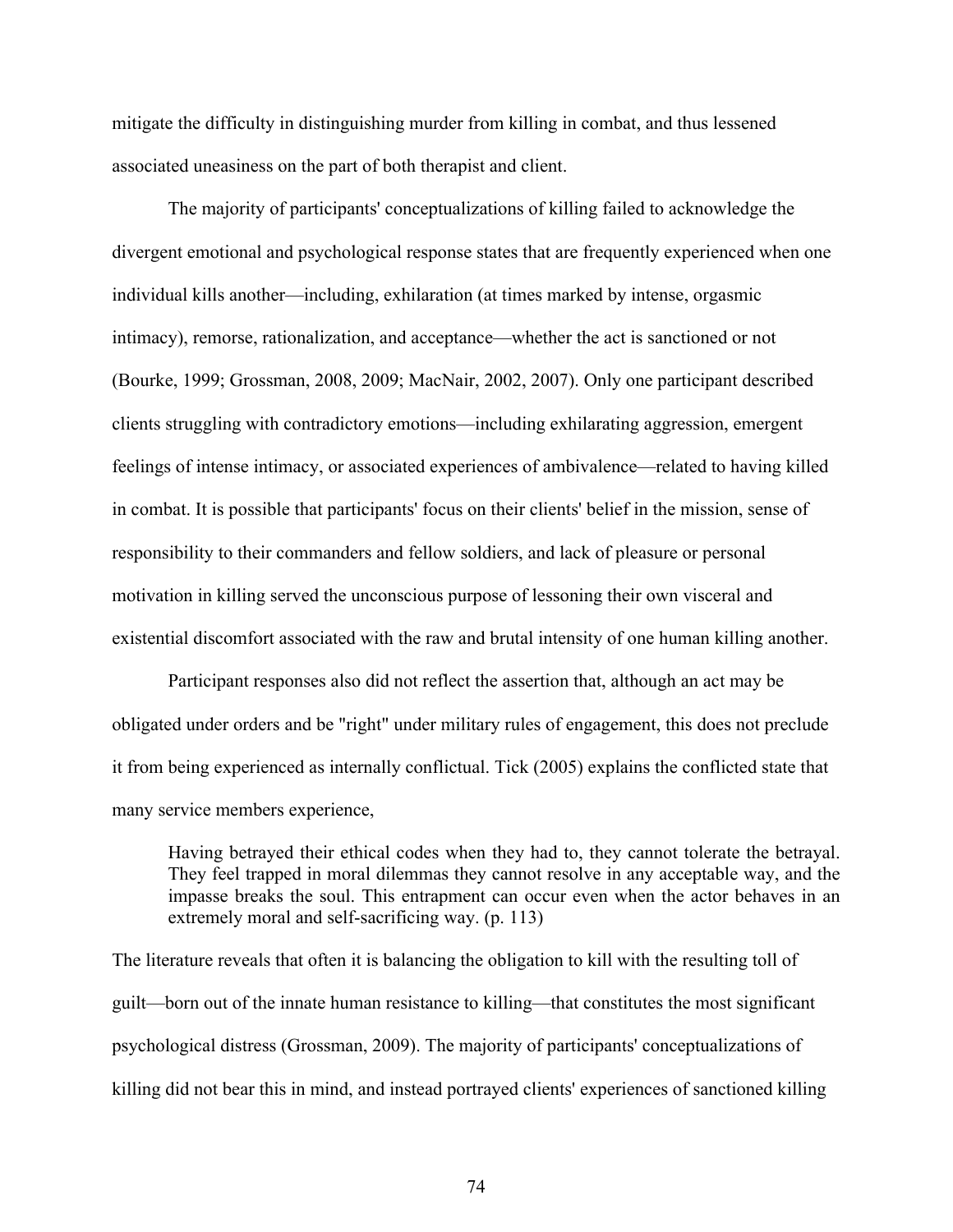as distressing at times but not necessarily internally conflictual. Perhaps overlooking clients' potential experiences of internal conflict permitted the therapist to also overlook his/her own unacknowledged conflict and confusion associated with the act of killing.

Four participants (n=4) adamantly reported that they have never worked with a service member who gained pleasure from killing and/or was motivated to kill by power, anger or revenge—and each of these participants anticipated experiencing discomfort and, in some cases, repudiation if they were to do so. Although participants did not identify this to be the case, it is possible that clients' lack of engagement with ambiguous and conflictual material associated with the act of killing is a manifestation of the mutual influence of the therapists' and the clients' discomfort. That is, it is likely that at times the therapist implicitly conveyed his/her uneasiness and potential repudiation, and that the service member's engagement in treatment was subsequently impacted. As Tick (2005) suggests,

Because we as a nation are trapped in a consciousness that cannot acknowledge abject suffering, especially if we have caused or contributed to it, we do not see the reality of war. Meanwhile, survivors feel trapped in that apocalyptic reality and rarely try to explain it to people who will not understand. (p. 169)

In this way, service members' psychological distress in the aftermath of killing can be accounted for, in part, as the result of empathic failure on the part of others.

As discussed in the Literature Review section, the intense and contradictory reality of killing in combat is often veiled by denial, both on the part of individual service members and the larger society (Bourke, 1999; Finley, 2011; Grossman, 2009; MacNair, 2002; Tick, 2005). In reference to individual denial Grossman (2009) states,

The soldier who does kill must overcome that part of him that says that he is a murderer of women and children, a foul beast who has done the unforgivable. He *must* deny the guilt within him, and he *must* assure himself that the world is not mad, that his victims are less than human, that they are evil vermin, and that what his nation and his leaders have told him to do is right… And the killer *must* violently suppress any dissonant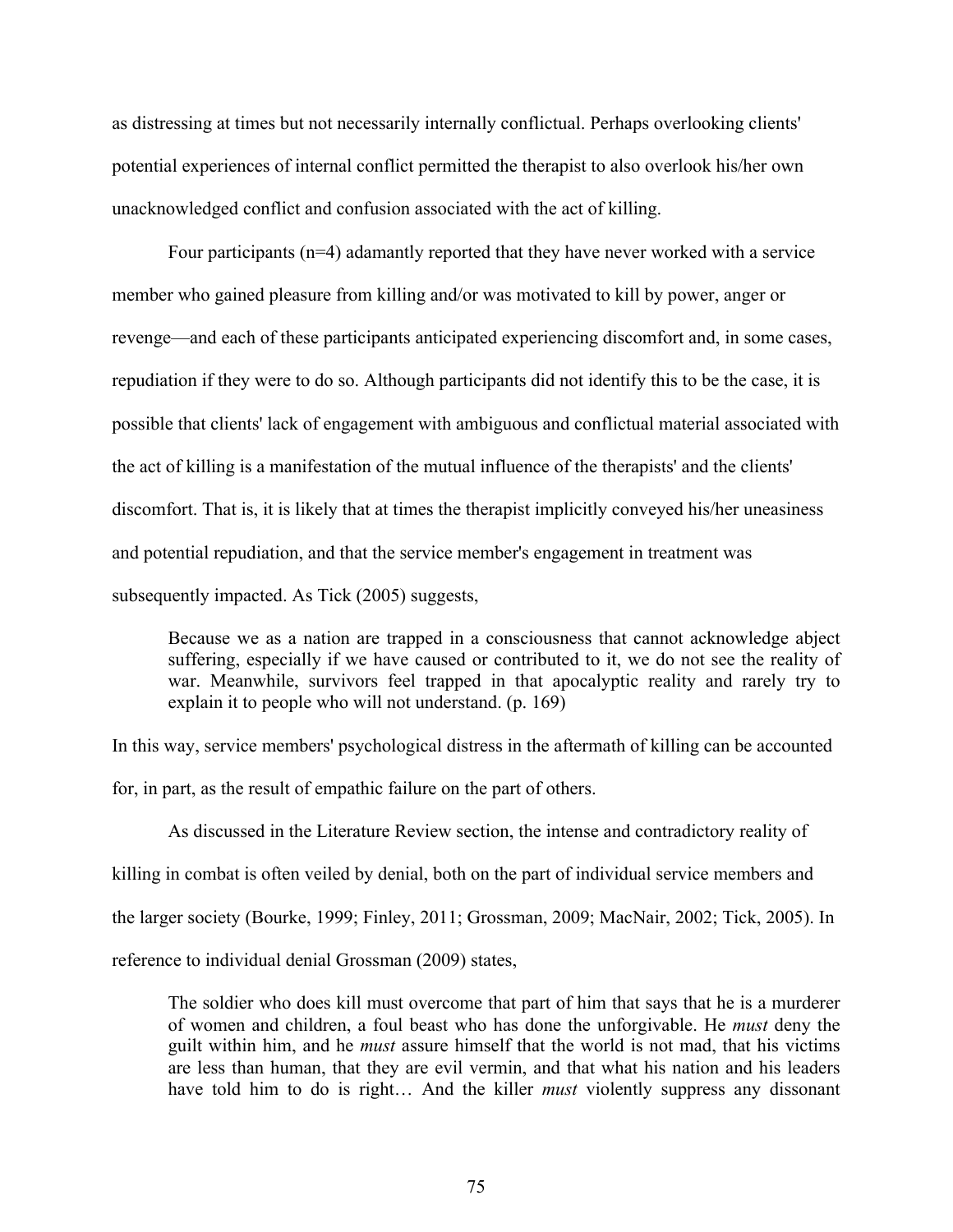thought that he has done anything wrong…. His mental health is totally invested in believing what he has done is good and right. (p. 212)

This individual denial is reinforced by a larger societal denial about the dissonant realities of combat and its aftermath, and further perpetuated by a belief that "our young men and women should be able to go to war, get the job done, and return home blameless and well" (Tick, 2005, p. 155). The ways that this study's participants conceptualized of killing in combat are indicative of a denial of the harsh, complicated realities of killing as well as of a vested belief in the service members' actions being "good and right."

## **Emphasis on Empathy, Self-Disclosure, and Reciprocity**

Participants explained the interpersonal dynamics of the treatment process with combat service members in a variety of ways, particularly as it related to how they perceived of mutual influence and action in the process. The theme of the client's and the therapist's influence on the process most clearly emerged in participants' descriptions of clients' willingness and/or reluctance to address experiences of having killed in combat. Half of participants (n=5) identified themselves and/or the therapeutic alliance as having some degree of influence on how the treatment process unfolded. Whereas, the other half of participants (n=5) focused on the client as the sole determinant of the treatment process, particularly in circumstances in which the client was resistant to addressing the experience of having killed. In the latter cases, there was a noteworthy absence of consideration for how the therapist may have stimulated, intensified, or contributed to the client's resistance, as well as a lack of recognition for how therapeutic change may primarily be located in the relational home of the therapist-client dyad.

Participants' perspectives on "going there"—that is, to the client's internal world which contained the experience of having killed in combat—also reflected differing perspectives on how the participant viewed his/her role and influence. Some participants (n=3) focused on the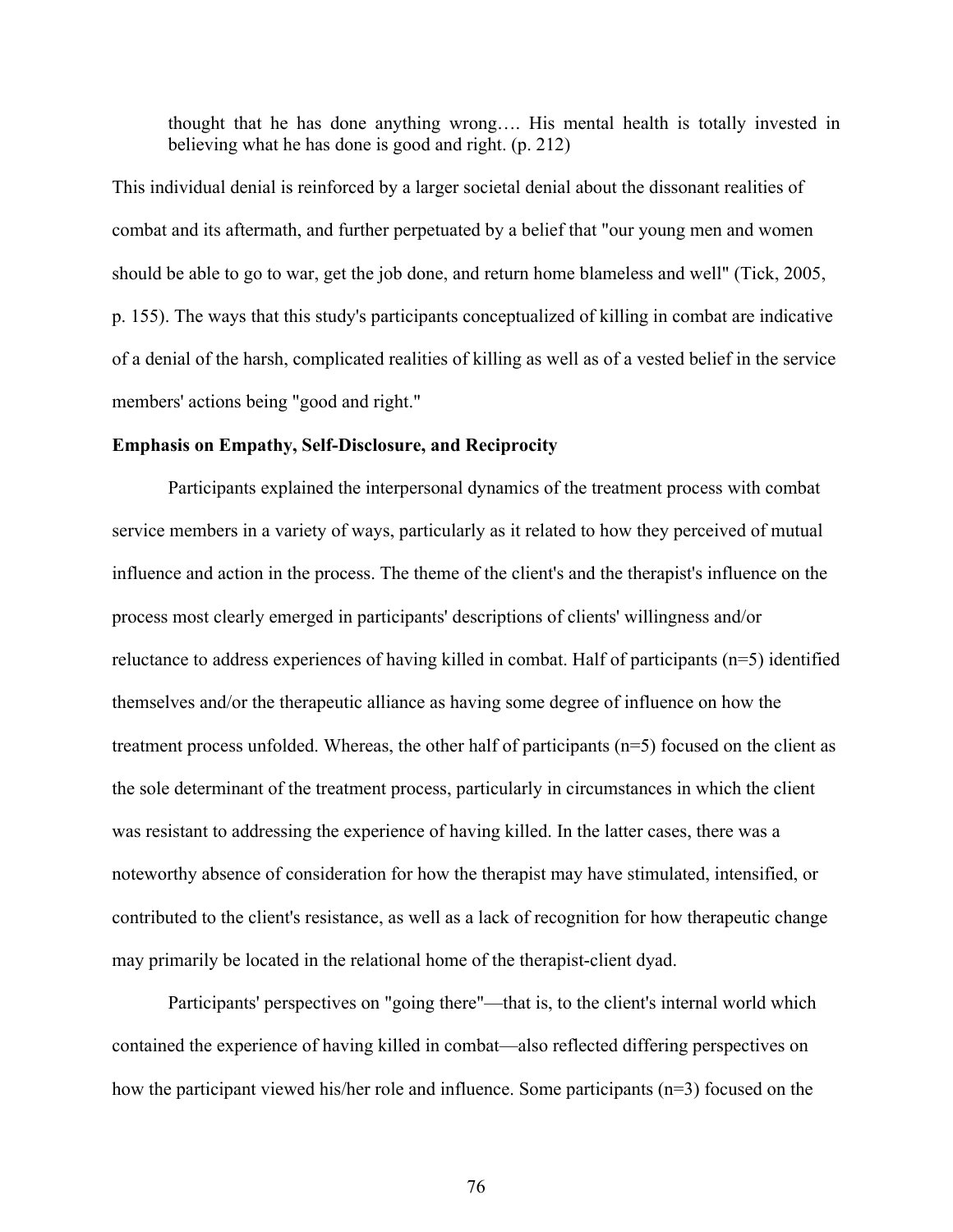client "going there" while they, the clinician, provided a holding environment that enabled the client to feel safe and assisted them in verbalizing their feelings. Whereas, other participants (n=2) portrayed a poignant shared experience of accompanying their client to this distressing place. The descriptions appeared indicative of differing perspectives on a clinician's holding function versus an interactional process between clinician and client.

Although participants did not explicitly address the topic of therapeutic influence and action as a function of their theoretical orientation, their descriptions appeared to be reflective of this. Demographic findings indicate that 40% (n=4) of participants' practice is informed primarily by cognitive behavioral theories, which are largely focused on client behaviors and attitudes with only secondary emphasis on the therapeutic interaction. This is line with the half of participants who focused on the client as the sole determinant of the treatment process. Likewise, demographic findings reveal that 30% of participants practice from an existential/experiential or psychodynamic/psychoanalytic orientation, thus accounting for those viewpoints that place greater emphasis on mutual influence and on the interactional process between the client and clinician.

These varied perspectives on a mutual and interactional process notwithstanding, when asked to elaborate on their experiences with clients who had killed or thought they may have killed in combat, all study participants' descriptions revealed unique, and often intense, encounters with clients. Furthermore, nearly all study participants (n=9) emphasized the significance of empathy in their work with combat service members. Given that none of the participants had combat experience, many (n=5) stressed the importance of being able to empathize with clients' internal experiences of sadness, anxiety, guilt, and aggression despite being unable to fully relate to his/her external experience of combat, and particularly to having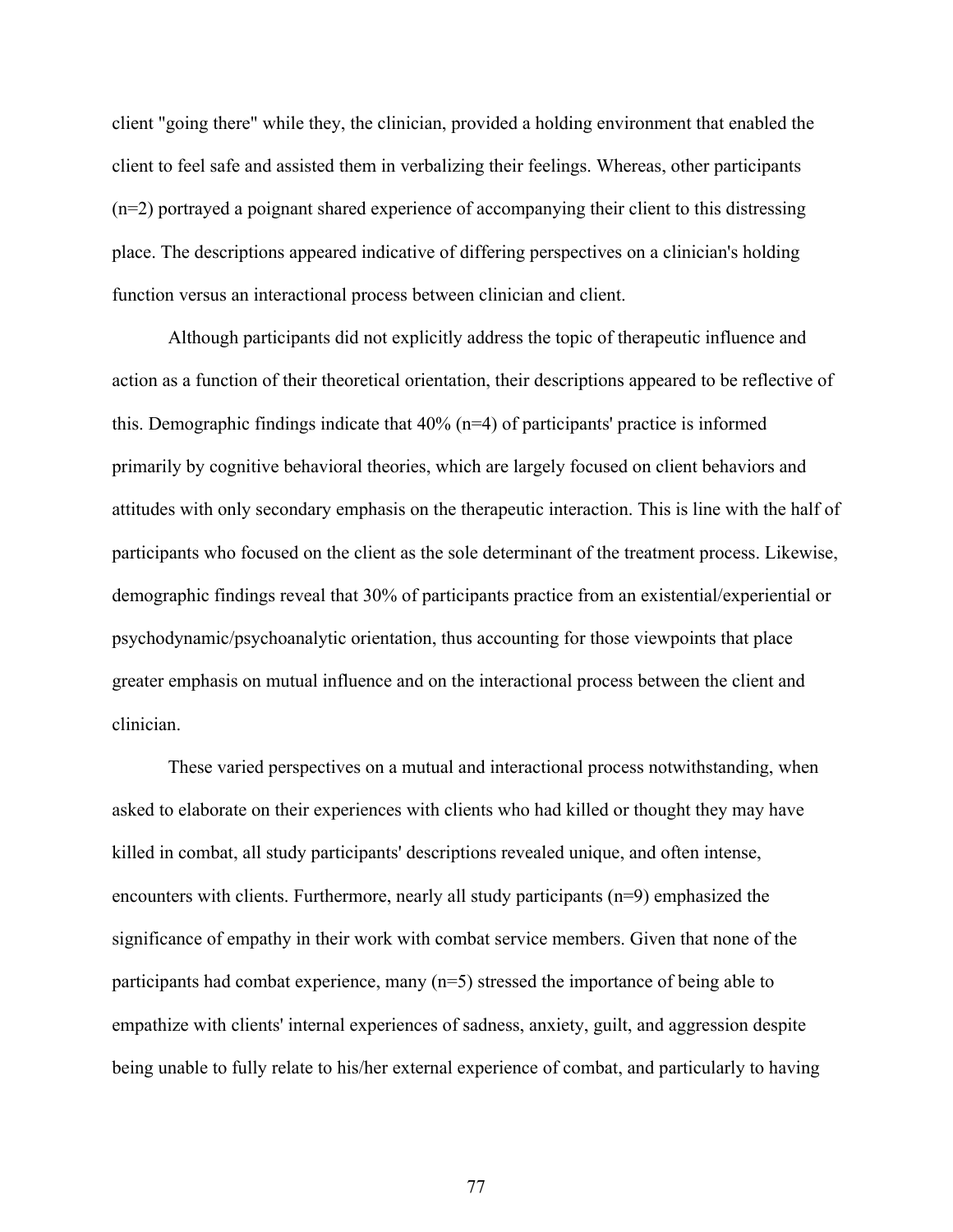killed in combat. Participants' descriptions depicted a sense of "associative identification" (Shechter, 1992). That is, they tended to associate from clients' experiences to their own and to draw on their own intrapsychic processes—with affect, not content, having the greatest similarity.

Several participants (n=4) noted ways in which they experienced more empathy and/or have a stronger sense of passion and commitment in therapeutic work with service members than they might typically have. This emphasis on an empathic alliance, and on the potential for a particularly strong sense of connection, is in line with literature about psychotherapy with Vietnam veterans. The literature highlights the relationship between the therapist and patient as being critical, and suggests that it may be significantly more important with this population than other populations (Egendorf, 1978; Haley, 1974; Maxwell & Sturm, 1989; Lindy, 1988; Parson, 1984; Shapiro, 1984). As discussed in the Literature Review, a systematic examination of individual psychoanalytic treatment with Vietnam veterans revealed bonds between veteran and therapist that were "more durable, more intense, and more vivid" (Lindy, 1988, p. 213) than the therapists were otherwise accustomed to.

Participants' responses also supported findings in the literature that purport that in order to facilitate an empathic connection with service members, therapists need to be more selfdisclosing than they would be with most other populations of clients (Haley, 1974, 1978; Newberry, 1985; Parson, 1986; Tick, 2005). A majority of participants (n=8) acknowledged consciously using self-disclosure as a means of establishing an empathic connection with service members. Half of study participants (n=5) reported self-disclosing more with these clients than with other client populations. The self-disclosures that participants mentioned included verbal as well as behavioral disclosures of factual information  $(n=4)$ , in addition to thoughts and feelings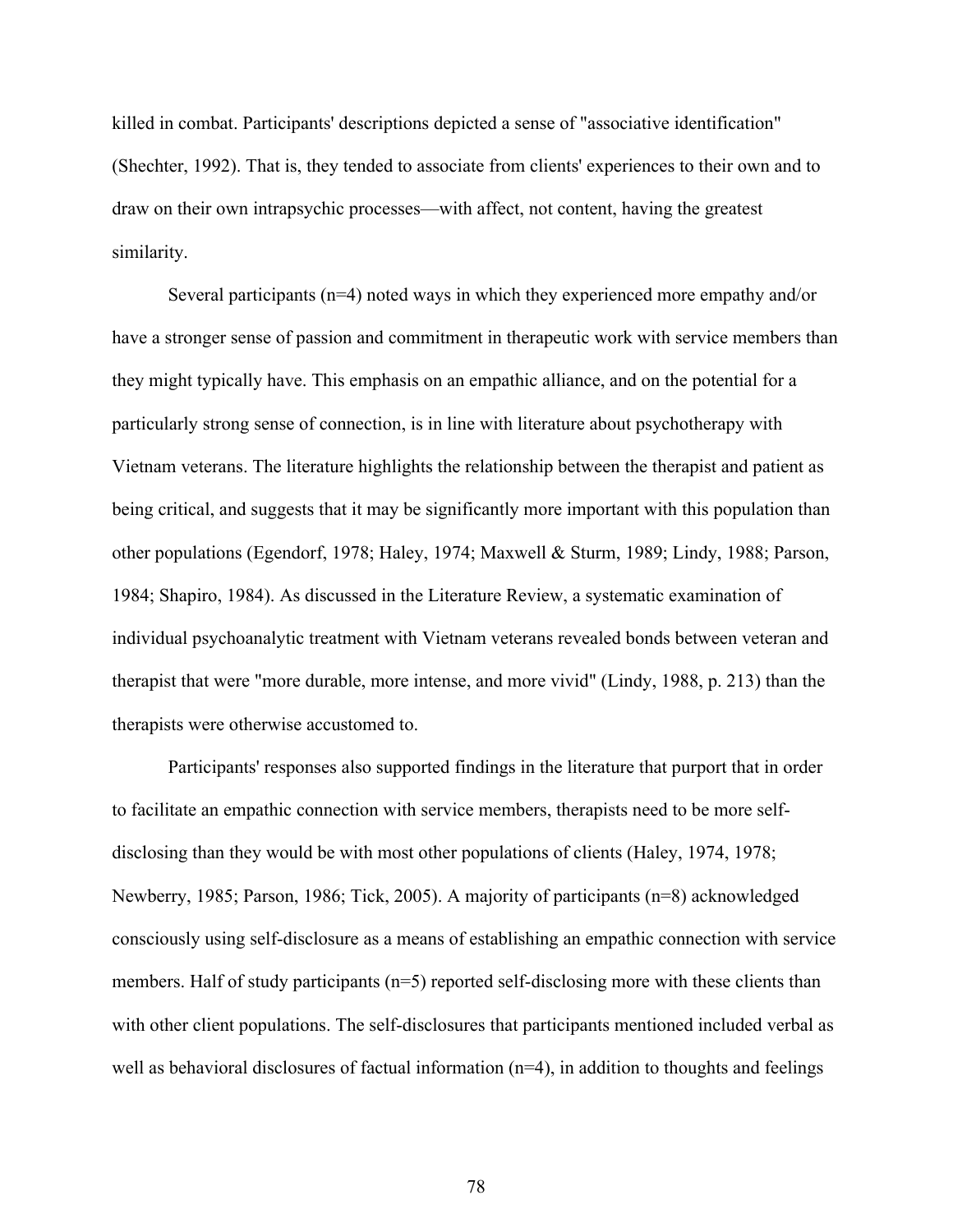about the client's material and what was unfolding in the treatment process  $(n=7)$ . More participants acknowledged disclosing expressions of affect than factual disclosures.

Two specific topics that participants discussed in regards to self-disclosures were civilian identity and political opinions on war. Although nearly all participants (n=9) remarked that they were consciously aware of their civilian identity, only two participants reported making explicit efforts to speak overtly to this topic with their clients. The majority of the participants' descriptions indicated a preference to keep this aspect of their identity as an unspoken but known reality. None of the participants provided a particular reason for this.

Likewise, of the four participants who referenced being aware that their views on war could potentially impact the therapeutic dynamic, three reported making conscious efforts to keep any mention of the politics of war out of their interactions with clients. Each of these individuals referred to being politically opposed to the current wars. Their reflections suggested a belief that as long as explicit mention of the politics of war did not enter the interaction, the therapists' personal opinions and accountability would not influence the process. None of the participants mentioned an incident in which they perceived of their political opinions having has an impact.

Specific topics that participants preferred to not address directly notwithstanding, half of study participants (n=5) described themselves as being more "real" and "human" with service members. These participants asserted that their own genuine engagement with service members was essential to effective treatment. In most cases, participants conveyed this not necessarily as a manifestation of their theoretical orientation or practice style, but rather as an aspect of their therapeutic work that was unique to and/or accentuated with combat service members.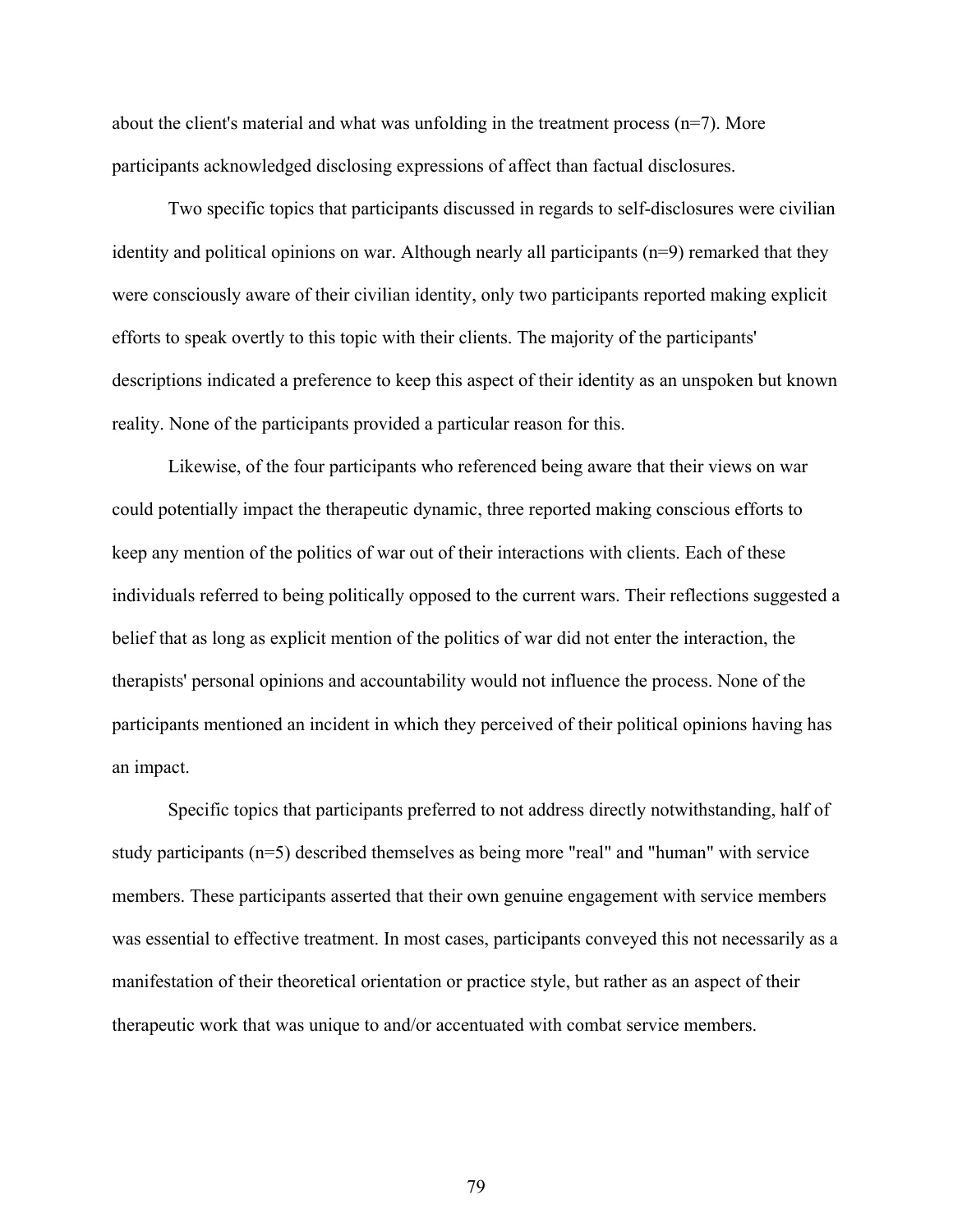The reasons commonly cited in the literature for an emphasis on "realness" and selfdisclosure with service members are that it conveys trustworthiness and a nonjudgmental stance, facilitates a degree of absolution for the service member, and functions to transfer responsibility for war's suffering from the individual to the collective (Haley, 1974, 1978; Lindy, 1988; Newberry, 1985; Parson, 1986; Tick, 2005). Although meaningful, these explanations fail to speak to the individual therapists' urge and desire to be more "real" and self-disclosing with this population, or to not do so as the case may be.

This study explored in greater depth therapists' subjective thoughts and feelings regarding self-disclosure and genuineness with combat service members. Participants provided various reasons for their use of self-disclosure, including as a way to build rapport, normalize experiences, and to convey acceptance and a nonjudgmental stance. Participants expressed a desire to communicate to their clients that they understood and empathized with the experience of having killed in combat despite not having had similar experiences.<sup>2</sup>

When asked why they disclose more with service members than with other populations, several participants (n=4) remarked on their intention to reduce the power differential and to establish a sense of reciprocity. Participants associated the need to equalize the power differential with the hierarchical nature of military culture which clients were accustomed to, and they addressed reciprocity in regards to a mutual exchange of openness. Three participants remarked on self-disclosure in terms of "owing" it to the client or as a means of "pay back" for the clients' attempts at genuineness. In each of these cases, clients' openness and willingness to share their

<sup>&</sup>lt;sup>2</sup> Although many participants' highlighted not being able to fully relate to their clients' experiences in combat, none of the participants identified their identity as a civilian as influencing the therapeutic interaction.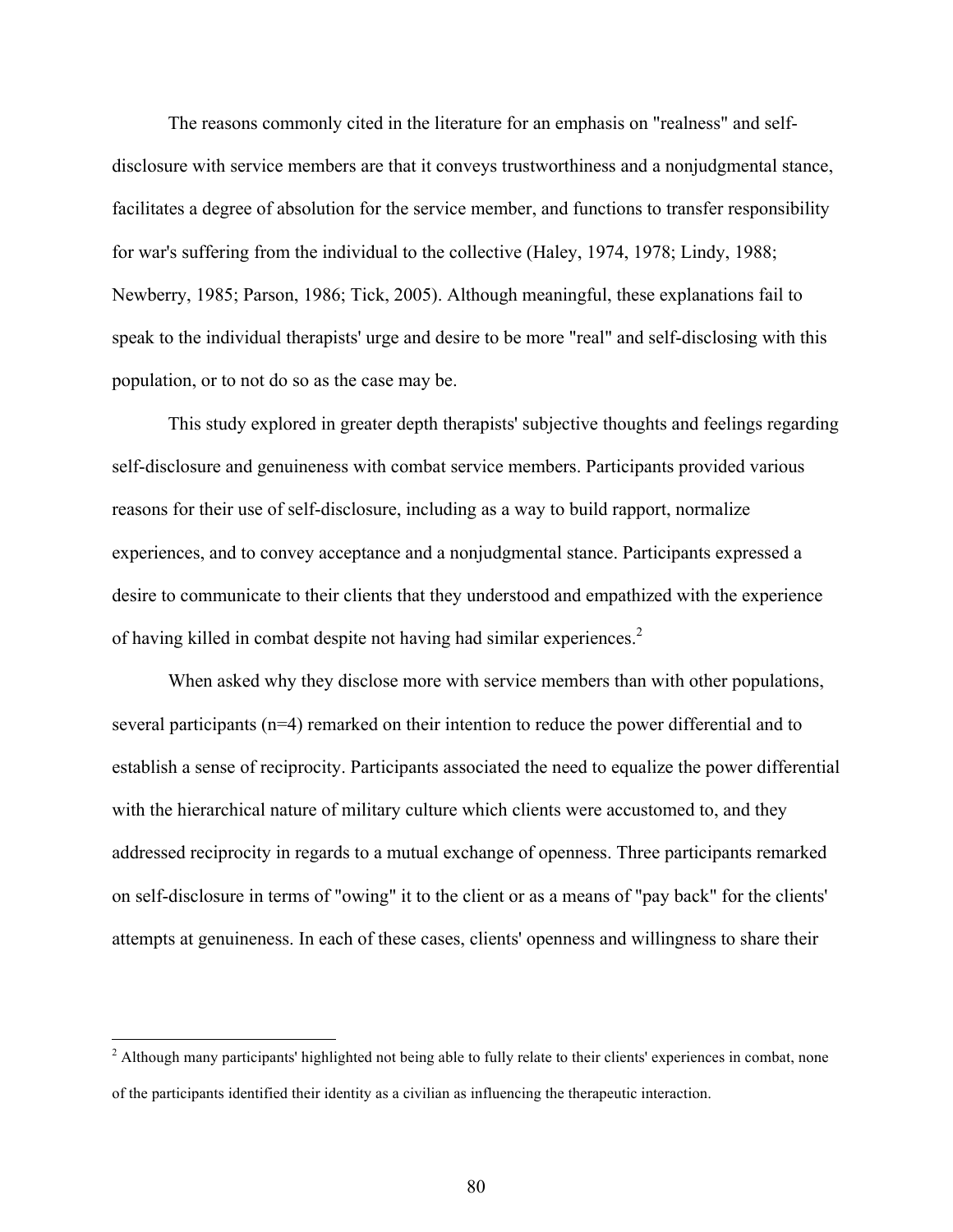experiences were portrayed as though it was a gift to the therapist, and the therapists' openness and genuineness was described as being offered in return.

The consideration of indebtedness is a noteworthy and distinctive quality in therapists' reflections on their work with combat service members. A total of 5 participants remarked explicitly on some aspect of their therapeutic work being the fulfillment of an obligation or debt—three participants spoke to this in relation to self-disclosure and genuineness, and two participants addressed this in regards to their personal histories as men who had actively contemplated the implications of being in combat, and potentially having to kill, during the Vietnam era. It is noted in the literature that the transfer of responsibility for war's suffering from the individual to the larger community occurs in part through psychotherapy (Tick, 2005). According to Tick (2005), therapists "need to help carry the collective responsibility" (p. 238) for war. The connections that participants drew between self-disclosure and indebtedness raise compelling questions regarding clinicians' experience—both conscious and unconscious—of bearing a degree of responsibility for war's suffering and of being indebted to their clients who have served in combat. In some regards, the clinician—as a civilian—and the client—as a service member ostensibly tasked with defending civilians' freedoms—are necessarily engaged in pre-existing relational dynamics that extend outside the therapeutic frame, and are imbued with distinct characteristics of debt and power.

#### **Empathic "Failures"**

Participant interviews included indication of overt and/or implicit barriers to empathic attunement with combat service members. In some cases, it is possible to see these "failures" as inevitable aspects of the treatment and perhaps as, in fact, representing a form of interpersonal empathy with an experience of disconnection and alienation. They are also revealing of civilian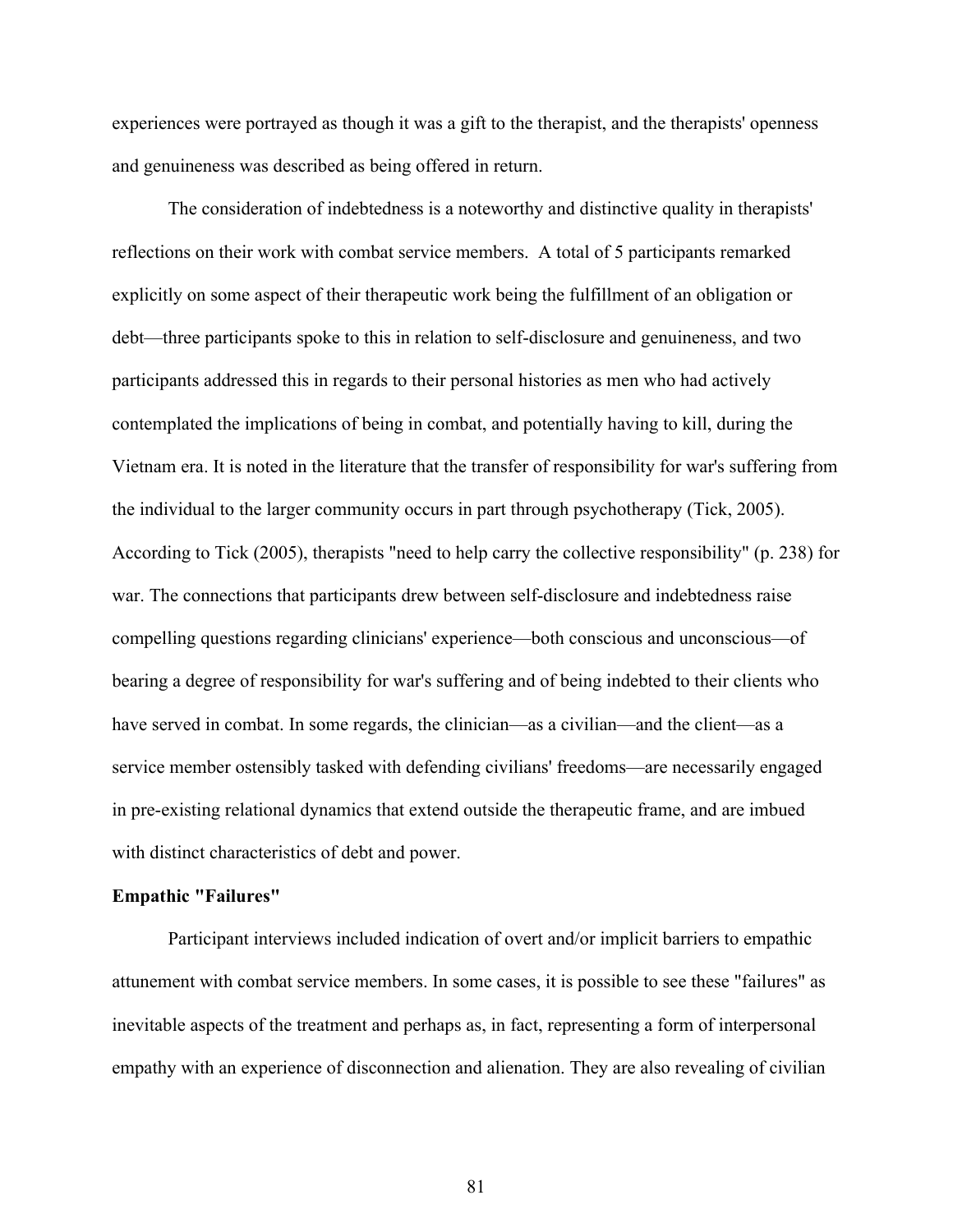therapists', often times unspoken and perhaps unprocessed, beliefs about combat, killing, and the psychological implications of both.

**Reducing the symptoms rather than being with the pain.** Half of participants (n=5) explicitly identified struggling at times to accept and be with their clients' affective states without wanting to change or fix them, particularly when clients remained "stuck" in the trauma of having killed for an extended period of time. This perspective is in line with mainstream literature's overwhelming emphasis on cognitive-based, symptom-reduction models and interventions for PTSD treatment (Adler, Bliese, & Castro, 2011; Hoge et al., 2006; Marmar, 2009; Ramchand et al., 2010; Ruzek et al, 2011; Tanielian & Jaycox, 2008). Intrinsic in this point of view, as conveyed both in participants' responses and in the literature, is an imperative for service members to expediently move past their internal dilemmas and forward with their lives. However, as Tick (2005) describes it, "We expect them to put war behind them and rejoin the ordinary flow of civilian life. But it is impossible for them to do so—and wrong of us to request it" (p. 98). Although a focus on reducing, and perhaps resolving, PTSD symptoms is important and useful, an exclusive focus on this denies the existential dilemmas inherent in many individuals' experiences of having killed. It also ignores the relational repercussions that are inherent in the trauma of killing and its aftermath (Carr, 2011; Herman, 1997; Tick, 2005). A total concentration on symptoms and on symptom-reduction disregards the possibility that clinicians' conscious and unconscious ways of being present may contribute to clients' "stuckness."

Tick (2005) compellingly describes what is rendered invisible by common interpretations of PTSD and by the belief that service members' suffering is simply a matter of dysfunctional thoughts or failed attempts at moving on,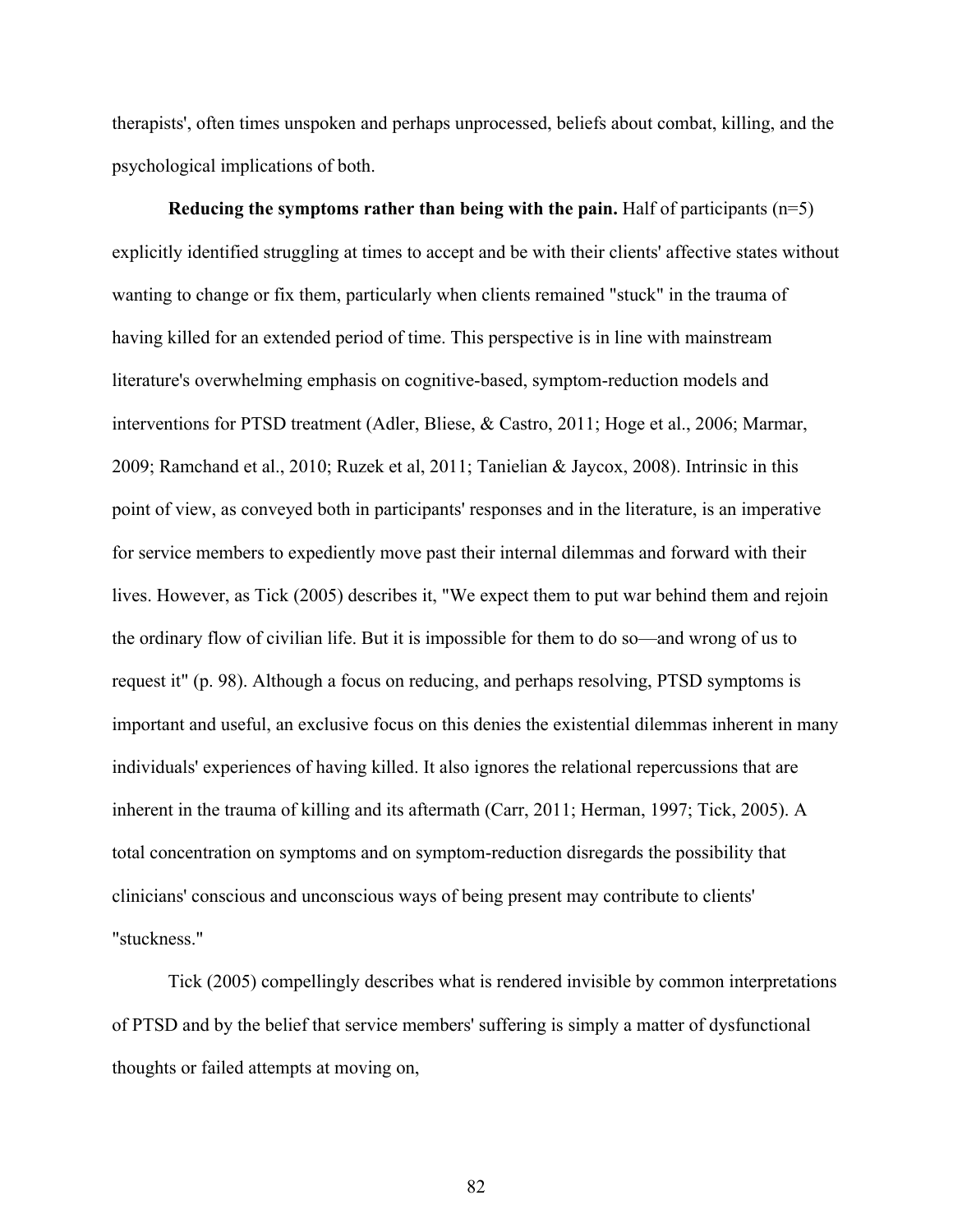We deny our own complex human nature, including our capacities for greed, evil, and doing harm, clinging instead to the belief in our innocence and goodness. We deny the true destructive nature of modern warfare in order to cling to its mythic foundations. And we deny that war changes it participants forever, promoting instead the belief that PTSD can be repaired and that vets and survivors can resume an ordinary civilian identity. (p. 154)

**Possible meaning in misogyny.** Three of five female participants identified experiencing a common barrier to empathic connection with their male clients: Unapologetic misogyny. Each of these participants identified their clients' sexist and sexualized attitudes and, at times, hostile behaviors as being associated with the sexually charged and hierarchical nature of broader military culture. Two female participants who reported a conscious awareness of self-disclosing less with service members described doing so as a way of maintaining distance because their clients were male, with one of these participants explaining it specifically in terms of wanting to avoid potential erotic transference. This participant remarked deliberately on the prevalence of sexual violence in the military and acknowledged registering this issue as an extra presence in the room when she was working with male service members.

The misogyny, and resulting sense of alienation that participants describe feeling with male clients, can be seen as a manifestation of military culture's influence on the therapeutic alliance as well as an expression of clients' attempt to assert some power and control in the face of otherwise overwhelming feelings of powerlessness and lack of control. In addition, it is also worth considering these sexualized dynamics in light of literature that highlights the powerful, erotic sense of intimacy that emerges during and/or after the act of killing (Grossman, 2008, 2009; Tick, 2005). According to this literature, for many individuals the energies of killing and sex—a primal aggression, release, and orgasmic discharge—become difficult to separate. Tick (2005) asserts,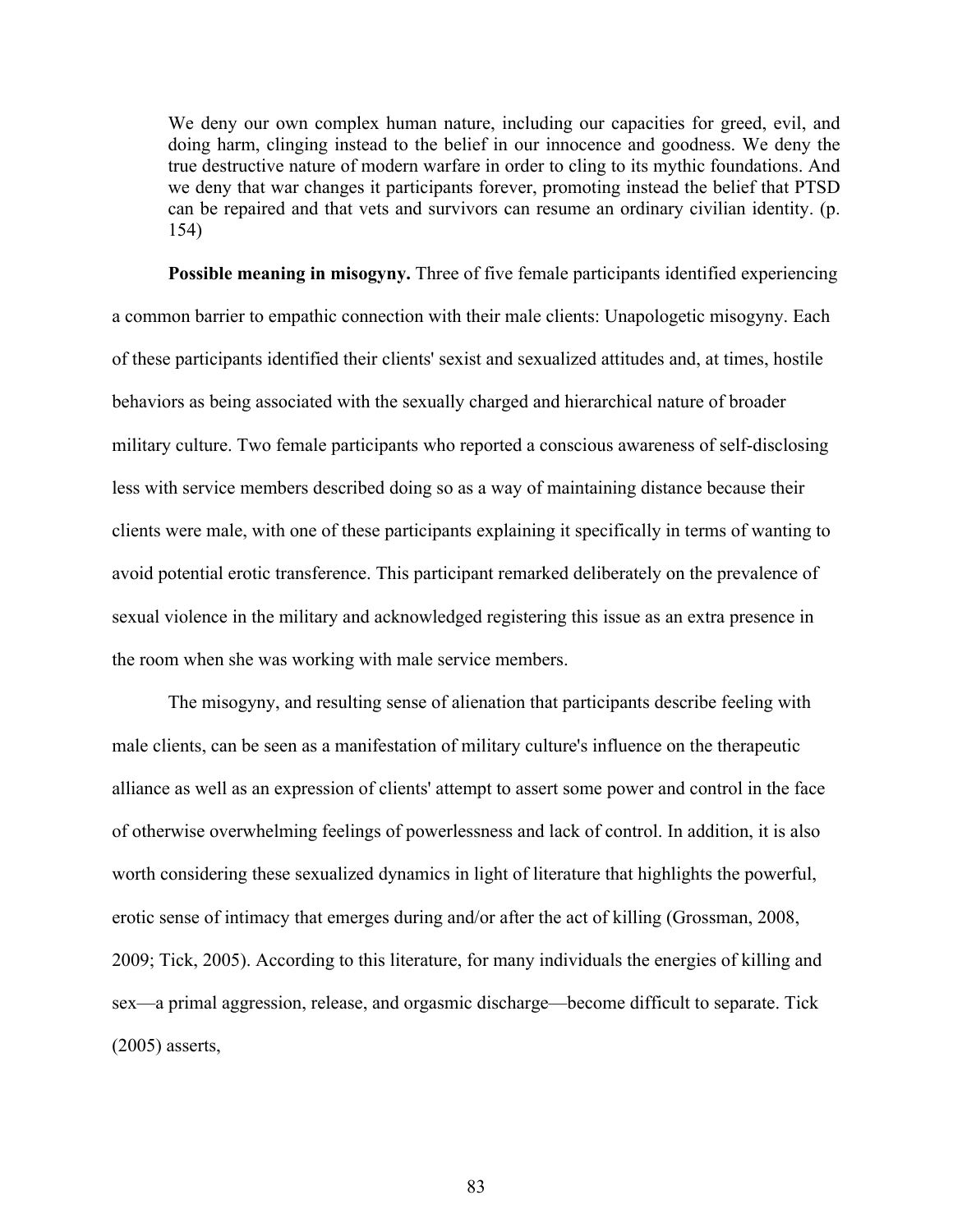Lust awakened by war for bloodletting easily transfers to sexuality back at home. In its throes, only one's partner feels debased. The survivors often do not feel shame. Rather, they feel justified or as if they are acting out of necessity. (p. 124)

Although none of the participants explicitly addressed their clients' experience of having killed in erotic or sexualized terms, it is possible that the sexualized interaction that female participants describe is, in some instances, a window into the powerfully and intimately erotic nature of killing. The sexual energy and attention that these participants describe experiencing may be expressive of the way that "the power and pleasure of explosively spewing a stream of bullets is akin to the emotions felt when explosively spewing a stream of semen" (Grossman, 2009, p. 136).

**Defending against the darker side of killing.** When asked to characterize the emotions they were aware of feeling in response to clients' experiences of having killed, more than half of participants (n=6) focused on expressions of compassion and/or sadness. Participants' compassion and sadness undoubtedly aligns with real and important aspects of service members' experiences of killing, yet a sole focus on these emotions potentially disavows other aspects of the experience, namely the more ambiguous and conflictual parts.

Although the literature indicates that many individuals experience a range of divergent emotions—including rage and pleasure alongside sadness and guilt—associated with the act of killing, only four participants acknowledged either their clients' or their own feelings of aggression, anger, or sadistic pleasure in relation to killing. These participants' descriptions echoed the literature on psychotherapy with Vietnam veterans that emphasizes that:

The therapist must be able to envision the possibility that under extreme physical and psychic stress, or in an atmosphere of overt license and encouragement, he/she, too might very well murder. (Haley, 1978, p.194)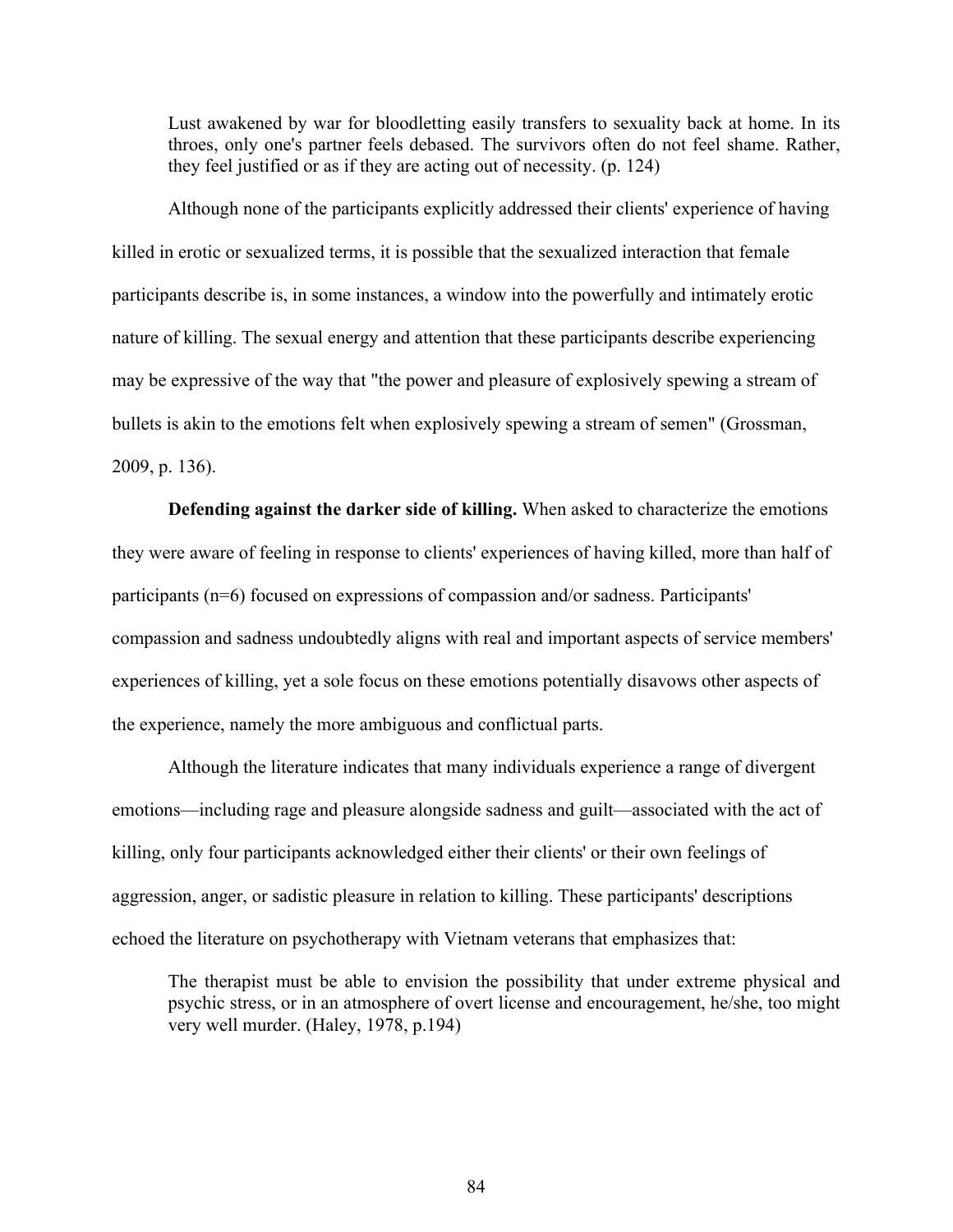The majority of participants' tendency to overlook and/or move away from the darker, more gruesome and complicated elements of the act of killing is conceivably illustrative of Grossman's (2009) proposition that "we condemn aggression and repress it rather than look at it squarely and try to understand it" (p. xxxv).

Two participants (n=2) explicitly described defending against their clients' experiences of having killed in combat. In both of these cases, the participants' descriptions suggested a subtle sense of anxiety and defensiveness associated with the knowledge that their clients had been trained to and had the capacity to kill. One participant displayed a disconcerted sense of awe in describing her clients' killing capabilities. She also emphasized that she does not internalize her clients' experiences of having killed, rather they remain as just stories to her. The other participant acknowledged that knowing that his clients have killed changes something in his interaction with them, although he struggled to put into words precisely what he perceived this change to be. He also expressed a sense of relief when his clients were not talking about killing and described it as being easier to tolerate. Neither of these participants elaborated on if and how they made sense of these experiences of protective distance from their clients' experiences of killing. However, one way to understand these reactions is as a defense against the "dangerous aspects of our cultural psyche [that] break through and are inevitably expressed through our soldiers" (Tick, 2005, p.169). The clinicians' responses may, in fact, embody a form of empathy with the client's own experience of denial.

The literature purports that "there is within most men an intense resistance to killing their fellow man" (Grossman, 2009, p. 4) and that therapeutic work with service members can bring a therapist face-to-face not only with clients' but also their own, often well-defended,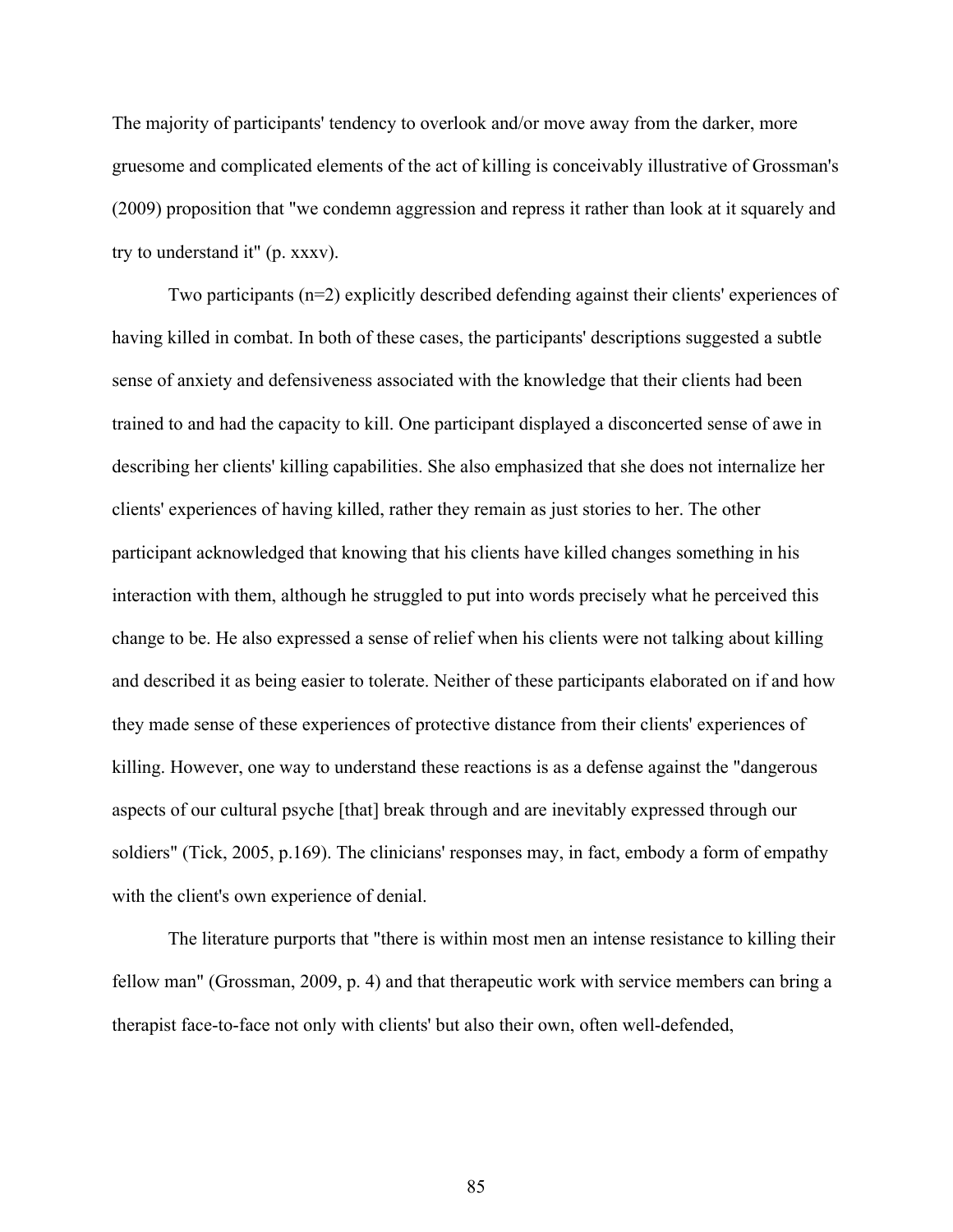murderousness and vulnerability to being murdered (Haley, 1978; Tick, 2005). Haley (1978) writes,

… the therapist must confront his/her own sadistic and retaliatory feelings to an unusual degree. Psychotherapy with these men is not of use until the therapist is perceived as someone who can hear horrifying realities, and can tolerate natural feelings of revulsion, yet resist an equally natural tendency to punish. (p.191)

Therapy with service members necessitates that the therapist look at aspects of him/her self and the human condition that "we would rather leave unexamined and that the public's conscious awareness, for the most, denies" (Tick, 1995, p. 1). Participants' tendencies to subtly overlook and/or defend against the harsher and more complicated elements of their clients' experiences perhaps represents an enactment of the disconnection and alienation—from oneself and from others—that accompanies the act of killing. Participants may be defending against knowing their clients, and their own, innate potential for lethal rage and sadistic pleasure.

#### **Implications for Practice**

This study's findings indicate a range of ways in which therapeutic actions and presence are practiced differently with combat service members than with other client populations, including in the form of a more powerful empathic alliance, increased self-disclosure, and greater attentiveness to power differentials and mutuality in the clinical interaction. Furthermore, analysis of some of the explicit and implicit dynamics between therapists and service members points to potentially compelling ways in which mutual influence is experienced in these dyads, particularly as it relates to intrapsychic and interpersonal experiences of alienation and denial associated with killing in combat as well as to the interplay between individual and collective responsibility for war's devastation.

As noted in the Literature Review, it is widely acknowledged that in order to provide effective assistance to combat service members, civilian therapists must possess an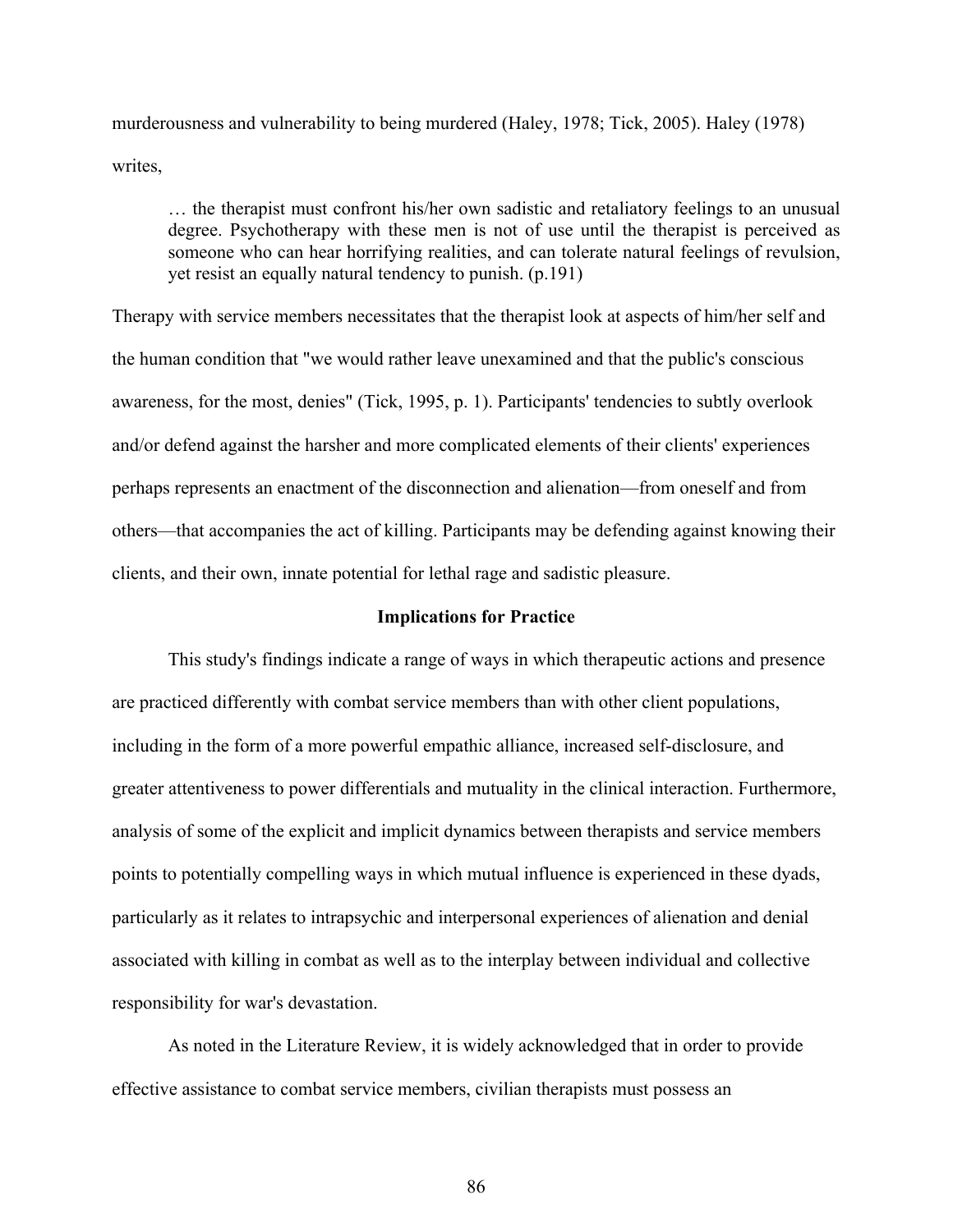understanding of military culture. This is most often addressed as the need for knowledge of the military's chains of command, acronyms and lingo, and stages of deployment. The findings of this study however point to the significance of a more nuanced consideration of the intersection of military and civilian cultures as it unfolds in the therapeutic dyad. Killing is largely what war is about and it is what is expected of service members. Yet, there exists within most individuals, service members and civilians alike, an innate and intense resistance to killing another human being (Grossman, 2009). Furthermore, the circumstances of combat have no equivalent in civilian life. Civilian therapists must be prepared to confront the resistance to killing within themselves as much, if not more so, as within their clients and to engage with the harsh, gruesome and complicated elements of killing that the public's conscious awareness often denies.

As such, civilian therapists need to not only understand PTSD and how to reduce it's symptoms, but also to understand and appreciate the intense physiological and emotional responses that often accompany the act of killing—including exhilaration, erotic intimacy, rage, and remorse. Additionally, they need to be aware that all acts of killing, even sanctioned killing, can be gruesome, horrific, and confusing—both internally and externally. And lastly, civilian therapists must hold in mind their own relationship to and responsibility for war's suffering. It is by doing so that they can most effectively relate to and assist combat service members in meaningfully coming to terms with the distressing psychological wounds of war.

Regardless of whether the therapist is practicing cognitive-behavioral treatment, psychodynamic treatment, or utilizing an eclectic combination of approaches the findings from this study point to the influence, and value, of relational dynamics. It is apparent that an intense emotional interaction regularly unfolds between service members and therapists, and that many therapists seek to create a strong connection with service members by sharing more of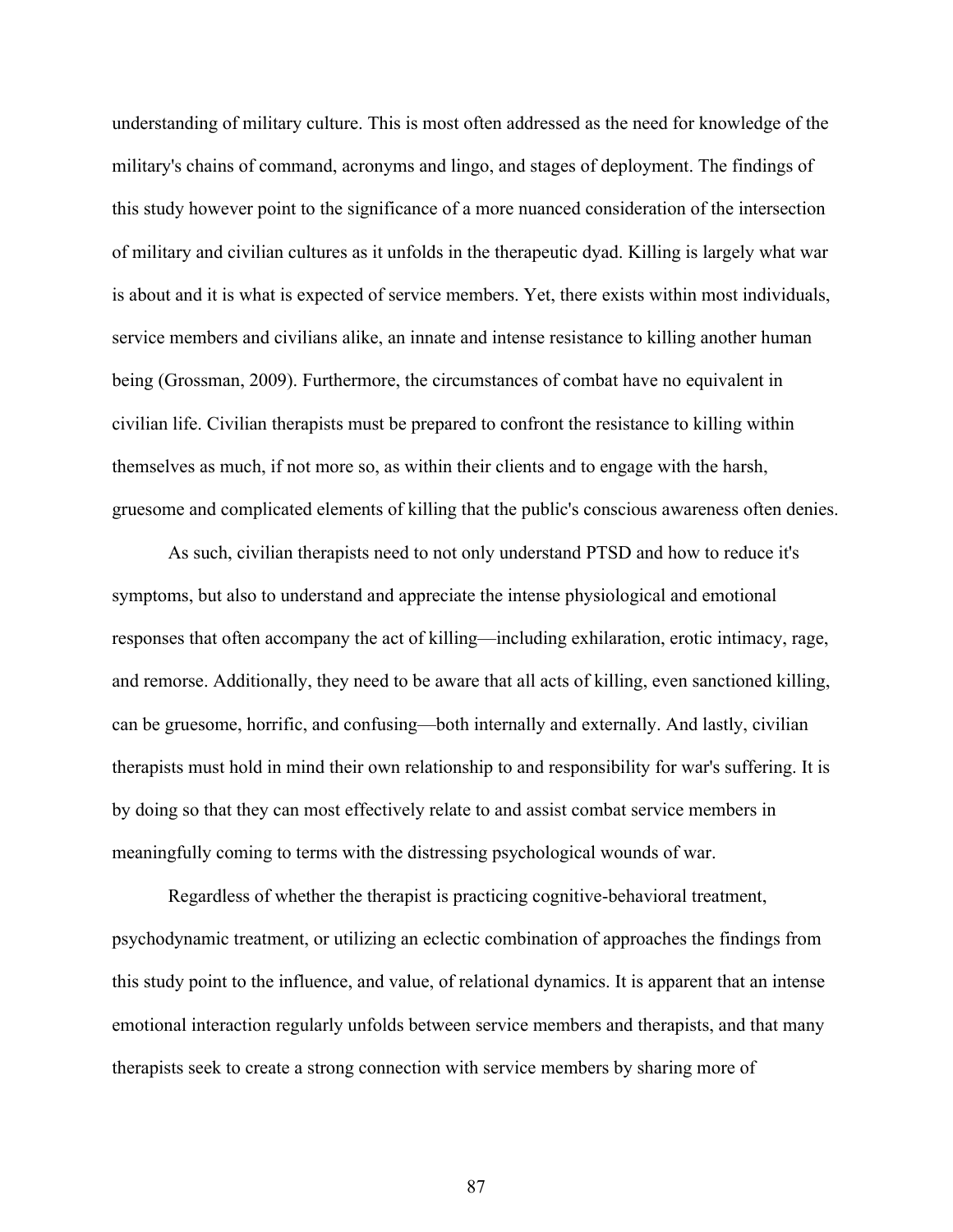themselves than they otherwise would. Particularly given the interpersonal nature of killing—the ways in which the act of killing often shatters individuals' sense of themselves and of the world, leaving them with a pervasive sense of alienation—this powerful bond between therapist and service member can serve as an integral aspect of the therapeutic healing. And yet, on the other hand, the potential also exists for it to reinforce disconnection and isolation if the therapist does not maintain an awareness of the pull to overlook and/or defend against the harsh, ambiguous realities of killing in combat. Effective work with combat service members, therefore, calls for therapists to remain attuned to the interactional dynamics within the therapeutic dyad in order to both ensure the most meaningful therapeutic impact and to avoid further denial and alienation. Ultimately, this attunement offers service members an opportunity to process the psychological repercussions of killing within a mutual encounter, and thereby shares the burden of war's devastation.

#### **Limitations**

The limitations of this research are that the study sample was limited in size, racial diversity, and theoretical orientation. In addition, in retrospect, some of the interview questions would have benefitted from additional clarity and conciseness.

Due to a limited time frame, the researcher was only able to recruit and interview ten participants. Attempts were made to engage additional participants, however with limited success. Presumably, with additional time more focused efforts could have been made to recruit additional clinicians and more expansive findings would have been generated. Furthermore, all ten of the participants identified as white/Caucasian, with one participant also identifying as Native American/Alaskan Native. It is likely that additional perspectives and themes may have emerged had there been greater racial diversity in the study sample. In addition, the relatively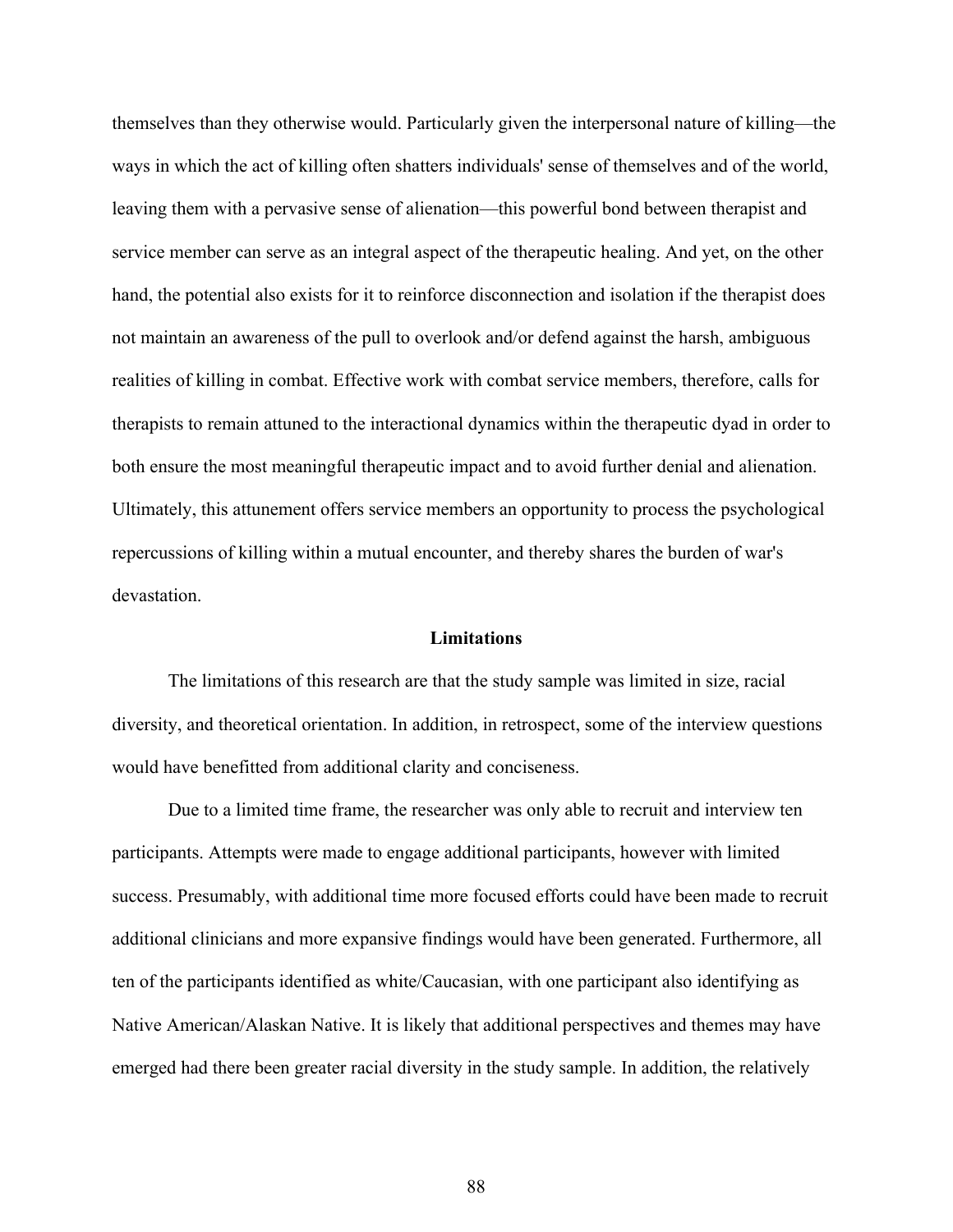limited spectrum of theoretical orientations represented in the sample restricted the scope of insights. Particularly, given the nature of the research question, a greater number of participants who practice from either a psychoanalytic/psychodynamic or experiential/existential orientation would enhance the findings.

The research questions were designed by the researcher and in retrospect, a number of the questions would have benefitted from additional clarification, of follow-up clarifying questions, to elucidate how participants were defining or interpreting particular concepts. This would have enhanced the specificity of responses, and provided more focused and concise findings.

In addition, the nature of the overall research question required an ability and willingness to recall specific moments in the therapeutic process, as well as a considerable level of selfawareness and openness on the part of study participants. The study is necessarily limited by any constraints to these, including insufficient trust or comfort with the researcher. Also, due to the geographic location of the researcher and participants, the majority of interviews (n=9) took place via telephone or Skype. The findings are therefore restricted to what participants were capable of conveying via this mode of communication.

It is also important to note that during the time of this study the researcher was a graduate social work intern at a VA medical center practicing cognitive-behavioral trauma treatment while also receiving academic training in psychodynamically-oriented psychotherapy. Every effort was made to recognize any biases when analyzing the data and remain conscious of the possible influence of these potential biases on perceptions and observations.

## **Future Research**

This study represents a nascent attempt at exploring how the psychological implications of killing in combat play out within the interpersonal space of the therapeutic dyad. In addition to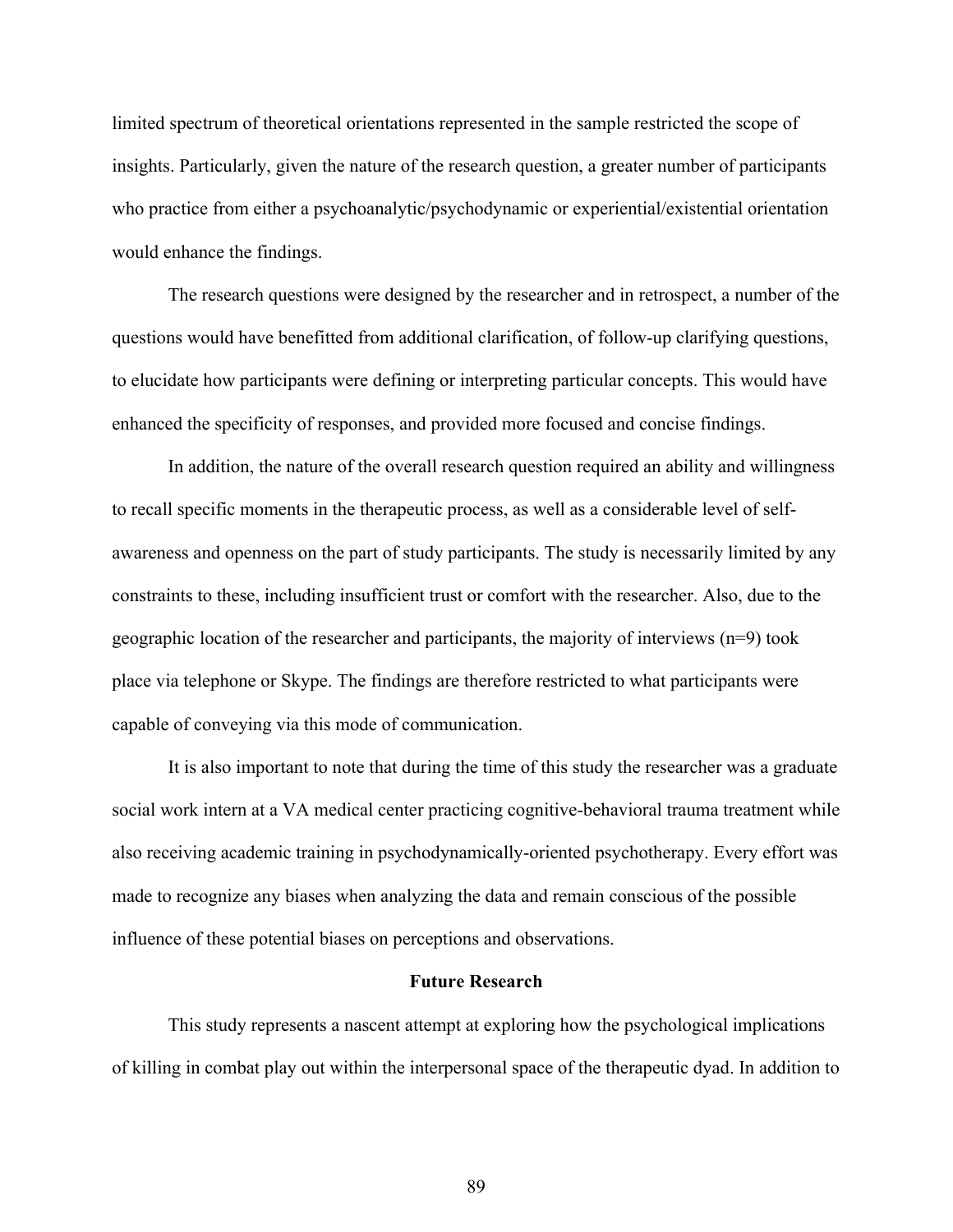elucidating compelling dynamics between service members and therapists, this study's findings also highlight the need for substantially more research in this area, including a replication of this study with an increase number of diverse participants. Among the areas for further exploration, there is need for additional investigation into the specific influence of gender and racial dynamics in the therapeutic dyad between civilian therapists and service members.

This study's findings support literature that emphasizes self-disclosure and genuineness in therapeutic encounters with service members, and it also takes steps towards exploring therapists' subjective thoughts and feelings regarding the urge to do so. More in-depth inquiry is needed into the role of self-disclosure and genuineness in work with this population. What informs therapists' stance on this? How is it perceived by service members?

In addition, further analysis is needed into the potential meanings and implications of the distinct characteristics of indebtedness and erotic transference that manifest in these therapeutic dyads. Do therapists feel indebted to their clients who have served, and how does that influence experiences of power and influence in the therapeutic dyad? In what ways does the powerful erotic intimacy associated with killing destructively and/or constructively enter into the interaction between therapist and service member?

#### **Conclusion**

War, and the particularities of killing in combat, does not only affect the individuals who serve in combat—it affects everyone, including the therapists who seek to help ameliorate service members' suffering. The aim of this study was to explore how therapists' subjectivities in the form of actions, values, biases, preconceived notions, and emotions regarding the reality of killing in combat—manifest, explicitly and implicitly, in a therapeutic dyad with clients who have killed or think they may have killed in combat.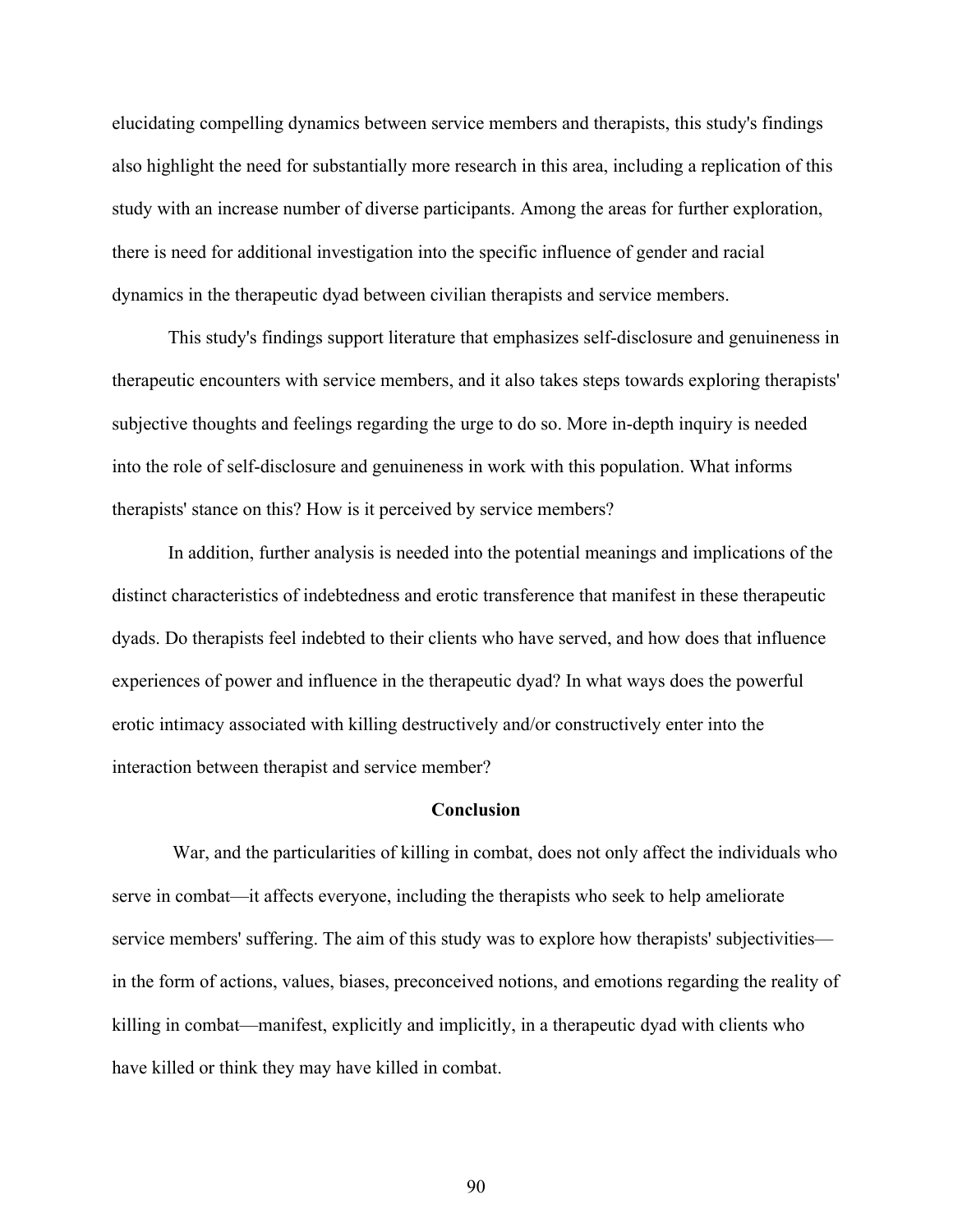This study is undergirded by the premise that client and clinician are two authentic human beings, and that the clinician's affects and attitudes are inevitably an integral aspect of the treatment, even if and when they are implicit and perhaps unconscious. The findings support this notion. Regardless of the therapeutic approach or technique, and whether or not it was intended or attended to, study participants detailed distinctive ways in which they, consciously and unconsciously, engaged in therapeutic work with combat service members.

In describing their therapeutic work with service members, study participants identified their understandings of the repercussions of killing, described how they conceptualize of killing in combat, and portrayed the ways in which empathy is experienced and enacted in this work. In large part, the focus of therapeutic change for many participants was on resolving impairments in clients' behaviors and attitudes associated with killing, rather than on looking squarely at and seeking to understand the dynamic implications of war and killing in combat. The majority of participants' described killing in combat as a clear, comprehensible act and staunchly asserted a belief in service members' as necessarily being "good and right." This perspective, albeit partly true and a sign of acceptance, also serves to deny the harsher, more complicated and ambiguous realities of killing.

Furthermore, although the findings revealed a marked tendency towards genuineness and self-disclosure by the clinician, many participants concurrently indicated a subtle inclination to defend against the more gruesome and discordant aspects of killing in combat. In fact, the findings reveal a potentially compensatory quality to clinicians' self-disclosure and genuineness—perhaps an attempt to "pay back" the service member for serving in combat, for having to tolerate the intolerable and unknowable.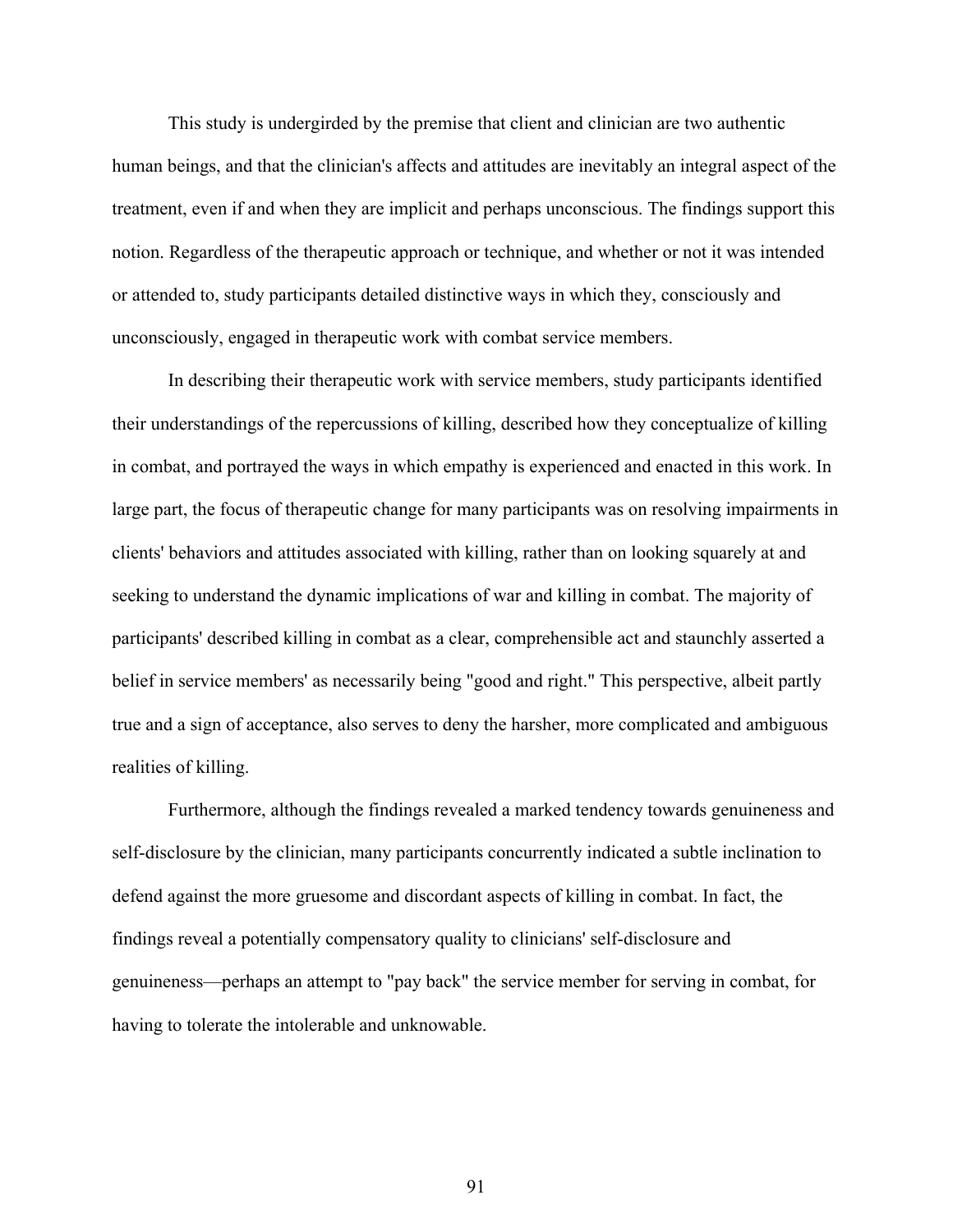In many ways, the findings of this study are reflective of what the literature identifies as a "conspiracy of silence" around the reality of killing. The devastation, chaos, and horror that characterize combat have little counterpart in civilian life and, furthermore, reveal aspects of the human condition that most individuals, and much of society, would rather remain out of sight. This study confirms that the distressing and dissonant reverberations of killing in combat are manifest in the therapeutic dyad between civilian therapists and service members, yet often remain in an implicit and unprocessed realm. Civilian therapists' reluctance to directly confront their own and their clients' murderous capabilities and vulnerabilities offers insight into the individual, relational, and societal transformations which lay in combat's wake, and highlights ways in which we all, consciously and unconsciously, carry the burden of war within and between us.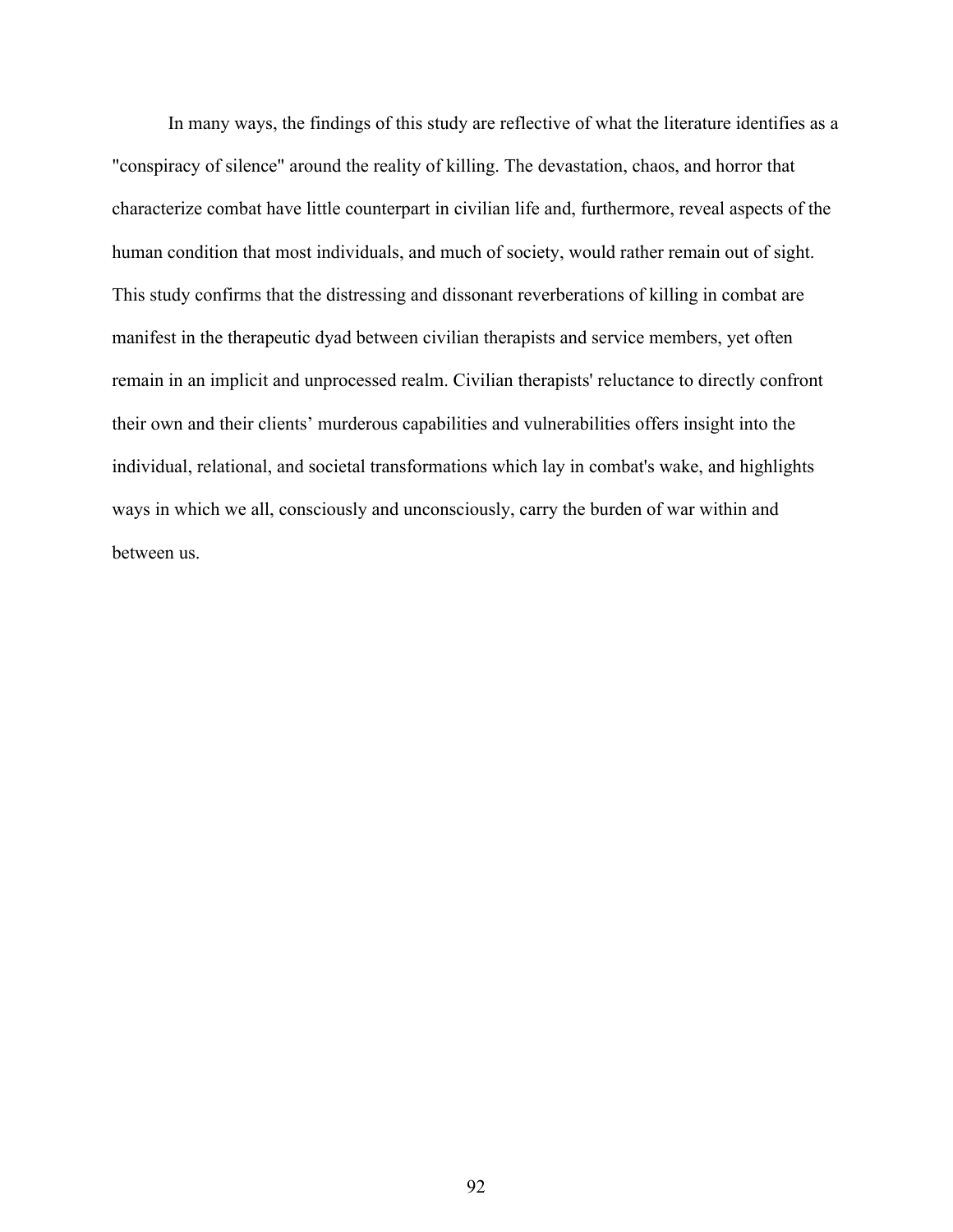#### **REFERENCES**

Adler, A., Bliese, P., Castro, C. (Ed.). (2011). *Deployment Psychology: Evidence-Based Strategies to Promote Mental Health in the Military*. Washington, DC: American Psychological Association.

Altman, N. (2010). *The Analyst in the Inner City* (2nd ed.). New York: Routledge.

Aron, L. (1996). *A Meeting of Minds: Mutuality in Psychoanalysis*. London: The Analytic Press.

- Basham, K. (2008). Trauma Theories. In P. Berzoff, J., Flanagan, L., Hertz (Ed.), *Inside Out and Outside In: Psychodynamic Clinical Theory and Psychopathology in Contemporary Multicultural Contexts* (2nd ed., pp. 411–442). Lantham: Jason Aronson.
- Boulanger, G. (2002). The cost of survival: Psychoanalysis and adult onset trauma. *Contemporary Psychoanalysis*, 38, 17-44.
- Boulanger, G. (2007). *Wounded by reality: Understanding and treating adult onset trauma*. New York: Psychology Press.
- Bourke, J. (1999). *An Intimate History of Killing: Face-to-Face Killing in Twentieth-Century Warfare*. London: Granta Books.
- Carr, R. B. (2011). Combat and human existence: Toward an intersubjective approach to combat-related PTSD. *Psychoanalytic Psychology*, *28*(4), 471–496.
- Darwin, J. (2012). The Return from War: Templates for Trauma and Resilience. In J. Berzoff (Ed.), *Falling Through the Cracks: Psychodynamic Practice with Vulnerable and Oppressed Populations* (pp. 347–371). New York: Columbia University Press.
- Egendorf, A. (1978). Psychotherapy with Vietnam Veterans: Observations and Suggestions. In C. Figley (Ed.), *Stress Disorders Among Vietnam Veterans: Theory, Research and Treatment* (pp. 231–253). New York: Brunner/Mazel Publishers.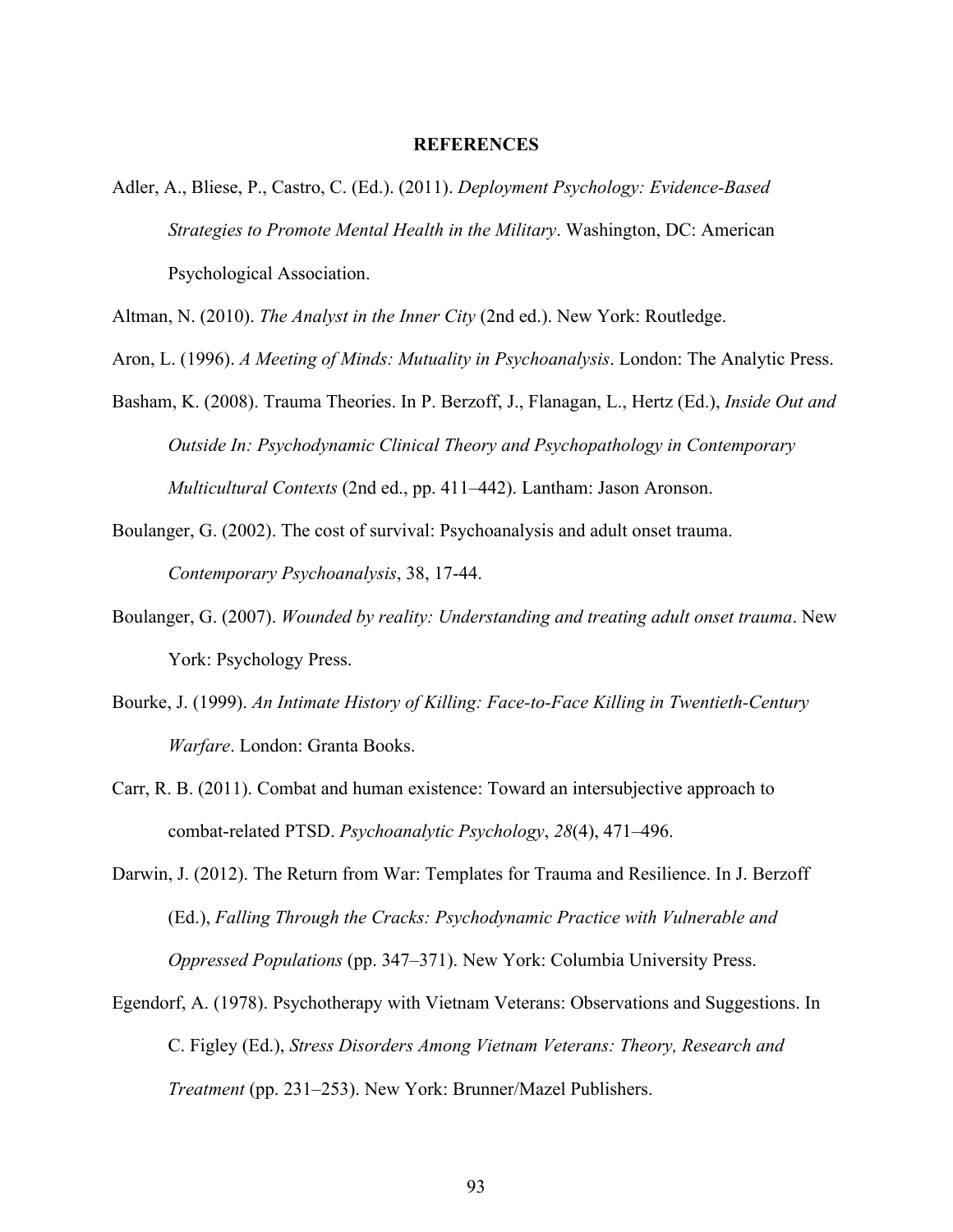- Finley, E. (2011). *Fields of Combat: Understanding PTSD among Veterans of Iraq and Afghanistan*. Ithaca, NY: Cornell University Press.
- Frick, R., Bogart, L. (1982). Transference and Countertransference in Group Therapy with Vietnam Veterans. *Menninger Clinic Bulletin*, *46*(5), 429–444.
- Goldstein, E., Miehls, D., Ringel, S. (2009) *Advanced Clinical Social Work Practice: Relational Principles and Techniques*. New York: Columbia University Press.
- Grossman, D. (2008). *On Combat: The Psychology and Physiology of Deadly Conflict in War and in Peace* (3rd ed.). Warrior Science Publications.
- Grossman, D. (2009). *On Killing: The Psychological Cost of Learning to Kill in War and Society* (3rd ed). New York: Back Bay Books.
- Hadley, M. (2008). Relational Theory: Inside Out, Outside In, In-Between, and All Around. In P. Berzoff, J., Flanagan, L., Hertz (Ed.), *Inside Out and Outside In: Psychodynamic Clinical Theory and Psychopathology in Contemporary Multicultural Contexts* (2nd ed., pp. 205– 228). Lantham: Jason Aronson.
- Haley, S. (1974). When the Patient Reports Atrocities: Specific Treatment Considerations of the Vietnam Veteran. *Archive of General Psychiatry*, *30*, 191–196.
- Haley, S. (1978). Treatment Implications of Post-Combat Stress Response Syndromes for Mental Health Professionals. In C. Figley (Ed.), *Stress Disorders Among Vietnam Veterans: Theory, Research and Treatment* (pp. 254–267). Brunner/Mazel Publishers.
- Haley, S. (1985). Some of my best friends are dead: Treatment of the PTSD patient and his family. In W. E. Kelly (Ed.), *Post-traumatic stress disorder and the war veteran patient* (pp. 54–70). New York: Brunner/Mazel Publishers.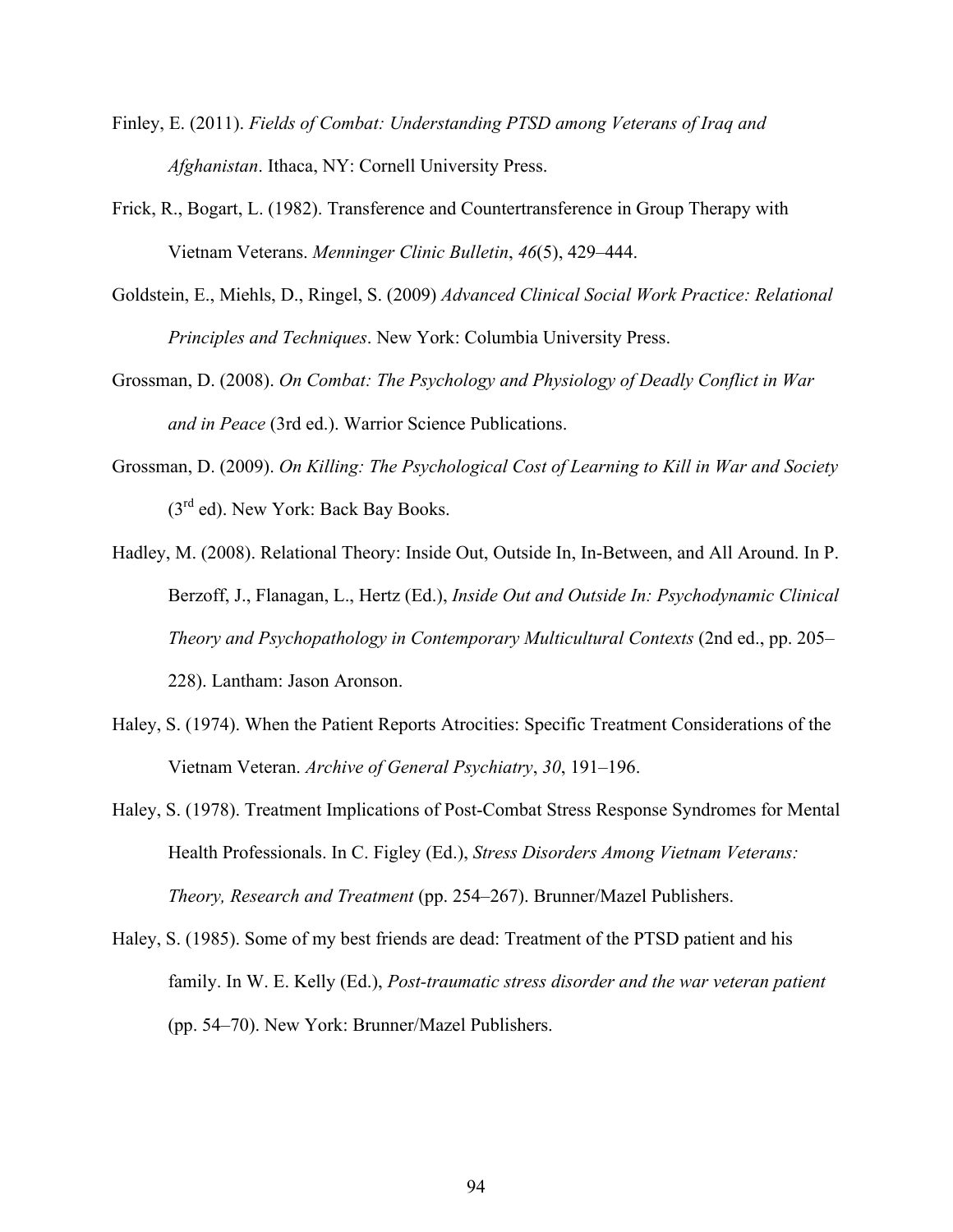- Hall, L. (2008). *Counseling Military Families: What Mental Health Professionals Need to Know*. New York: Routledge, Taylor, and Francis Group.
- Herman, J. (1997). *Trauma and Recover: The aftermath of violence - from domestic abuse to political terror*. New York: Basic Books.
- Hoge, C. W., Auchterlonie, J. L., & Milliken, C. S. (2006). Mental health problems, use of mental health services, and attrition from military service after returning from deployment to Iraq or Afghanistan. JAMA, 295, 1023-1032.
- Keane, T., Niles, B., Otis, J., Quinn, S. (2011). Addressing Posttraumatic Stress Disorder in Veterans: The Challange of Supporting Mental Health Following Military Discharge. In C. Adler, A., Bliese, P., Castro (Ed.), *Deployment Psychology: Evidence-Based Strategies to Promote Mental Health in the Military* (pp. 243–273). Washington, DC: American Psychological Association.
- Kudler, H. (2007). The Need for Pscyhodynamic Principles in Outreach to New Combat Veterans and their Families. *Journal of the American Academy of Psychoanalysis and Dynamic Psychiatry, 39*(1), 39–50.
- Lindy, J. (1988). *The Vietnam Casebook*. New York: Brunner/Mazel Publishers.
- Lindy, J. (1989). Transference and Post-Traumatic Stress Disorder. Journal of American Academy of Psychoanalysis, 17(3), 397–413.
- MacNair, R. (2002). *Perpetration-Induced Traumatic Stress: The Psychological Consequences of Killing*. London: Praeger.
- MacNair, R. (2007). Killing as Trauma. In E. Carll (Ed.), *Trauma Psychology: Issues in Violence, Disaster, Health and Illness* (pp. 147–162). Westport: Paeger.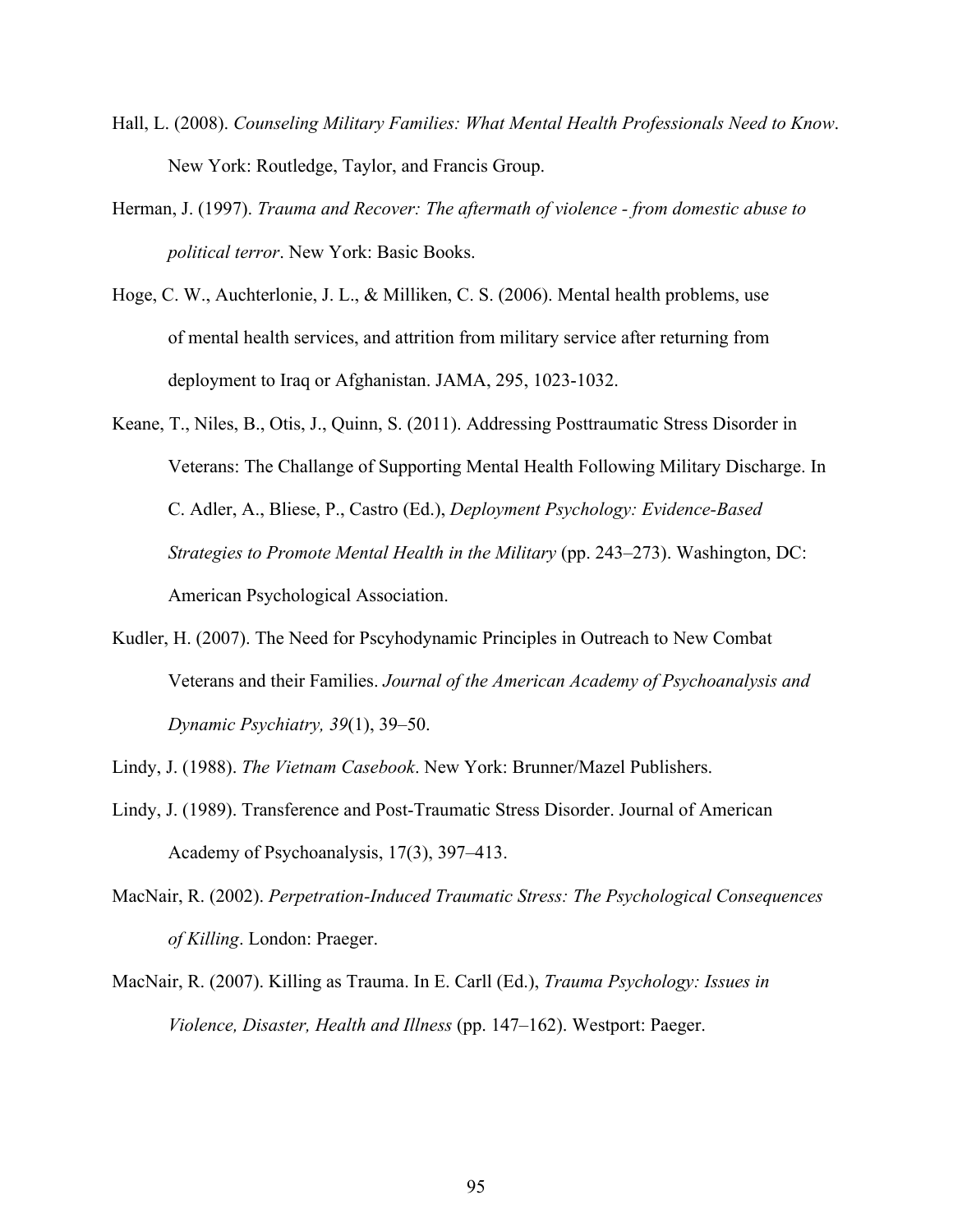- Marmar, C. R. (2009). Mental health impact of Afghanistan and Iraq deployment: meeting the challenge of a new generation of veterans. *Depression and anxiety*, *26*(6), 493–7.
- Maxwell, M. & Sturm, C. (1994). Countertransference in the Treatment of War Veterans. In J. Wilson, J.P., Lindy (Ed.), *Countertransference in the treatment of PTSD* (pp. 288–307). New York: Guilford.
- Mitchell, S. (2000). *Relationality: From Attachment to Intersubjectivity*. London: The Analytic Press.
- Newberry, T. B. (1985). Countertransference Toward Vietnam Veterans with Posttraumatic Stress Disorder. *Menninger Clinic, Bulletin*, *49*(2), 151–160.
- Parson, E. (1984). The Reparation of the Self : Clinical and Theoretical Dimensions in the Treatment of Vietnam Combat Veterans. *Journal of Contemporary Psychotherapy*, *14*(1), 4–56.
- Parson, E. (1986). Transference and Post-Traumatic Stress: Combat Veterans' Transference to the Veterans Administration Medical Center*. Journal of the American Academy of Psychoanalysis*, 14(3), 349–375.
- Ramchand, R., Schell, T. L., Corporation, R., Monica, S., Karney, B. R., Osilla, K. C., Corporation, R., et al. (2010). Disparate Prevalence Estimates of PTSD Among Service Members Who Served in Iraq and Afghanistan : Possible Explanations. *Journal of Traumatic Stress*, *23*(1), 59–68.
- Ramchand, R., Schell, T., Jaycox, L., Tanielian, T. (2011). Epidemiology of Trauma Events and Mental Health Outcomes Among Service Members Deployed to Iraq and Afghanistan. In M. Ruzek, J., Schnurr, P., Vasterling, J., Friedman (Ed.), *Caring for Veterans With*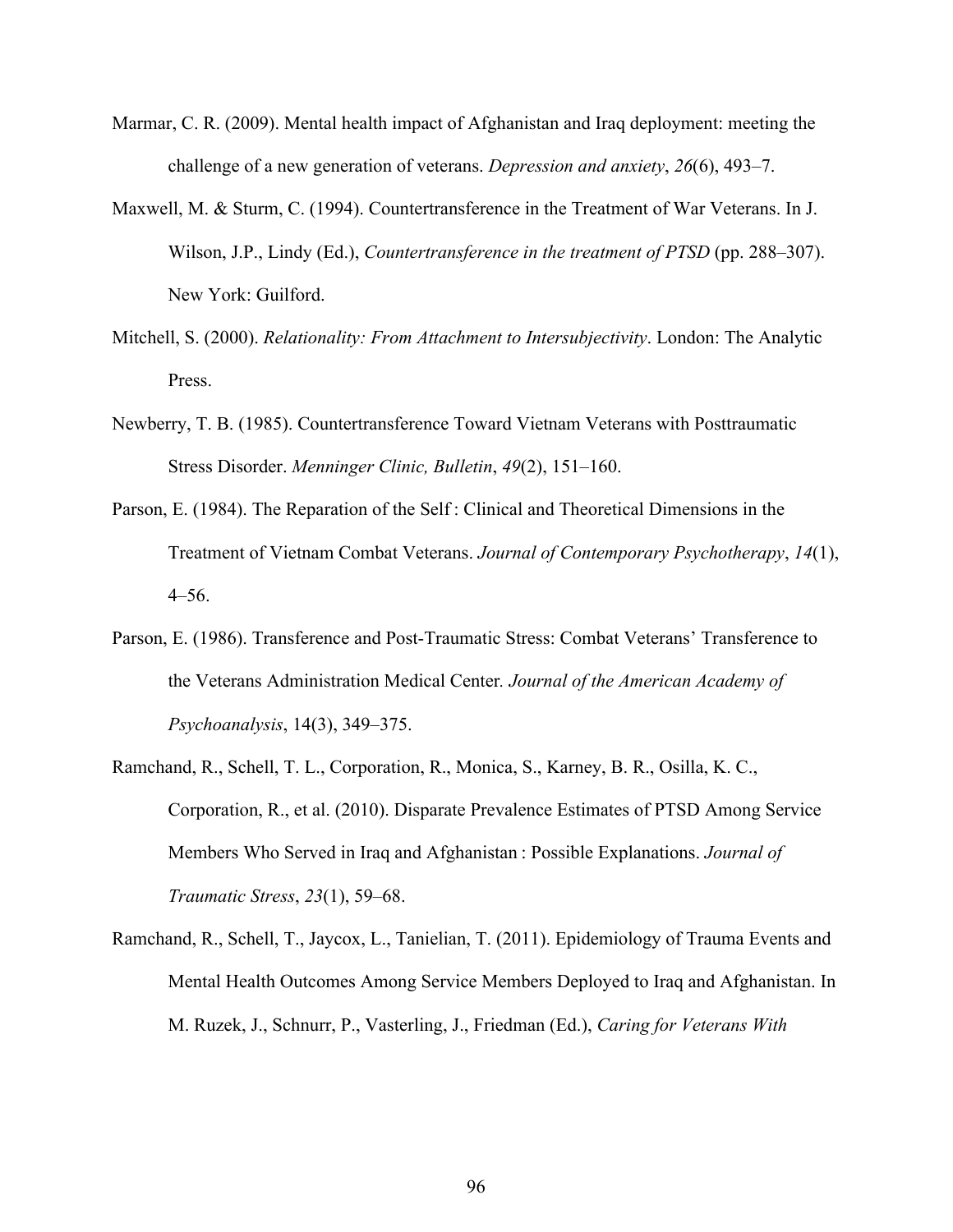*Deployment-Related Stress Disorders* (pp. 13–34). Washington: American Psychological Association.

- Rothbaum, B., Gerardi, M., Bradley, B., Friedman, M. (2011). Evidence-based Treatments for Posttraumatic Stress Disorder in Operation Enduring Freedom and Operation Iraqi Freedom Military Personnel. In M. Ruzek, J., Schnurr, P., Vasterling, J., Friedman (Ed.), *Caring for Veterans With Deployment-Related Stress Disorders* (pp. 215–239). Washington, DC: American Psychological Association.
- Ruzek, J., Schnurr, P., Vasterling, J., Friedman, M. (Ed.). (2011). *Caring for Veterans with Deployment-Related Stress Disorders*. Washington, DC: American Psychological Association.
- Schechter, R. (1992). Voice of a hidden minority: Identification and countertransference in the cross-cultural working alliance. American Journal of Psychoanalysis, 52(4), 339–349.
- Shapiro, R. B. (1984). Transference, countertransference, and the Vietnam Veteran. In H. J. Schwartz (Ed.), *Psychotherapy of the combat veteran* (pp. 85–100). New York: Spectrum.
- Shay, J. (1994). *Achilles in Vietnam: Combat Trauma and the Undoing of Character*. New York: Macmillan Publishing Company.
- Shay, J. (2002). *Odysseus in America: Combat Trauma and the Trials of Homecoming*. New York: Scribner.
- Shay, J. (2011). Casualties. *Daedalus*, *140*(3), 179–88. Retrieved from http://www.ncbi.nlm.nih.gov/pubmed/21898967
- Shedler, J. (2010). The efficacy of psychodynamic psychotherapy. *The American psychologist*, *65*(2), 98–109.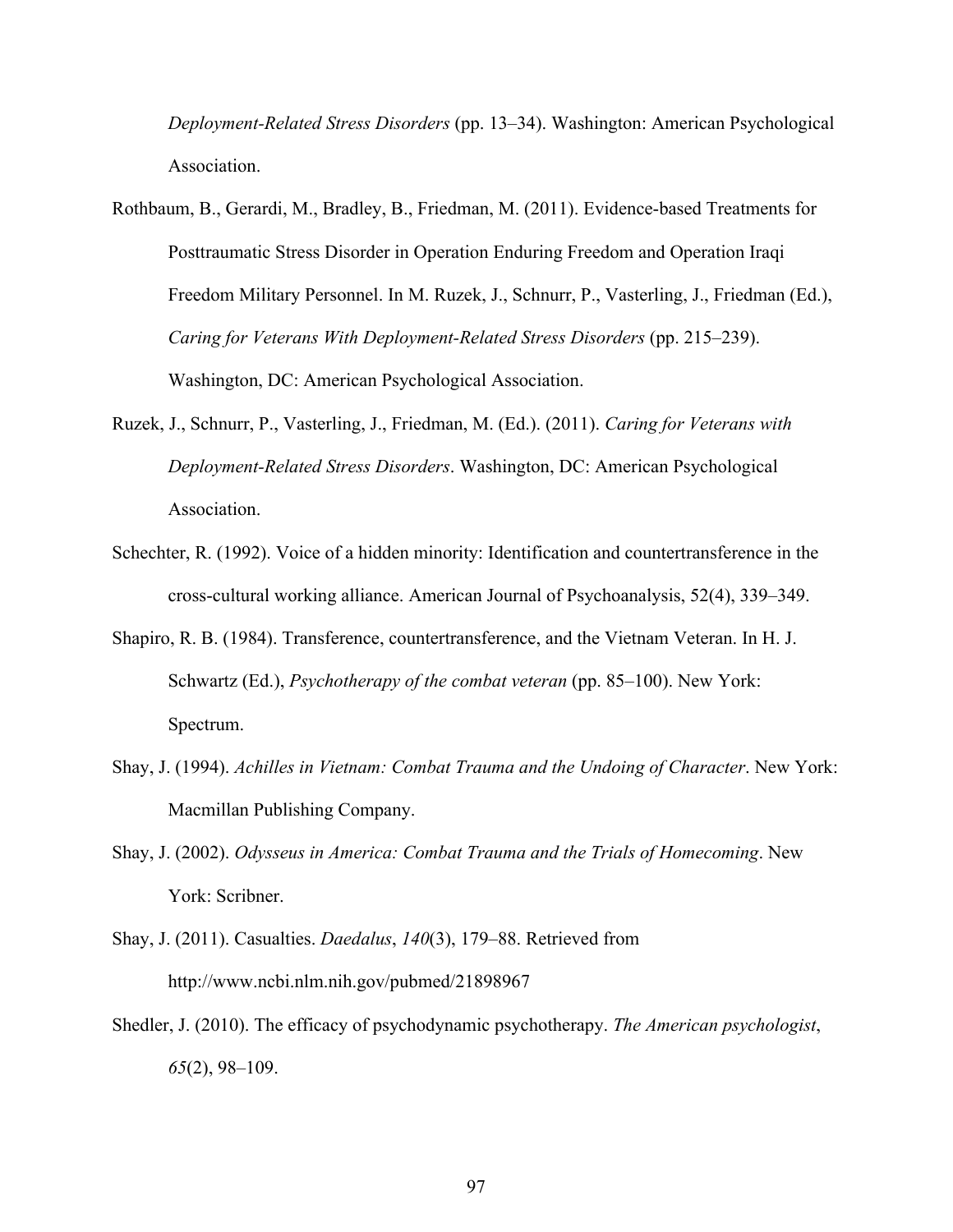- Tanielian, T. & Jaycox, L. H., (Eds) (2008). Invisible wounds of war: Psychological and cognitive injuries, their consequences and services to assist recovery. Washington, DC: RAND Corporation.
- Tick, E. (1995). Therapist in the Combat Zone. In J. Sussaman, M; Wiley (Ed.), *A Perilous Calling: The Hazards of Psychotherapy Practice*.
- Tick, E. (2005). *War and the Soul: Healing Our Nation's Veterans from Post-traumatic Stress Disorder*. Wheaton, Illinois: Quest Books.

Vasterling, J., Daly, E., Friedman, M. (2011). Posttraumatic Stress Reactions Over Time: The Battlefield, Homecoming, and Long-term Course. In M. Ruzek, J., Schnurr, P., Vasterling, J., Friedman (Ed.), *Caring for Veterans With Deployment-Related Stress Disorders* (pp. 35–55). Washington, DC: American Psychological Association.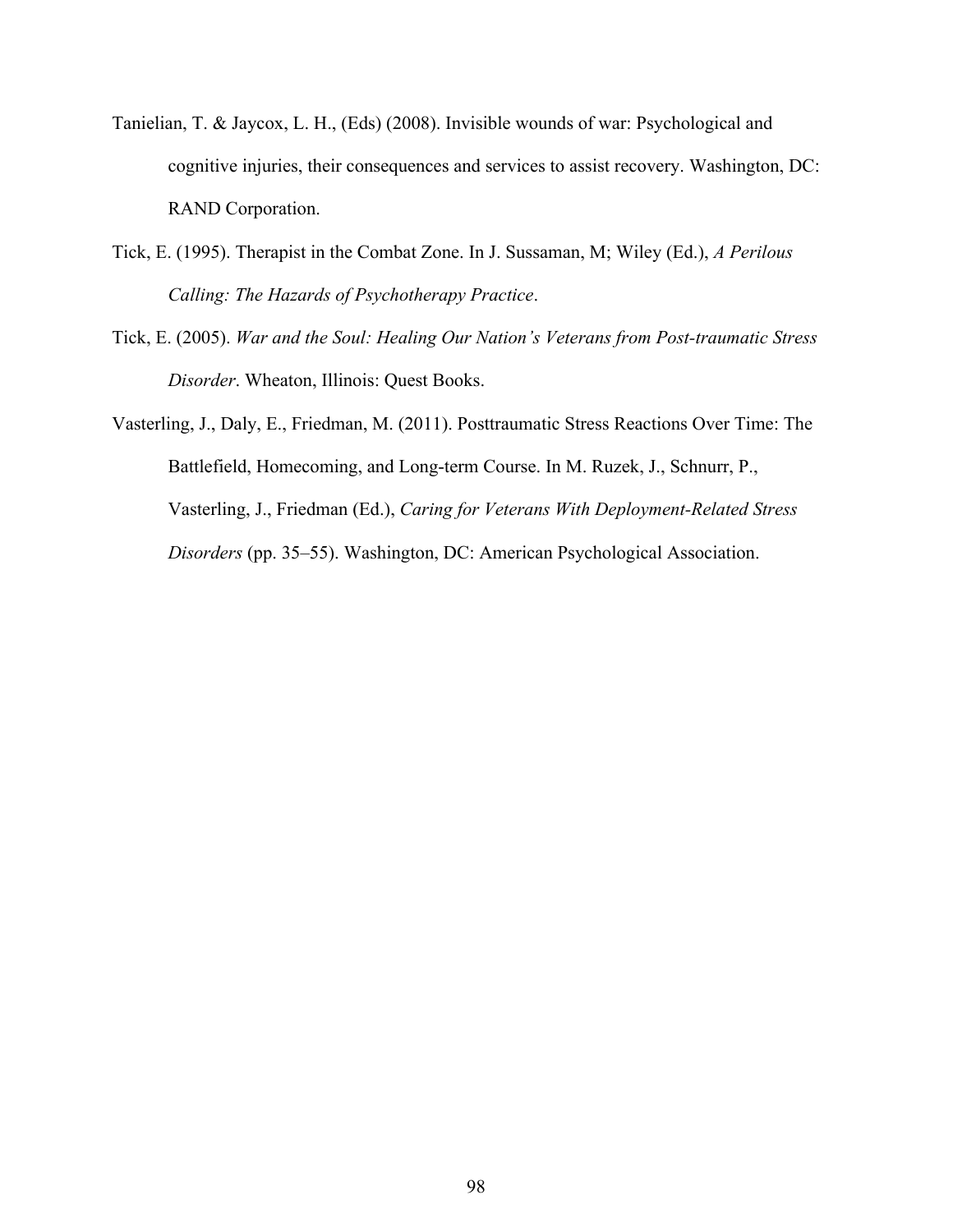#### **APPENDIX A**

## **HSR Approval Letter**



**School for Social Work** Smith College Northampton, Massachusetts 01063  $T(413)$  585-7950 F (413) 585-7994

February 1, 2013

Alicia Simoni

Dear Alicia.

Thank you for making all the requested changes to your Human Subjects Review application. Your project is now approved by the Human Subjects Review Committee.

Please note the following requirements:

Consent Forms: All subjects should be given a copy of the consent form.

Maintaining Data: You must retain all data and other documents for at least three (3) years past completion of the research activity.

In addition, these requirements may also be applicable:

Amendments: If you wish to change any aspect of the study (such as design, procedures, consent forms or subject population), please submit these changes to the Committee.

Renewal: You are required to apply for renewal of approval every year for as long as the study is active.

Completion: You are required to notify the Chair of the Human Subjects Review Committee when your study is completed (data collection finished). This requirement is met by completion of the thesis project during the Third Summer.

Good luck with your project.

Sincerely,

aska Kline Pruett / Cher m

Marsha Kline Pruett, M.S., Ph.D., M.S.L. Vice Chair, Human Subjects Review Committee

CC: Cara Segal, Research Advisor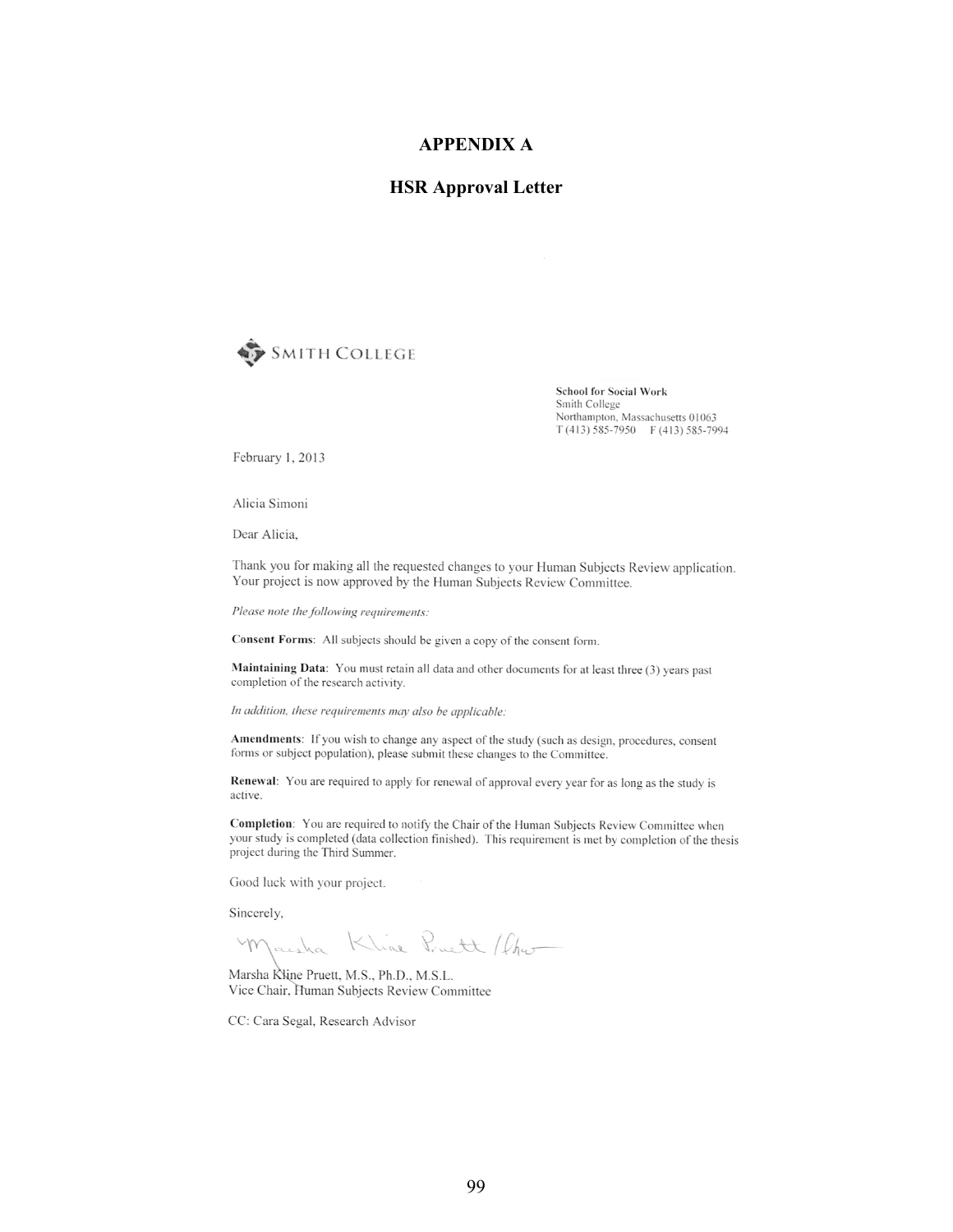#### **APPENDIX B**

#### **Informed Consent**

Dear Participant,

My name is Alicia Simoni, and I am a graduate student at Smith College School for Social Work. I am conducting research for my Masters thesis, which will explore civilian therapists' experience of working with individuals who have killed or think they may have killed in combat. This study will be presented as a thesis and may be used in possible future presentations, publications or dissertations.

To participate you must currently provide psychotherapy to 1 or more combat service members, have a master's or higher-level degree in a mental health related field, and not been a member of the U.S Armed Services. Participation entails completing an 8-question demographic questionnaire (online) and participating in an approximately 60-minute interview. All interviews will be conducted either in-person in a private location (i.e. your private office), via telephone, or via a Skype-to-Skype video call. A significant portion of the interview will focus on your experience of the treatment in association with your clients' combat experience. You will be asked to focus on your own thoughts, feelings, images, and sensations; the meaning you made of this experience; if/how the moment impacted subsequent treatment. Additionally, there will be general questions addressing your experience working with combat service members and if/how it differs from work with other clients. The interview will be audio recorded and I will transcribe the interview in its entirety.

Given the personal nature of the inquiry, there is a small risk that participation in the study could cause negative emotions to arise. Possible benefits from participating in the study include having the opportunity to reflect on the dynamics and themes that emerge in treatment with combat service members. No monetary or material compensation for your participation will be provided.

All information collected as part of the study will be kept confidential. You are asked not to provide any names or identifying information about clients in your responses. Data may be viewed by my research advisor, however only after identifying information is removed. All electronic data will be stored on a computer that is password protected; it will be kept in a secure location for a period of three years, as required by Federal guidelines. If the material is needed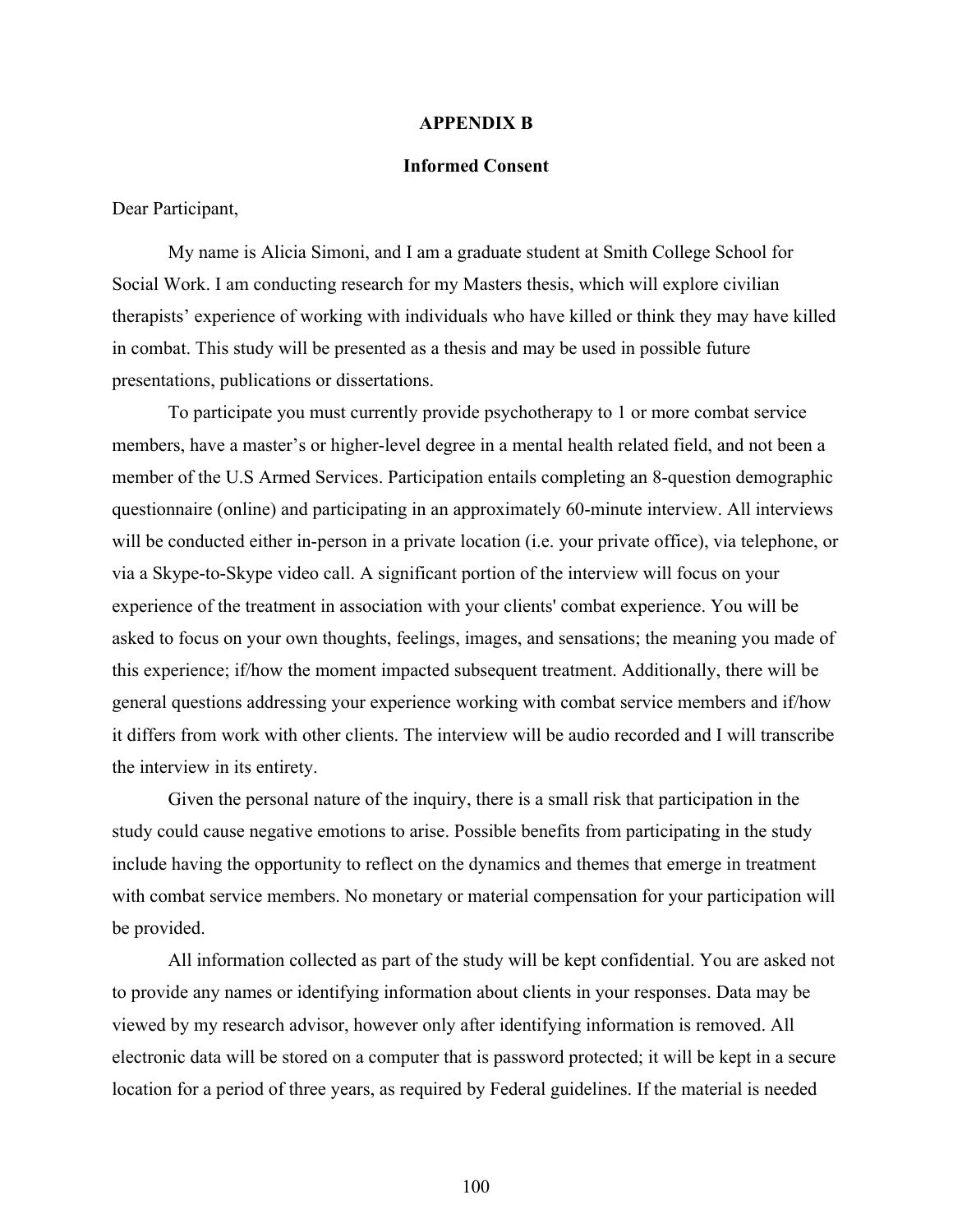beyond a three year period, it will continue to be kept in a secure location and will be destroyed when it is no longer needed. When material from this study is used for future presentation and possible publication, all identifying information will be removed or carefully disguised.

Your participation in this study is voluntary. You have the right to refuse to answer any question. You may also withdraw from the study at any point up until two weeks after the interview. Upon your request, all data related to you will be destroyed.

If you have any questions or concerns about your rights or about any aspect of the study, you can contact me at asimoni@smith.edu or the Chair of the Smith College School for Social Work Human Subjects Review Committee at (413) 585-7974.

Thank you for your interest in the study.

Sincerely,

Alicia Simoni

# **YOUR SIGNATURE INDICATES THAT YOU HAVE READ AND UNDERSTAND THE ABOVE INFORMATION AND THAT YOU HAVE HAD THE OPPORTUNITY TO ASK QUESTIONS ABOUT THE STUDY, YOUR PARTICIPATION, AND YOUR RIGHTS AND THAT YOU AGREE TO PARTIPATE IN THE STUDY.**

Participant's Signature: <br>
Date: Date:

Researcher's Signature: \_\_\_\_\_\_\_\_\_\_\_\_\_\_\_\_\_ Date: \_\_\_\_\_\_\_\_\_\_\_

*Please print, sign, and return to researcher. Please also keep a copy for your records.*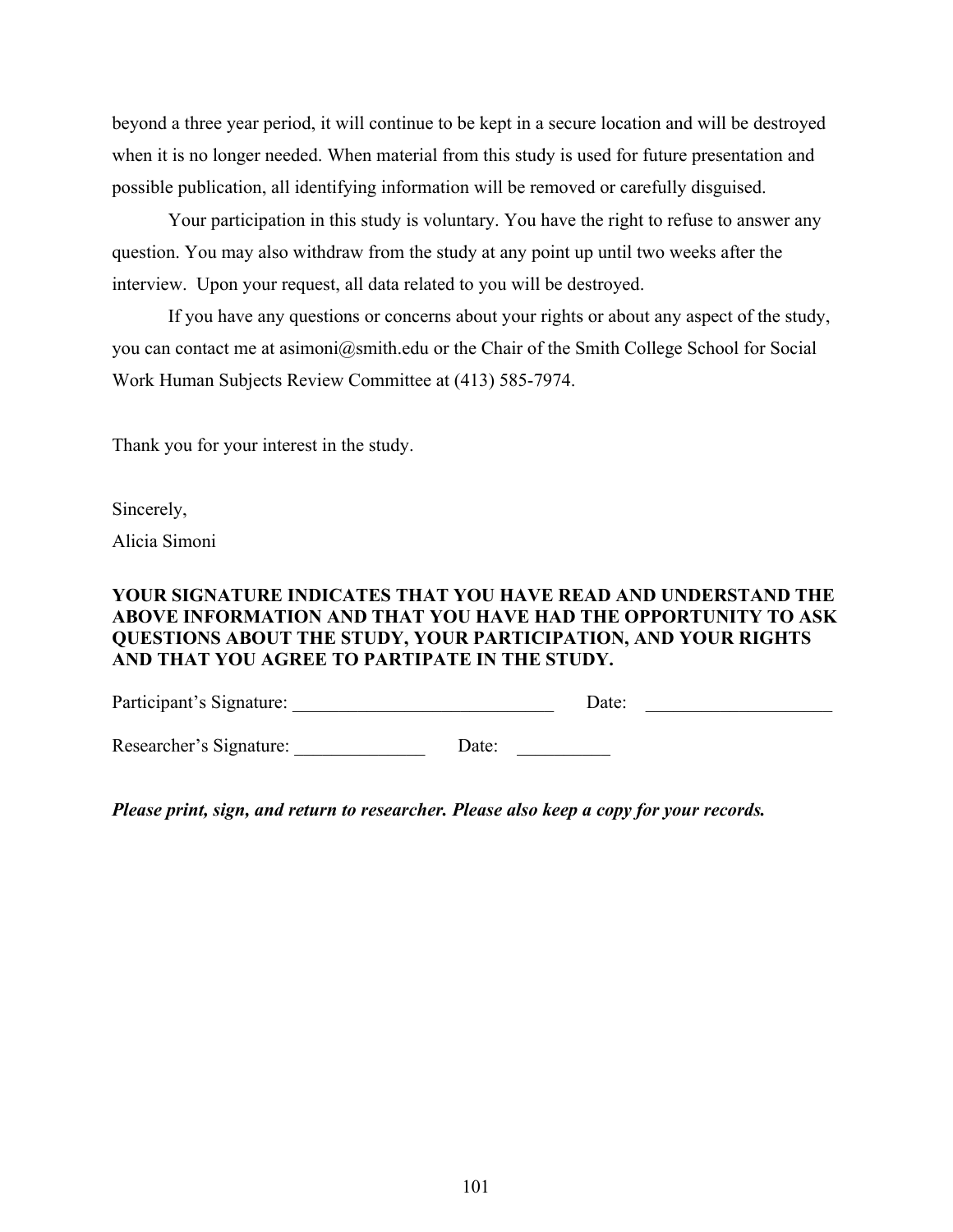# **APPENDIX C**

# **Recruitment Email**

Are you a civilian therapist who currently provides psychotherapy to 1 or more clients who have killed or think they may have killed in combat? Do you have a master's or higher-level degree in a mental health related field?

If you answered yes, I am seeking your expertise.

I am a Masters degree candidate in clinical social work at Smith College School for Social Work and I am completing a graduate social work internship at the VA in Atlanta, GA. I am currently conducting research for my Masters thesis exploring civilian therapists' subjective experience of working with individuals who have killed or think they may have killed in combat.

Participation in this study entails completing an 8-question demographic questionnaire (online) and participating in a 60-minute interview (in-person, via telephone, or via Skype). If you will be participating via Skype, you will need to have Skype access.

If you meet eligibility criteria, I hope you will consider participating in this research study. If you do not meet criteria, I encourage you to please forward this email to any acquaintances or colleagues you know of who may be eligible and interested in participating.

If you are interested in participating or have any questions about the research, please reply to this email (asimoni@smith.edu).

Thank you for your time and interest in my research topic.

Sincerely, Alicia Simoni MSW Intern, VA Atlanta, GA MSW Candidate, Smith College School for Social Work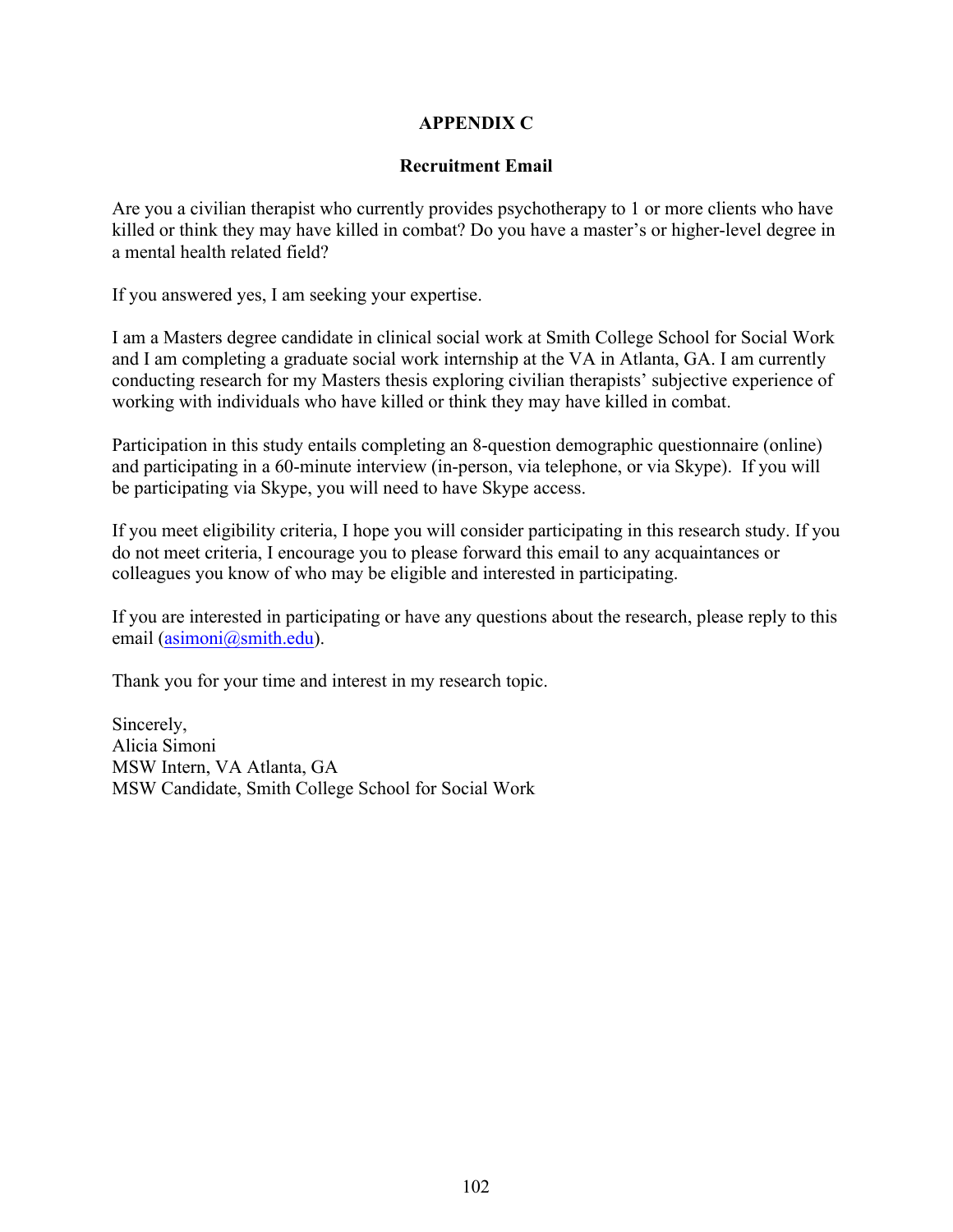# **APPENDIX D**

# **Demographic Questionnaire**

- 1. Please select the gender you most identify with:
	- § Woman
	- Man
	- Transgender
	- § Other (please specify): \_\_\_\_\_\_\_\_\_\_\_\_\_\_\_\_\_\_\_\_\_\_\_\_\_\_\_
- 2. How do you identify racially/ethnically?
	- Black or African American
	- Hispanic, Latino, or Spanish origin
	- Asian
	- Middle Eastern
	- Native American or Alaskan Native
	- Pacific Islander
	- Mixed race or Biracial
	- White or Caucasian
	- Other (please specify):
- 3. What is your professional discipline?
	- Clinical Social Worker
	- Psychologist
	- Licensed Professional Counselor
	- Psychiatrist
	- Marriage and Family Therapist
	- Other (please specify): ■

4. How many years have you been practicing psychotherapy? (Please round to nearest year.)

- 5. What theoretical orientation primarily informs your psychotherapy practice?
	- Cognitive Behavioral Therapy
	- Existential/Experiential Therapy
	- § Psychodynamic/Psychoanalytic
	- Integrative/Eclectic therapy
	- § Other (please specify): \_\_\_\_\_\_\_\_\_\_\_\_\_\_\_\_\_\_\_\_\_\_\_\_\_\_
- 6. In what setting do you currently primarily practice psychotherapy?
	- Veterans' Administration (VA) Hospital or outpatient clinic
	- Vet Center
	- Agency or Community Mental Health center
	- Private Practice
	- § Other (please specify): \_\_\_\_\_\_\_\_\_\_\_\_\_\_\_\_\_\_\_\_\_\_\_\_\_\_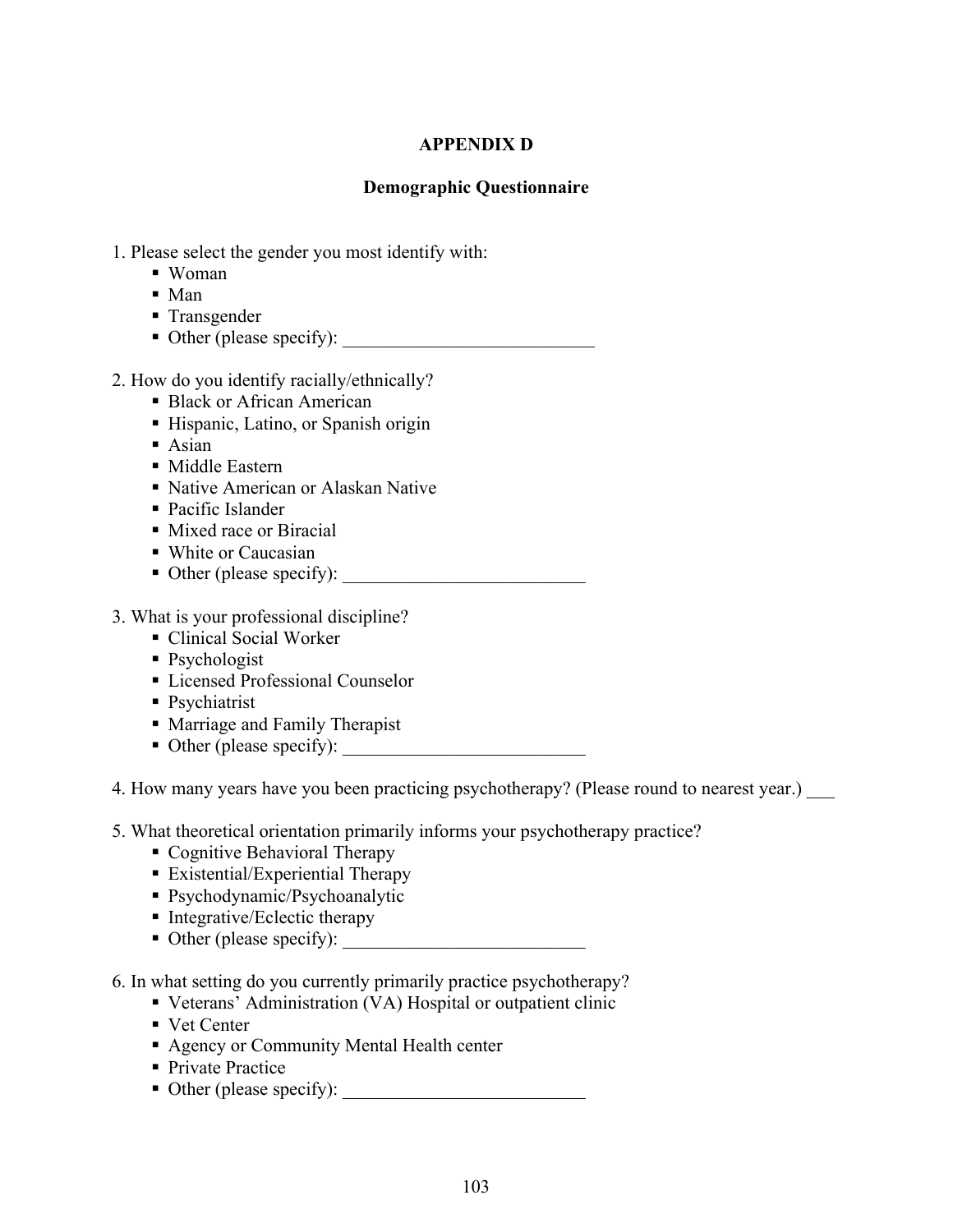7. Approximately what percentage of your caseload are military service members?

- $\approx 25\%$  or less
- $\blacksquare$  25 50%
- $\blacksquare$  50 75%
- $\blacksquare$  75% 100%
- $100\%$

8. Do you have a family member or significant other who has been a military service member during your lifetime?

- $\overline{Y}$ es
- $\blacksquare$  No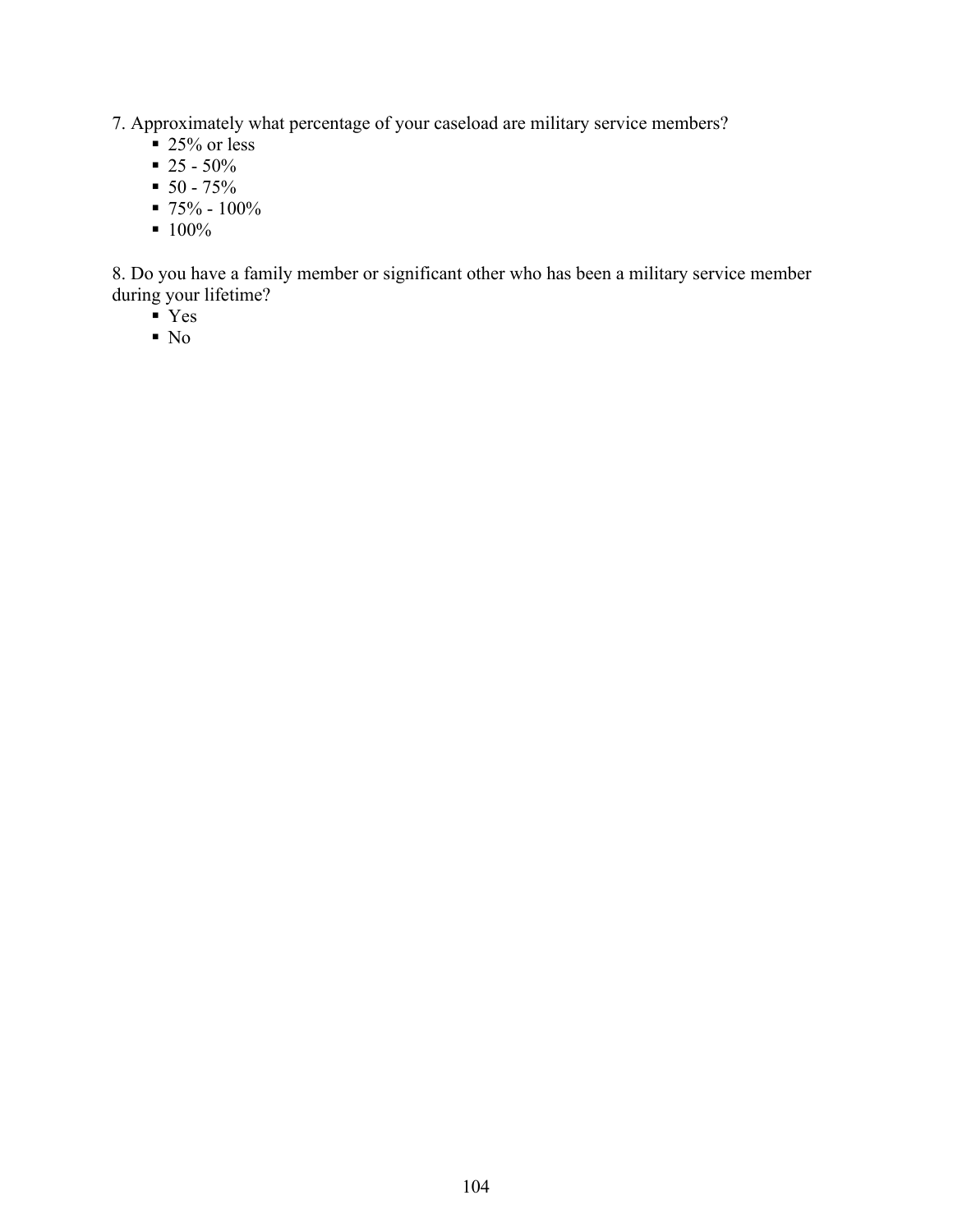# **APPENDIX E**

### **Interview Guide**

### **Introduction Talking Points:**

- About me: I am a MSW student at the Smith College School for Social Work. I am currently completing a yearlong placement at the VA in Atlanta, GA where I am part of a PTSD program team that provides individual and group treatment to veterans.

- The purpose of this study is to explore intersubjective dynamics that arise between therapists and combat service members. More specifically, I am interested in understanding civilian therapists' personal experience of working with individuals who have killed or think they may have killed in combat.

- Do you have patients who have killed in combat?
- In general, how do you know that they have?
- Would you say it is the primary presenting concern for most of the service members you work with?
- Can you think of a patient with whom their experience of killing has been a significant factor in the therapeutic relationship?

### **If not**,

- What do you do with the knowledge that your patient's have killed in combat?
- § Although they are not talking about, do you find yourself wondering about the patient's experience of killing?
- § Do you ever feel drawn to talk about it with the patients? Can you tell me more about that?
- Do you ever experience any relief that it's not being talked about? Can you tell me more about that?
- How you make sense of it not being talked about?
- § Have you noticed any ways that this knowledge impacts how you are with patients?
- § In the literature, some clinicians note ways in which their own feelings of aggression, fear, rage, and/or revulsion emerged during treatment with service members. Have you noticed experiencing your own feelings of aggression? Fear? Rage? Revulsion? In what ways?
	- o Any other notable feelings come to mind?
- Have you worked with other populations? Are there any ways in which your work with this client – or other combat service members – differs from your work with other clients? How so?
	- o Do you find that you self-disclose more? Less? Why do you think this is?

### **If yes, do you have a patient where killing has been significant factor,**

- I'd like to ask some follow-up questions about one of those patients and the therapeutic relationship. Can you choose one of them to have in mind as I ask the following questions?
- § Tell me a bit about that patient and the therapeutic relationship.